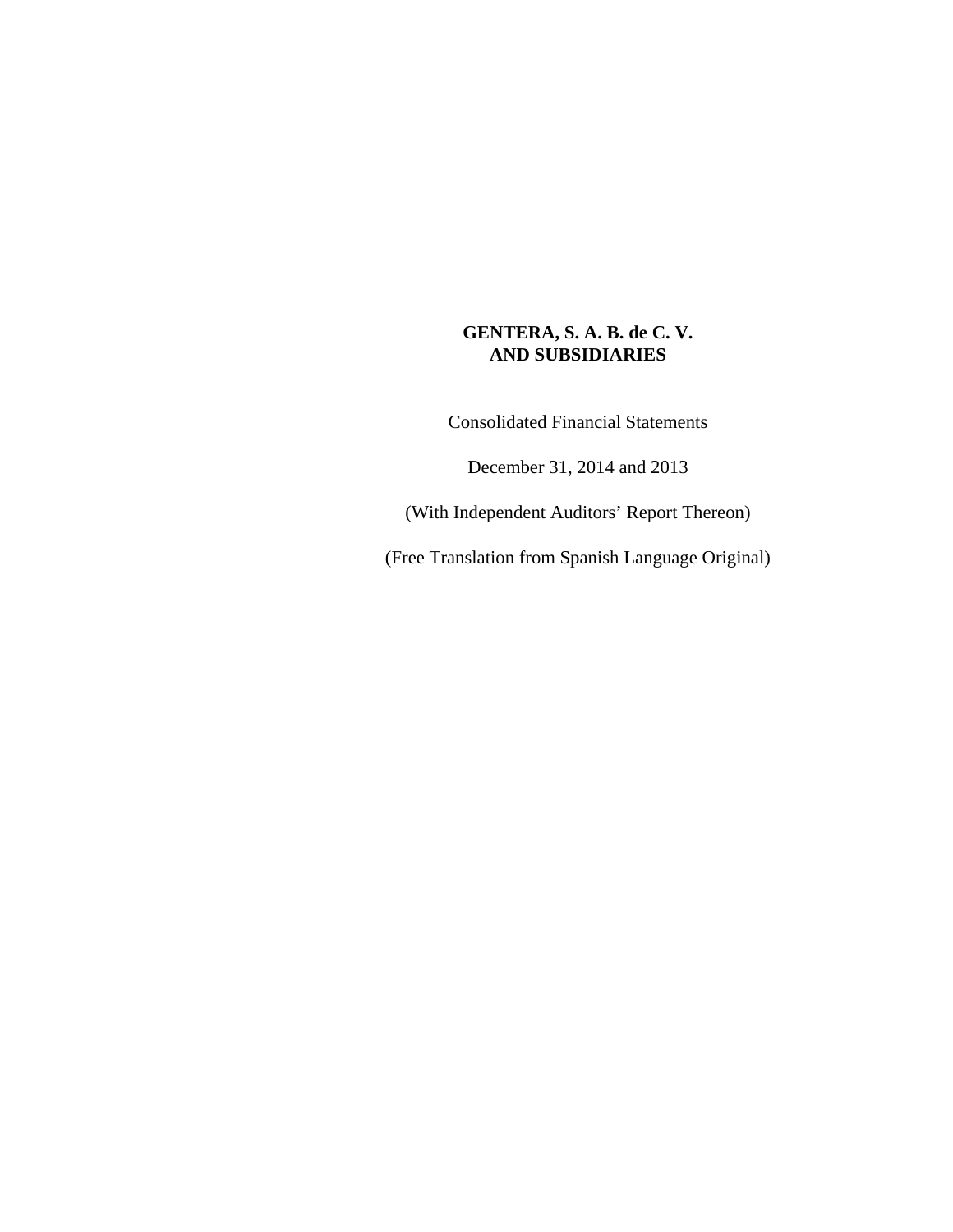

**KPMG Cárdenas Dosal** Manuel Avila Camacho 176 Col. Beforma Social 11650 México, D.F.

Teléfono: + 01 (55) 52 46 83 00 www.kpmg.com.mx

**Independent Auditor's Report**  (Free Translation from Spanish Language Original)

The Board of Directors and Stockholders Gentera, S. A. B. de C. V.:

We have audited the accompanying consolidated financial statements of Gentera, S. A. B. de C. V. (Gentera) and Subsidiaries, which comprise the consolidated balance sheets as of December 31, 2014 and 2013, and the consolidated statements of income, changes in stockholders' equity and cash flows for the years then ended, and notes comprising a summary of significant accounting policies and other explanatory information.

## *Management's responsibility for the consolidated financial statements*

Management is responsible for the preparation and presentation of the accompanying consolidated financial statements, which were prepared in accordance with the accounting criteria for credit institutions in Mexico issued by the National Banking and Securities Commission (the Commission), since its main subsidiary undertakes banking activities under the supervision of the Commission, and for such internal control as management determines is necessary to enable the preparation of consolidated financial statements that are free from material misstatement, whether due to fraud or error.

## *Auditors' responsibility*

Our responsibility is to express an opinion on these accompanying consolidated financial statements based on our audits. We conducted our audits in accordance with International Standards on Auditing (ISA). Those standards require that we comply with ethical requirements and plan and perform the audit to obtain reasonable assurance about whether the consolidated financial statements are free from material misstatement.

(Continued)

KPMG Cárdenas Dosal, S.C. la Firma mexicana miembro de la red de firmas miembro independientes de KPMG afiliadas a KPMG International Cooperative ("KPMG International"), una entiriad suiza.

Aguascalientes, Ags. Cancún O Boo Cludad Juarez, Chih. Cultorian Rin Chhuahua, Chin. Guadalajara, Jal.<br>Hermosilo, Son. León (Gin.) Marida, Yuc.

Medicali, B.C. México, D.F. Monterrey, N.L.<br>Puebla, Pue Quenturo, Oro. Reynosa Tamps. Saltillo Coah. sarane, Suan.<br>San Luis Potosi, S.L.P. Tijuana, B.C.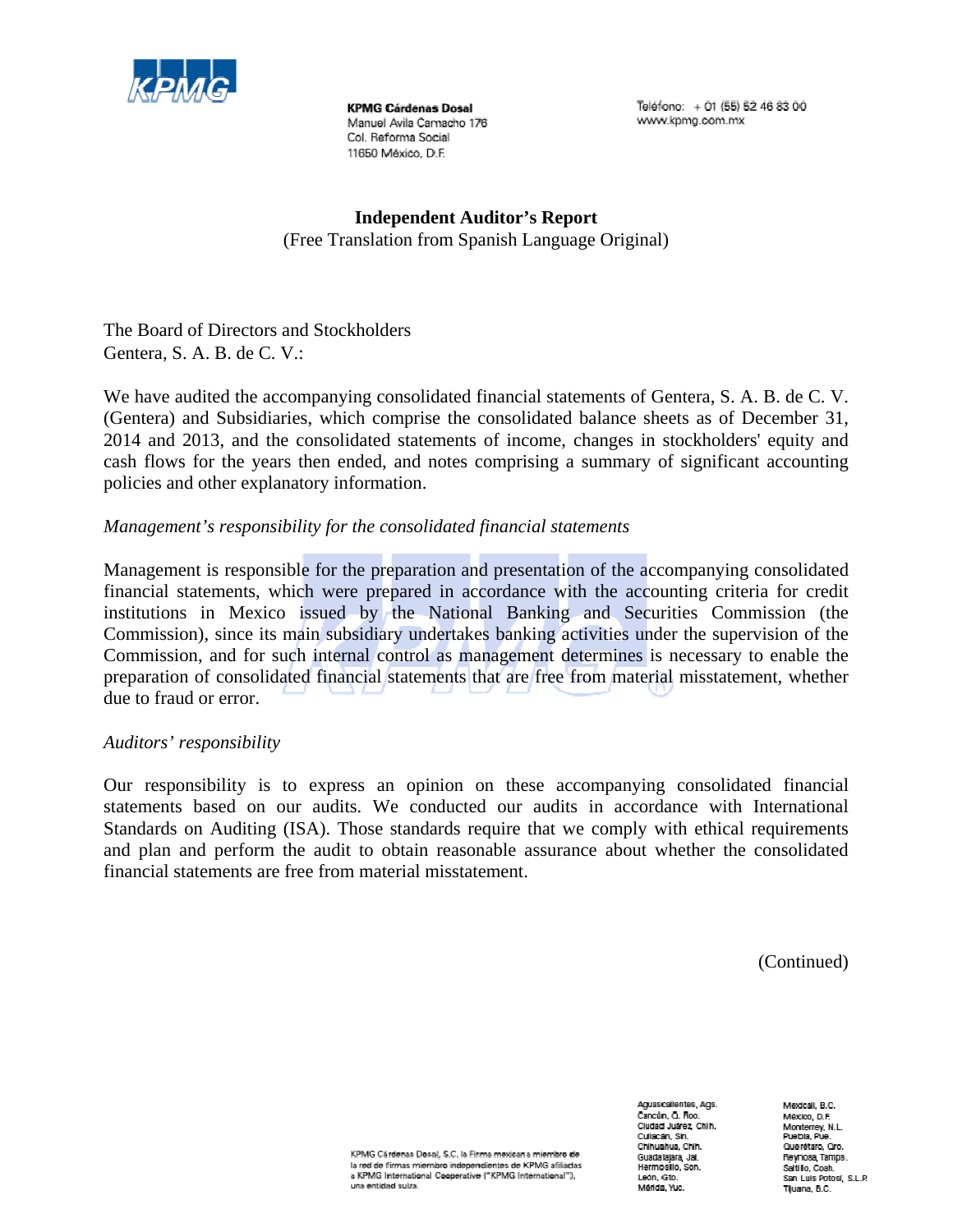An audit involves performing procedures to obtain audit evidence about the amounts and disclosures in the consolidated financial statements. The procedures selected depend on our judgment, including the assessment of the risks of material misstatement of the consolidated financial statements, whether due to fraud or error. In making those risk assessments, we consider internal control relevant to the entity's preparation and presentation of the consolidated financial statements in order to design audit procedures that are appropriate in the circumstances, but not for the purpose of expressing an opinion on the effectiveness of the entity's internal control. An audit also includes evaluating the appropriateness of accounting policies used and the reasonableness of accounting estimates made by management, as well as evaluating the overall presentation of the consolidated financial statements.

We believe that the audit evidence we have obtained is sufficient and appropriate to provide a basis for our audit opinion.

#### *Opinion*

In our opinion, the accompanying consolidated financial statements of Gentera, S. A. B. de C. V. and Subsidiaries, for the years ended December 31, 2014 and 2013, have been prepared in all material respects, in accordance with the accounting criteria for credit institutions in Mexico issued by the Commission. R)

#### KPMG CARDENAS DOSAL, S. C.

#### **SIGNATURE**

Alejandro De Alba Mora

February 19, 2015.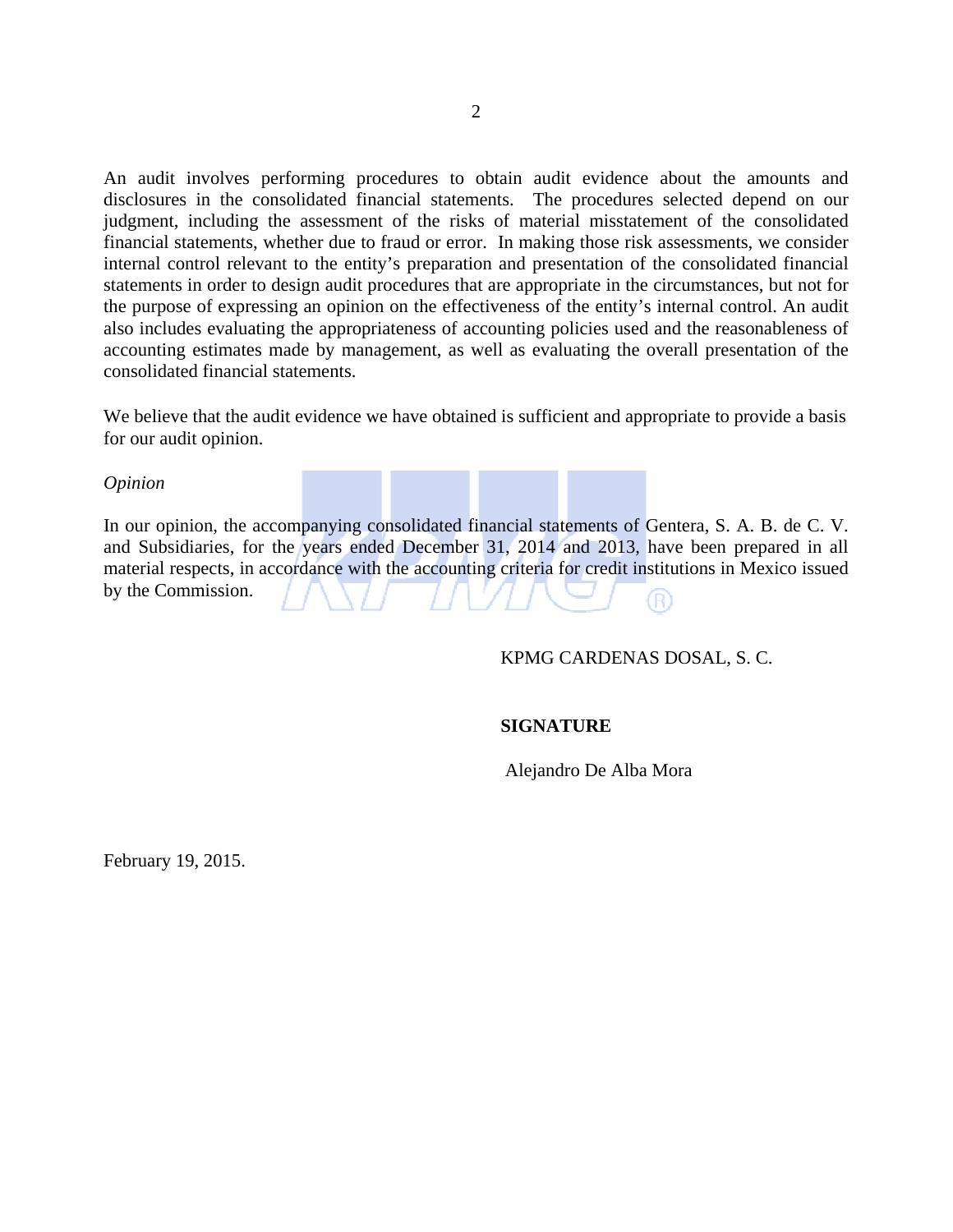#### Consolidated Balance Sheets December 31, 2014 and 2013 (Millions of Mexican pesos)

| <b>Assets</b>                                    | 2014                                                                   | 2013         | <b>Liabilities and Stockholders' Equity</b>               | 2014         | 2013         |
|--------------------------------------------------|------------------------------------------------------------------------|--------------|-----------------------------------------------------------|--------------|--------------|
| Cash and cash equivalents (note 6)               | \$<br>3,143                                                            | 2,169        | Liabilities:                                              |              |              |
| Investment securities (note 7):                  |                                                                        |              | Deposit funding (note 13):<br>Demand deposits             | Ŝ<br>96      | 66           |
| Available for sale                               | 24                                                                     | 22           | Time deposits:<br>General public                          | 878          | 638          |
| Debtors on repurchase/resell agreements (note 8) | 196                                                                    | 342          | Debt securities issued                                    | 9,273        | 8,537        |
|                                                  |                                                                        |              |                                                           | 10,247       | 9,241        |
| Current loan portfolio (note 9):                 |                                                                        |              | Bank and other loans (note 14):                           |              |              |
| Commercial loans:<br>Business and commercial     | 415                                                                    | 353          | Due on demand<br>Short-term                               | 90<br>2,709  | 3,640        |
| Consumer loans                                   | 22,702                                                                 | 19,664       | Long-term                                                 | 3,037        | 2,341        |
| Residential mortgages                            | 49                                                                     | 44           |                                                           | 5,836        | 5,981        |
| Total current loan portfolio                     | 23,166                                                                 | 20,061       |                                                           |              |              |
|                                                  |                                                                        |              | Other accounts payable:<br>Income tax payable             | 694          | 54           |
| Past-due loan portfolio (note 9):                |                                                                        |              | Employee statutory profit sharing                         |              |              |
| Commercial loans:                                |                                                                        |              | payable (note 16)                                         | 38           | 22           |
| Business and commercial<br>Consumer loans        | 23<br>761                                                              | 13<br>631    | Sundry creditors and other accounts<br>payable (note 17)  | 1,616        | 1,063        |
| Residential mortgages                            | $\mathbf{1}$                                                           | $\mathbf{1}$ |                                                           |              |              |
| Total past-due loan portfolio                    | 785                                                                    | 645          |                                                           | 2,348        | 1,139        |
|                                                  |                                                                        |              | Deferred credits and prepayments                          | 52           | 58           |
| Total loan portfolio                             | 23,951                                                                 | 20,706       | <b>Total liabilities</b>                                  | 18,483       | 16,419       |
| Less:                                            |                                                                        |              | Stockholders' equity (note 19):                           |              |              |
| Allowance for loan losses (note 9)               | 1,294                                                                  | 1,228        | Paid-in capital:                                          |              |              |
| Loan portfolio, net                              | 22,657                                                                 | 19,478       | Capital stock<br>Additional paid-in capital               | 4,764<br>763 | 4,764<br>763 |
|                                                  |                                                                        |              |                                                           |              |              |
| Other accounts receivable, net (note 10)         | 587                                                                    | 468          |                                                           | 5,527        | 5,527        |
|                                                  |                                                                        |              | Earned capital:                                           |              |              |
|                                                  |                                                                        |              | Statutory reserve                                         | 870          | 731          |
| Property, furniture and equipment, net (note 11) | 921                                                                    | 976          | Prior years' results<br>Cumulative translation adjustment | 2,150<br>147 | 207<br>43    |
|                                                  |                                                                        |              | Net income                                                | 3,125        | 2,264        |
| Investment in associated company (note 3j)       | 107                                                                    |              |                                                           | 6,292        | 3,245        |
| Deferred taxes, net (note 16)                    | 1,056                                                                  | 175          | Non-controlling interest                                  | 241          | 171          |
|                                                  |                                                                        |              |                                                           |              |              |
| Other assets, deferred charges and intangibles,  |                                                                        |              | Total stockholders' equity                                | 12,060       | 8.943        |
| net (note 12)                                    | 1,852                                                                  | 1,732        | Commitments and contingent liabilities (note 20)          |              |              |
|                                                  |                                                                        |              | Subsequent event (note 24)                                |              |              |
|                                                  |                                                                        |              |                                                           |              |              |
| <b>Total</b> assets                              | 30,543<br>\$                                                           | 25,362       | Total liabilities and stockholders' equity                | 30,543<br>\$ | 25,362       |
|                                                  | <b>Memorandum</b> accounts                                             |              |                                                           |              |              |
|                                                  |                                                                        |              | 2014<br>2013                                              |              |              |
|                                                  | Other contingent liabilities (note 6)                                  |              | \$<br>1,380<br>1,053                                      |              |              |
|                                                  | Uncollected interest accrued on                                        |              |                                                           |              |              |
|                                                  | past due loans (note 9)<br>Other memorandum accounts (notes 14 and 16) |              | 102<br>72<br>\$20,379<br>21,432                           |              |              |

The historical capital stock as of December 31, 2014 and 2013, amounts to \$4,764, in each year.

The accompanying notes are an integral part of these consolidated financial statements.

"These consolidated balance sheets were prepared in accordance with the accounting criteria for credit institutions issued by the National Banking and Securities Commission<br>based on Article 78 of "General Provisions Applic

"These consolidated balance sheets were approved by the Board of Directors under the responsibility of the following officers."

| <b>SIGNATURE</b>                                  | <b>SIGNATURE</b>                           | <b>SIGNATURE</b>                                     | <b>SIGNATURE</b>                       |
|---------------------------------------------------|--------------------------------------------|------------------------------------------------------|----------------------------------------|
| Carlos Labarthe Costas<br>Chief Executive Officer | Patricio Diez de Bonilla<br>García Vallejo | Oscar Luis Ibarra Burgos<br>General Internal Auditor | Marco Antonio Guadarrama<br>Villalobos |
|                                                   | Chief Financial Officer                    |                                                      | Controller                             |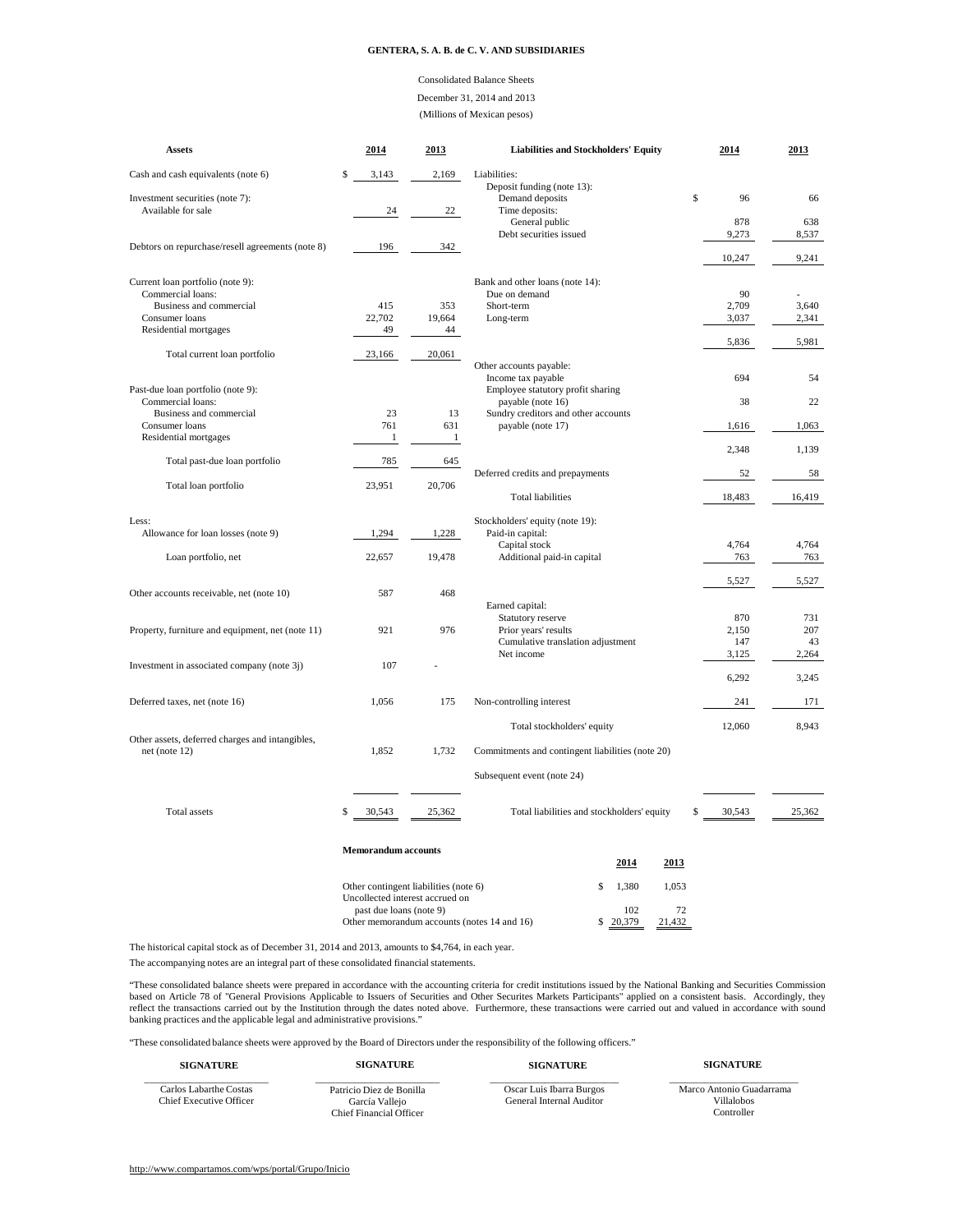#### Consolidated Statements of Income

#### Years ended December 31, 2014 and 2013

#### (Millions of Mexican pesos, except earning per share)

|                                                  | 2014         | <u>2013</u> |
|--------------------------------------------------|--------------|-------------|
| Interest income (note 22)                        | \$<br>14,451 | 12,590      |
| Interest expense (note 22)                       | (822)        | (818)       |
| Financial margin                                 | 13,629       | 11,772      |
| Provision for loan losses (note 9)               | (1,692)      | (1,608)     |
| Financial margin after provision for loan losses | 11,937       | 10,164      |
| Commissions and fee income (note 22)             | 883          | 761         |
| Commissions and fee expense (note 22)            | (657)        | (606)       |
| Other operating income (expenses), net (note 22) | (77)         | (44)        |
| Administrative and promotional expenses          | (7,939)      | (6,763)     |
| Operating income                                 | 4,147        | 3,512       |
| Equity method of associated company (note 3j)    | (4)          |             |
| Operating income before income taxes             | 4,143        | 3,512       |
| Current income taxes (note 16)                   | (1,862)      | (1,207)     |
| Deferred income taxes (note 16)                  | 881          | (34)        |
| Net income                                       | 3,162        | 2,271       |
| Non-controlling interest                         | (37)         | (7)         |
| Controlling interest net income                  | \$<br>3,125  | 2,264       |
| Earning per share (in pesos)                     | \$<br>1.90   | 1.38        |
|                                                  |              |             |

The accompanying notes are an integral part of these consolidated financial statements.

"These consolidated statements of income were prepared in accordance with the accounting criteria for credit institutions issued by the National Banking and Securities Commission based on Article 78 of "General Provisions Applicable to Issuers of Securities and Other Securites Markets Participants" applied on a consistent basis. Accordingly, they reflect the revenues and disbursements relating to the transactions carried out by the Institution during the years noted above. Furthermore, these transactions were carried out and valued in accordance with sound banking practices and the applicable legal and administrative provisions."

"These consolidated statements of income were approved by the Board of Directors under the responsibility of the following officers."

**SIGNATURE SIGNATURE SIGNATURE SIGNATURE**

\_\_\_\_\_\_\_\_\_\_\_\_\_\_\_\_\_\_\_\_\_\_\_\_ Carlos Labarthe Costas Chief Executive Officer

\_\_\_\_\_\_\_\_\_\_\_\_\_\_\_\_\_\_\_\_\_\_\_\_\_\_\_ Patricio Diez de Bonilla García Vallejo Chief Financial Officer

\_\_\_\_\_\_\_\_\_\_\_\_\_\_\_\_\_\_\_\_\_\_\_\_\_\_\_ Oscar Luis Ibarra Burgos General Internal Auditor

 $\overline{\phantom{a}}$  , which is a set of the set of the set of the set of the set of the set of the set of the set of the set of the set of the set of the set of the set of the set of the set of the set of the set of the set of th Marco Antonio Guadarrama Villalobos Controller

<http://www.compartamos.com/wps/portal/Grupo/Inicio>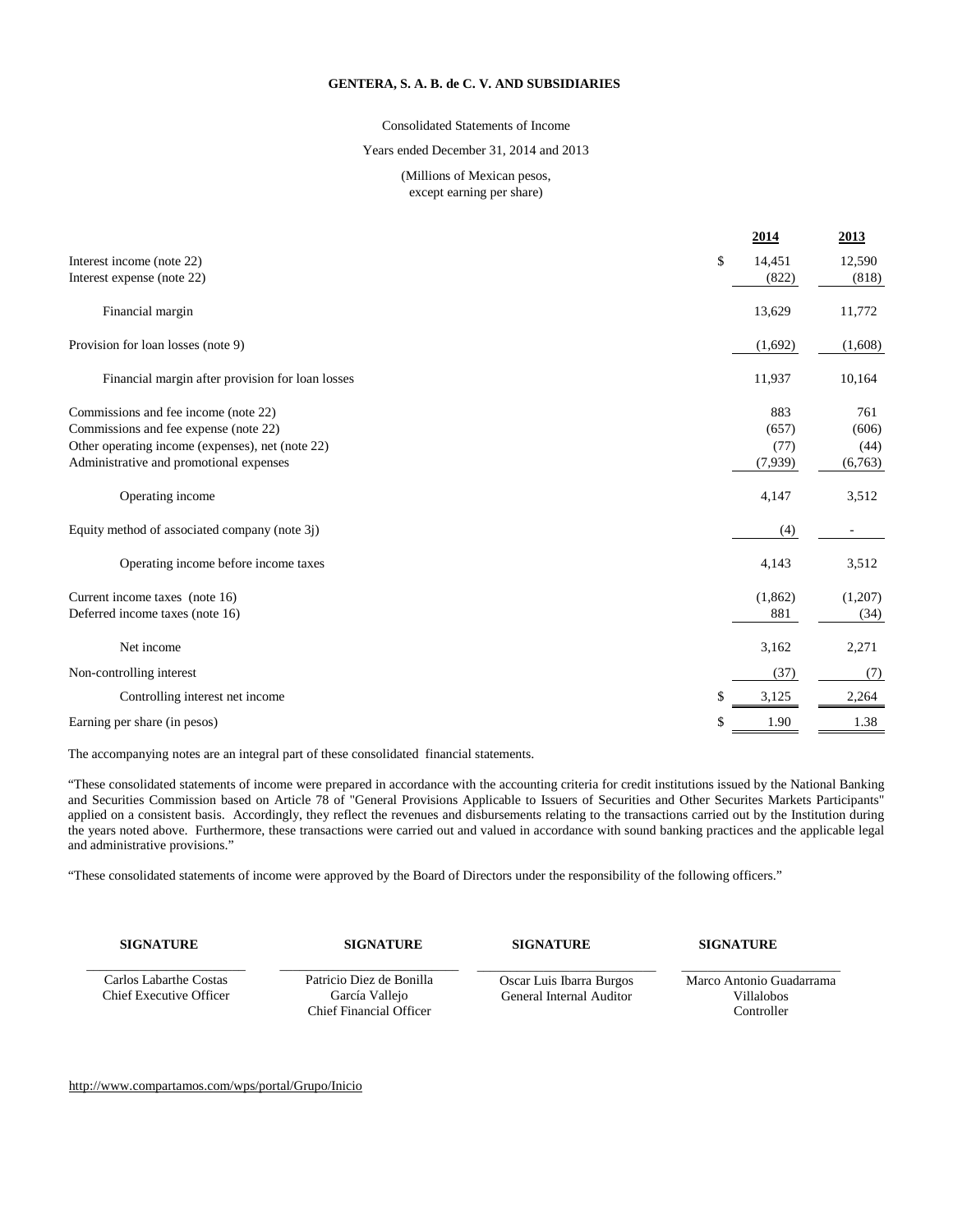#### Consolidated Statements of Changes in Stockholders' Equity

Years ended December 31, 2014 and 2013

(Millions of Mexican pesos)

**Paid-in**

|                                                                                         |                  | capital                                 |                             | <b>Earned</b> capital      |                                                |                |                                 |                                        |
|-----------------------------------------------------------------------------------------|------------------|-----------------------------------------|-----------------------------|----------------------------|------------------------------------------------|----------------|---------------------------------|----------------------------------------|
|                                                                                         | Capital<br>stock | <b>Additional</b><br>paid-in<br>capital | <b>Statutory</b><br>reserve | Prior<br>vears'<br>results | <b>Cumulative</b><br>translation<br>adjustment | Net<br>income  | Non-<br>controlling<br>interest | <b>Total</b><br>stockholders<br>equity |
| Balances as of December 31, 2012                                                        | 4,629<br>\$      | 898                                     | 602                         | 207                        | 119                                            | 2,010          | 179                             | 8,644                                  |
| Changes resulting from stockholders' decisions:                                         |                  |                                         |                             |                            |                                                |                |                                 |                                        |
| Constitution of reserves for the fund to repurchase shares (note 19)                    |                  |                                         | 199                         | (199)                      |                                                |                |                                 |                                        |
| Repurchase of shares (note 19)                                                          |                  |                                         | (172)                       | L.                         |                                                |                |                                 | (172)                                  |
| Resolutions agreed on April 25, 2013:                                                   |                  |                                         |                             |                            |                                                |                |                                 |                                        |
| Appropriation of prior year's net income (note 19)                                      |                  |                                         |                             | 2.010                      |                                                | (2,010)        |                                 | $\sim$                                 |
| Dividends payment (note 19)                                                             |                  |                                         |                             | (1,710)                    |                                                |                |                                 | (1,710)                                |
| Dividend refund from repurchased shares (note 19)                                       |                  |                                         | $\mathbf{1}$                | $\mathbf{r}$               |                                                |                |                                 | -1                                     |
| Constitution of statutory reserve (note 19)<br>Appropriation to capital stock (note 19) | 135              | (135)                                   | 101<br>$\sim$               | (101)<br>÷.                |                                                |                |                                 |                                        |
|                                                                                         |                  |                                         |                             |                            |                                                |                |                                 |                                        |
| Total                                                                                   | 135              | (135)                                   | 129                         |                            |                                                | (2,010)        |                                 | (1,881)                                |
| Changes related to the recognition of comprehensive income:                             |                  |                                         |                             |                            |                                                |                |                                 |                                        |
| Net income                                                                              |                  |                                         |                             |                            |                                                | 2,264          | $\boldsymbol{7}$                | 2,271                                  |
| Cumulative translation adjustment of subsidiaries                                       |                  |                                         |                             |                            | (76)                                           |                |                                 | (76)                                   |
| Total                                                                                   |                  |                                         |                             |                            | (76)                                           | 2,264          | $7\phantom{.0}$                 | 2,195                                  |
| Non-controlling interest                                                                |                  |                                         |                             |                            |                                                |                | (15)                            | (15)                                   |
| Balances as of December 31, 2013                                                        | 4,764            | 763                                     | 731                         | 207                        | 43                                             | 2,264          | 171                             | 8,943                                  |
| Changes resulting from stockholders' decisions:                                         |                  |                                         |                             |                            |                                                |                |                                 |                                        |
| Constitution of reserves for the fund to repurchase shares (note 19)                    |                  |                                         | 208                         | (208)                      |                                                |                |                                 |                                        |
| Repurchase of shares (note 19)                                                          |                  |                                         | (182)                       |                            |                                                |                |                                 | (182)                                  |
| Resolutions agreed on April 24, 2014:                                                   |                  |                                         |                             |                            |                                                |                |                                 |                                        |
| Appropriation of prior year's net income (note 19)                                      |                  |                                         | $\sim$                      | 2,264                      |                                                | (2, 264)       |                                 |                                        |
| Constitution of statutory reserve (note 19)                                             |                  |                                         | 113                         | (113)                      |                                                | $\overline{a}$ |                                 |                                        |
| Total                                                                                   |                  |                                         | 139                         | 1,943                      |                                                | (2, 264)       |                                 | (182)                                  |
| Changes related to the recognition of comprehensive income:                             |                  |                                         |                             |                            |                                                |                |                                 |                                        |
| Net income                                                                              |                  |                                         |                             |                            | ä,                                             | 3,125          | 37                              | 3,162                                  |
| Cumulative translation adjustment of subsidiaries                                       |                  |                                         |                             |                            | 104                                            | $\sim$         |                                 | 104                                    |
| Total                                                                                   |                  |                                         |                             |                            | 104                                            | 3,125          | 37                              | 3,266                                  |
| Non-controlling interest                                                                |                  |                                         |                             |                            |                                                |                | 33                              | 33                                     |
| Balances as of December 31, 2014                                                        | \$<br>4,764      | 763                                     | 870                         | 2,150                      | 147                                            | 3,125          | 241                             | 12,060                                 |

The accompanying notes are an integral part of these consolidated financial statements.

"These consolidated statements of changes in stockholders' equity were prepared in accordance with the accounting criteria for credit institutions issued by the National Banking and Securities Commission based or "General administrative provisions."

"These consolidated statements of changes in stockholders' equity were approved by the Board of Directors under the responsibility of the following officers."

\_\_\_\_\_\_\_\_\_\_\_\_\_\_\_\_\_\_\_\_\_\_\_\_\_ Carlos Labarthe Costas Chief Executive Officer

\_\_\_\_\_\_\_\_\_\_\_\_\_\_\_\_\_\_\_\_\_\_\_\_\_ Patricio Diez de Bonilla García Vallejo Chief Financial Officer

**SIGNATURE SIGNATURE SIGNATURE SIGNATURE**

\_\_\_\_\_\_\_\_\_\_\_\_\_\_\_\_\_\_\_\_\_\_\_\_\_\_\_ Oscar Luis Ibarra Burgos General Internal Auditor

\_\_\_\_\_\_\_\_\_\_\_\_\_\_\_\_\_\_\_\_\_\_\_\_\_ Marco Antonio Guadarrama Villalobos **Controller** 

[http://www.compartamos.com/wps/portal/Grupo/Inicio](http://www.compartamos.com/wps/portal/InformacionFinanciera)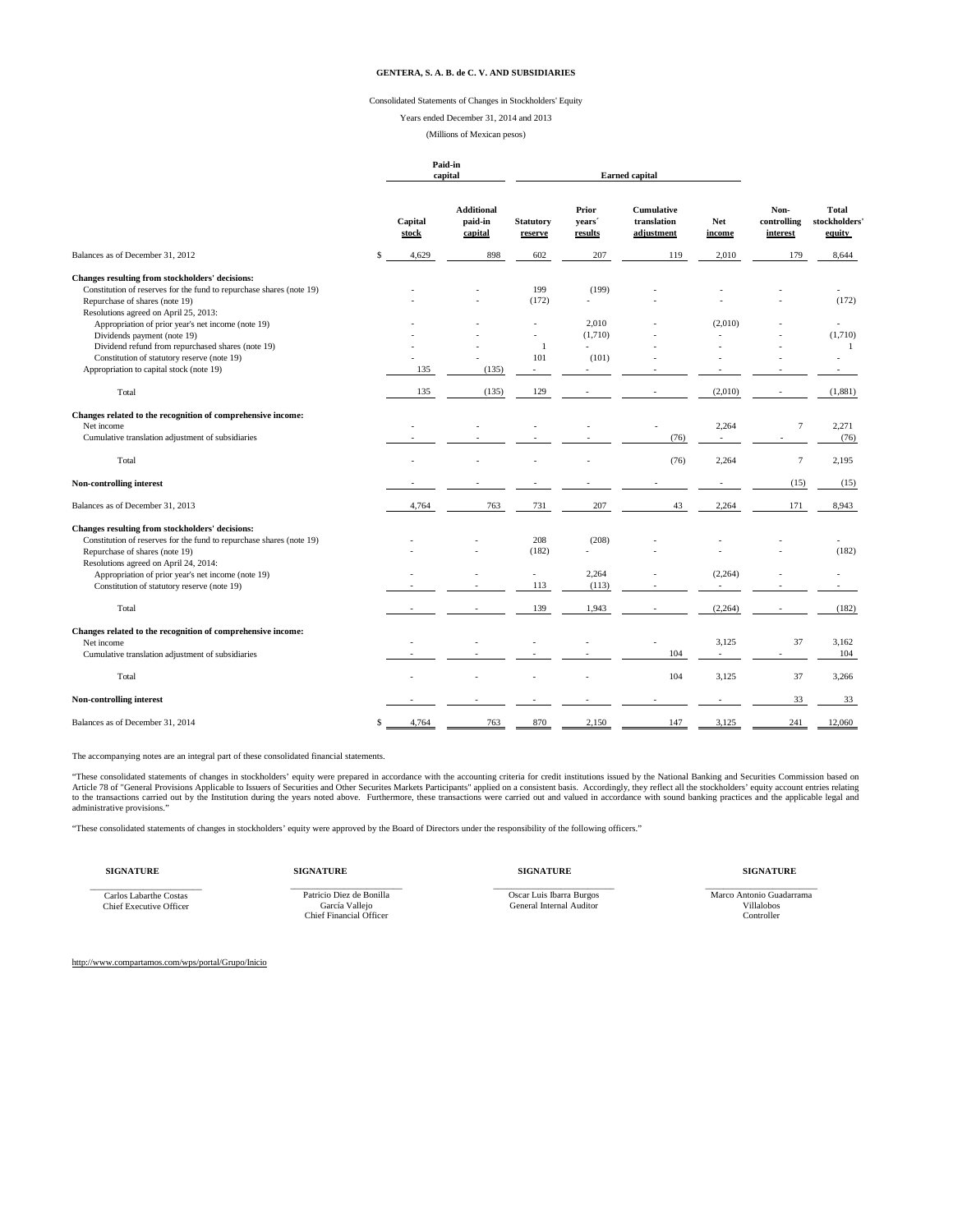#### Consolidated Statements of Cash Flows

Years ended December 31, 2014 and 2013

(Millions of Mexican pesos)

|                                                                                      |    | 2014           | 2013         |
|--------------------------------------------------------------------------------------|----|----------------|--------------|
| Net income                                                                           | Ŝ  | 3,125          | 2,264        |
| Adjustment for items not requiring cash flows:                                       |    |                |              |
| Depreciation and amortization                                                        |    | 333            | 292          |
| Provisions                                                                           |    | 560            | 294          |
| Current and deferred income taxes                                                    |    | 981            | 1,241        |
| Equity investment in associated company                                              |    | $\overline{4}$ |              |
| <b>Operating activities:</b>                                                         |    | 1,878          | 1,827        |
|                                                                                      |    |                |              |
| Change in investment securities<br>Change in debtors on repurchase/resell agreements |    | (2)<br>146     | 478<br>(313) |
| Change in loan portfolio (net)                                                       |    | (3,179)        | (2, 341)     |
| Change in other operating assets (net)                                               |    | (91)           | (132)        |
| Change in deposit funding                                                            |    | 1,006          | 1.450        |
| Change in bank and other loans                                                       |    | (145)          | 644          |
| Change in other operating liabilities                                                |    | (1,219)        | (1, 365)     |
| Net cash flows from operating activities                                             |    | 1,519          | 2,512        |
| <b>Investment activities:</b>                                                        |    |                |              |
| Proceeds from the disposal of furniture and equipment                                |    | $\overline{4}$ | 16           |
| Payments in the acquisition of furniture and equipment                               |    | (214)          | (531)        |
| Investment in associated company                                                     |    | (111)          |              |
| Increase in intangibles assets                                                       |    | (172)          | (351)        |
| Net cash flows from investment activities                                            |    | (493)          | (866)        |
| <b>Financing activities:</b>                                                         |    |                |              |
| Payments associated to repurchase of own shares                                      |    | (182)          | (172)        |
| Dividends payments in cash                                                           |    | ä,             | (1,710)      |
| Dividend refund from repurchased shares                                              |    |                | 1            |
| Change in non-controlling interest                                                   |    | 70             | (8)          |
| Net cash flows from financing activities                                             |    | (112)          | (1,889)      |
| Net increase (decrease) in cash and cash equivalents                                 |    | 914            | (243)        |
| Effects on changes in cash and cash equivalents                                      |    | 60             | (14)         |
| Cash and cash equivalents at the beginning of the year                               |    | 2,169          | 2,426        |
| Cash and cash equivalents at the end of the year                                     | S. | 3,143          | 2.169        |

The accompanying notes are an integral part of these consolidated financial statements.

"These consolidated statements of cash flows were prepared in accordance with the accounting criteria for credit institutions, issued by the National Banking and Securities Commission, based on Article 78 of "General Provi

"These consolidated statements of cash flows were approved by the Board of Directors under the responsibility of the following officers."

| <b>SIGNATURE</b>                                  | <b>SIGNATURE</b>                                                      | <b>SIGNATURE</b>                                     | <b>SIGNATURE</b>                                            |
|---------------------------------------------------|-----------------------------------------------------------------------|------------------------------------------------------|-------------------------------------------------------------|
| Carlos Labarthe Costas<br>Chief Executive Officer | Patricio Diez de Bonilla<br>García Vallejo<br>Chief Financial Officer | Oscar Luis Ibarra Burgos<br>General Internal Auditor | Marco Antonio Guadarrama<br><b>Villalobos</b><br>Controller |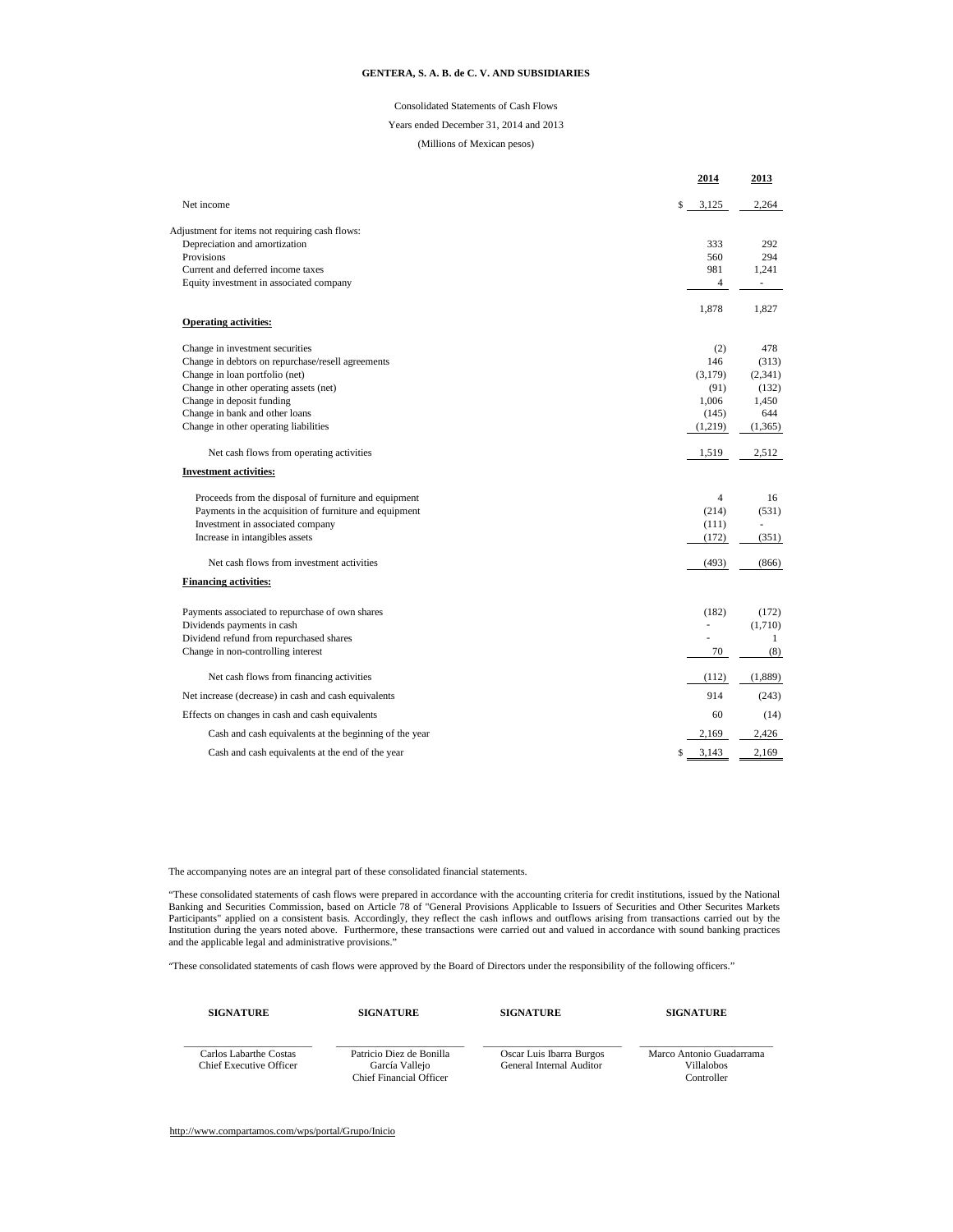Notes to the Consolidated Financial Statements

December 31, 2014 and 2013

(Millions of Mexican pesos)

*These consolidated financial statements have been translated from the Spanish language original for the convenience of English speaking readers.*

## **(1) Description of business and significant transactions-**

#### *Description of business-*

Gentera S. A. B. de C. V. (Gentera) is a Mexican corporation which purpose is to promote, organize and manage all types of civil or commercial entities, including but not limited to, multiple banking entities with the purpose of providing banking and credit services pursuant to the Law of Credit Institutions, as well as other financial entities, both domestic and foreign.

At December 31, 2014 and 2013, Gentera and its consolidated subsidiaries are comprised of:

- i. Banco Compartamos, S. A., Institución de Banca Múltiple (the Bank) which in accordance with the Law for Credit Institutions, is authorized to carry out multiple banking activities which comprise, among others, granting loans, receipt of deposits, acceptance of loans, operation with securities and other financial instruments in Mexico.
- ii. Compartamos, S. A. (Compartamos Guatemala) which main activity is, among others, granting any type of loans and financing to individuals or entities with own funds in Guatemala, as well as granting or obtaining loans or financing of any nature.
- iii. Financiera Compartamos, S. A. (Financiera Compartamos) is an entity incorporated under the regulations of the Republic of Peru, which purpose is to operate as a financial services entity, and is allowed to carry out all transactions and provide all services, by any means that result applicable and correspond, in accordance with established legal provisions that regulate entities of this nature in conformity with Peruvian legislation.
- iv. Red Yastás, S. A. de C. V. (Red Yastás), is an entity incorporated in Mexico, which purpose is: a) to enter into agreements to provide services, either mandates or commercial commission with credit institutions to engage with other people on behalf of the aforementioned credit institutions, the commissions or services mandated, complying with applicable regulation on each transaction or banking service, b) to service credit institutions as manager of commission agents with the purpose of organizing service providers' networks or banking commission agents to carry out certain activities and c) to receive, process and distribute all types of funds or economic resources through electronic, manual or telephonic transfers or directly online though any other means of communication, among others.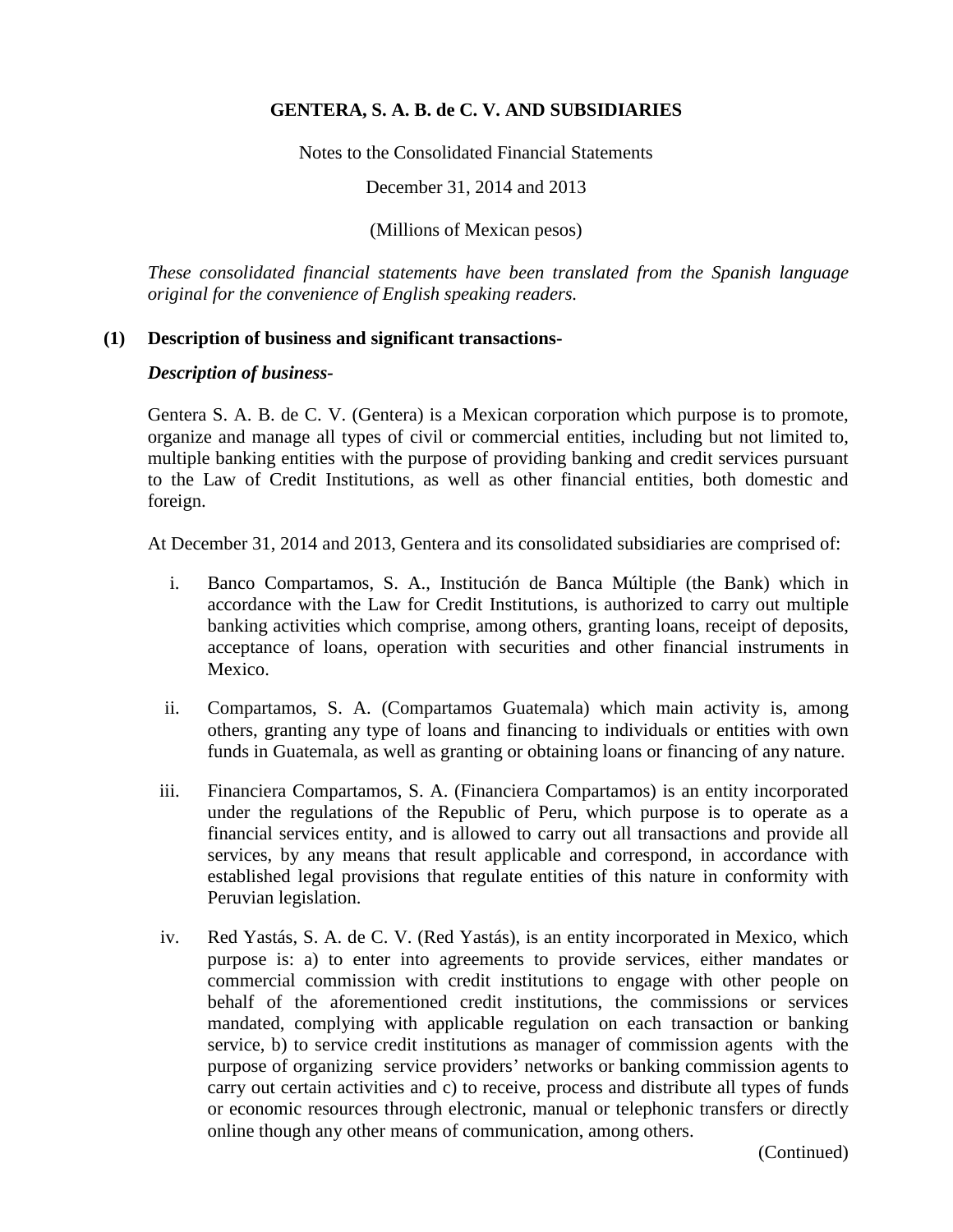Notes to the Consolidated Financial Statements

(Millions of Mexican pesos)

- v. Compartamos Servicios S. A. de C. V. (Compartamos Servicios), is an entity incorporated in Mexico, which purpose is to provide human resources services and personnel to the entities of the group, as well as to provide advisory in planning, organization and management of companies, among other activities.
- vi. Controladora AT, S. A. P. I. de C. V. (Controladora AT), is an entity incorporated in Mexico, which consolidates Aterna, Agente de Seguros y Fianzas, S. A. de C. V. (Aterna). Controladora AT has as purpose the purchase, sale, transfer, assessment, and in general the marketing in any way with shares, stocks, rights and interests in commercial corporations, and any other entities, domestic and foreign, either as a founder or by acquiring shares in companies that were previously constituted. Aterna is an entity incorporated in Mexico, which purpose is to act as insurance and bonding agent under the terms of the General Law for Insurance and Mutual Insurance Companies, Federal Bonding Institutions Act and Regulation of Insurance Agents and Bonding.

#### *2014 Significant transactions-*

- **I.** During the first half of 2014, a licitation process was undertaken to sell Bank's loan portfolio previously written-off during the years 2010, 2011 and 2013, whose amount of principal and not collected accrued interests at the time of write-off amounted to \$1,798. On March 24, 2014, as a result of this licitation, an onerous contract of assignment of loans was signed, generating to the Bank a tax loss on loan portfolio sale of \$1,797, which under current tax legislation will be deductible at the time that the book value of allowance for loan losses as of December 31, 2013 is applied; the Bank decided to take the future deduction for the loss up to the amount updated at December 31, 2013, from the remaining surplus pending to be deducted of the global preventive allowance for loan losses which amounts to \$1,193, therefore the tax loss carryforward of \$358, which is estimated to be realized in 2015, was recognized as part of the debit balance of deferred taxes (notes 9 and 16).
- **II.** On July 28, 2014, through Board of Directors' Meeting, the investment in the corporation Finestrella, S. A. P. I. de C. V. (Finestrella) was approved. Finestrella is incorporated in Mexico, the investment through the subscription and payment of shares for \$111, representing 33% of capital stock, and grating funding for \$20 convertible into shares when met certain agreements and financial goals that allow Gentera potentially acquire up to 100% of the capital stock. Finestrella's main activity is lending through an electronic plataform.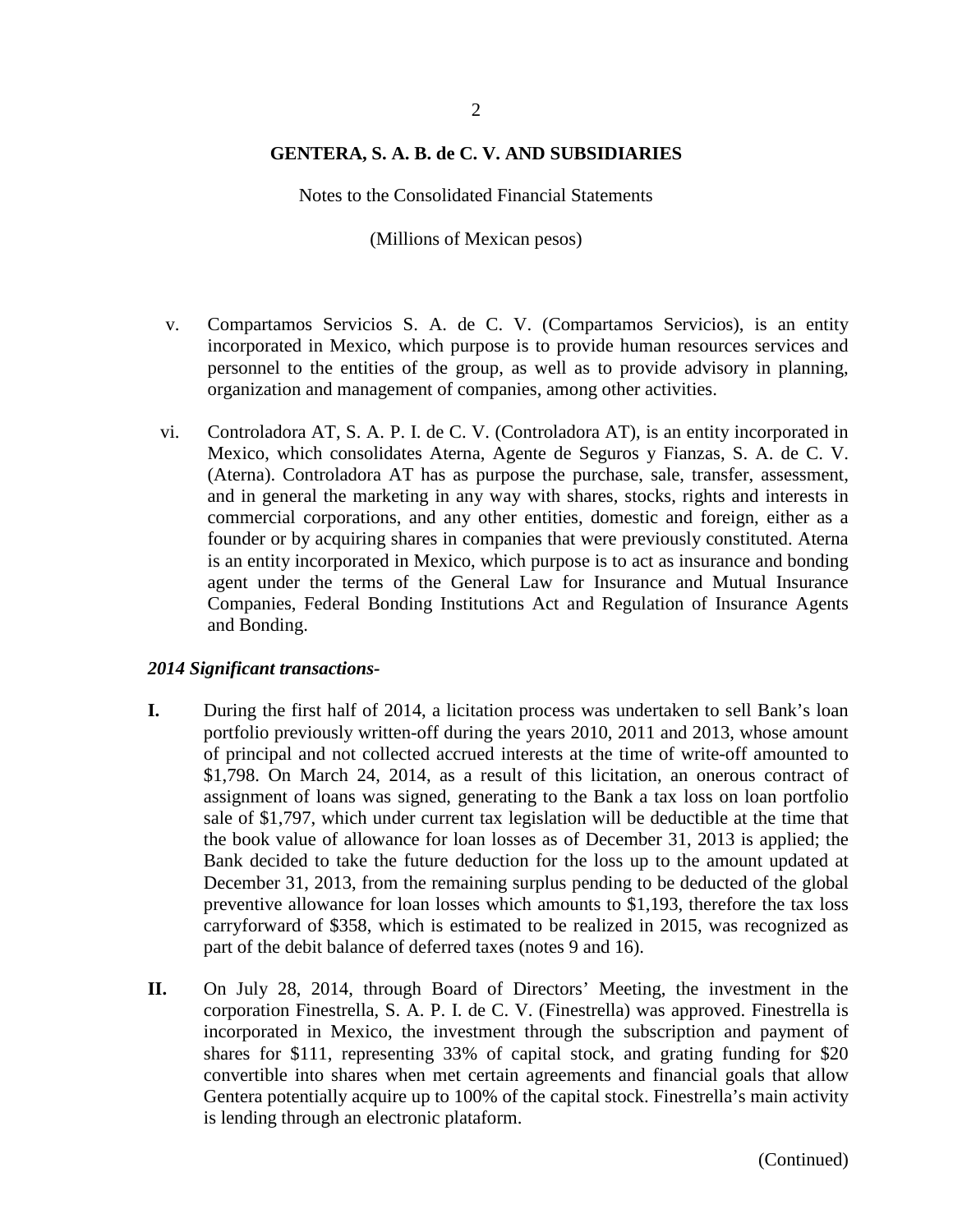Notes to the Consolidated Financial Statements

(Millions of Mexican pesos)

**III.** On July 28, 2014, the Board of Directors' Meeting approved to enter into the business of money orders from the United States to Mexico by acquiring 100% of Pagos Intermex, S. A. de C. V. ("Intermex") and Monex Servicios, S. A. de C. V. ("Monex Servicios"). On October 16, 2014, a purchase agreement was signed to acquire 100% of capital stock of Intermex and Monex Servicios for \$186. The acquisition is subject to the fulfillment of various conditions precedent common to this type of transaction and the authorization of the Commission.

#### *2013 Significant transactions-*

- **I.** During the second half of 2013, a licitation process was undertaken to sell Bank's loan portfolio previously written-off during the years 2008, 2009 and 2012, whose amount of principal and not collected accrued interests at the time of write-off amounted to \$763. On October 30, 2013, as a result of this auction, an onerous contract of assignment of loans was signed, generating to Gentera a tax loss on sale of \$761 and consequently a deductible tax benefit of \$228 (notes 9 and 16).
- **II.** On December 16, 2013, through Extraordinary General Stockholders' Meeting, the change of the entity's name from "Compartamos, S. A. B. de C. V." to "Gentera, S. A. B. de la contradiction de la contradiction de la contradiction de la contradiction de la contradiction de la contradiction de la contradiction de la contradiction de la contradiction de la contradiction de la contradiction C. V.", was approved.

## **(2) Authorization and basis of presentation-**

On February 19, 2015, the following officers approved the issuance of the accompanying consolidated financial statements and their related notes.

| <b>Carlos Labarthe Costas</b>           | <b>Chief Executive Officer</b>  |
|-----------------------------------------|---------------------------------|
| Patricio Diez de Bonilla García Vallejo | <b>Chief Financial Officer</b>  |
| Oscar Luis Ibarra Burgos                | <b>General Internal Auditor</b> |
| Marco Antonio Guadarrama Villalobos     | Controller                      |

The shareholders of Gentera are empowered to modify the consolidated financial statements after its issuance. The accompanying 2014 consolidated financial statements were authorized for issuance by the Board of Directors, and will be submitted for approval at the next Shareholders Meeting.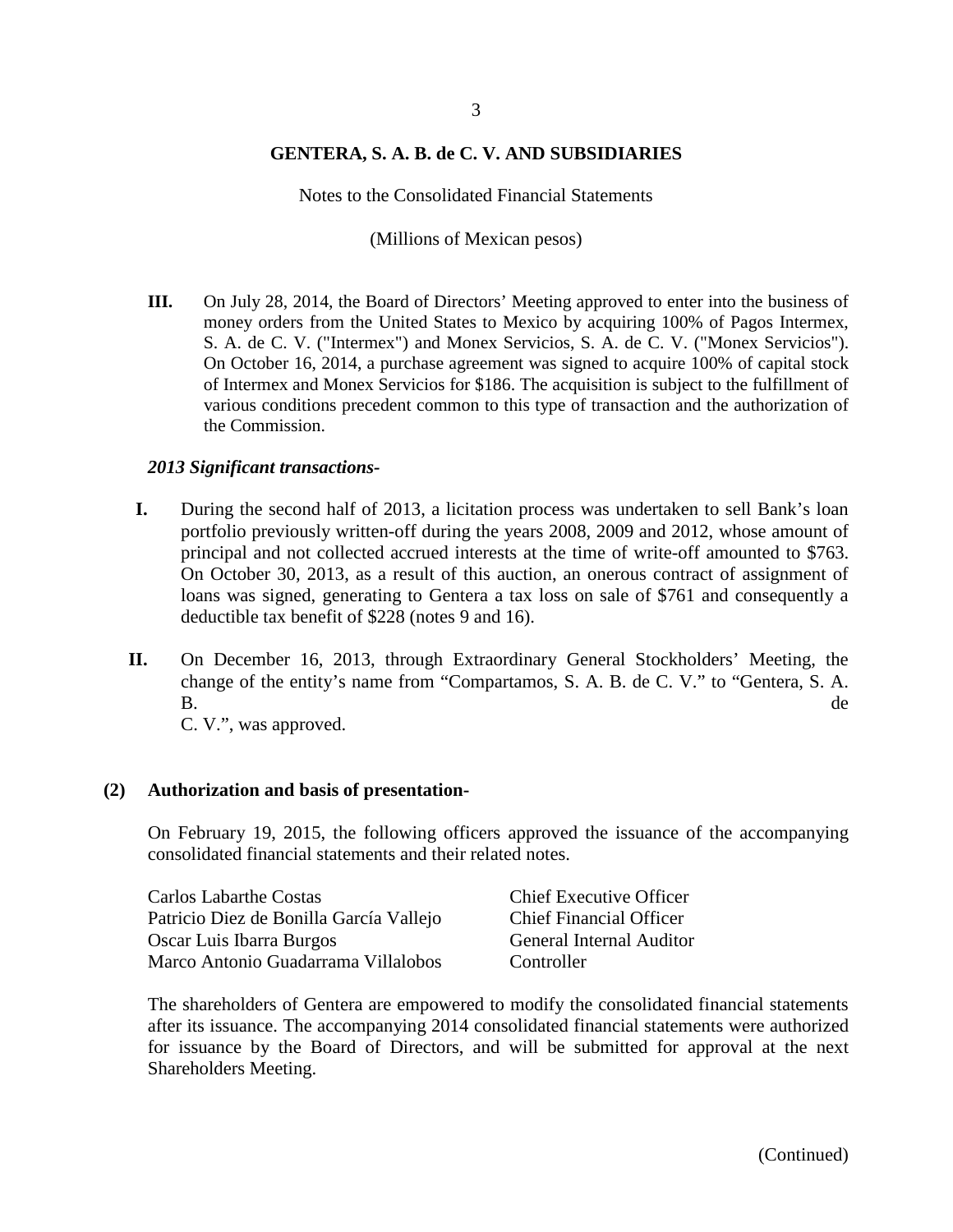Notes to the Consolidated Financial Statements

(Millions of Mexican pesos)

On March 16, 2011, the National Banking and Securities Commission (the Commission) issued the "Resolution that modifies the general regulations applicable to securities issuers and other securities market participants", which establishes that securities issuers which, through its subsidiaries, carry out mainly financial activities subject to the supervision of Mexican authorities, are required to prepare and audit its financial statements under the same basis applicable to such subsidiaries, with the purpose of ensuring that the financial information of both entities is comparable. The aforementioned is determined when such activities represent more than 70% of consolidated assets, liabilities or total revenues at the prior year-end. Consequently, since the Bank comprises 74% and 89% of the consolidated assets and revenues, respectively, as of and for the year ended December 31, 2014 (73% and 91% respectively, in 2013), the accompanying consolidated financial statements have been prepared in conformity with the accounting criteria established by the Commission throughout the "Accounting criteria for credit institutions" in Mexico.

The accounting criteria referred to in the last paragraph from the previous page, points out that the Commission will issue particular rules for specialized transactions and in the absence of specific accounting criteria from the Commission for credit institution and in a broader context the Mexican Financial Reporting Standards (Mexican FRS) supplementary use of Mexican FRS A-8 will be followed and only in the event that the International Financial Reporting Standards (IFRS) referred to by Mexican FRS A-8 do not provide guidance to the accounting treatment, another set of established accounting standards may be used in the following order: generally accepted accounting principles in the United States of America ("US GAAP") or any other formal and recognized accounting criteria, that do not contravene the criteria of the Commission.

For purposes of disclosure in the notes to the consolidated financial statements, pesos or "\$" refers to millions of Mexican pesos, and when reference is made to dollars, it means dollars of the United States of America.

The financial statements of the subsidiaries have been translated from its recording currency, prior to consolidation, to the accounting criteria set forth by the Commission, to present financial information in accordance with such criteria.

4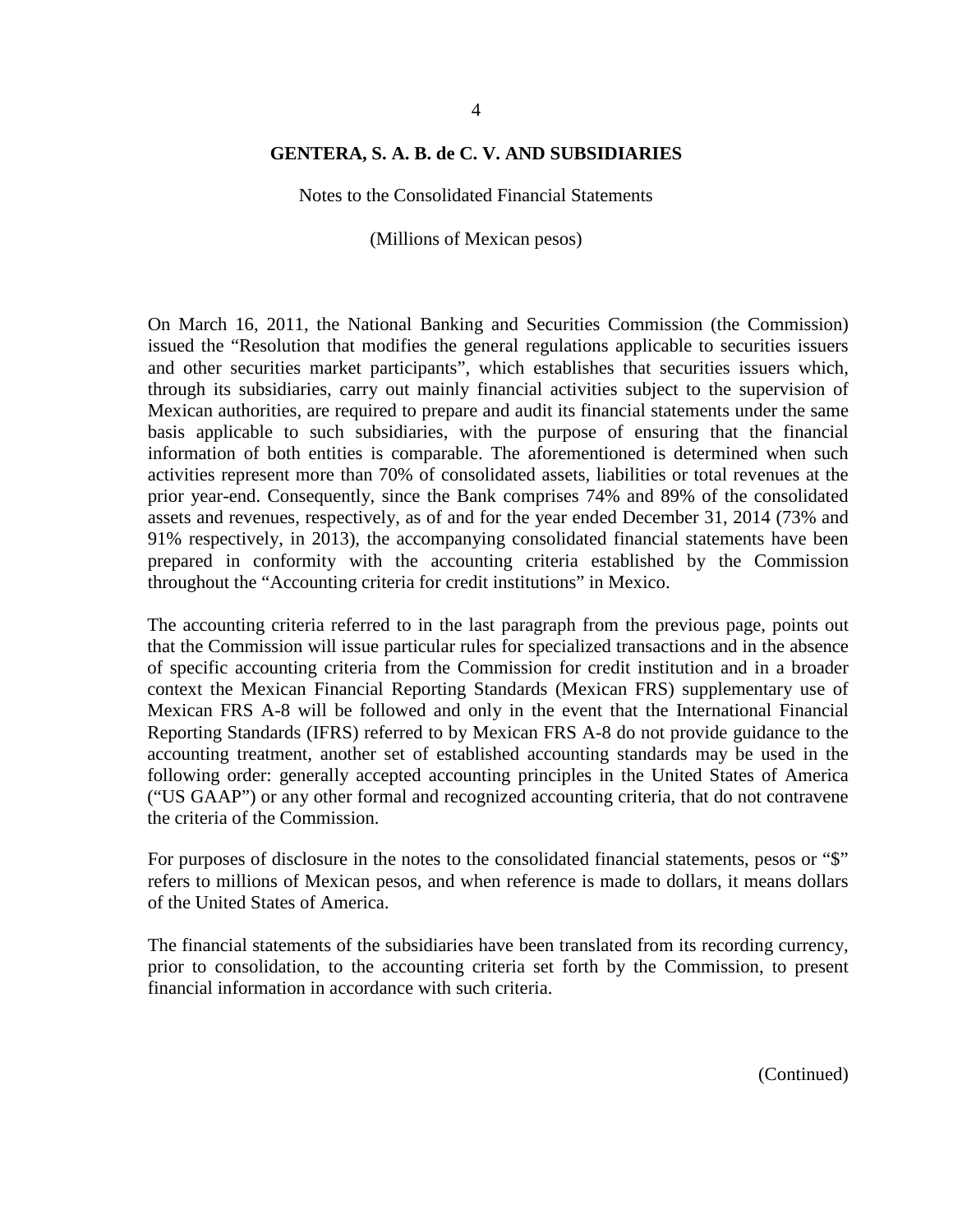Notes to the Consolidated Financial Statements

(Millions of Mexican pesos, except exchange rate)

The financial statements of the foreign subsidiaries have been translated into Mexican pesos (reporting currency) considering that their recording and functional currency are the same, resulting in the use of the following exchange rates: a) month-end for monetary and non-monetary assets and liabilities (\$4.9368 Mexican pesos per sol and \$1.9409 Mexican pesos per quetzal as of December 31, 2014), b) historical for stockholder's equity and c) weighted average of the period (\$4.9109 Mexican pesos per sol and \$1.9077 Mexican pesos per quetzal) for revenues costs and expenses, translation effects are presented as part of stockholders' equity. The exchanged rates used in 2013 were a) month-end for monetary and non-monetary assets and liabilities (\$4.6813 Mexican pesos per sol and \$1.6686 Mexican pesos per quetzal), b) historical for stockholder's equity and c) weighted average of the period (\$4.6684 Mexican pesos per sol and \$1.6535 Mexican pesos per quetzal) for revenues, costs and expenses, presenting translation effects as part of stockholders' equity.

#### **(3) Summary of significant accounting policies-**

The preparation of the consolidated financial statements requires management to make estimates and assumptions that affect the recorded amounts of assets and liabilities and the disclosure of contingent assets and liabilities at the date of the consolidated financial statements, as well as the reported amounts of income and expenses during the reporting period. The most significant captions subject to these types of estimates and assumptions include allowances for loan losses, valuation of securities and repurchase/resell agreement transactions, realization of deferred tax asset and liability relating to employee benefits. Actual results may differ from these estimates and assumptions.

The consolidated financial statements of Gentera recognize assets and liabilities arising from investment securities and repurchase/resell agreements on the trade date, regardless of the settlement date.

Following is a summary of the most significant accounting criteria followed during the preparation of the consolidated financial statements, which have been applied on a consistent basis for the years presented.

#### *(a) Recognition of the effects of inflation-*

The accompanying consolidated financial statements include the recognition of inflation effects in the financial information through December 31, 2007, based on the measurement factor derived from the value of the Investment Unit (UDI – Spanish abbreviation) which is an index, whose value is determined by Banco de México (the Central Bank) derived from inflation, given that beginning in 2008, in accordance with the Mexican FRS B-10 "Effects of Inflation", Gentera operates on a non-inflationary economic environment (accumulated inflation in the prior three-year period less than 26%).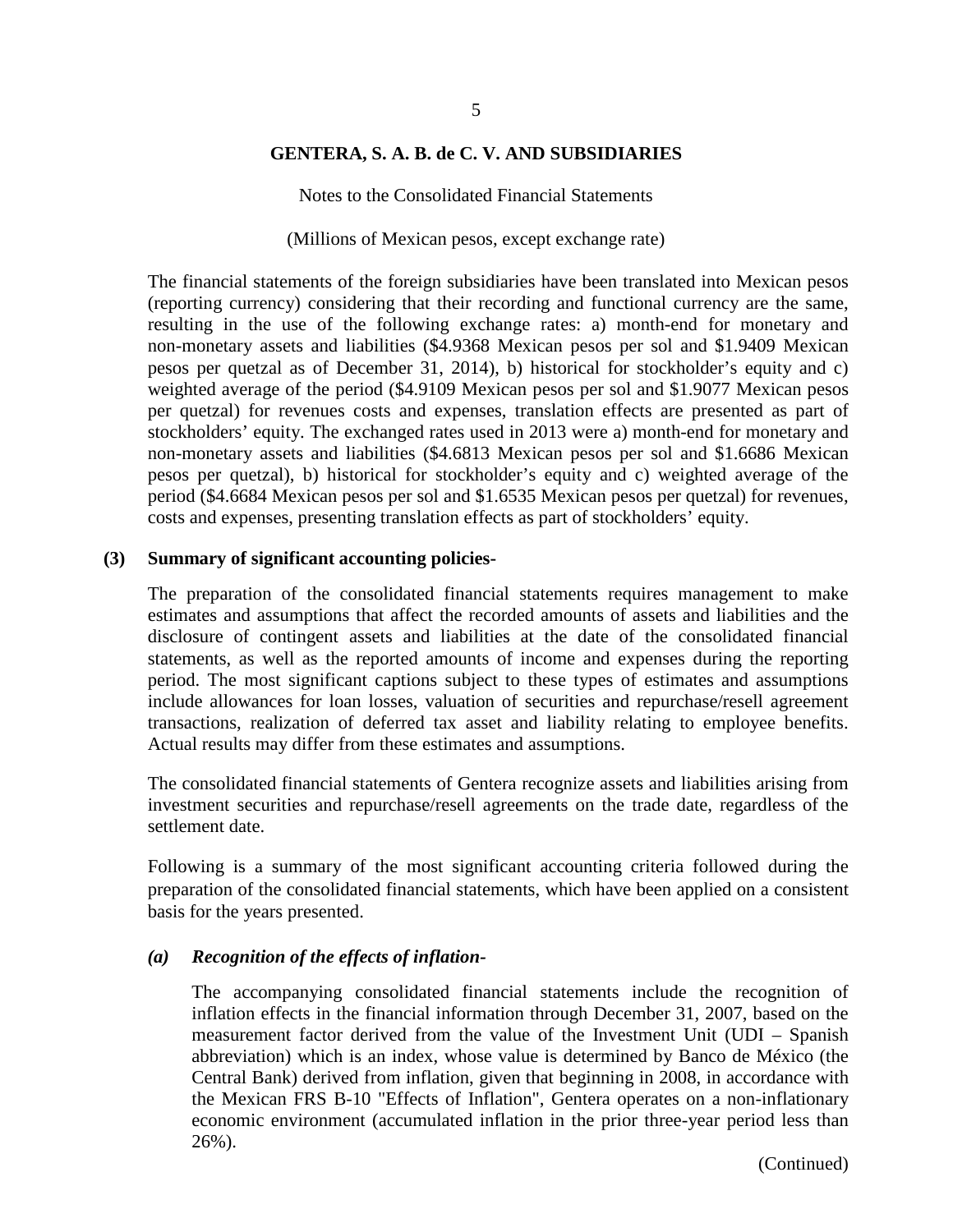Notes to the Consolidated Financial Statements

(Millions of Mexican pesos)

The percentage of accumulated inflation in the prior two-year period, yearly inflation and the value of UDI at each of the year end are shown as follows:

|             |              |        | Inflation         |
|-------------|--------------|--------|-------------------|
| December 31 | <b>UDI</b>   | Yearly | <b>Cumulative</b> |
| 2014        | 5.2703<br>S. | 4.18%  | 12.38%            |
| 2013        | 5.0587       | 3.78%  | 11.76%            |
| 2012        | 4.8746       | 3.94%  | 12.31%            |
|             |              |        |                   |

#### *(b) Basis of consolidation-*

The accompanying consolidated financial statements as of December 31, 2014 and 2013, include the balances of Gentera and its subsidiaries mentioned below. All significant balances and transactions between Gentera and the subsidiaries have been eliminated upon consolidation.

| <b>Entity</b>                 | <b>Equity</b> | <b>Functional</b><br>currency |
|-------------------------------|---------------|-------------------------------|
| Bank                          | 99.98%        | Mexican pesos                 |
| Compartamos Guatemala         | 99.99%        | Quetzales                     |
| <b>Financiera Compartamos</b> | 84.20%        | <b>Soles</b>                  |
| Red Yastás                    | 99.99%        | Mexican pesos                 |
| <b>Compartamos Servicios</b>  | 99.99%        | Mexican pesos                 |
| Controladora A $\mathrm{T}^1$ | 50.00%        | Mexican pesos                 |
|                               |               |                               |

1 Controladora AT is consolidated because Gentera has control on the financial policies and operating decisions of the subsidiary.

#### *(c) Cash and cash equivalents-*

This caption comprises cash, bank accounts in local and foreign currencies, bank loans with original maturities of up to three days ("Call Money"), and deposits with the Central Bank, which are recognized at face value, and cash and cash equivalents in foreign currency are valued at the exchange rate issued by the Central Bank at the date of presentation of the consolidated financial statements. Interest earned from cash and cash equivalents are recognized in the consolidated income statement on an accrual basis.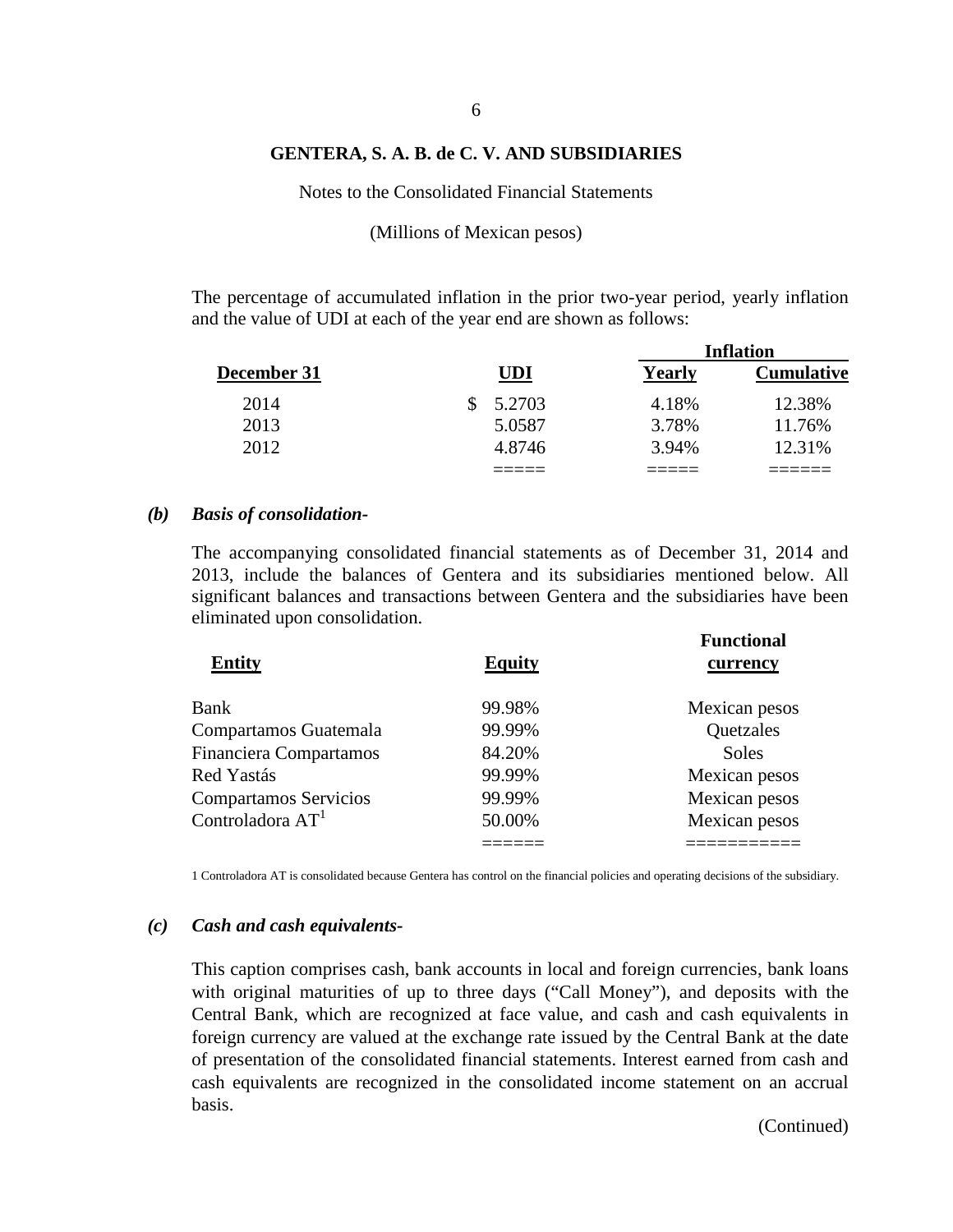Notes to the Consolidated Financial Statements

#### (Millions of Mexican pesos)

The restricted cash and cash equivalents include the Deposit of Monetary Regulation with the Central Bank in accordance with the Law, in order to regulate the money market liquidity, such deposit bears interest at interbank funding rate.

Call Money operations, the saving fund of Gentera's employees and guarantee deposits with financial institutions in Peru are recognized as restricted cash.

#### *(d) Investment securities -*

Investment securities consist of government and, which are classified in accordance with the intention of use that Gentera assigns at the date of their acquisition as "Available-for-sale securities".

#### Available-for-sale securities

Securities which are not classified as trading, but which are not intended to be held to maturity. Available-for-sale securities are recorded at fair value, using current prices obtained from specialists in the supply and price calculation to value securities portfolios. Fair value is the amount at which interested parties are willing to an exchange for the financial instrument, in an uninfluenced transaction. The valuation effects are reported in stockholders' equity under "Unrealized gain from valuation of available-for-sale securities", which upon sale are recycled through the consolidated statement of income to recognize the difference between the net value of realization and acquisition cost. Interest is recognized in the consolidated income statement in accrual basis.

#### Impairment of the value of a security

A security is impaired and therefore a loss is incurred from this impairment when there is objective evidence of the impairment as a result of one or more events that occurred after the initial recognition of the security, which had an impact in the estimated cash flows and could be determined on a trust-worthy basis.

During the years ended December 31 2014 and 2013, Gentera did not make transfers between categories.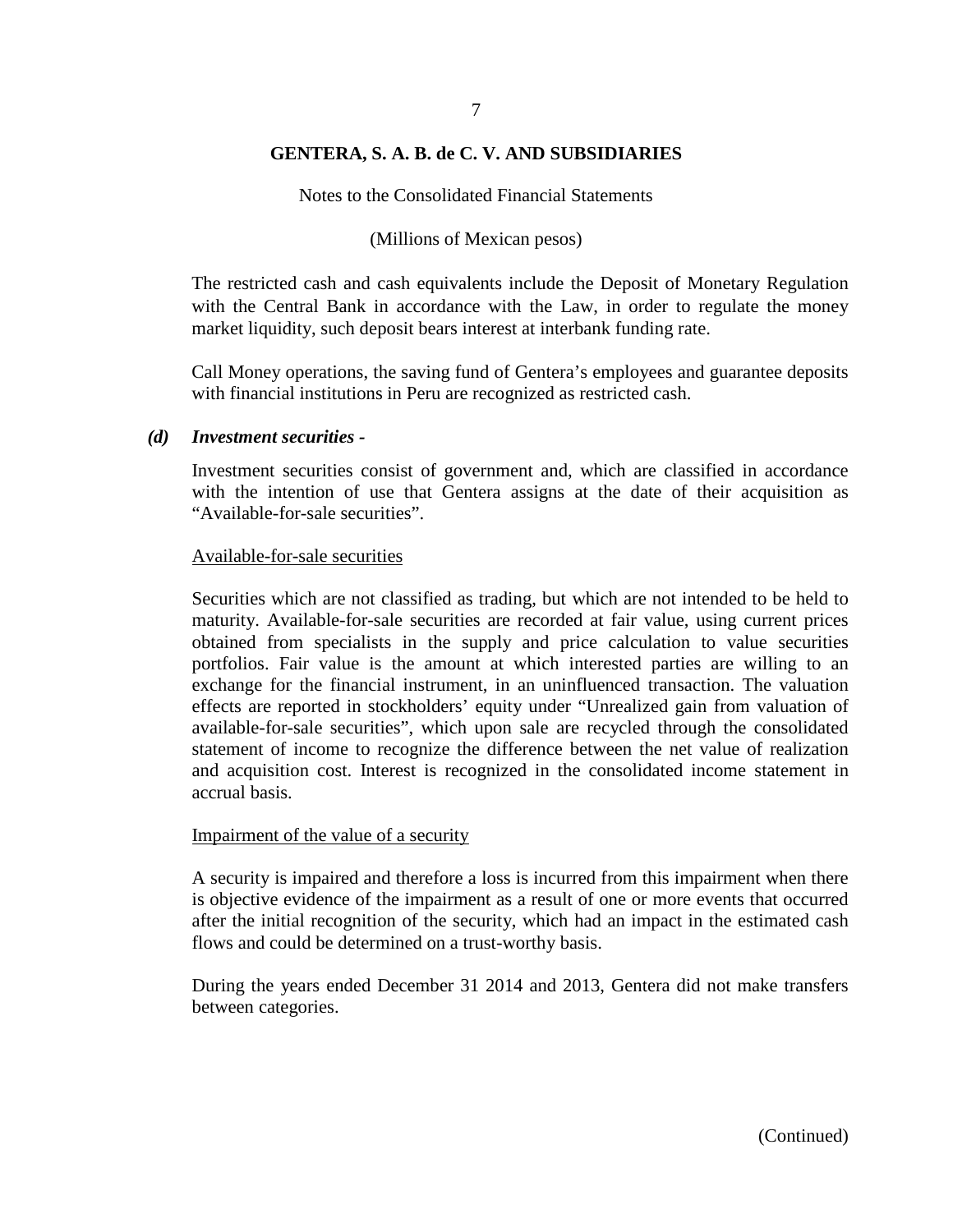Notes to the Consolidated Financial Statements

(Millions of Mexican pesos)

#### *(e) Repurchase/resell agreements-*

The repurchase/resell agreements that do not comply with the terms of the criteria C-1 "Recognition and derecognition of financial assets", are treated as collateralized financing transactions, which reflects the economic substance of those transactions regardless of whether it is a "cash oriented" or "security-oriented" repurchase/resell agreements.

Gentera acting as a seller on resell agreements recognizes cash received or a debit to a settlement account, as well as a payable account valued at the price agreed at origination, which represents the obligation to repay the cash to the buyer reclassifying the financial assets given as collateral to present them as restricted. While Gentera acting as a buyer on resell agreements recognizes the out flow of cash and cash equivalents or a credit to a settlement account, booking an account receivable for the agreed price, which represents the right to recover the cash given and recognizes the collateral received in memorandum accounts.

Throughout the life of the repurchase/resell agreements the account payable or receivable is presented in the consolidated balance sheet as debtors or creditors on repurchase/resell agreements as appropriate and is valued at amortized cost by recognizing the interest from the repurchase/resell agreements on the years' income as accrued according to the effective interest method.

Interest accrued on repurchase/resell agreements transactions are presented under the caption "Interest income" or "Interest expense" in the consolidated statement of income whichever is applicable. The difference, if any, generated by selling or using the collateral in lieu of payment will be presented in the caption "Financial intermediation result".

#### **(f)** *Loan portfolio-*

Represents the outstanding balances of the amounts granted to borrowers (including financed insurances), plus uncollected interest earned. Outstanding loan and interest balances are classified as past due according to the criteria listed in the following page.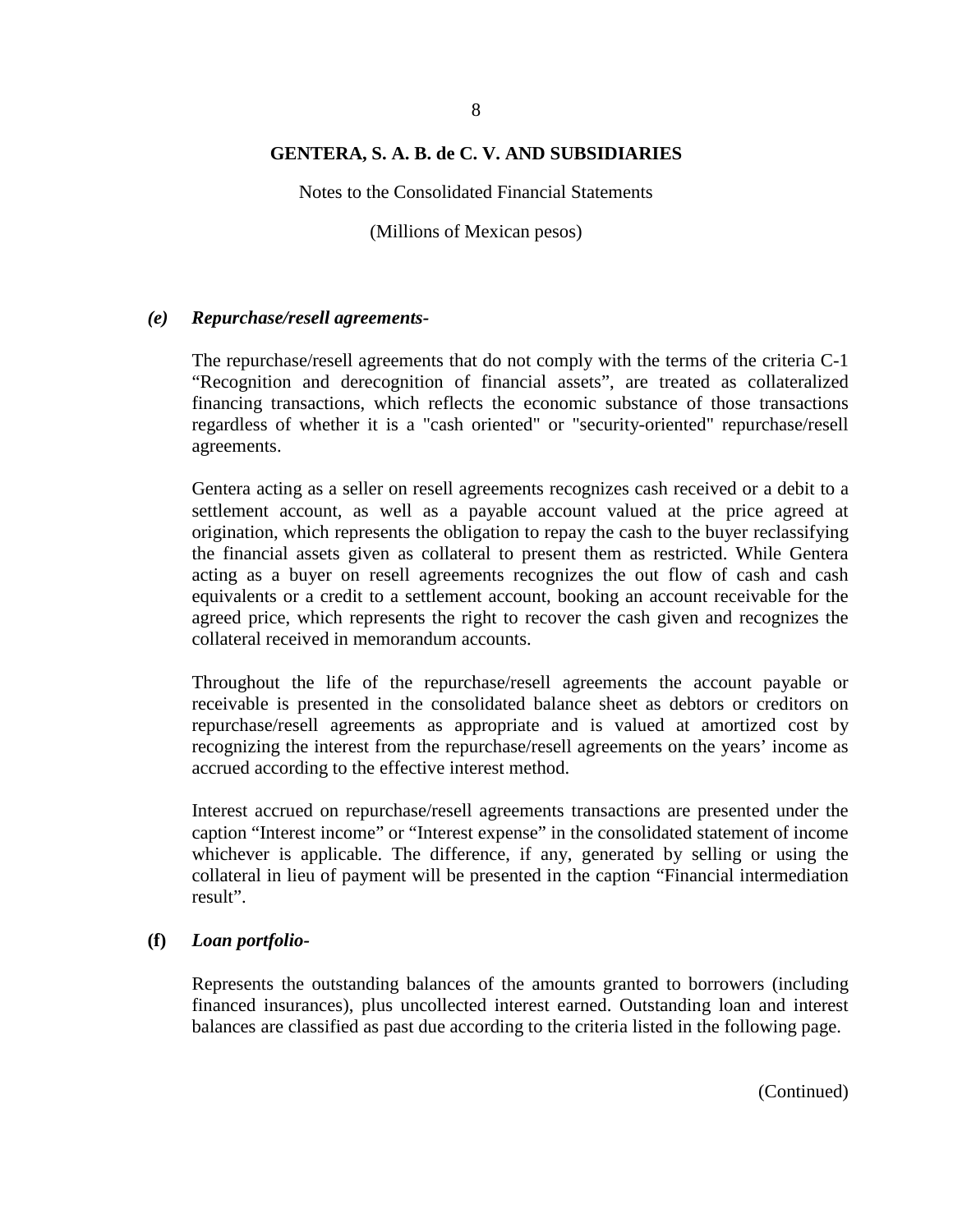Notes to the Consolidated Financial Statements

(Millions of Mexican pesos)

*Commercial loans with one principal amortization and interest payment –* 30 days or more after due date.

*Consumer and mortgage loans –* 90 or more days past due.

*Residential mortgages –* When the outstanding loan balance present installments not fully collected for 90 or more due days.

In addition, a loan is classified as past due when the debtor files for bankruptcy protection.

Consumer loans are granted based on an analysis of the customer's application, the socioeconomic study conducted and the consultations made at the credit information bureaus. In some cases, an analysis is conducted to the borrower's financial position, the economic feasibility of the investment projects and other general characteristics established in the Credit Institutions Law, Gentera's manuals and internal policies.

Loans are controlled by periodic visits to the client by Gentera personnel, and by daily monitoring of the payments through the system, where the relevant personnel can follow-up on late payments.

Loans are collected weekly, biweekly or monthly, when clients make loan payments in the form of deposits in accounts contracted by Gentera with other multiple banking institutions solely for that purpose, as well as correspondents to conduct this type of operations.

Evaluation and follow-up on the credit risk of each client is handled by verifying their credit history with Gentera, and checking clients' credit ratings with the credit bureau.

Gentera policy for avoiding risk concentration is based mainly on setting maximum amount limits on loans by borrower.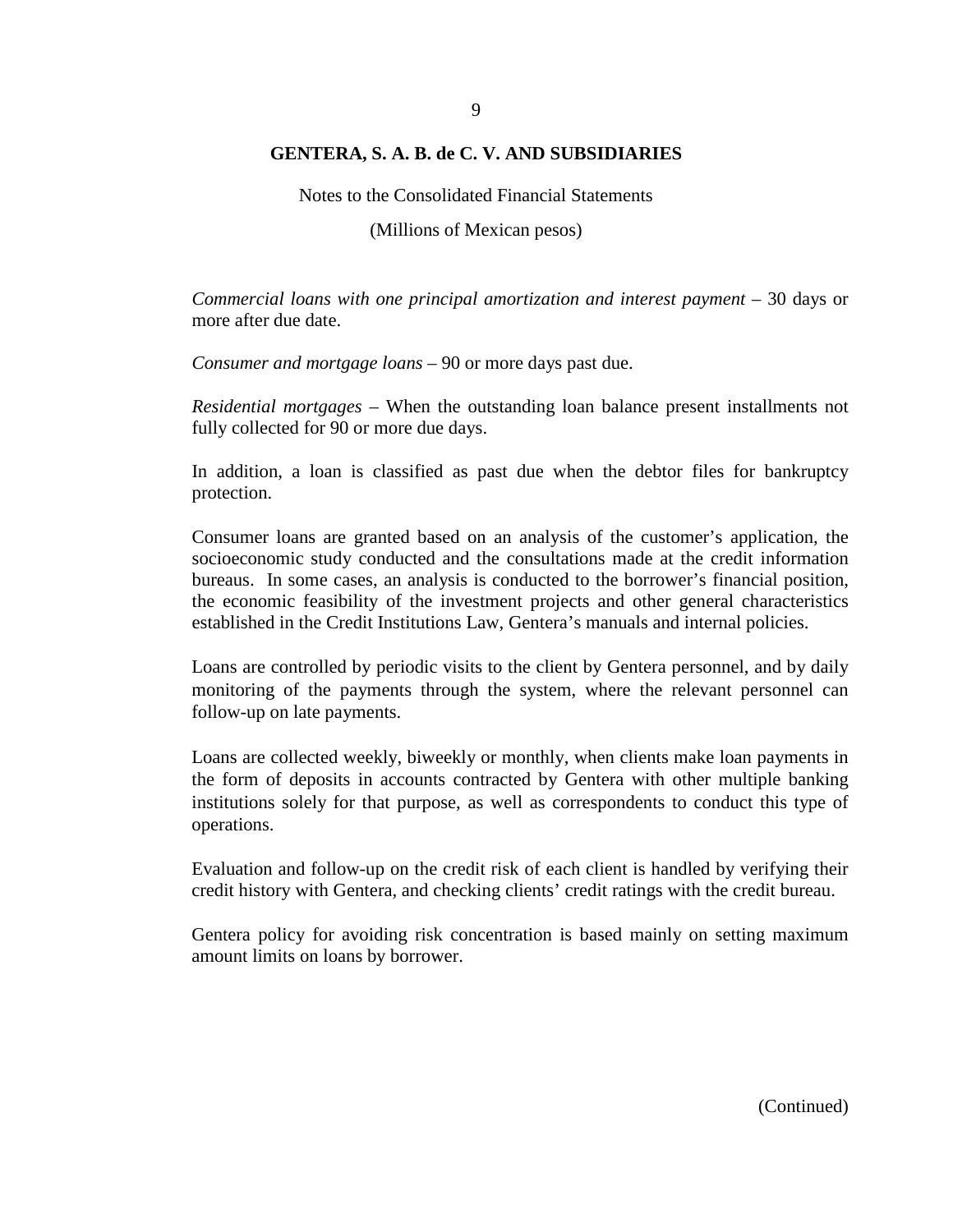Notes to the Consolidated Financial Statements

#### (Millions of Mexican pesos)

Interests are recognized as income as they accrue. However, the accumulation of interests is suspended when a loan is transferred to past due loan portfolio and are recorded in memorandum accounts. When such interests are collected, these are recognized as income. Reserves are created for the total balance of non-collected accrued ordinary interest, related to the loans transferred to past due loans, at the moment of transfer.

Past due loans are transferred to current loans when the outstanding balances of past-due loans (principal and interest, among others) are totally settled.

Commissions on late payment of loans are recognized in the income statement when the delay occurs.

As of December 31, 2014 and 2013, Gentera had mainly a short-term consumer loan portfolio (note 9).

#### **(g)** *Allowance for loan losses-*

An allowance for loan losses is maintained which, in management's opinion, is sufficient to cover for credit risks associated with the loan portfolio.

Allowances for loan losses are based on analytical studies of the portfolio in accordance with the "General dispositions applicable to credit institutions" issued by the Commission.

On June 24, 2013, the Commission published in the Official Gazette a resolution amending the general dispositions applicable to credits institutions to adopt a methodology of expected loss for credit risk, considering the probability of default, loss given default and exposure at default. In addition, commercial loans are classified into different groups, thus commercial loans outstanding at December 31, 2014 were evaluated using the model of expected loss.

The corresponding percentage range is established in accordance with Article 129 of the applicable general provisions, as shown in the next page.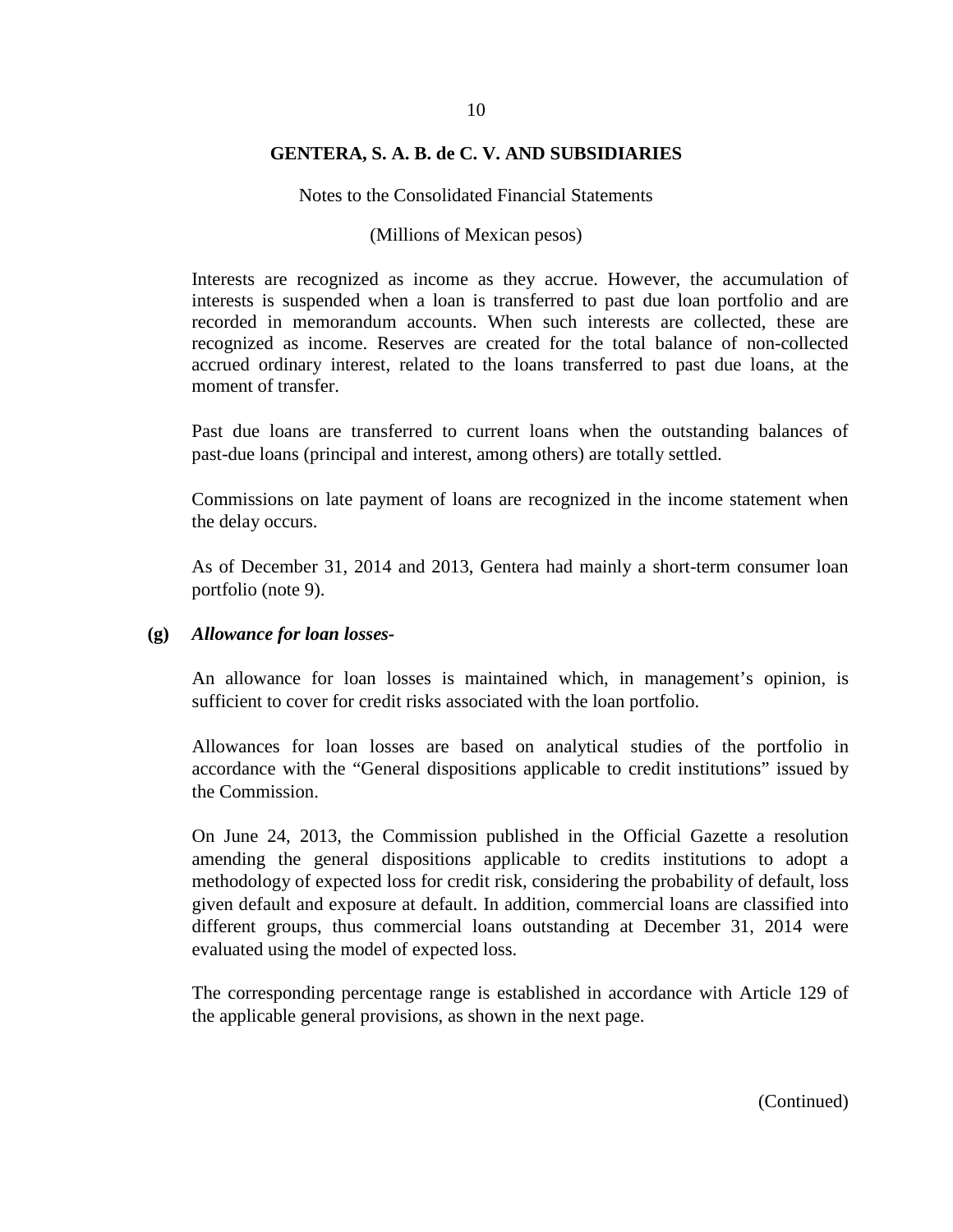Notes to the Consolidated Financial Statements

(Millions of Mexican pesos)

The current commercial loans as of December 31, 2013, were evaluated in accordance with the incurred loss methodology set forth by the Commission until June 24, 2013, which consists in a methodology based on the debtor's rating process and the probability of default.

Allowances for loan losses made at December 31, 2014 and 2013 were determined in conformity with the degree of risk and the corresponding percentage ranges of allowance as shown below:

| Degree of risk | Percentage<br>ranges of<br>allowance |
|----------------|--------------------------------------|
| $A-1$          | $0$ to $0.9$                         |
| $A-2$          | $0.901$ to 1.5                       |
| $B-1$          | 1.501 to $2.0$                       |
| $B-2$          | $2.001$ to $2.5$                     |
| $B-3$          | 2.501 to 5.0                         |
| $C-1$          | 5.001 to 10.0                        |
| $C-2$          | 10.001 to 15.5                       |
| D              | $15.501$ to $45.0$                   |
| E              | Grater than 45.0                     |
|                |                                      |

Troubled loans – Commercial loans with a high probability of not being collected. As of December 31, 2014 and 2013, Gentera has troubled loans for \$7 and \$9, respectively, which come from Financiera Compartamos. These loans have been fully reserved.

The calculation of the allowance for loan losses for consumer loans is made in conformity with the current dispositions issued by the Commission, which model of expected loss establishes that the allowance for loan losses is based on the probability of default, loss given default and exposure at default, considering for the calculation of the reserve the figures at the last day of each month. This methodology considers variables such as:  $\omega$ i) outstanding amount, ii) payment made, iii) past-due days, iv) total term, v) remaining term, vi) the original loan amount, vii) the original value of the property, viii) loan balance and ix) the type of loan.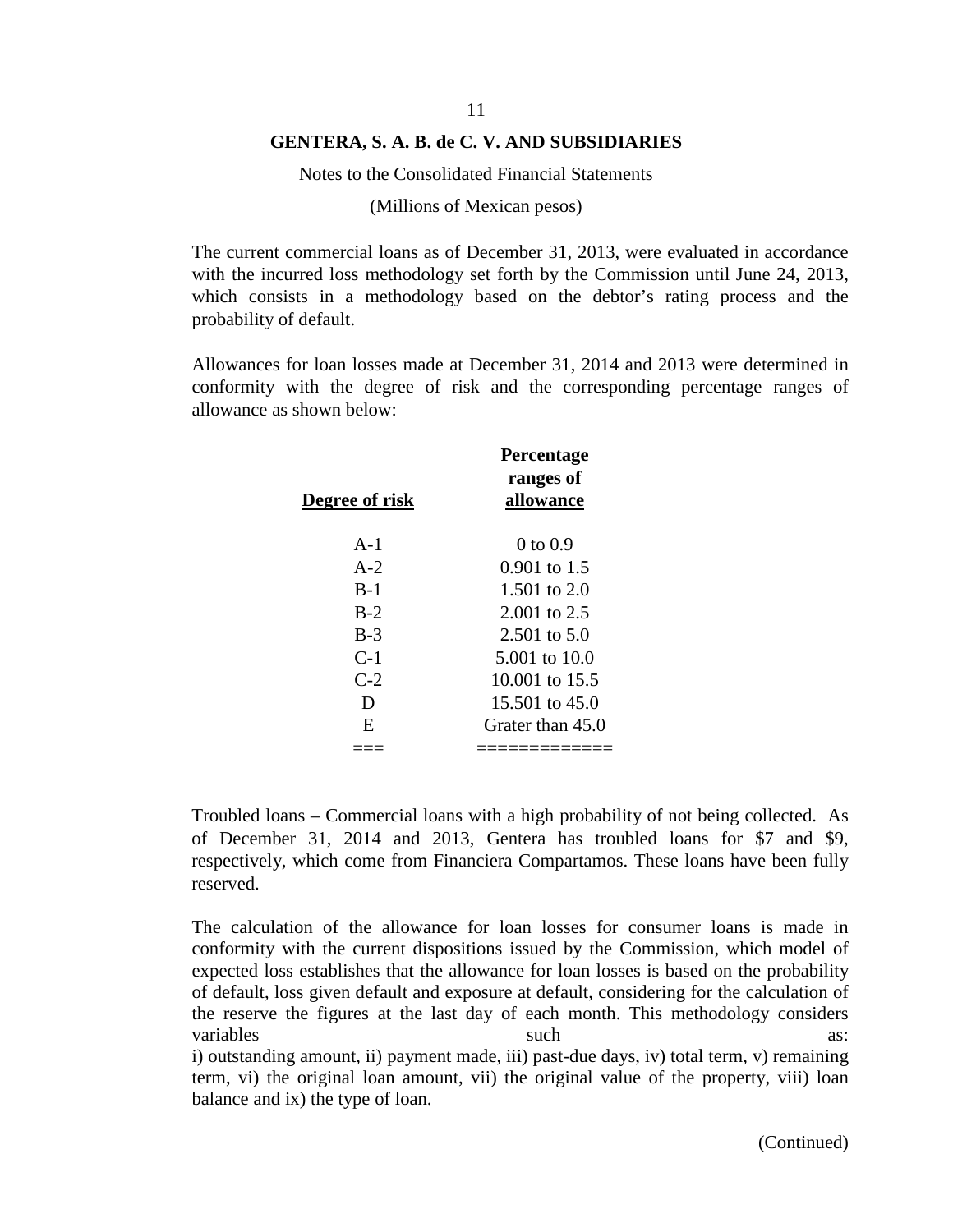Notes to the Consolidated Financial Statements

(Millions of Mexican pesos)

Additionally, when non-revolving consumer loans have guarantees, the covered and exposed parts must be segregated, considering an assignment in the severity of the loss of 10% to the covered part if the guarantees are cash collateral and /or liquid collateral and in case of mortgage collaterals a severity of the loss of 60% to the covered part may be assigned.

The allowance for loans losses as of December 31, 2014 and 2013, is determined by the degree of risk assigned to the loan, as shown below:

| Degree of risk | Percentage ranges<br>of allowance |
|----------------|-----------------------------------|
| $A-1$          | $0$ to $2.0$                      |
| $A-2$          | $2.01 \text{ to } 3.0$            |
| $B-1$          | 3.01 to $4.0$                     |
| $B-2$          | 4.01 to $5.0$                     |
| $B-3$          | 5.01 to $6.0$                     |
| $C-1$          | 6.01 to 8.0                       |
| $C-2$          | 8.01 to 15.0                      |
| D              | 15.01 to 35.0                     |
| E              | 35.01 to 100.0                    |
|                |                                   |

The allowance for residential mortgages is determined using the corresponding balances at the last day of each month. Furthermore, factors such as: i) outstanding amount, ii) payment made, iii) value of property, iv) loan balance, v) past-due days, vi) loan denomination and vii) integration of the file. The total amount of reserve for each credit assessed is the result of multiplying the probability of default for the loss given default and exposure at default.

Degree of risk and percentages of allowance for loan losses at December 31, 2014 and 2013 are as shown in the next page.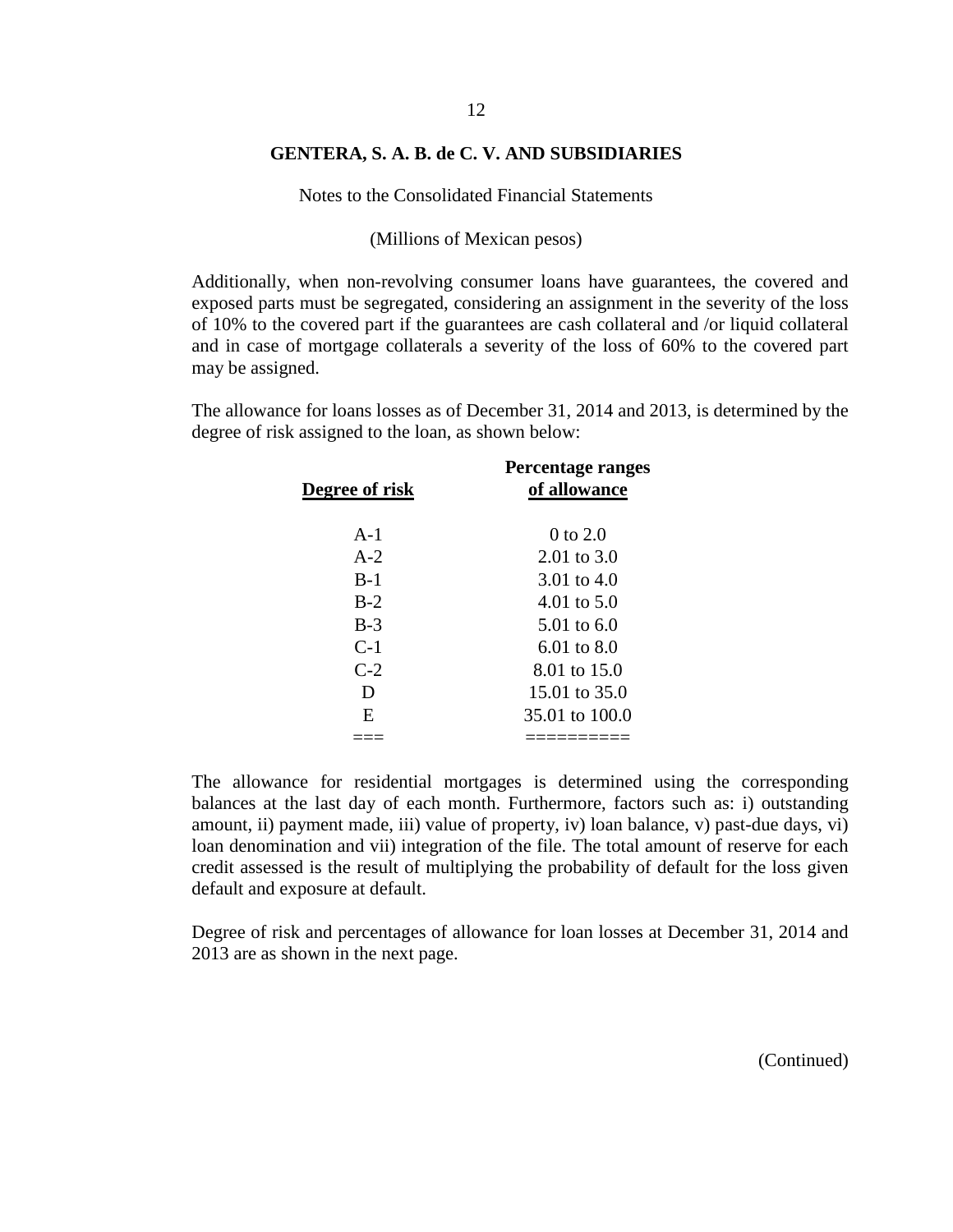Notes to the Consolidated Financial Statements

(Millions of Mexican pesos)

| Degree of risk | Percentage ranges<br>of allowance           |
|----------------|---------------------------------------------|
| A <sub>1</sub> | 0.000<br>0.50                               |
| A <sub>2</sub> | $0.501 -$<br>0.75                           |
| B1             | $0.701 -$<br>1.00                           |
| B <sub>2</sub> | 1.001<br>1.50                               |
| B <sub>3</sub> | 2.00<br>1.501                               |
| C <sub>1</sub> | 5.00<br>2.001                               |
| C <sub>2</sub> | 10.00<br>5.001<br>$\overline{\phantom{a}}$  |
| D              | 40.00<br>10.001<br>$\overline{\phantom{0}}$ |
| E              | .001                                        |

#### *Write-offs-*

Gentera has the policy to write-off consumer loan portfolio pending to be collected at 180 days after being considered past-due, given that during that period and once carried out all recovery efforts, its practical impossibility of recovery is determined. Such write-offs are conducted by cancelling the outstanding balance of the loan against the allowance for loan losses. In the event the loan balance to be written-off exceeds its corresponding reserve, prior to the write off, such reserve is increased up to the amount of the difference. In the case of commercial loans and residential mortgages the policy of write-off fits the moment once its recovery is determined to be impractical.

Recoveries related to written off loans or loans eliminated from the consolidated balance sheet are recognized in income of the year under the caption of "Other operating income (expenses)".

The last grading of the loan portfolio was conducted as of December 31, 2014 and management considers that the allowances resulting from such grading are sufficient to absorb the portfolio's loan loss risks.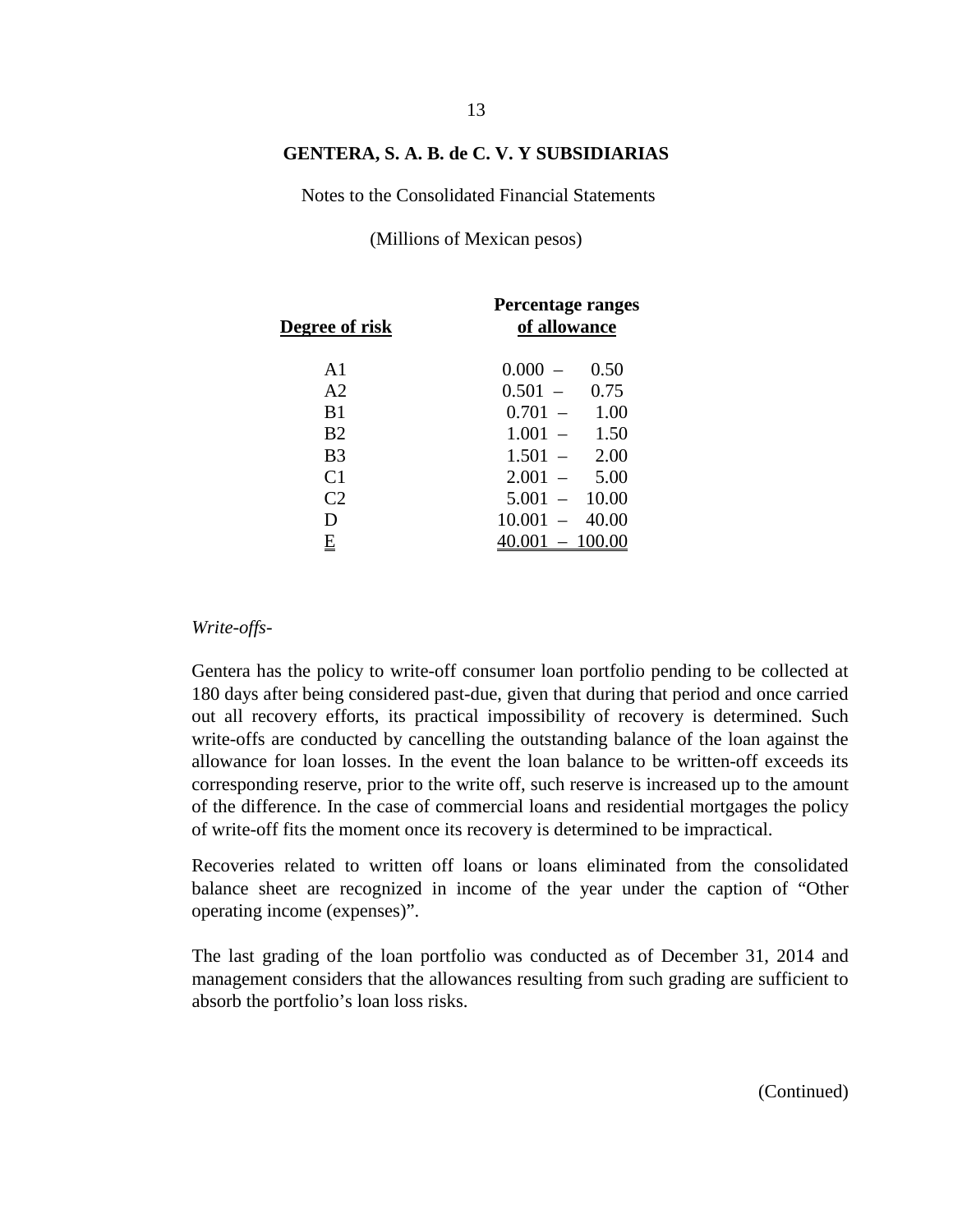Notes to the Consolidated Financial Statements

(Millions of Mexican pesos)

#### *(h) Other accounts receivable-*

This caption represents, among others, receivables from employees and items directly related to the loan portfolio, such as legal expenses and accounts receivable from correspondents.

For the receivables from employees and other receivables, including accounts receivable from correspondents, related to identified debtors with maturity exceeding 90 calendar days, a reserve is created for the total unpaid balance (60 days if balances are unidentified), except for those related to recoverable tax balances and clearing accounts.

Management considers that the reserve for doubtful accounts is sufficient to absorb losses in accordance with Gentera's policies.

## *(i) Property, furniture and equipment-*

Property, furniture and equipment, including acquisitions from financial leases, are stated as follows: i) acquisitions conducted from January 1, 2008 at their historical cost, and ii) acquisitions made up to December 31, 2007 at their restated values, determined applying factors derived from the UDI, to their acquisition costs up to December 31, 2007.

Depreciation is calculated using the straight-line method, based on the estimated assets' useful life determined by Gentera management.

The leases are capitalized if the contract terms substantially transferred all inherent risks and benefits of ownership of the leased asset. The capitalized value is the value of the leased asset or the present value of minimum lease payments, whichever is less at lease inception. In the case of capital lease agreements, the interest rate used for calculating the present value of minimum payments is implicit in the related agreement. If interest rate is not available, the incremental rate as established on Mexican FRS D-5 "Leases" is used.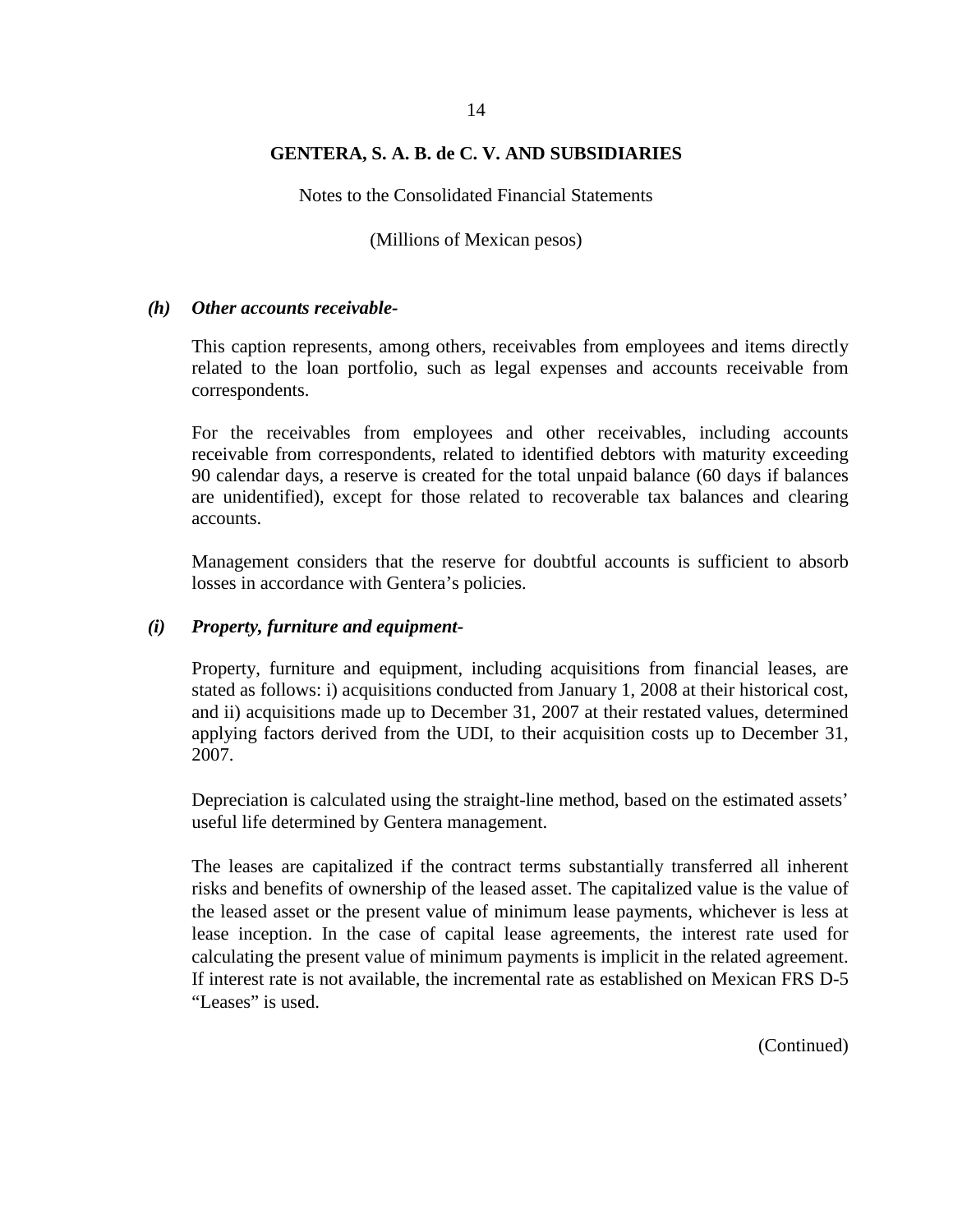# 15

### **GENTERA, S. A. B. de C. V. AND SUBSIDIARIES**

Notes to the Consolidated Financial Statements

(Millions of Mexican pesos)

The related liability with the lessor is included in the consolidated balance sheet as an obligation for capital lease.

The financial costs of the financing granted by the lessor to acquire the leased assets are recognized in the consolidated income statement as they accrue. Lease payments are allocated between finance charges and reduction of the lease obligation in order to achieve a constant interest rate on the remaining balance of the liability. Assets held under capitalized leases are included within furniture and equipment and computer equipment captions, and its depreciation is calculated according to the term of the lease.

#### *(j) Investment in associated -*

Investment in associated company, which Gentera owns less than 50% stake in the capital stock and has no control, are accounted for using the equity method based on financial statements of the associate as of and for the year ended 31 December 2014, including participation in the deficit on investment of the associate. At December 31, 2014, the 33% in the capital stock in the associate Finestrella amounts to \$107 and the equity investment in the associate for the period from July 28 to December 31, 2014 is a loss of \$4.

#### *(k) Income taxes and employee statutory profit sharing (ESPS)-*

The current income taxes and ESPS during the year are determined according to current tax legislation (note 16).

Deferred income tax and ESPS are recognized using the assets and liabilities method, which compares their accounting and tax values. Deferred income taxes and ESPS (assets and liabilities) are recognized for future tax consequences attributable to temporary differences between the value reflected in the consolidated financial statements of existing assets and liabilities and their respective tax bases, as well as for operating losses and tax loss carryforwards.

Deferred income taxes and ESPS (assets and liabilities) are measured using enacted tax rates expected to apply to taxable income in the years in which those temporary differences are expected to be recovered. The effect of changes in tax rates on deferred income taxes and ESPS are recognized in results of the period in which they were enacted.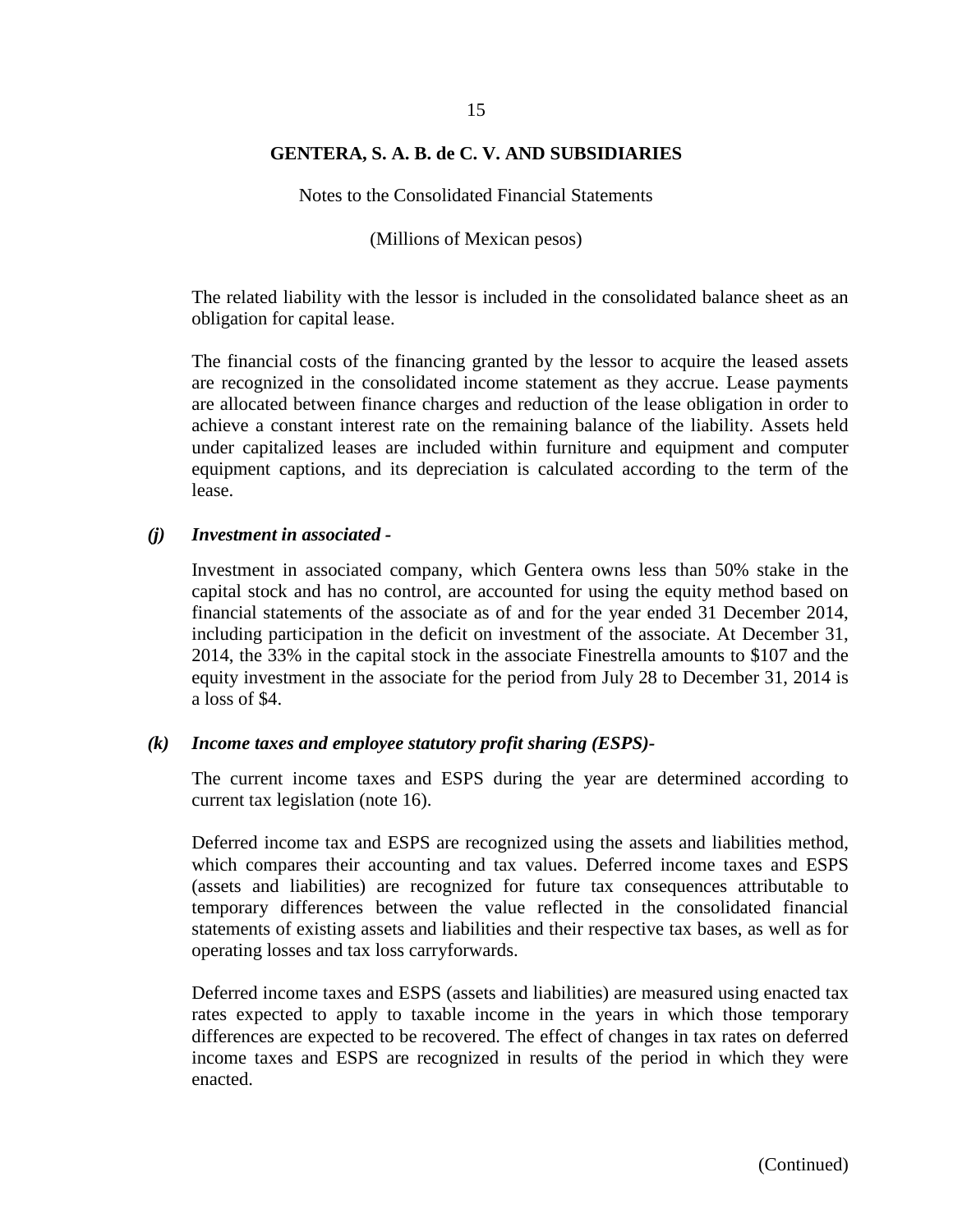Notes to the Consolidated Financial Statements

#### (Millions of Mexican pesos)

Deferred asset for ESPS is reserved, given that Gentera has the policy to reward its employees up to a month of salary, even when there is no resulting payment base for ESPS according to the current tax legislation.

#### *(l) Other assets, deferred charges and intangibles-*

This caption is mainly comprised of investment in the development of the electronic banking system, guarantee deposits, insurance and expenses paid in advance, as well as expenses for debt issuance. Amortization is made using the straight-line method during the life of each transaction. For the years ended December 31, 2014 and 2013, the charge to the consolidated income statement for amortization amounted to \$66 and \$20, respectively.

#### *(m) Impairment of long-lived assets-*

Gentera periodically assesses the net carrying amount of property, furniture and equipment and intangibles assets, to determine whether there is an indication that the carrying amount exceeds the recoverable amount. Recoverability of assets to be held and used is measured by a comparison of the carrying amount of the asset to future net revenues reasonably expected to be generated by the asset. If the net carrying amount of the asset exceeds the recoverable amount, Gentera records the necessary provisions. When Gentera has the intention to sell such assets, these are reported in the consolidated balance sheet at the lower of net carrying amount or realizable value.

Long-lived assets, both tangible and intangible, are subject to impairment testing, in the case of assets with an indefinite life, impairment testing is performed annually and assets with a definite life are only subject to impairment testing when there are signs of impairment.

#### *(n) Deposit funding-*

Liabilities arising from deposit funding including demand deposits, time deposits and debt securities issued (stock exchange certificates or "Cebures") are recorded at placement cost, plus interest expense, determined by the straight-line method as they are accrued.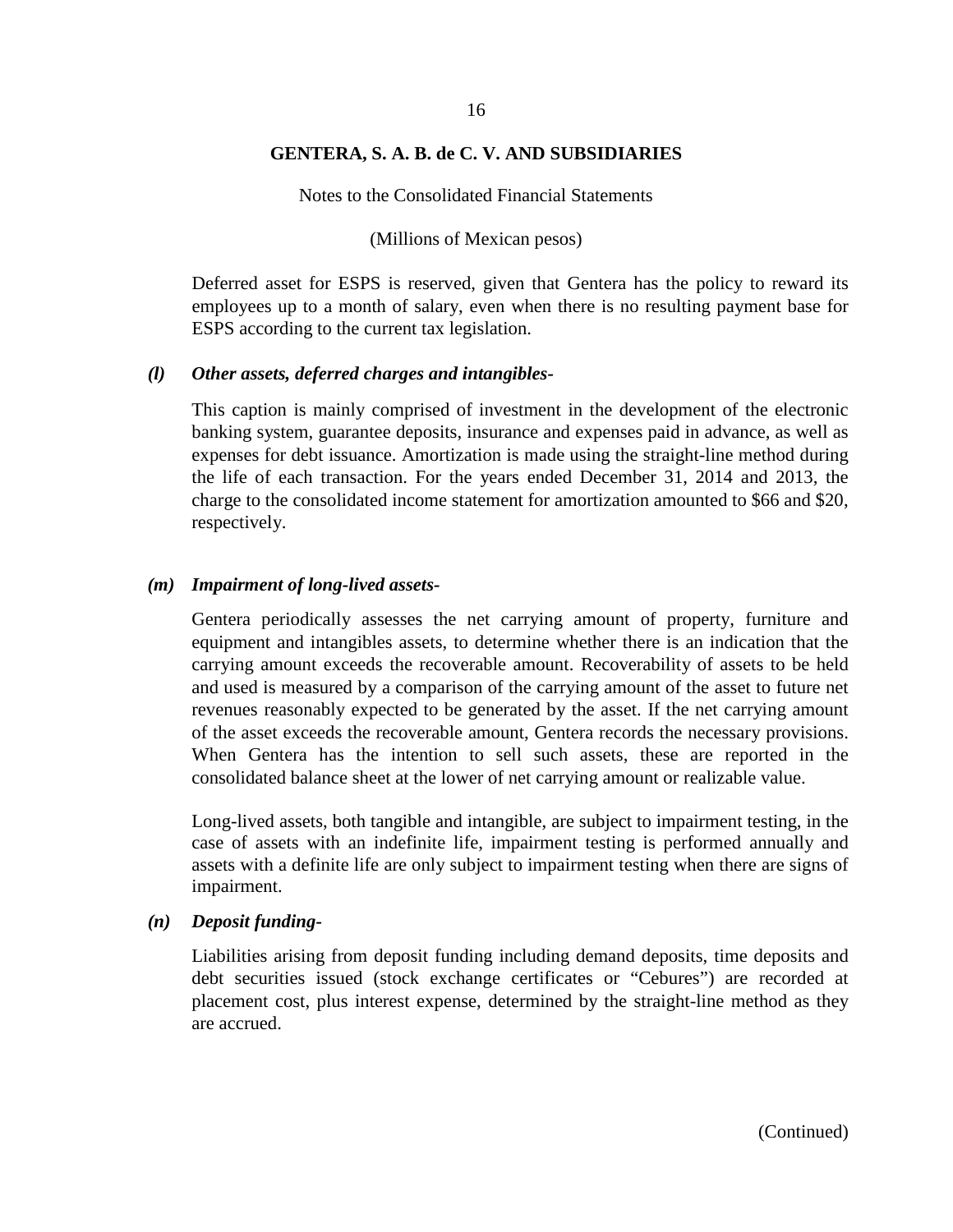Notes to the Consolidated Financial Statements

#### (Millions of Mexican pesos)

Those securities issued at a different price of the face value, shall recognize a deferred charge or credit for the difference between the face value of the security and the amount of cash received, which will be recognized in the consolidated income statement as an interest income or expense as accrued, taking into account the term of the security.

Issuance expenses are initially recognized as deferred charges and amortized against results for the period, according to the term of the debt issuance from which they derived.

### *(o) Bank and other loans-*

Bank and other loans comprise loans from banks and financing provided by development banking institutions and development funds specialized in financing economic, productive or development activities. The bank and other loans are recorded at the value of the contractual obligation; interest is recognized on an accruals basis in the consolidated income statement for the year.

#### *(p) Provisions-*

Provisions for liabilities represent present obligations arising from past events, likely to require the use of economic resources to settle the obligation in the short term. These provisions have been recorded under Management's best estimate.

#### *(q) Employee benefits-*

The benefits granted by Gentera to its employees are described as follows:

Direct benefits (salaries, vacations, holidays and paid leave of absence, among others) are applied to the consolidated income statement as they arise and the related liabilities are stated at their face value, due to their short-term nature. Absences payable under legal or contractual provisions are non-cumulative.

Employee benefits upon termination of employment for reasons other than restructuring (severance), as well as retirement benefits (seniority premium) are recorded based on actuarial studies conducted by independent experts by the projected unit credit method, considering projected salaries.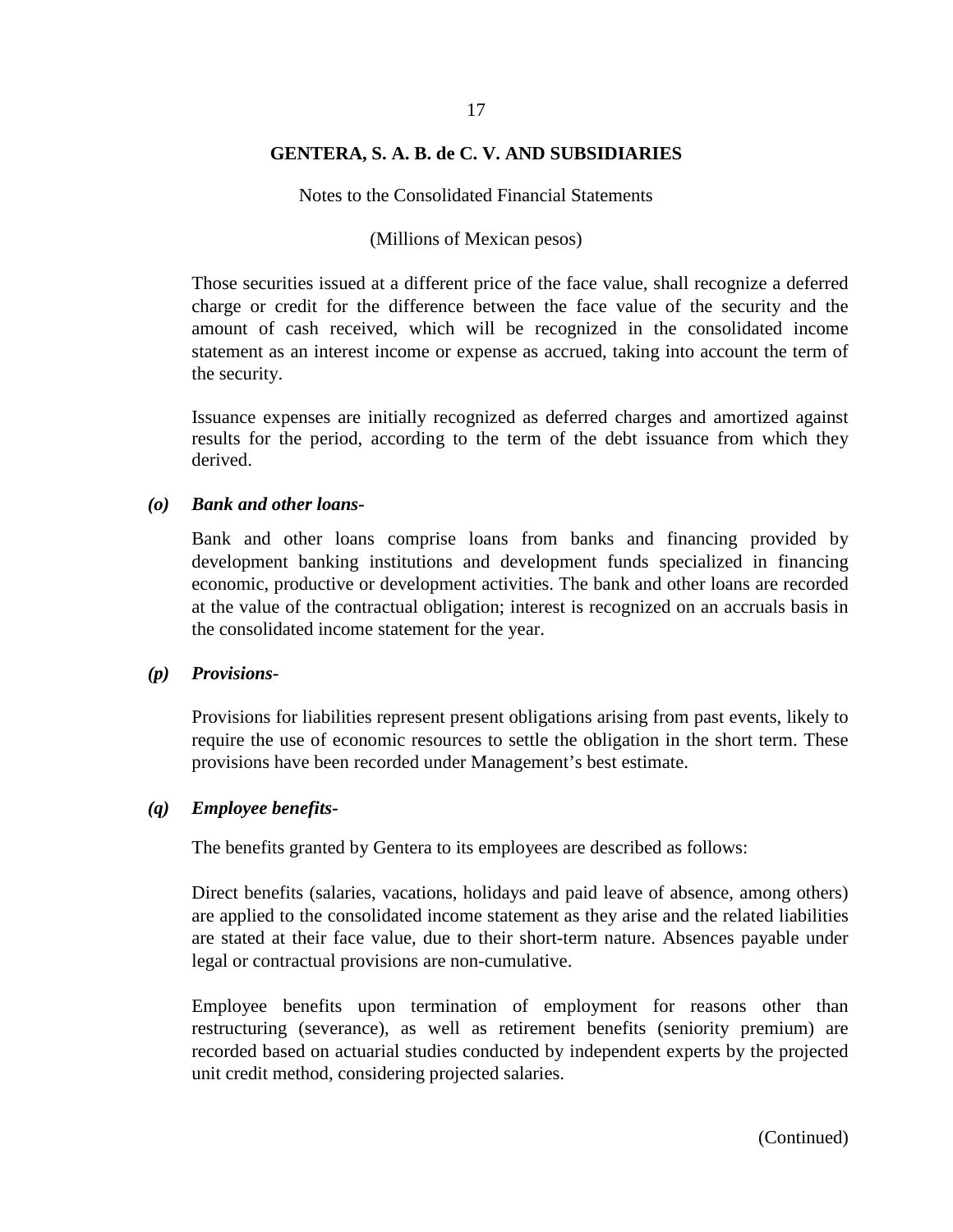## 18

## **GENTERA, S. A. B. de C. V. AND SUBSIDIARIES**

Notes to the Consolidated Financial Statements

#### (Millions of Mexican pesos)

The net cost for the period of each benefit plan is recognized as an operating expense in the year as accrued, which includes, among other items, amortization of the labor cost of past services, financial cost and prior years' actuarial gains or losses.

The actuarial gain or loss for termination benefits are recognized directly in the results for the year as they are accrued, while the retirement benefits are recognized in the results based on the average remaining labor life of employees.

#### *(r) Stockholders' equity-*

Capital stock, statutory reserves and prior years' results are stated as follows: i) movements made beginning January 1, 2008 at their historical cost, and ii) movements made prior to January 1, 2008, at their restated values determined by applying factors derived from UDIS to their historical values through December 31, 2007.

#### *(s) Repurchase of shares-*

The own shares acquired are shown as a decrease in the fund for the repurchase of own shares, included in the consolidated financial statements under the statutory reserves. Dividends received are recognized by decreasing their cost.

With respect to the sale of repurchased shares, the amount obtained in excess or deficit of their restated cost is recognized as additional paid-in capital.

## *(t) Cumulative translation adjustment-*

Represent the difference arising from translating foreign operations from its functional currency to the reporting currency.

#### *(u) Comprehesive income-*

Comprehensive income comprises the net income, cumulative translation adjustment of subsidiaries and the unrealized gain from valuation of available-for-sale securities, as well as items required by specific accounting standards to be included in the stockholders' equity, such items do not constitute capital contributions, reductions or distributions.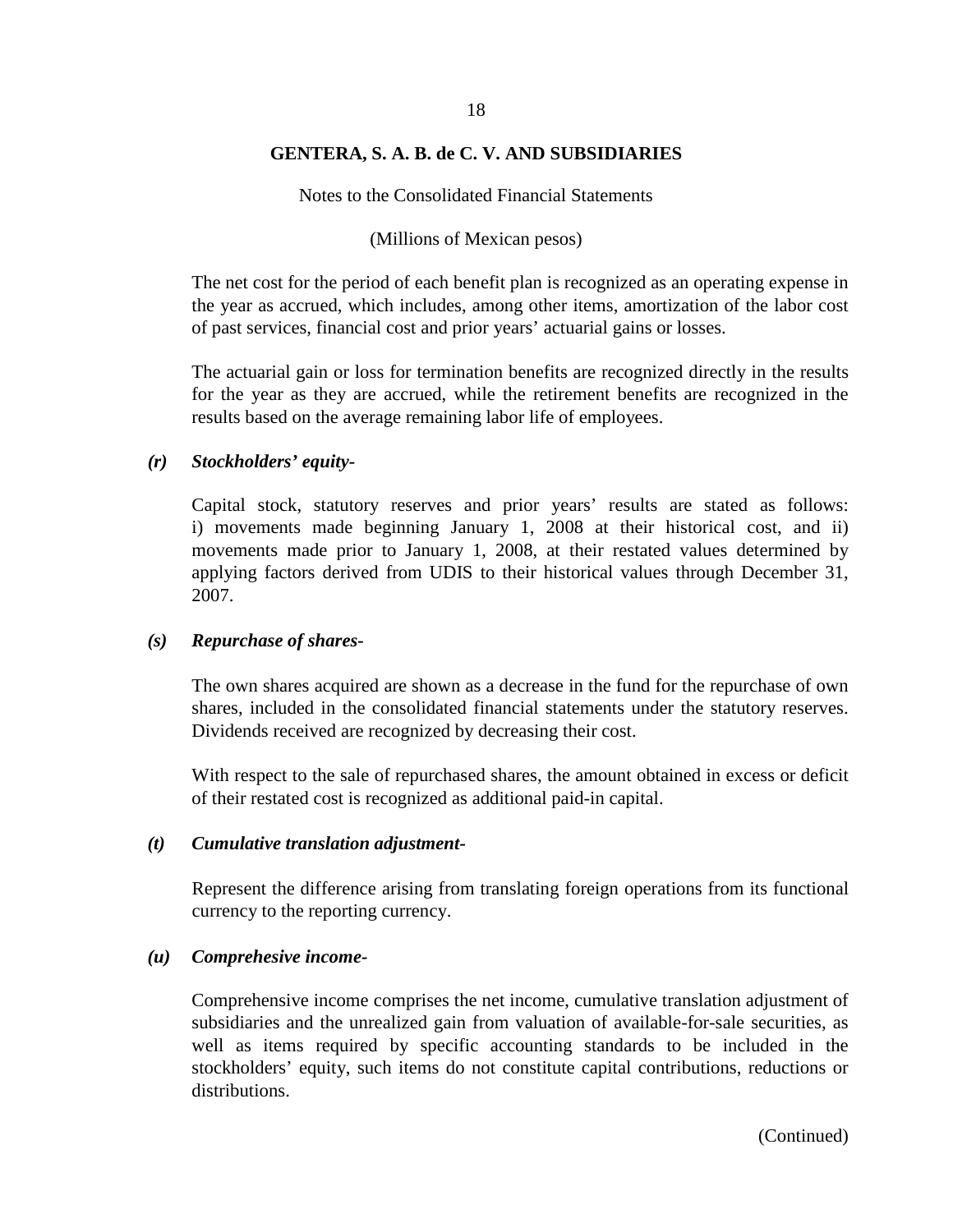Notes to the Consolidated Financial Statements

(Millions of Mexican pesos, except earning per share)

#### *(v) Revenue recognition-*

Interest gained from cash and cash equivalents, investments in trading and repurchase/resell agreements are recognized in income statement as they accrue, in the latter case, as per the straight-line method.

Loan portfolio interest is recognized as it accrues, except for those related to past-due portfolio, which are recognized in income when they are collected. Commissions are recognized when earned under the caption "Commissions and fee expense" in the consolidated statement of income.

Amortization of premiums for the issuance of debt securities is also considered as income.

Income from sales of furniture and equipment is recognized in income when all of the following requirements are met: a) the risks and benefits of the goods have been transferred to the buyer and no significant control thereon is retained; b) income, costs incurred or costs to be incurred are determined on a reliable basis, and c) Gentera is likely to receive economic benefits from the sale.

#### *(w) Interest expense-*

This caption comprises interest accrued on financing received to fund the operations of Gentera and the interest accrued from the demand and time deposits received, Cebures issued and bank and other loans.

#### *(x) Other operating income (expense)-*

This caption includes income and expenses such as recoveries of loan portfolio, financing cost of capital lease, charges for doubtful accounts, write-offs, donations and result in the sale of furniture and equipment.

#### *(y) Earning per share-*

This caption represents the result of dividing the profit for the period by the weighted average of current shares during the period. For the years ended on December 31, 2014 and 2013, the earning per share is \$1.90 pesos and \$1.38 pesos, respectively.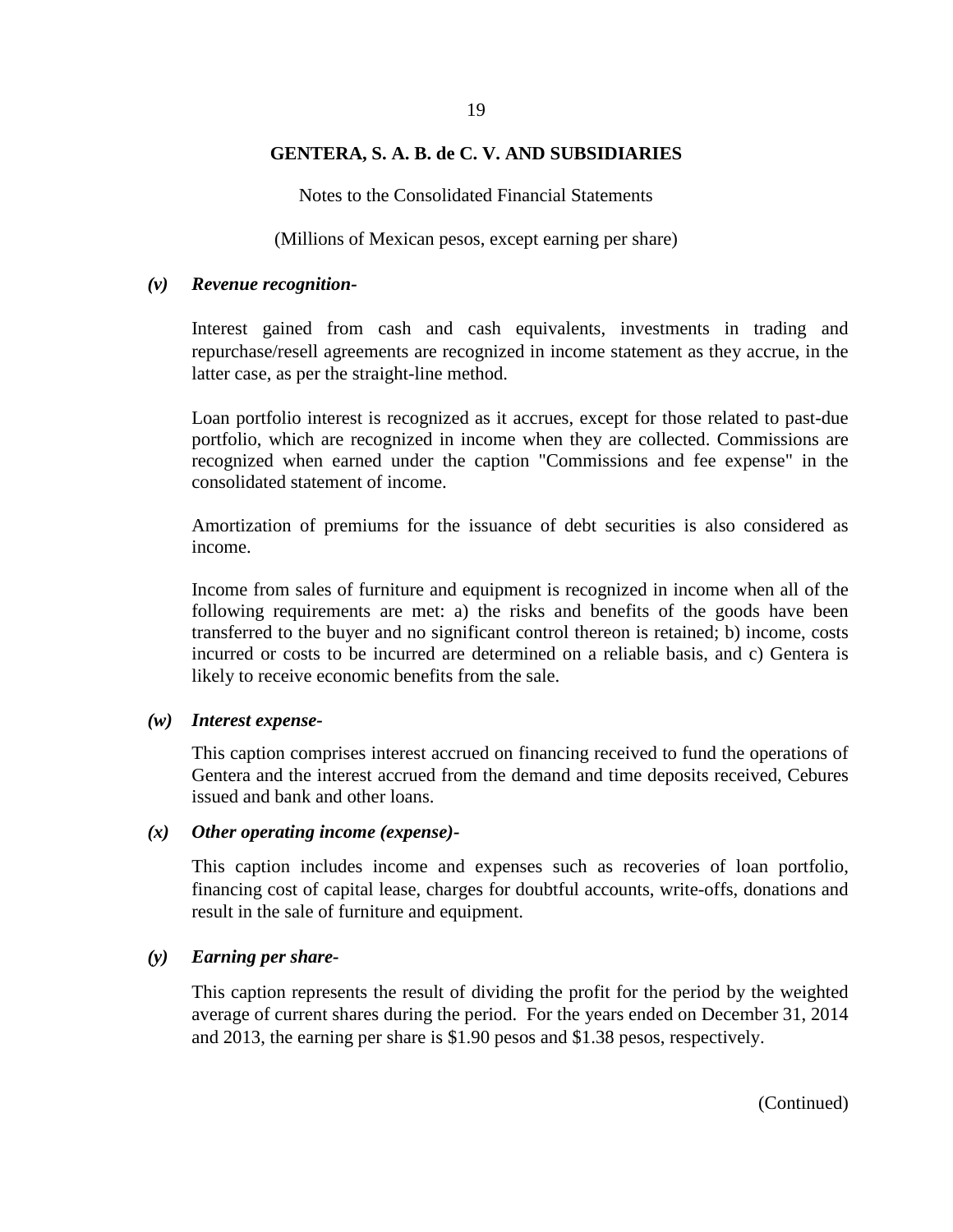Notes to the Consolidated Financial Statements

(Millions of Mexican pesos)

#### *(z) Contributions to the Banks Savings Protection Institute (IPAB)-*

Contributions made by multiple banking institutions to the IPAB are made in order to establish a system to protect the banking savings of parties conducting guaranteed operations in the terms and with the restrictions stipulated in the Bank Savings Protection Law, as well as to regulate the financial support granted to multiple banking institutions for the protection of the interests of the savings of the public.

Contributions made for this concept for the years ended December 31, 2014 and 2013, amounted to \$41 and \$36, respectively, which were charged directly to results of the year.

#### *(aa) Foreing currency transactions-*

The accounting records are maintained in both Mexican pesos and foreign currencies, which for financial statement presentation purposes, currencies other than dollars are translated to the dollar equivalent and subsequent to the national currency as established by the Commission. For the dollar translation into Mexican pesos, the exchange rate determined by the Central Bank for the settlement in Mexico of transactions denominated in foreign currencies is used. Exchange gains and losses are recognized on an accruals basis in the results of the year.

#### *(bb) Contingencies-*

Liabilities or important losses related to contingencies are recorded when it is probable that a liability has been incurred and the amount of the assessment and/or remediation can be reasonably estimated. When a reasonable estimation cannot be made, qualitative disclosure is provided in the notes to the consolidated financial statements. Contingent income, earnings or assets are not recognized until their realization is virtually certain.

#### *(cc) Segment information-*

The accounting criteria prescribed by the Commission establishes that multiple banking institutions must segregate their activities in order to identify the different operating segments, which as minimum includes: i) loan operations; ii) treasury and investment banking operations, and iii) operations conducted on behalf of third parties. In addition, due to materiality, additional operating segments and sub-segments can be identified (note 22).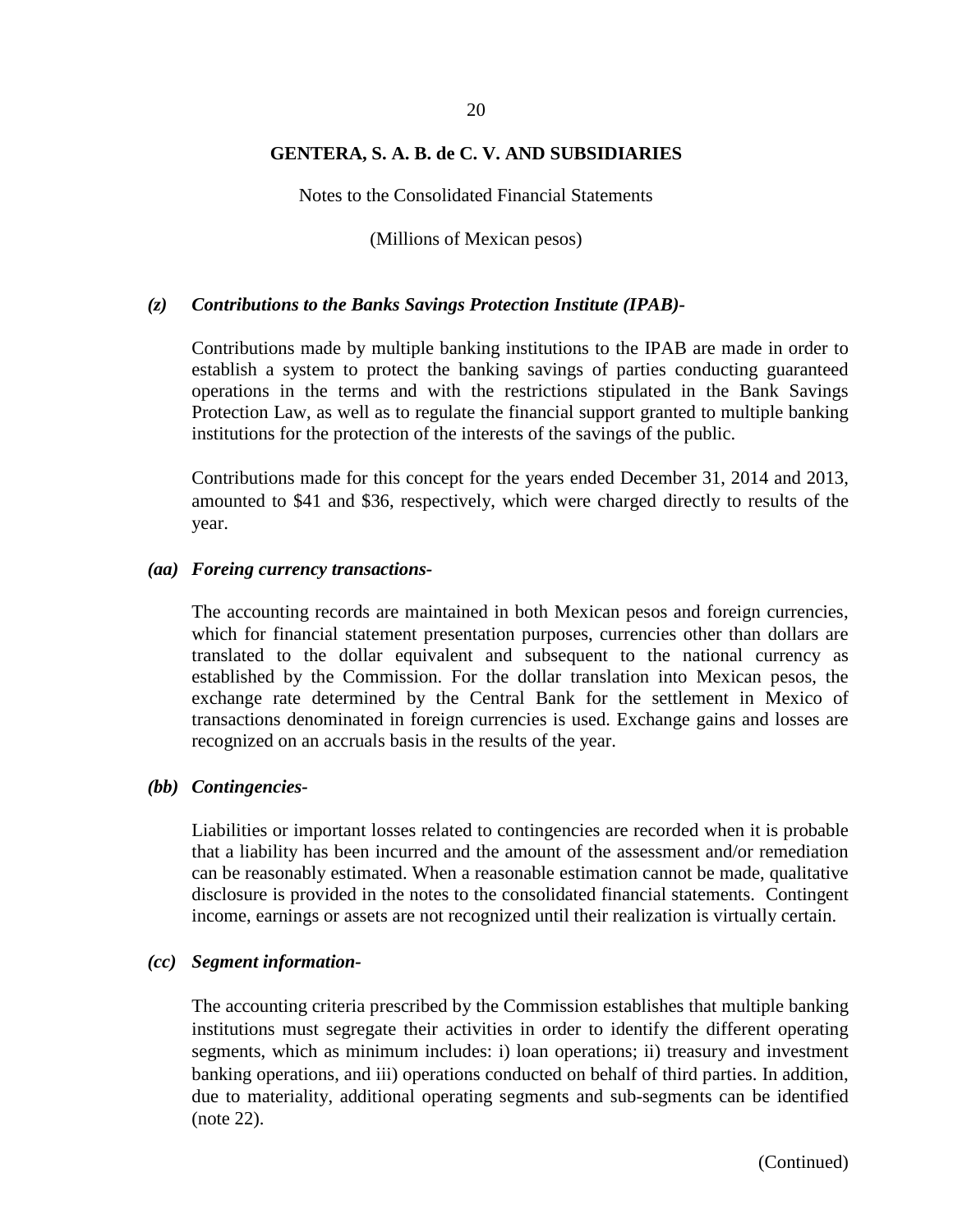Notes to the Consolidated Financial Statements

(Millions of Mexican pesos)

#### **(4) New accounting standards-**

The Mexican Board of Financial Reporting Standards (CINIF – Spanish abbreviation), issued new FRS and the document called "FRS Improvements 2014", which contains specific modifications to current FRS, which it came into force on January 1, 2014. Such FRS and Improvements did not generate material effects in the consolidated financial statements of Gentera and its subsidiaries since these were not applicable or there is a specific accounting framework issued by the Commission.

On September 24, 2014 the Commission published in the Official Gazette a Resolution which modified the "General dispositions applicable to credit institutions" specifically the accounting criteria "B-6 Loan Portfolio", being the main changes related to restructured and past-due loans. Such changes did not generate material effects in the consolidated financial statements of Gentera and its subsidiaries for the year ended December 31, 2014, given that there is not significant amounts of restructured loans.

#### **(5) Foreign currency position-**

Central Bank regulations establish the following standards and limits for operations in foreign currencies carried out by the credit institutions:

- 1. The (short or long) position in US dollars must not exceed a maximum of 15% of the Bank's basic capital.
- 2. The foreign currency position by currency must not exceed 2% of net capital, except for the dollar or currencies referred to the dollar, which can reach up to 15% of the basic capital of the Bank.
- 3. Liabilities in foreign currency must not exceed 1.83 times the Bank's basic capital.
- 4. The foreign currency operations investment regulations make it necessary to hold a minimum amount of liquid assets, in accordance with a calculation mechanism established by the Central Bank, based on the maturity of operations in foreign currency.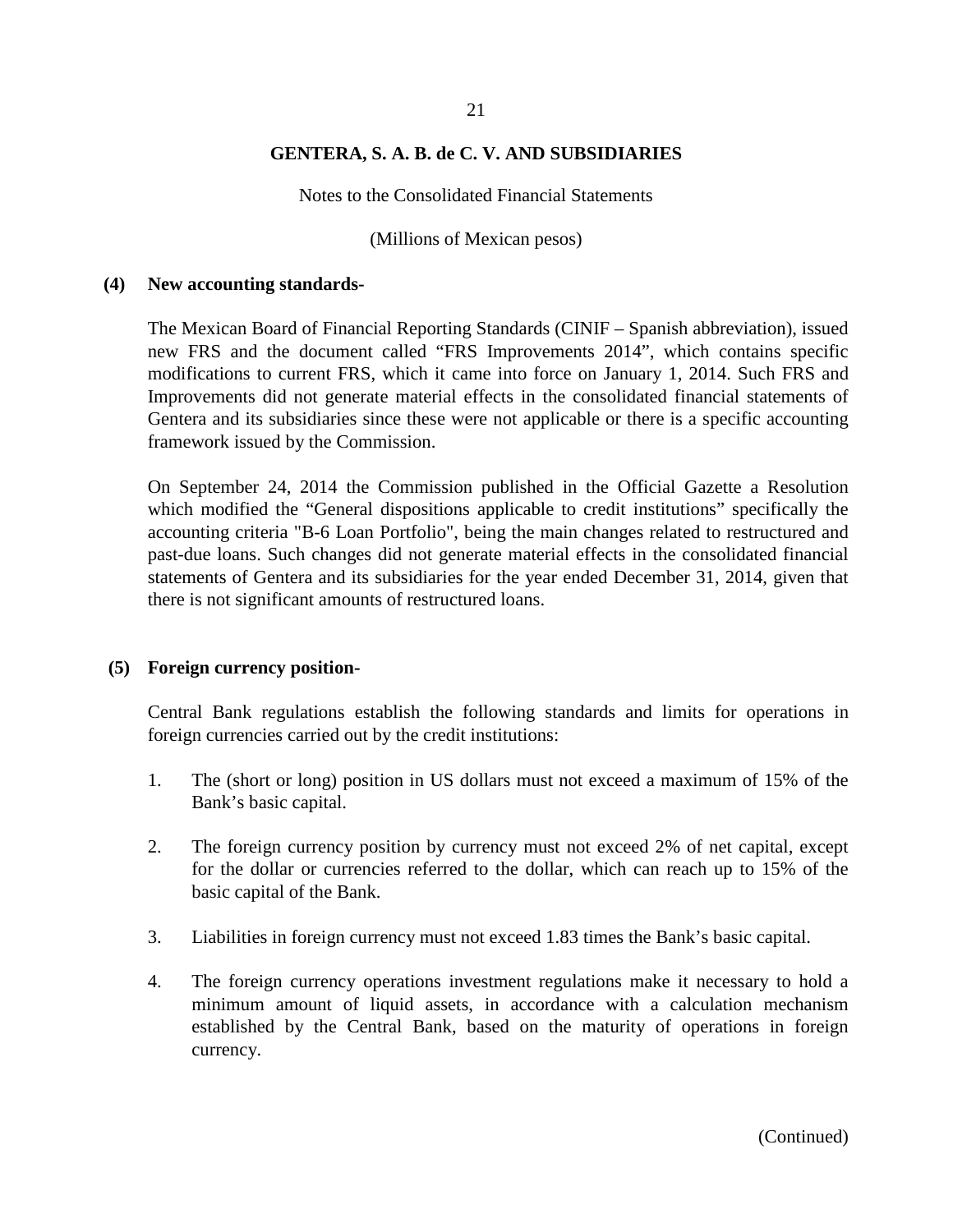Notes to the Consolidated Financial Statements

(Millions of Mexican pesos, except otherwise indicated)

As of December 31, 2014 and 2013, the Bank had a long position of 1,144 dollars and 1,398 dollars, respectively, within the limits set forth by Central Bank. The net assets at December 31, 2014 of Compartamos Guatemala and Financiera Compartamos represent a long position of 21,917,465 dollars and 48,077,641 dollars, respectively (long position of 19,287,478 dollars and 35,670,282 dollars, respectively in 2013).

As of December 31, 2014 the exchange rate determined by the Central Bank and used by Gentera to value its assets in foreign currency was \$14.7414 pesos per dollar (\$13.0843 pesos per dollar in 2013). On February 19, 2015, issuance date of the consolidated financial statements, the exchange rate was \$14.9473 pesos per dollar.

#### **(6) Cash and cash equivalents-**

At December 31, 2014 and 2013, cash and cash equivalents consist of the following:

|                             | 2014        | 2013  |
|-----------------------------|-------------|-------|
| Cash on hand                | \$<br>42    | 62    |
| Mexican banks               | 1,021       | 530   |
| Foreign banks               | 437         | 302   |
| Restricted funds:           |             |       |
| Monetary regulation deposit |             |       |
| with the Central Bank*      | 308         | 204   |
| Bank loans whit maturity    |             |       |
| up to three days*           | 1,072       | 849   |
| Other funds                 | 263         | 222   |
|                             | \$<br>3,143 | 2,169 |
|                             |             |       |

\*Included as part of the caption "Other contingent liabilities" in memorandum accounts.

For the years ended December 31, 2014 and 2013, interest earned from banks and other restricted funds amounted to \$38 each year.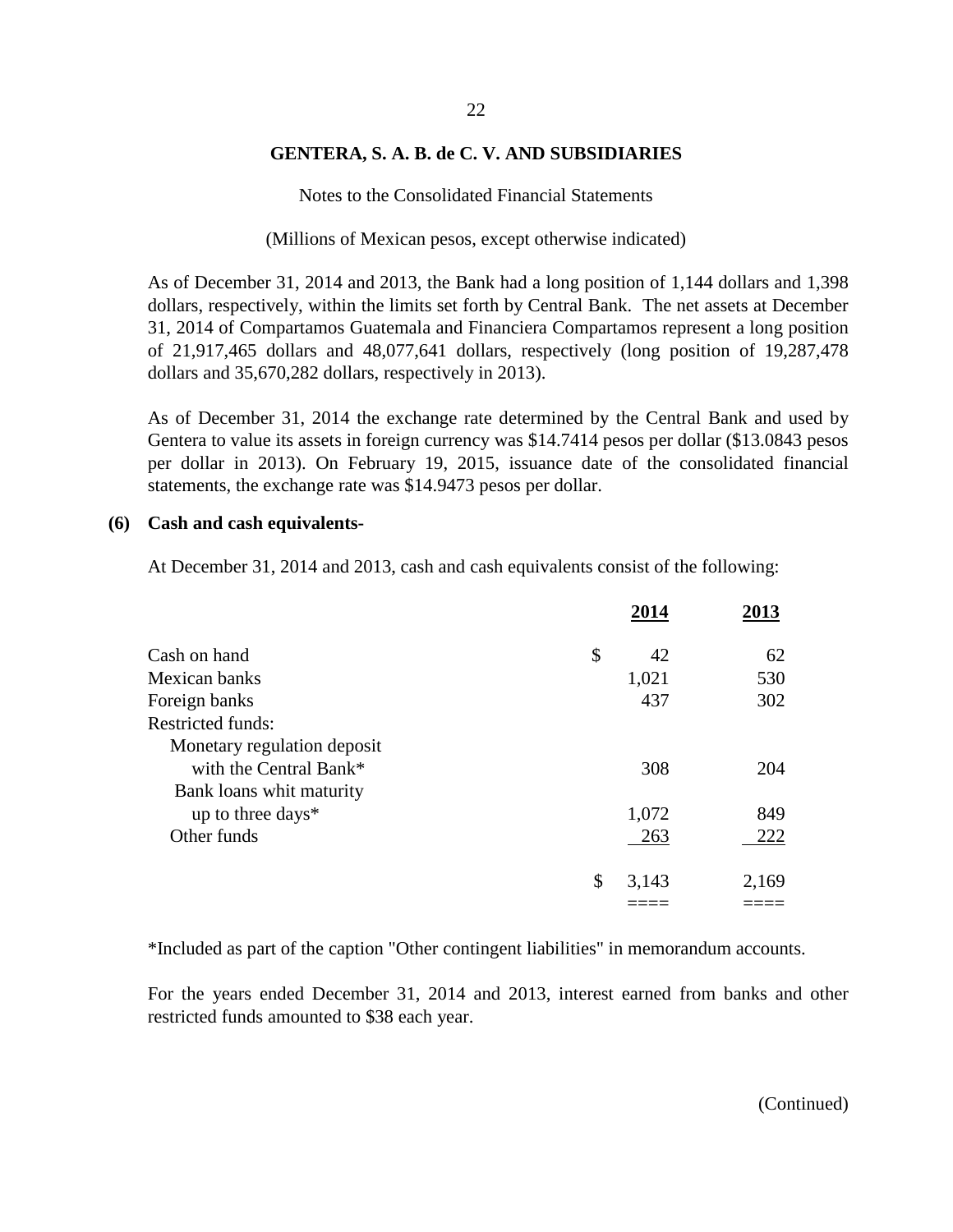Notes to the Consolidated Financial Statements

(Millions of Mexican pesos, except otherwise indicated)

At December 31, 2014 and 2013, the monetary regulatory deposit with Central Bank has no established term and bears interest at the rate of bank deposit funding. For the years ended December 31, 2014 and 2013, interest obtained from monetary regulatory deposits amount to \$7 and \$8, respectively.

At December 31, 2014 and 2013, other restricted funds correspond to guarantee deposits with financial institutions in Peru incurred by Financiera Compartamos for \$257 and \$216, respectively, and the saving fund of Gentera's employees for \$6 in each year.

At December 31, 2014, the average rate of interbank loans maturing in 3 days was 3.01% (3.78% in 2013). For the years ended on December 31, 2014 and 2013, interest earned from call money transactions amounted to \$40 and \$49, respectively.

At December 31, 2014 and 2013, Gentera has no precious metals, coins or position in foreign bills and coins.

#### **(7) Investment securities-**

Cash surpluses resulting from Gentera operations are invested in debt instruments, searching for the best available rate with the authorized counterparties.

Investments in securities are subject to different types of risks directly related to the market in which they operate, such as interest rates and to credit and market liquidity inherent risks.

Risk management policies, as well as the analysis of the risks which Gentera is exposed to are described in note 23.

At December 31, 2014 and 2013, investments in available-for-sale securities at fair value corresponding to certificates of deposit of Central Bank of the Republic of Peru for \$24 and \$22, respectively.

At December 31, 2014 and 2013, the valuation of available-for-sale securities recognized within "Earned capital" net of deferred tax represents a profit of \$7,220 pesos and \$78,215 pesos, respectively.

At December 31, 2014 and 2013, the average rates of investments were 3.43% and 4.10%, respectively. In addition, for the years ended on December 31, 2014 and 2013, interest income from investments amounted to \$2 and \$8, respectively.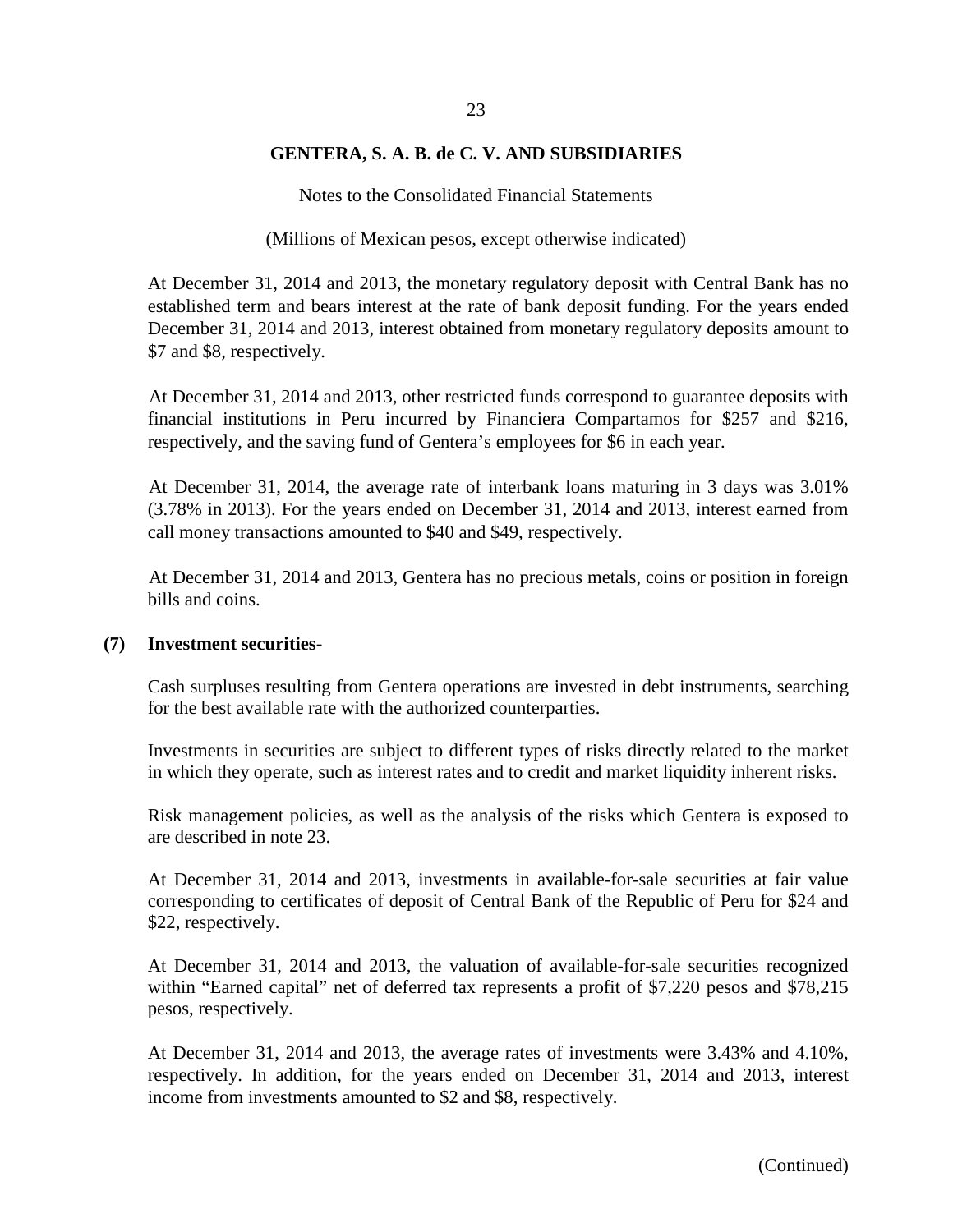Notes to the Consolidated Financial Statements

#### (Millions of Mexican pesos)

#### **(8) Debtors on repurchase/resell agreements-**

Gentera carries out transactions of repurchase/resell agreements with a 1 day term, acting as buyer. As of December 31, 2014 and 2013, the balance of \$196 and \$342, respectively, relates to CETES in 2014 and development bonds in 2013.

For the years ended on December 31, 2014 and 2013, the interest income arising from repurchase/resell agreements transactions in the consolidated income statement amount to \$7 and \$2, respectively.

The terms of transactions of repurchase/resell agreements as of December 31, 2014 and 2013, are two days in each year, weighted interest rates of 2.83% and 3.53%, respectively.

#### **(9) Loan portfolio-**

The loan portfolio is comprised mainly of consumer loans with an average term of four months with a fixed rate and joint guarantee of the borrowers. Capital and interest are mainly paid on a weekly basis.

At December 31 2014 and 2013, total loan portfolio (current and past due loans) are comprised as follows:

|                         | <b>Principal</b>     | <b>Accrued</b><br>interest | <b>Total loan</b><br>portafolio |
|-------------------------|----------------------|----------------------------|---------------------------------|
| 2014                    |                      |                            |                                 |
| Current loans:          |                      |                            |                                 |
| Commercial loans:       |                      |                            |                                 |
| Business and commercial | $\mathcal{S}$<br>408 |                            | 415                             |
| Consumer loans          | 22,259               | 443                        | 22,702                          |
| Residential mortgages   | 48                   |                            | 49                              |
|                         | 22,715               | 451                        | 23,166                          |
| Past due loans:         |                      |                            |                                 |
| Commercial loans:       |                      |                            |                                 |
| Business and commercial | 21                   | 2                          | 23                              |
| Consumer loans          | 696                  | 65                         | 761                             |
| Residential mortgages   |                      |                            |                                 |
|                         | 718                  | 67                         | 785                             |
| Total loan portfolio    | \$<br>23,433         | 518                        | 23,951                          |
|                         |                      |                            |                                 |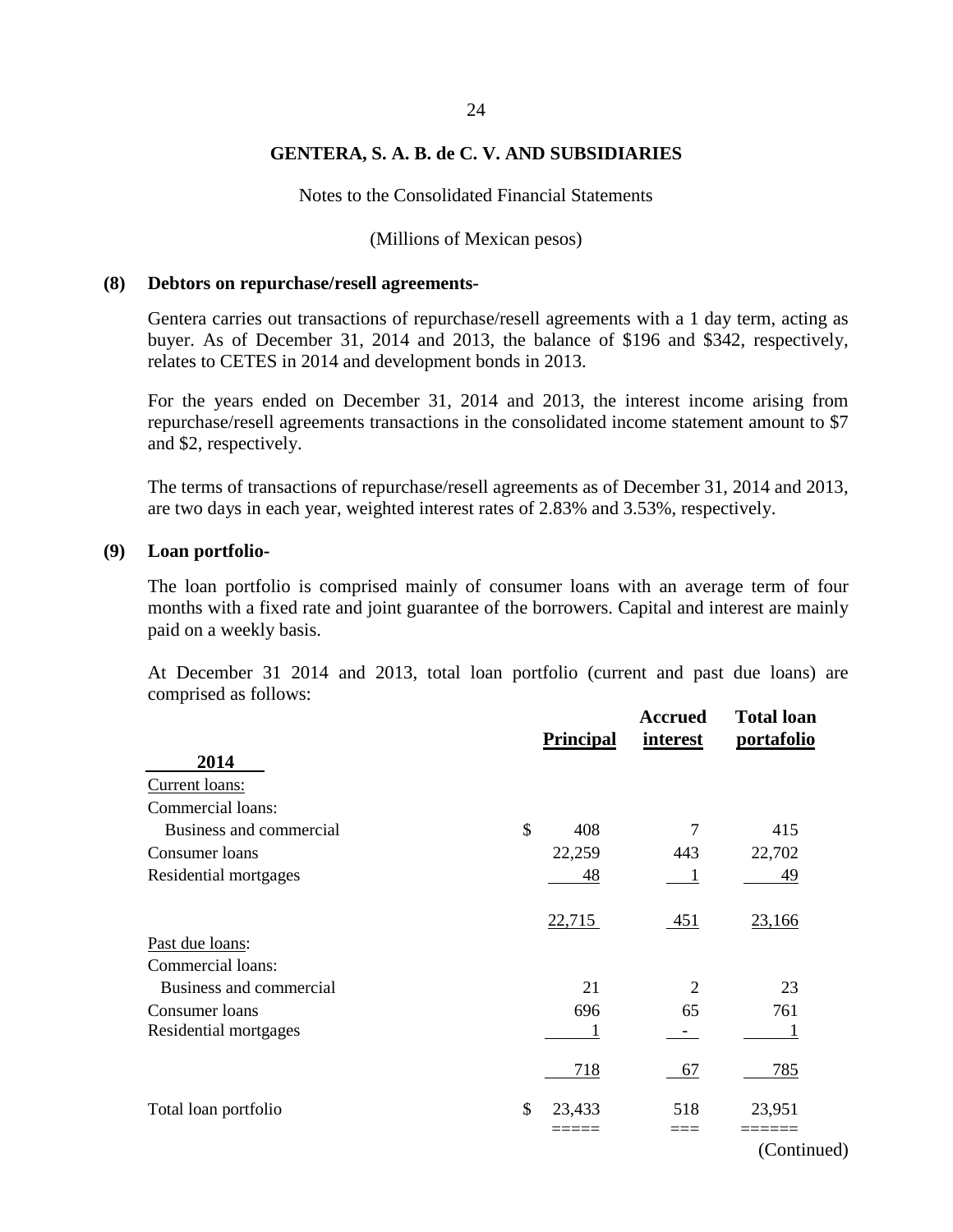Notes to the Consolidated Financial Statements

(Millions of Mexican pesos)

|                         | <b>Principal</b> | <b>Accrued</b><br><i>interest</i> | <b>Total loan</b><br>portafolio |
|-------------------------|------------------|-----------------------------------|---------------------------------|
| 2013                    |                  |                                   |                                 |
| Current loans:          |                  |                                   |                                 |
| Commercial loans:       |                  |                                   |                                 |
| Business and commercial | \$<br>347        | 6                                 | 353                             |
| Consumer loans          | 19,306           | 358                               | 19,664                          |
| Residential mortgages   | 43               |                                   | 44                              |
|                         | 19,696           | 365                               | 20,061                          |
| Past due loans:         |                  |                                   |                                 |
| Commercial loans:       |                  |                                   |                                 |
| Business and commercial |                  | 12                                | 13                              |
| Consumer loans          | 579              | 52                                | 631                             |
| Residential mortgages   |                  |                                   |                                 |
|                         | 592              | 53                                | 645                             |
| Total loan portfolio    | \$<br>20,288     | 418                               | 20,706                          |
|                         |                  |                                   |                                 |

Income from interest and commissions for the years ended at December 31, 2014 and 2013, segmented by type of loan are described as follows:

|                              | 2014         | 2013   |
|------------------------------|--------------|--------|
| Interest income (note 22)    |              |        |
| Commercial loans:            |              |        |
| Business and commercial      | \$<br>113    | 79     |
| Consumer loans               | 14,225       | 12,390 |
| Residential mortgages        | 10           | 6      |
|                              | \$<br>14,348 | 12,475 |
|                              |              |        |
| Commissions income (note 22) |              |        |
| Consumer loans               | \$<br>387    | 340    |
|                              |              |        |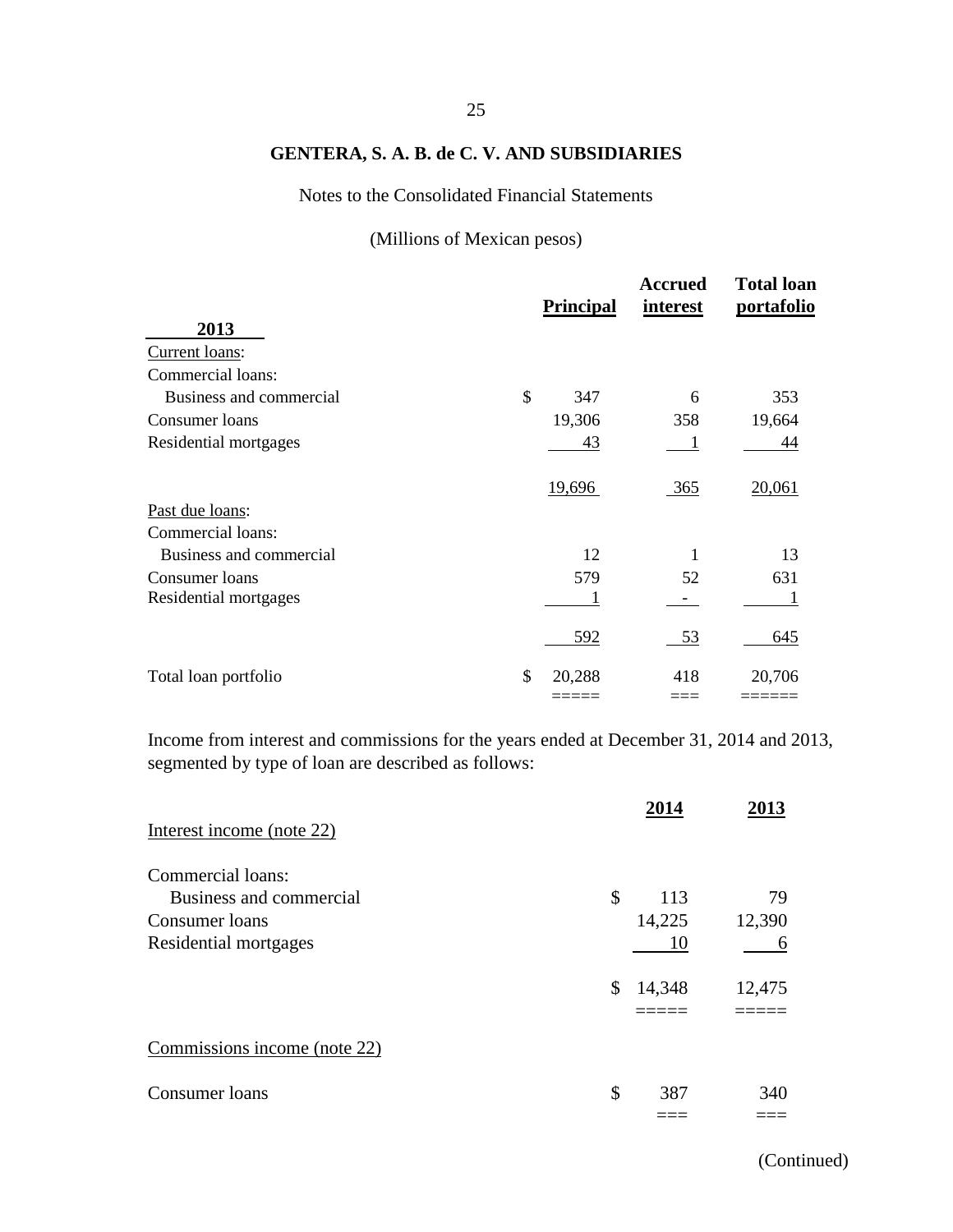Notes to the Consolidated Financial Statements

(Millions of Mexican pesos)

At December 31, 2014 and 2013, the loans (current and past due loans), are broken-down by economic sector, as follows:

|                          |               | 2014          |
|--------------------------|---------------|---------------|
| <b>Economic activity</b> | <u>Amount</u> | $\frac{0}{0}$ |
| Commerce                 | \$<br>19,364  | 81            |
| Construction             | 38            |               |
| Professional services    | 2,209         | 9             |
| Agriculture              | 156           | 1             |
| Cattle raising           | 233           | 1             |
| Manufacturing            | 606           | 2             |
| Other                    | 1,345         | 6             |
|                          | \$<br>23,951  | 100           |
|                          |               |               |
|                          |               | 2013          |
| <b>Economic activity</b> | <u>Aumont</u> | $\frac{0}{0}$ |
| Commerce                 | \$<br>16,777  | 81            |
| Construction             | 20            |               |
| Professional services    | 1,950         | 9             |
| Agriculture              | 129           | 1             |
| Cattle raising           | 201           | 1             |
| Manufacturing            | 532           | 3             |
| Other                    | 1,097         | 5             |
|                          | \$<br>20,706  | 100           |
|                          | =====         | ===           |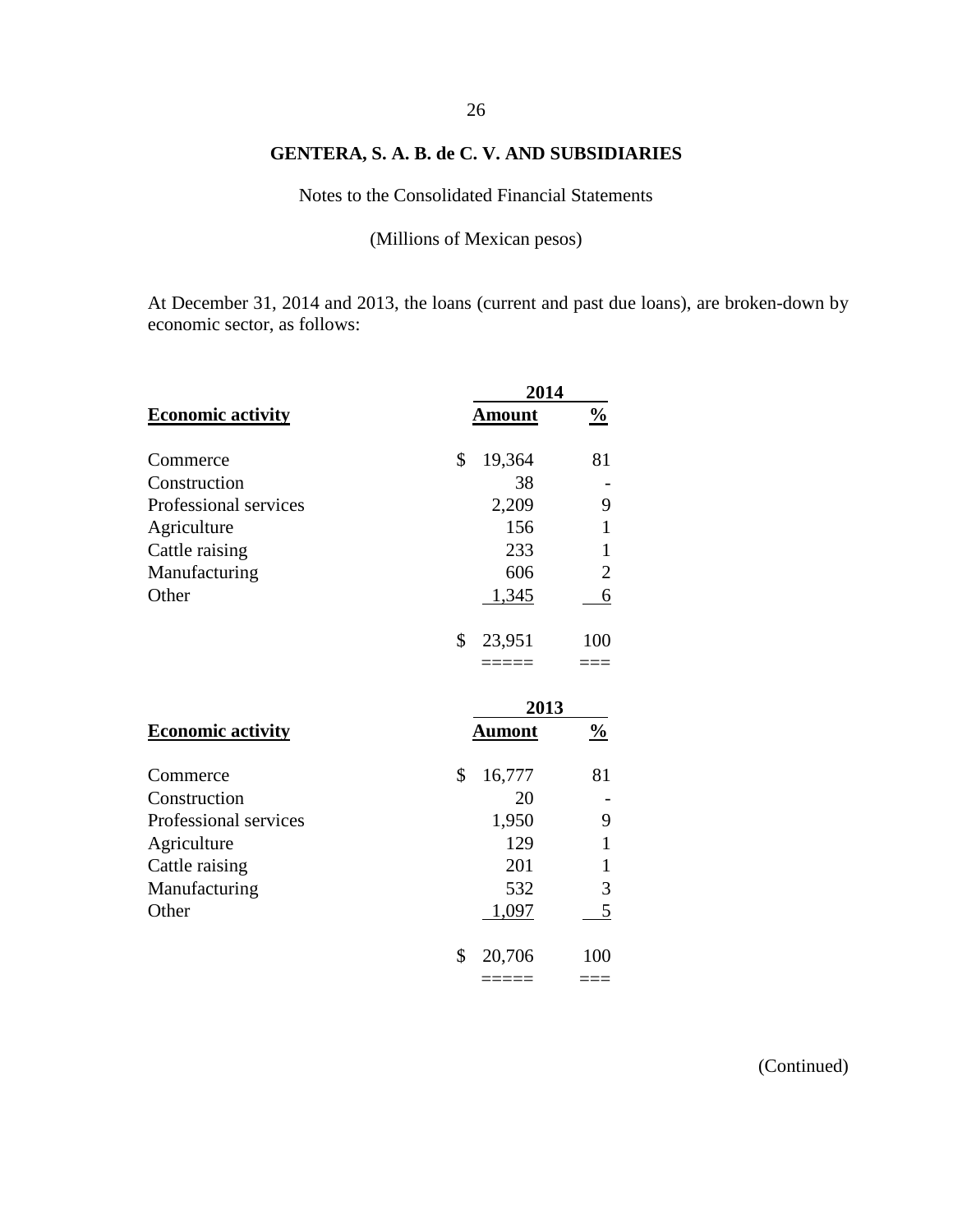Notes to the Consolidated Financial Statements

# (Millions of Mexican pesos)

The distribution of the loan portfolio at December 31, 2014 and 2013, by geographical region is shown as follows:

|                       |               | 2014           |                |                | 2013           |  |  |
|-----------------------|---------------|----------------|----------------|----------------|----------------|--|--|
| In Mexico:            |               | <b>Current</b> | Past-due       | <b>Current</b> | Past-due       |  |  |
|                       |               |                |                |                |                |  |  |
| Aguascalientes        | \$            | 121            | $\overline{2}$ | 86             | 1              |  |  |
| Baja California Norte |               | 428            | 10             | 321            | 6              |  |  |
| Baja California Sur   |               | 271            | 17             | 173            | 3              |  |  |
| Campeche              |               | 210            | 10             | 207            | $\overline{3}$ |  |  |
| Chiapas               |               | 947            | 34             | 942            | 30             |  |  |
| Chihuahua             |               | 235            | 11             | 184            | 9              |  |  |
| Coahuila              |               | 522            | 14             | 487            | 24             |  |  |
| Colima                |               | 62             | 3              | 67             | 3              |  |  |
| Distrito Federal      |               | 663            | 12             | 500            | 16             |  |  |
| Durango               |               | 337            | 9              | 280            | 16             |  |  |
| Estado de México      |               | 2,136          | 40             | 1,812          | 57             |  |  |
| Guanajuato            |               | 492            | 11             | 353            | 8              |  |  |
| Guerrero              |               | 671            | 10             | 539            | 17             |  |  |
| Hidalgo               |               | 534            | 9              | 418            | $\overline{7}$ |  |  |
| Jalisco               |               | 484            | 10             | 391            | 10             |  |  |
| Michoacán             |               | 558            | 11             | 454            | 9              |  |  |
| Morelos               |               | 299            | 10             | 292            | 11             |  |  |
| Nayarit               |               | 178            | $\overline{4}$ | 132            | 5              |  |  |
| Nuevo León            |               | 628            | 27             | 562            | 18             |  |  |
| Oaxaca                |               | 737            | 13             | 688            | 14             |  |  |
| Puebla                |               | 1,357          | 31             | 1,252          | 28             |  |  |
| Querétaro             |               | 169            | $\overline{2}$ | 133            | 3              |  |  |
| Quintana Roo          |               | 286            | 9              | 297            | 11             |  |  |
| San Luis Potosí       |               | 293            | $\overline{4}$ | 222            | 7              |  |  |
| Sinaloa               |               | 320            | 9              | 261            | 6              |  |  |
| Sonora                |               | 445            | 14             | 389            | 11             |  |  |
| Tabasco               |               | 800            | 20             | 765            | 21             |  |  |
| Tamaulipas            |               | 800            | 18             | 639            | 15             |  |  |
| Tlaxcala              |               | 521            | 8              | 429            | 8              |  |  |
| Veracruz              |               | 2,207          | 75             | 2,133          | 52             |  |  |
| Yucatán               |               | 246            | $\overline{4}$ | 211            | 6              |  |  |
| Zacatecas             |               | 137            | $\mathbf{1}$   | 92             | 1              |  |  |
| <b>Total Mexico</b>   |               |                |                |                |                |  |  |
| carried forward       | $\mathcal{S}$ | 18,094         | 462            | 15,711         | 436            |  |  |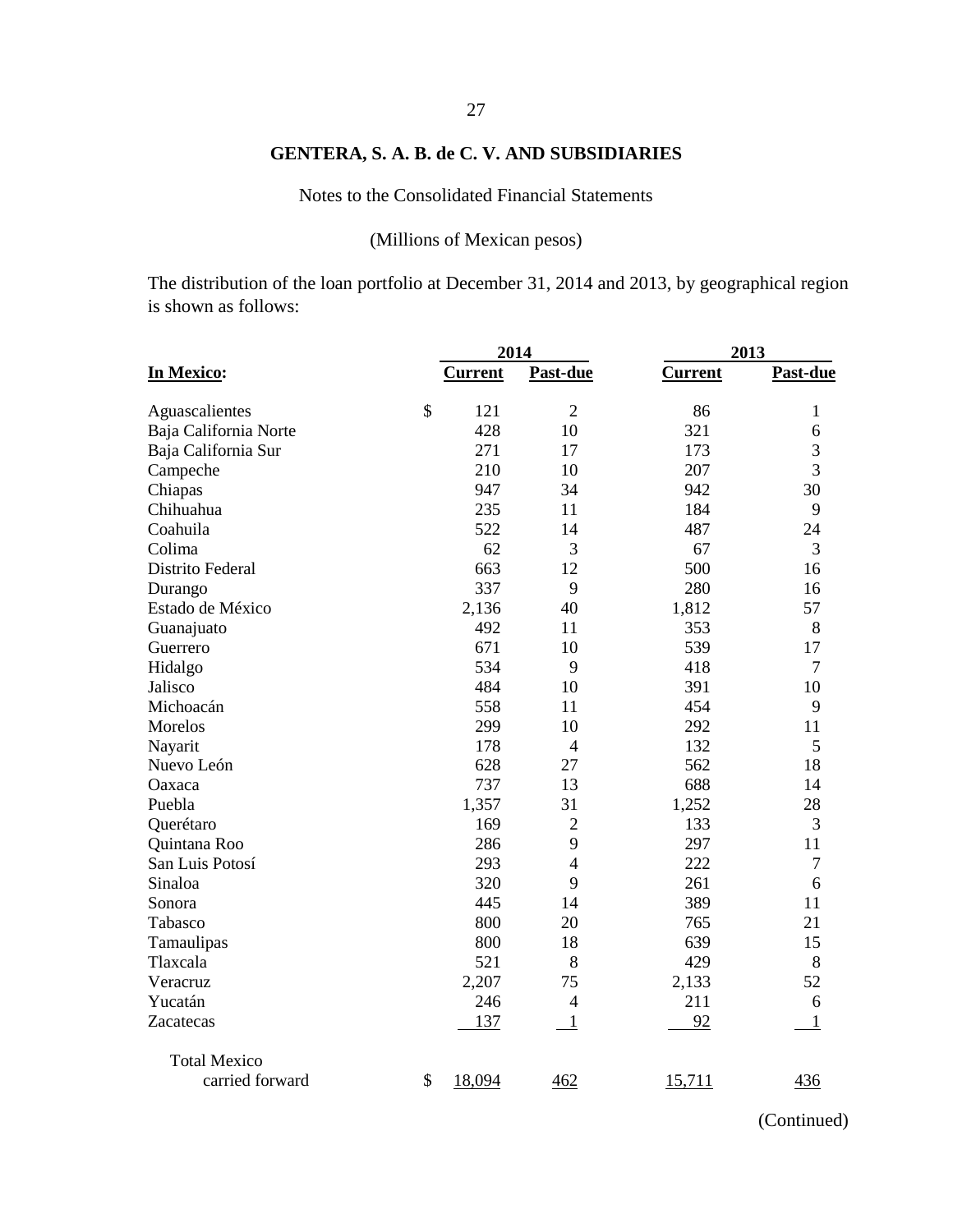## Notes to the Consolidated Financial Statements

# (Millions of Mexican pesos)

|                                        | 2014           |           |                | 2013             |  |
|----------------------------------------|----------------|-----------|----------------|------------------|--|
|                                        | <b>Current</b> | Past-due  | <b>Current</b> | Past-due         |  |
| <b>Total Mexico</b><br>brought forward | \$<br>18,094   | 462       | 15,711         | 436              |  |
| Abroad:<br>Guatemala<br>Peru           | 206<br>4,415   | 10<br>246 | 178<br>3,807   | 7<br>149         |  |
| Total abroad                           | 4,621          | 256       | 3,985          | 156              |  |
| Accrued interests                      | 451            | 67        | 365            | $\underline{53}$ |  |
| Total portfolio                        | \$<br>23,166   | 785       | 20,061         | 645              |  |

At December 31, 2014 and 2013, aging of the past-due loan portfolio is as follows:

|                         |               |     |                                                  | Aging |              |              |
|-------------------------|---------------|-----|--------------------------------------------------|-------|--------------|--------------|
|                         |               |     |                                                  |       | <b>Years</b> |              |
| 2014                    |               |     | 1 to 180 days 181 to 365 days 1 to 2 More than 2 |       |              | <b>Total</b> |
| Commercial loans:       |               |     |                                                  |       |              |              |
| Business and commercial | \$            | 8   | 9                                                | 3     | 3            | 23           |
| Consumer loans          |               | 540 | 159                                              | 36    | 26           | 761          |
| Residential mortgages   |               |     |                                                  |       |              |              |
|                         | $\mathcal{S}$ | 548 | 168                                              | 39    | 30           | 785          |
|                         |               |     |                                                  |       |              |              |
| 2013                    |               |     |                                                  |       |              |              |
| Commercial loans:       |               |     |                                                  |       |              |              |
| Business and commercial | $\mathcal{S}$ | 4   |                                                  | 5     |              | 13           |
| Consumer loans          |               | 469 | 117                                              | 45    |              | 631          |
| Residential mortgages   |               |     |                                                  |       |              | 1            |
|                         | \$            | 473 | 121                                              | 50    |              | 645          |
|                         |               |     |                                                  |       |              |              |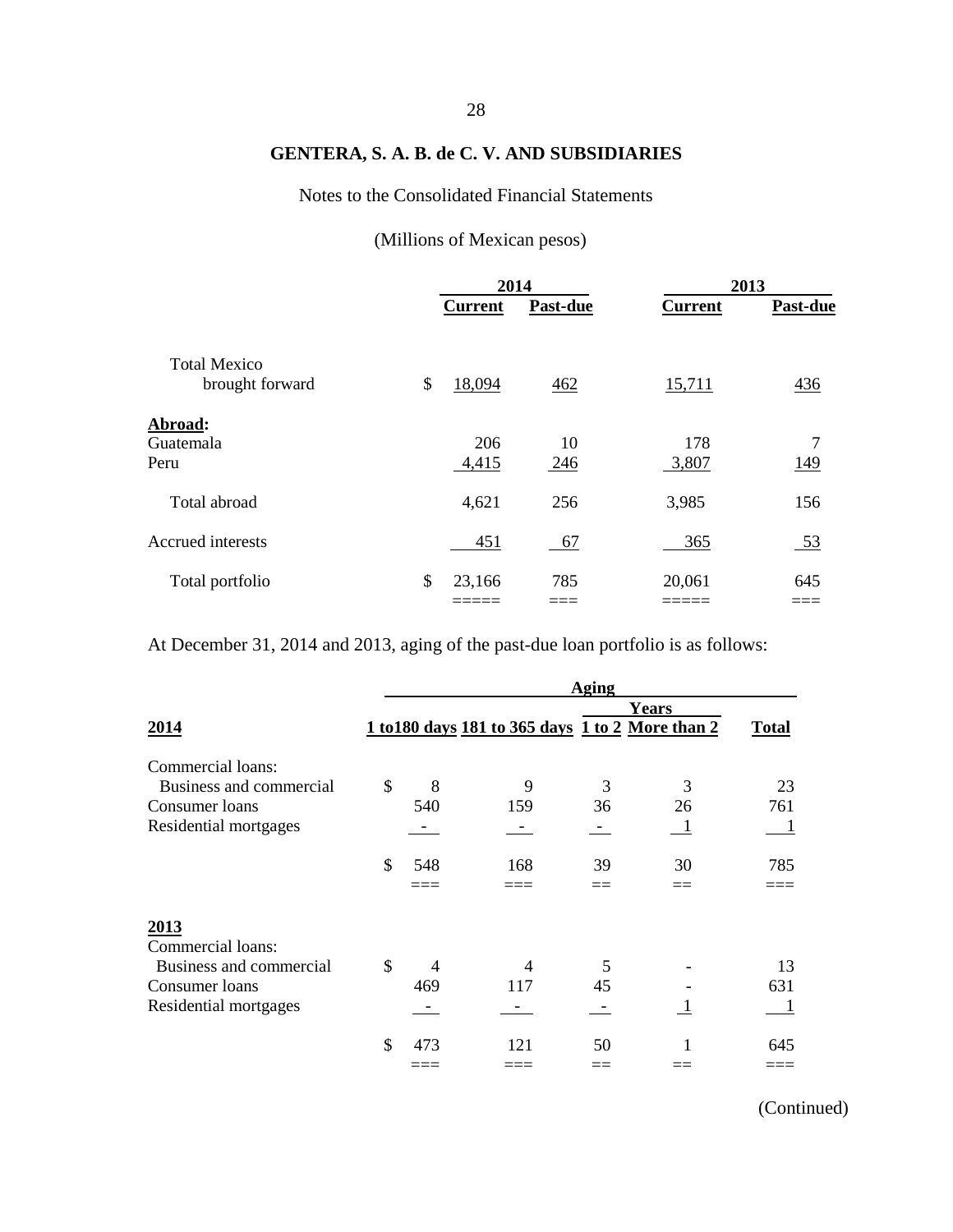# 29

## **GENTERA, S. A. B. de C. V. AND SUBSIDIARIES**

Notes to the Consolidated Financial Statements

(Millions of Mexican pesos)

Following is an analysis of the movements of the past-due loans, for the years ended December 31, 2014 and 2013.

|                                             | 2014      | 2013  |
|---------------------------------------------|-----------|-------|
| Past due loans at the beginning of the year | \$<br>645 | 523   |
| Plus:                                       |           |       |
| Transfer from current loans                 | 2,024     | 1,844 |
| Less:                                       |           |       |
| Write offs                                  | 1,633     | 1,359 |
| Collections                                 | 254       | 348   |
| Transfer to current loans                   |           | 6     |
| Exchange rate fluctuation                   | (10)      |       |
| Past-due loans at year-end                  | \$<br>785 | 645   |
|                                             |           |       |

Interest and commission income for the years ended December 31, 2014 and 2013, according to the type of loan is comprised as follows:

|                                                                    | 2014                      |                    |                     |  |  |
|--------------------------------------------------------------------|---------------------------|--------------------|---------------------|--|--|
|                                                                    | <b>Interest</b>           | <b>Commissions</b> | <b>Total</b>        |  |  |
| Current loans:                                                     |                           |                    |                     |  |  |
| Business and commercial<br>Consumer loans<br>Residential mortgages | \$<br>112<br>14,212<br>10 | 387                | 112<br>14,599<br>10 |  |  |
| Past due loans:                                                    | 14,334                    | 387                | 14,721              |  |  |
| Business and commercial<br>Consumer loans                          | 13                        |                    | 13                  |  |  |
|                                                                    | 14                        |                    | 14                  |  |  |
|                                                                    | \$14,348                  | 387                | 14,735              |  |  |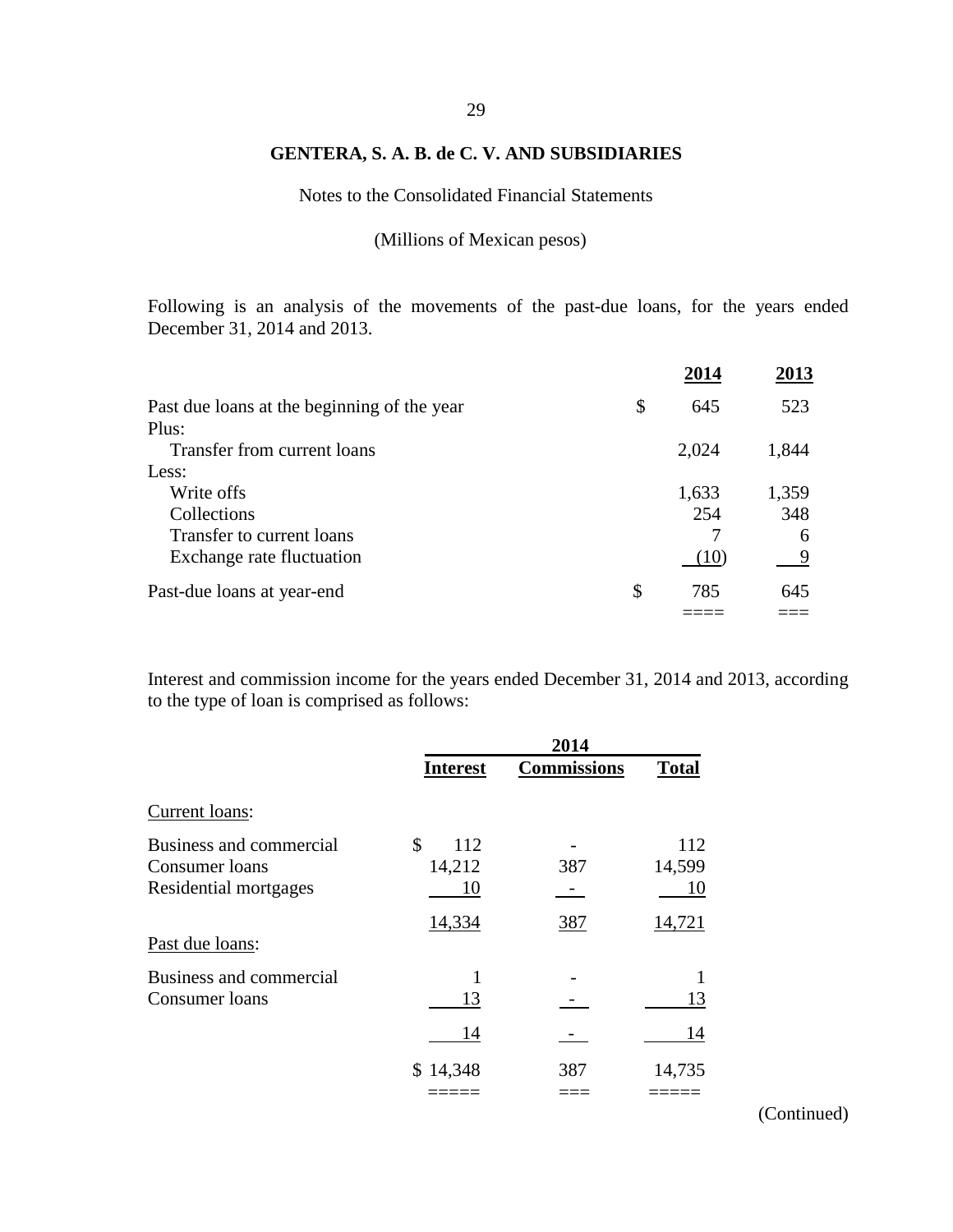#### Notes to the Consolidated Financial Statements

(Millions of Mexican pesos)

|                         | 2013            |                    |              |  |
|-------------------------|-----------------|--------------------|--------------|--|
|                         | <b>Interest</b> | <b>Commissions</b> | <b>Total</b> |  |
| Current loans:          |                 |                    |              |  |
| Business and commercial | \$<br>79        |                    | 79           |  |
| Consumer loans          | 12,383          | 340                | 12,723       |  |
| Residential mortgages   | 6               |                    | 6            |  |
|                         | 12,468          | 340                | 12,808       |  |
| Past due loans:         |                 |                    |              |  |
| Consumer loans          |                 |                    |              |  |
|                         | \$<br>12,475    | 340                | 12,815       |  |
|                         |                 |                    |              |  |

Interest on past due loans, which by accounting criteria is recorded in memorandum accounts and applied to income until collected, as of December 31, 2014 amounts to \$102 (\$72 in 2013).

For the years ended on December 31, 2014 and 2013, the amount recovered on the previously written-off loan portfolio amounted to \$27 and \$25, respectively, see note 22.

#### *Sale of loan portfolio 2014-*

During the first half of 2014, an auction process was undertaken to sell Bank's loan portfolio previously written-off, during the years 2013, 2011 and 2010, whose amount of principal and not collected accrued interests at time of the write-off, are described as follows:

| Year  | Number of<br>written-off loans | <b>Principal</b> | <b>Interest</b> | <b>Total</b> |
|-------|--------------------------------|------------------|-----------------|--------------|
| 2013  | 376,067                        | \$<br>1,145      | 94              | 1,239        |
| 2011  | 101,260                        | 275              | 16              | 291          |
| 2010  | 88,421                         | 254              | <u>14</u>       | 268          |
| Total | 565,748                        | 1,674            | 124             | 1,798        |
|       |                                |                  |                 |              |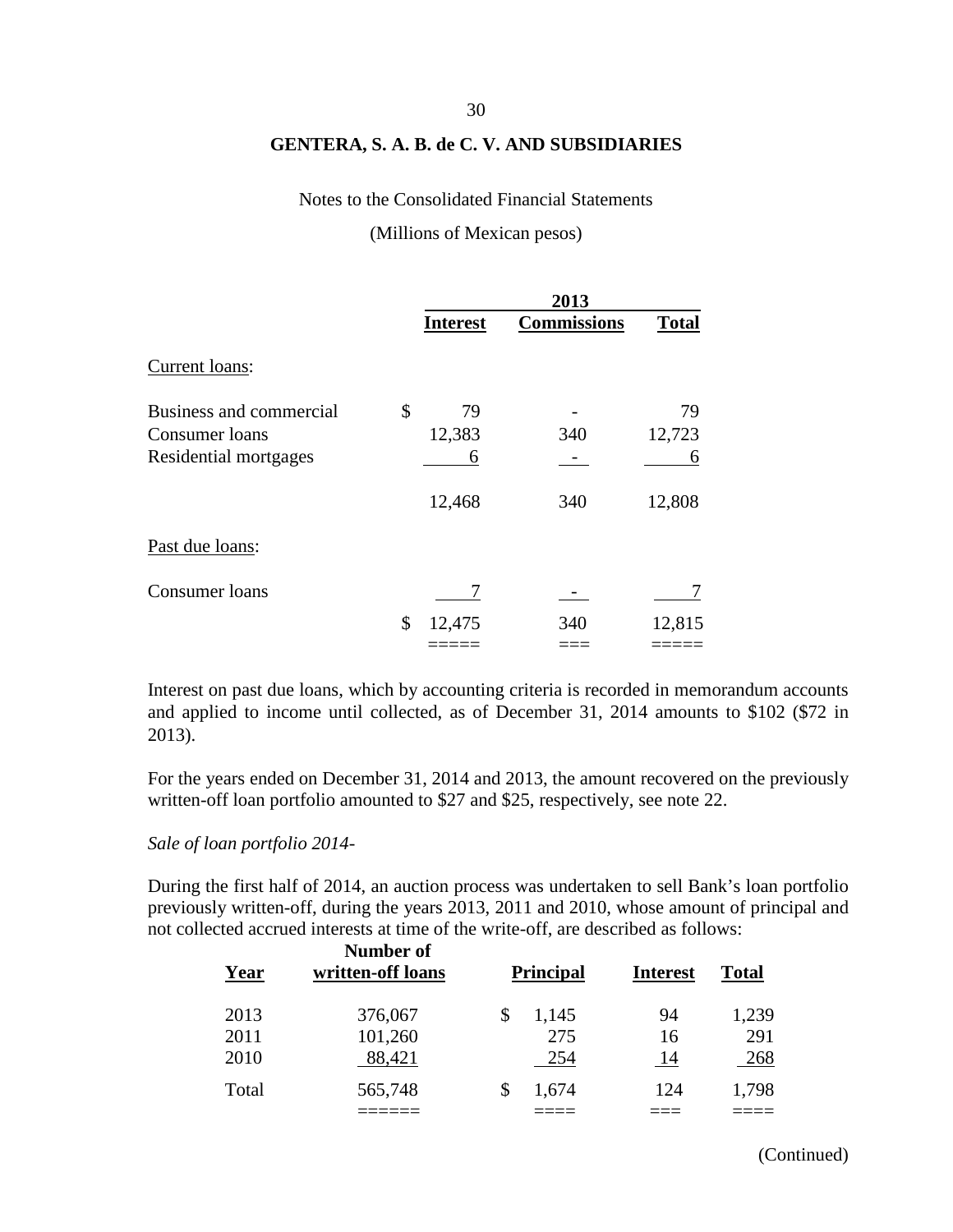Notes to the Consolidated Financial Statements

(Millions of Mexican pesos, except otherwise noted)

On March 24, 2014, as a result of this licitation, an onerous contract of assignment of loans was signed and a payment of \$468,467 pesos was received, which is presented under the "Other operating income (expenses)" caption in the consolidated statements of income. Such onerous assignment of loans generated to the Bank a tax loss carryforward on loan portfolio sale of \$1,797, which under current tax legislation will be deductible at the time in which the balance of allowance for loan losses as of December 31, 2013 is totally applied; the Bank decided to take the future deduction for the loss up to the amount updated at December 31, 2013, from the remaining surplus pending to be deducted of the allowance for loan losses which amounts to \$1,193, therefore the deducible tax loss carry forward of \$358, which is estimated to be realized in 2015, was recognized as part of the debit balance of deferred taxes (note 16).

#### *Sale of loan portfolio 2013-*

During the second half of 2013, a licitation process was undertaken to sell Bank's loan portfolio previously written-off, during the years 2012, 2009 and 2008, whose amount of principal and not collected accrued interests at time of the write-off, are described as follows:

| Year  | Number of<br>written-off loans | <b>Principal</b> | <b>Interest</b> | Total |
|-------|--------------------------------|------------------|-----------------|-------|
| 2012  | 211,321                        | 497              | 30              | 527   |
| 2009  | 54,309                         | 163              |                 | 170   |
| 2008  | 25,879                         | 64               |                 | 66    |
| Total | 291,509                        | 724              | 39              | 763   |
|       |                                |                  |                 |       |

On October 30, 2013, as a result of this licitation, an onerous contract of assignment of loans was signed and a payment of \$2 was received, which is presented under the "Other operating income (expenses)" caption in the consolidated statements of income. Such onerous assignment of loans generated to the Bank a tax loss on sale of \$761 and therefore a tax loss carry forward of \$228 (note 16).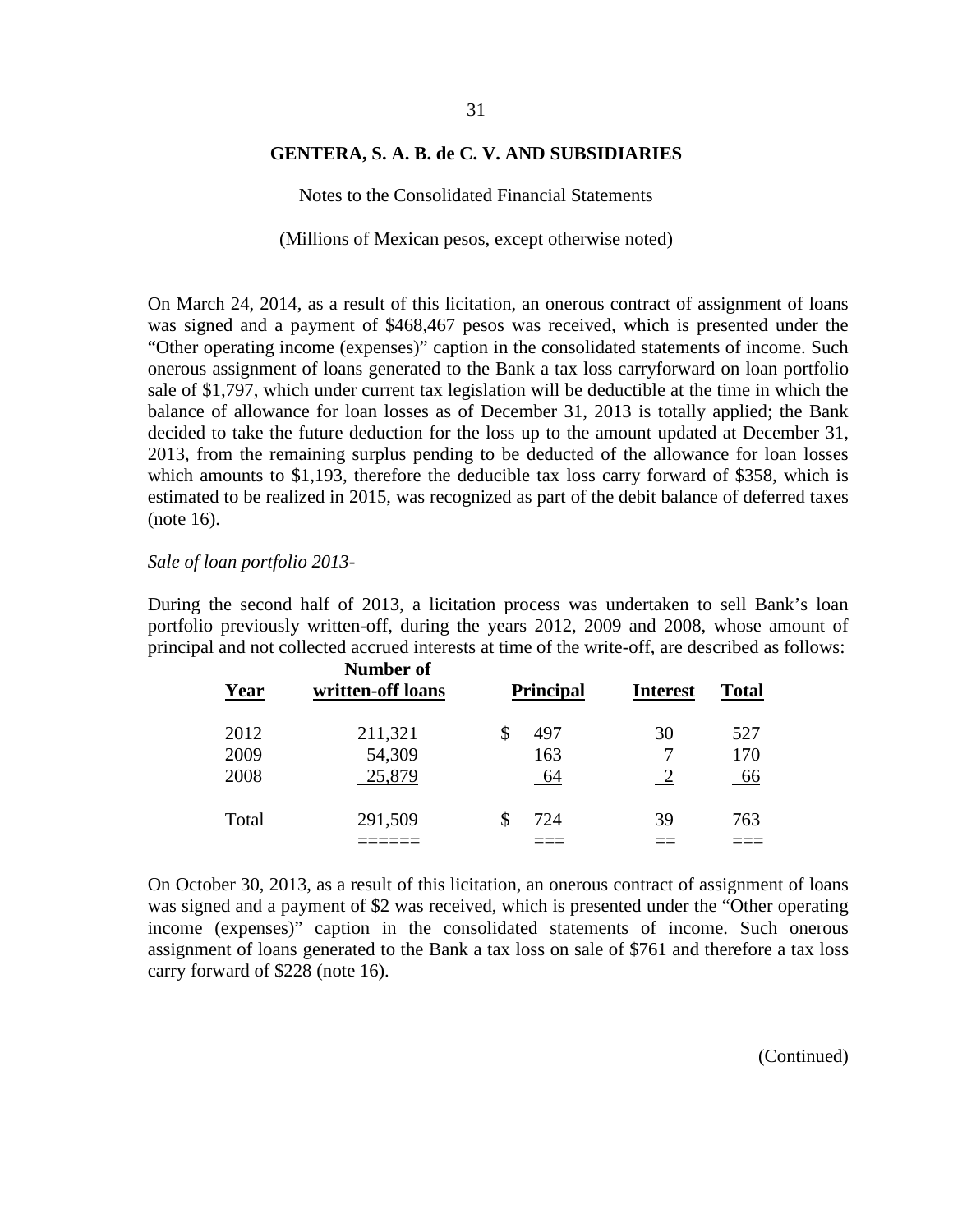Notes to the Consolidated Financial Statements

(Millions of Mexican pesos)

#### **Credit losses warranty**

On November 7, 2014, the Bank entered into a contract of warranty service with the Special Fund for Technical Assistance and Agricultural Credit Guarantee (Fondo Especial de Asistencia Técnica – "FEGA"), through the Bank of Mexico, the latter in its capacity as Trustee in the schemes of second loss of some products of consumer loan portfolio of the Bank established by contract. At December 31, 2014, the amount of the loan portfolio selected by the Bank for warranty with the FEGA amounts to \$1,537 and the commission paid for the warranty was \$4, amount that was recognized in the caption "Commissions and fee paid" in the consolidated statement of income. The maximum amount of loss from the insured portfolio, if any, would be recovered under contractual conditions through FEGA coverage ranges between 1.5% and 3% of the guaranteed amount.

At December 31, 2014 and 2013, the loan portfolio of the Bank and Compartamos Guatemala is not given as security. The Financiera Compartamos' loan portfolio at December 31, 2014 and 2013, given as security for funding received for its operation amounts to \$877 and \$875, respectively.

#### **Loan management**

The authorization of loans as responsibility of the Board of Directors is centralized in committees and empowered officers, who in turn can delegate this authorization to the services office personnel.

For credit management, the general process is defined from the promotion to the recovery of the loan, specifying from each business unit policies, procedures and responsibilities of the officers involved and the tools to be used in each stage of the process.

The loan process is based on an in-depth analysis of loan applications in order to determine the overall risk of the borrower.

During the years ended on December 31, 2014 and 2013, Financiera Compartamos restructured loans for \$40 and \$18, respectively; these restructurings did not include capitalized interest.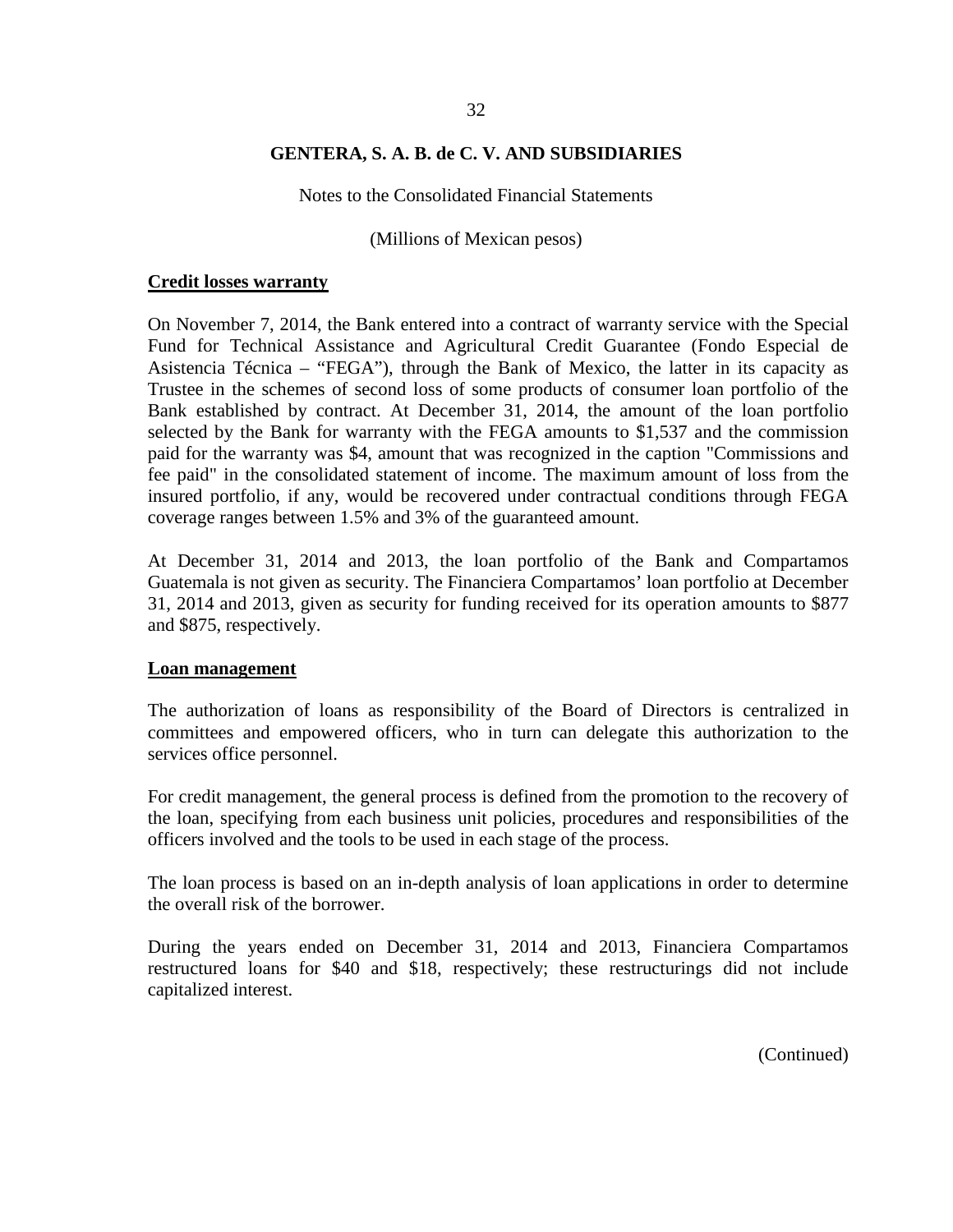# 33

## **GENTERA, S. A. B. de C. V. AND SUBSIDIARIES**

Notes to the Consolidated Financial Statements

(Millions of Mexican pesos)

#### **Allowance for loan losses**

As of December 31, 2014 and 2013 the rating of the overall portfolio and the provisions created based on the actual risk tables for each year, are as follows:

| 2014        | Rated loan portfolio |                 |                    |              |  |  |  |  |
|-------------|----------------------|-----------------|--------------------|--------------|--|--|--|--|
| <b>Risk</b> | <b>Commercial</b>    | <b>Consumer</b> | <b>Residential</b> | <b>Total</b> |  |  |  |  |
| $A - 1$     | \$<br>231            | 14,484          | 26                 | 14,741       |  |  |  |  |
| $A - 2$     | 15                   | 140             | $\overline{2}$     | 157          |  |  |  |  |
| $B - 1$     | 21                   | 2,059           | 1                  | 2,081        |  |  |  |  |
| $B - 2$     |                      | 3,748           | 1                  | 3,750        |  |  |  |  |
| $B-3$       | 34                   | 457             | $\overline{2}$     | 493          |  |  |  |  |
| $C-1$       | 39                   | 966             | 4                  | 1,009        |  |  |  |  |
| $C-2$       | 42                   | 325             | 8                  | 375          |  |  |  |  |
| D           | 32                   | 214             | 5                  | 251          |  |  |  |  |
| E           | 22                   | 1,070           | $\overline{c}$     | 1,094        |  |  |  |  |
| Total       | \$<br>437            | 23,463          | 51                 | 23,951       |  |  |  |  |
|             |                      |                 |                    |              |  |  |  |  |

|             | <b>Required allowance</b> |                 |                    |              |  |  |  |  |  |
|-------------|---------------------------|-----------------|--------------------|--------------|--|--|--|--|--|
| <b>Risk</b> | <b>Commercial</b>         | <b>Consumer</b> | <b>Residential</b> | <b>Total</b> |  |  |  |  |  |
| $A - 1$     | \$                        | 78              |                    | 79           |  |  |  |  |  |
| $A - 2$     |                           | 4               |                    | 4            |  |  |  |  |  |
| $B - 1$     |                           | 77              |                    | 77           |  |  |  |  |  |
| $B - 2$     |                           | 170             |                    | 170          |  |  |  |  |  |
| $B-3$       |                           | 25              |                    | 25           |  |  |  |  |  |
| $C-1$       |                           | 65              |                    | 66           |  |  |  |  |  |
| $C-2$       |                           | 35              |                    | 37           |  |  |  |  |  |
| D           | 3                         | 48              |                    | 52           |  |  |  |  |  |
| E           | 19                        | 764             |                    | 784          |  |  |  |  |  |
| Total       | \$<br>25                  | 1,266           | 3                  | 1,294        |  |  |  |  |  |
|             |                           |                 |                    |              |  |  |  |  |  |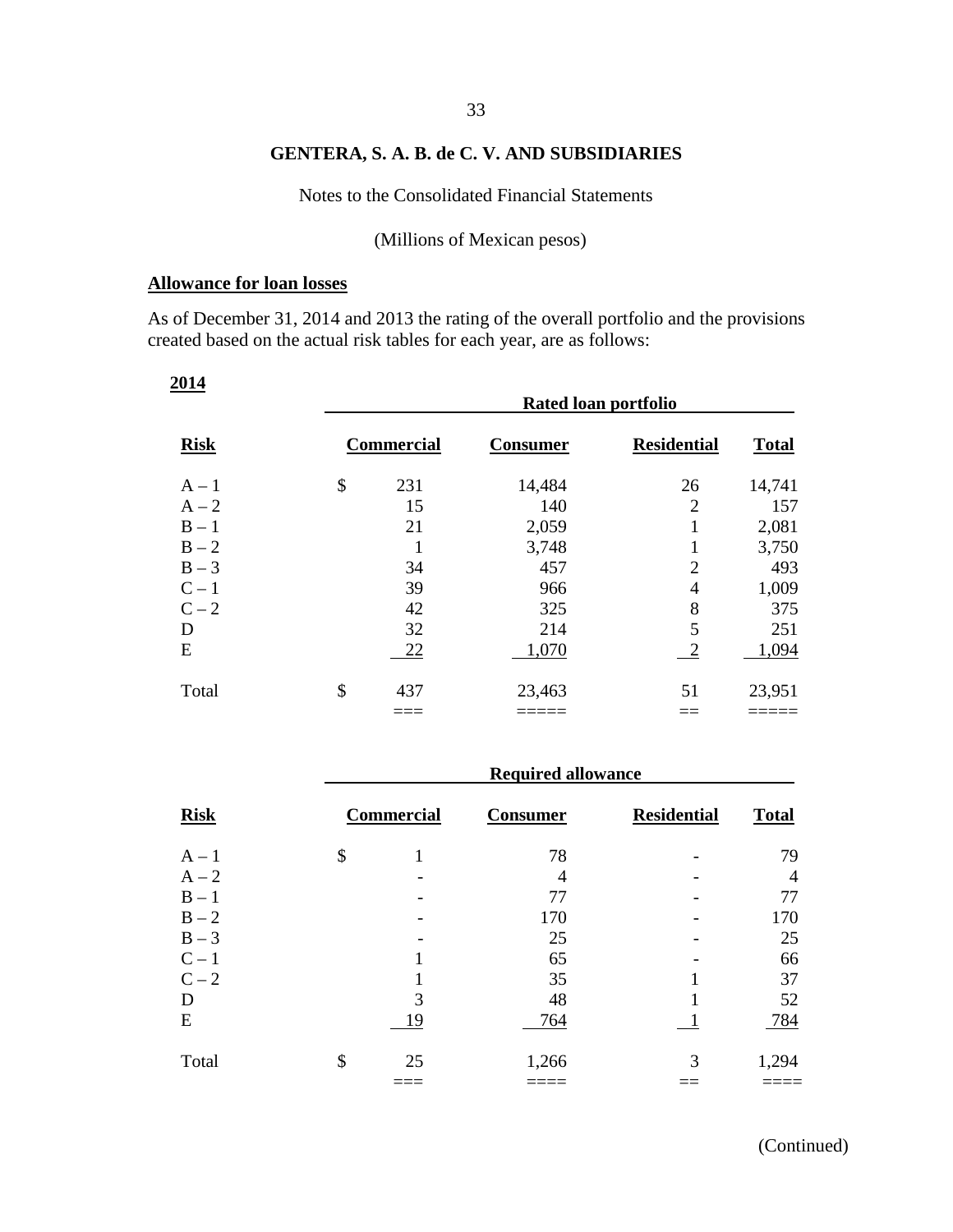Notes to the Consolidated Financial Statements

(Millions of Mexican pesos)

| 2013        | Rated loan portfolio |                 |                    |              |  |  |  |  |
|-------------|----------------------|-----------------|--------------------|--------------|--|--|--|--|
| <b>Risk</b> | <b>Commercial</b>    | <b>Consumer</b> | <b>Residential</b> | <b>Total</b> |  |  |  |  |
| $A - 1$     | \$<br>332            | 11,708          | 25                 | 12,065       |  |  |  |  |
| $A - 2$     | 5                    | 666             | 3                  | 674          |  |  |  |  |
| $B - 1$     |                      | 45              |                    | 46           |  |  |  |  |
| $B - 2$     | 11                   | 79              |                    | 91           |  |  |  |  |
| $B-3$       | 4                    | 2,223           |                    | 2,228        |  |  |  |  |
| $C-1$       |                      | 3,747           | 3                  | 3,750        |  |  |  |  |
| $C-2$       | $\overline{c}$       | 695             | 4                  | 701          |  |  |  |  |
| D           | 3                    | 218             | 5                  | 226          |  |  |  |  |
| E           | 9                    | 914             | $\overline{2}$     | 925          |  |  |  |  |
| Total       | \$<br>366            | 20,295          | 45                 | 20,706       |  |  |  |  |
|             |                      |                 |                    |              |  |  |  |  |

|             | <b>Required allowance</b> |                 |                    |              |  |  |  |  |  |
|-------------|---------------------------|-----------------|--------------------|--------------|--|--|--|--|--|
| <b>Risk</b> | Commercial                | <b>Consumer</b> | <b>Residential</b> | <b>Total</b> |  |  |  |  |  |
| $A - 1$     | \$<br>2                   | 59              |                    | 61           |  |  |  |  |  |
| $A - 2$     |                           | 15              |                    | 15           |  |  |  |  |  |
| $B - 1$     |                           |                 |                    |              |  |  |  |  |  |
| $B - 2$     |                           | 4               |                    | 5            |  |  |  |  |  |
| $B-3$       |                           | 122             |                    | 123          |  |  |  |  |  |
| $C-1$       |                           | 249             |                    | 249          |  |  |  |  |  |
| $C-2$       |                           | 66              |                    | 67           |  |  |  |  |  |
| D           | 3                         | 54              |                    | 58           |  |  |  |  |  |
| E           |                           | 639             |                    | 649          |  |  |  |  |  |
| Total       | \$<br>17                  | 1,209           | 2                  | 1,228        |  |  |  |  |  |
|             |                           |                 |                    |              |  |  |  |  |  |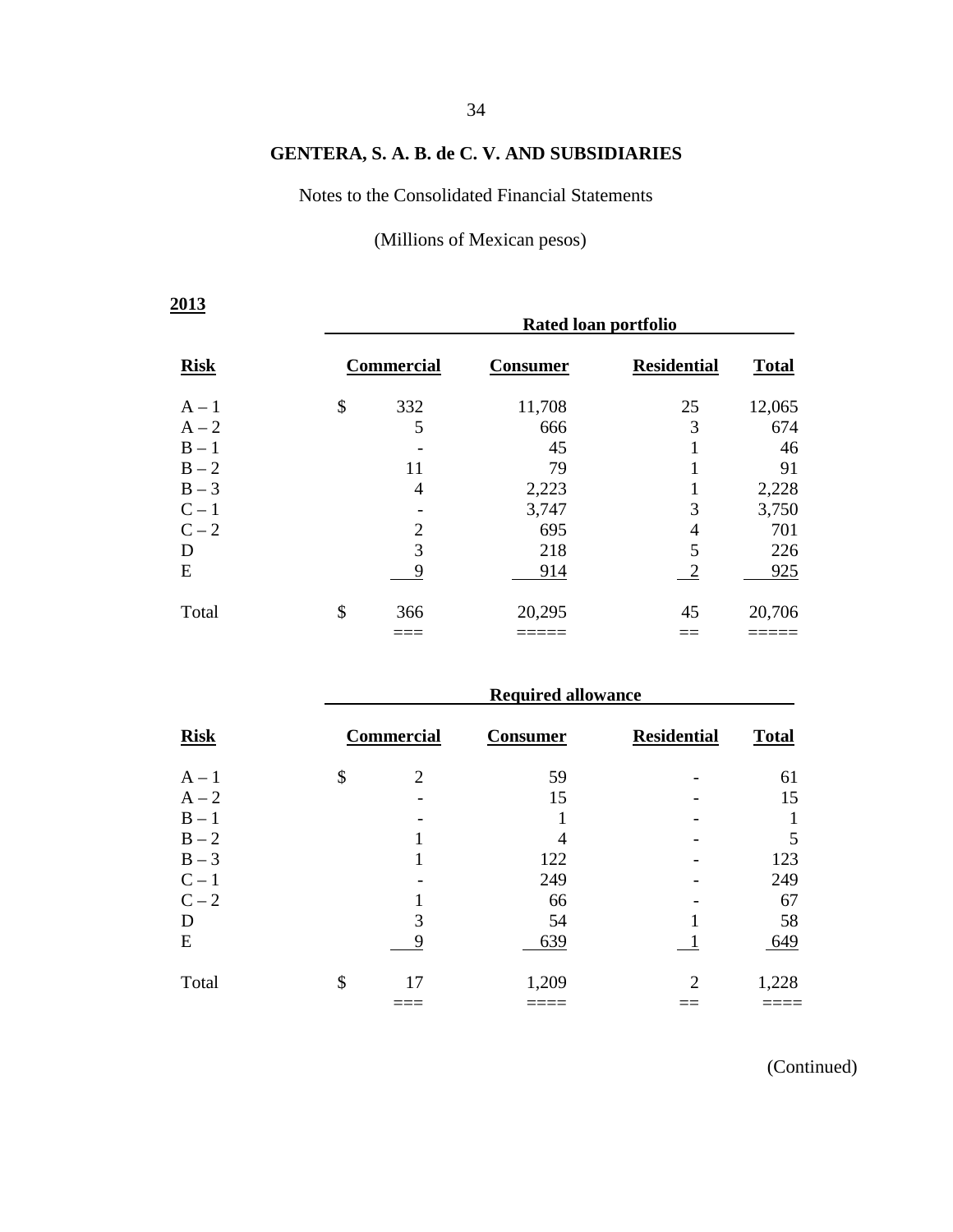Notes to the Consolidated Financial Statements

(Millions of Mexican pesos)

The movements in the allowance for loan losses during the years ended December 31, 2014 and 2013, are as follows:

|                                                               |       | 2013  |
|---------------------------------------------------------------|-------|-------|
| Allowance for loan losses at the beginning of the year<br>\$. | 1,228 | 1,024 |
| Plus:                                                         |       |       |
| Increase in the provision for loan losses                     | 1,692 | 1,608 |
| Less application of reserves by write offs:                   |       |       |
| From current loans (by death)                                 | 29    | 23    |
| From past due loans                                           | 1,633 | 1,359 |
| Exchange rate fluctuation                                     | (36)  | 22    |
| Allowance for loan losses at year-end<br>S                    | 1,294 | 1,228 |
|                                                               |       |       |

At December 31, 2014 the allowance for loan losses recorded by Gentera includes \$39 (\$16 in 2013), as a complement to reserve 100% of past-due interest at the end of these years.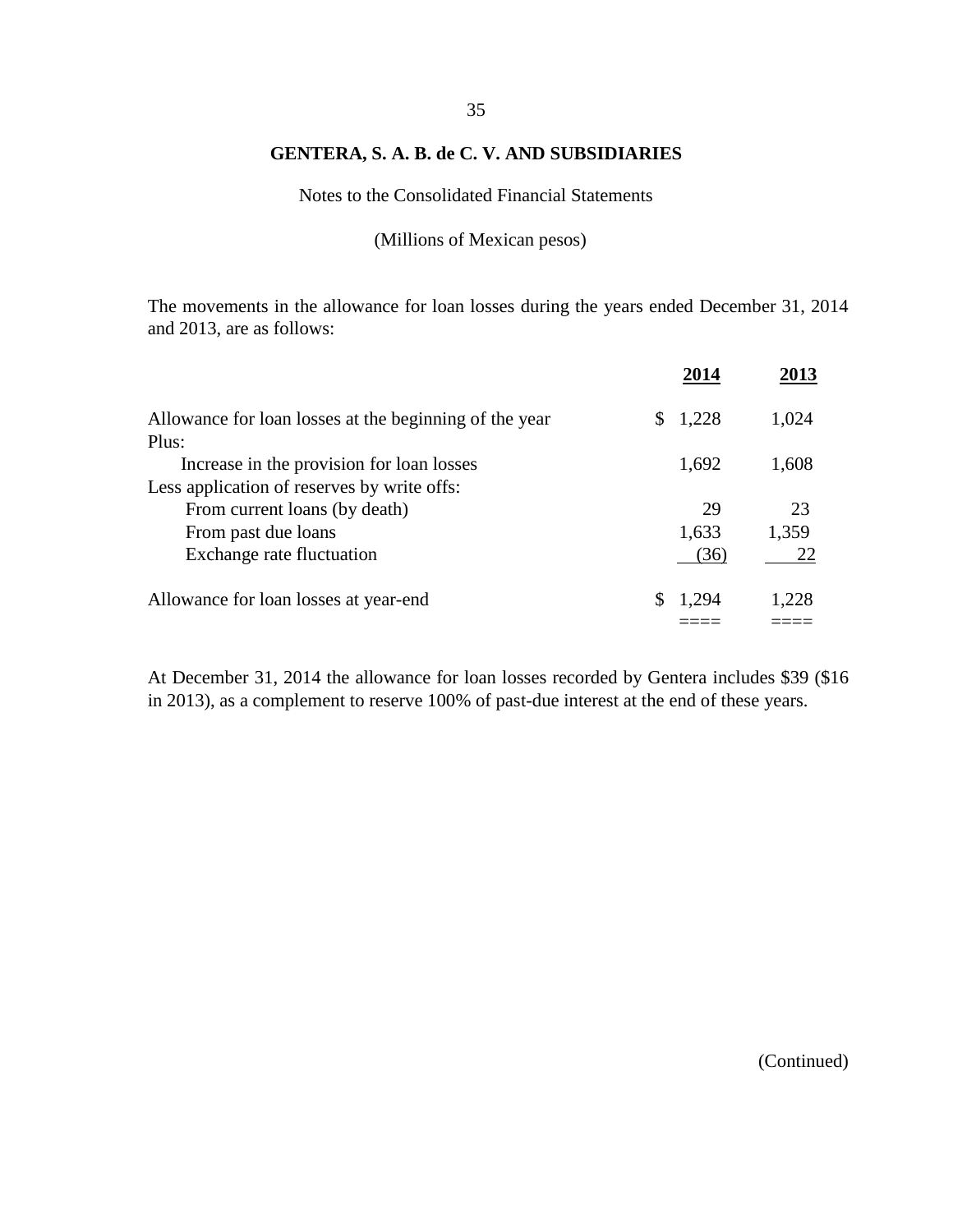#### 36

## **GENTERA, S. A. B. de C. V. AND SUBSIDIARIES**

#### Notes to the Consolidated Financial Statements

(Millions of Mexican pesos)

#### **(10) Other accounts receivable-**

At December 31, 2014 and 2013, this caption is comprised as follows:

|                                 | 2014      | 2013 |
|---------------------------------|-----------|------|
| Loan portfolio accessories      | \$<br>101 | 60   |
| Other receivables:              |           |      |
| Sundry debtors                  | 162       | 162  |
| Debit by intermediation         | 446       | 292  |
|                                 | 709       | 514  |
| Less:                           |           |      |
| Allowance for doubtful accounts | (122)     | (46) |
|                                 | 587<br>\$ | 468  |
|                                 |           |      |

## **(11) Property, furniture and equipment -**

At December 31, 2014 and 2013, this caption is comprised as follows:

|                                              | 2014                 |                                                                         |                                    |                     |
|----------------------------------------------|----------------------|-------------------------------------------------------------------------|------------------------------------|---------------------|
|                                              | Original<br>Cost     | <b>Depreciation and</b><br>amortization<br>annual rate<br>$\frac{0}{0}$ | <b>Accumulated</b><br>depreciation | <b>Net</b><br>value |
| Land                                         | \$<br>$\overline{2}$ |                                                                         |                                    | $\overline{2}$      |
| Constructions                                | 16                   | 5                                                                       | (7)                                | 9                   |
| Office furniture and                         |                      |                                                                         |                                    |                     |
| equipment                                    | 203                  | 10                                                                      | (67)                               | 136                 |
| Transportation equipment                     | 108                  | 25 and 20                                                               | (58)                               | 50                  |
| Computer equipment<br>Others:                | 725                  | 30, 25 and 15                                                           | (495)                              | 230                 |
| Leasehold improvements<br>Telecommunications | 560                  | $\ast$                                                                  | (189)                              | 371                 |
| equipment                                    | 169                  | 10                                                                      | (46)                               | 123                 |
|                                              | \$<br>1,783          |                                                                         | (862)                              | 921                 |
|                                              |                      |                                                                         |                                    |                     |

\* See comment on next page.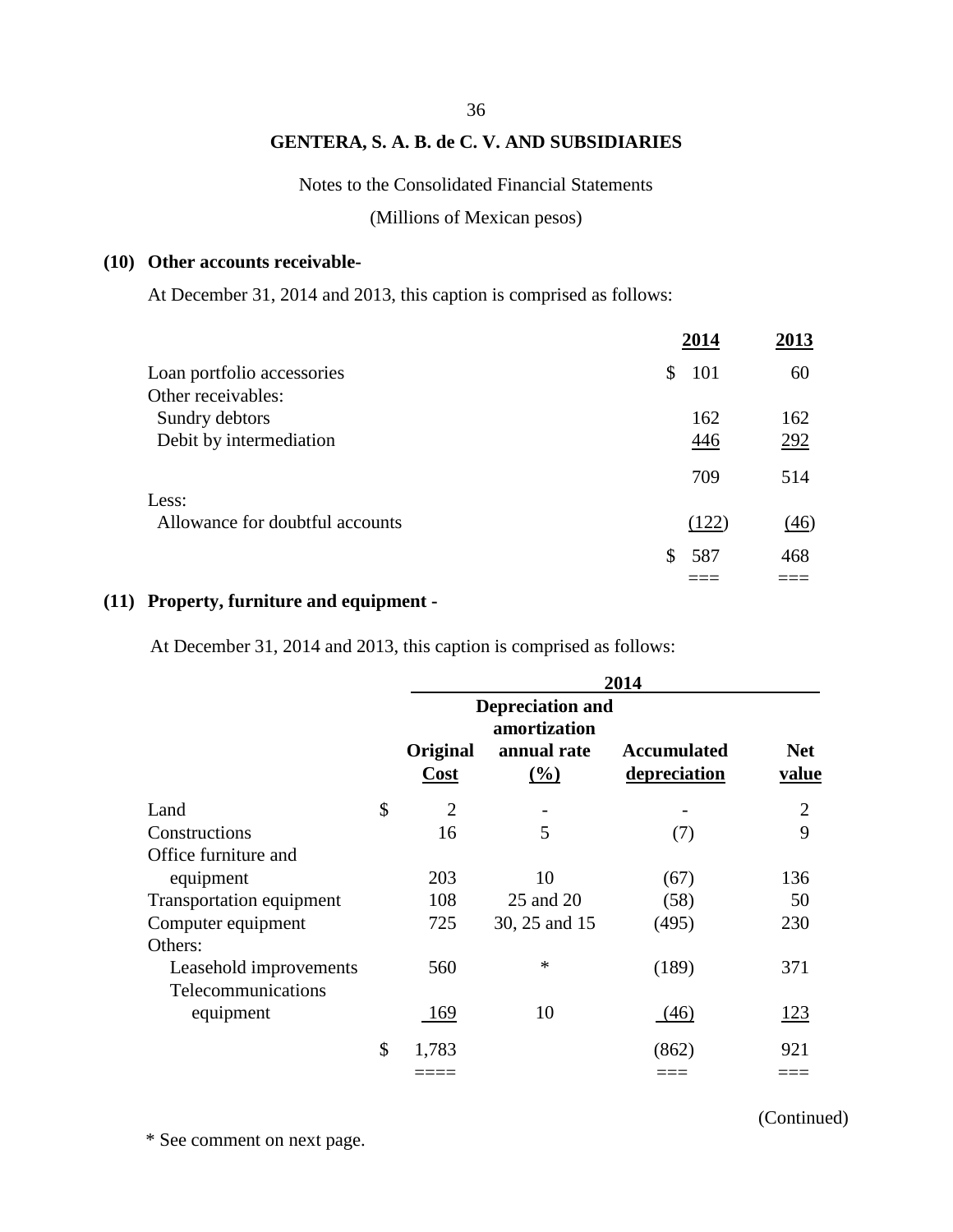Notes to the Consolidated Financial Statements

(Millions of Mexican pesos)

|                                 | 2013             |                                         |                                    |                     |  |
|---------------------------------|------------------|-----------------------------------------|------------------------------------|---------------------|--|
|                                 |                  | <b>Depreciation and</b><br>amortization |                                    |                     |  |
|                                 | Original<br>Cost | annual rate<br>(%)                      | <b>Accumulated</b><br>depreciation | <b>Net</b><br>value |  |
| Land                            | \$<br>4          |                                         |                                    | $\overline{4}$      |  |
| Constructions                   | 18               | 5                                       | (6)                                | 12                  |  |
| Office furniture and            |                  |                                         |                                    |                     |  |
| equipment                       | 195              | 10                                      | (55)                               | 140                 |  |
| <b>Transportation equipment</b> | 112              | 25 and 20                               | (50)                               | 62                  |  |
| Computer equipment              | 652              | 30, 25 and 15                           | (367)                              | 285                 |  |
| Others:                         |                  |                                         |                                    |                     |  |
| Leasehold improvements          | 464              | ∗                                       | (130)                              | 334                 |  |
| Telecommunications              |                  |                                         |                                    |                     |  |
| equipment                       | 180              | 10                                      | (41)                               | <u>139</u>          |  |
|                                 | \$<br>1,625      |                                         | (649)                              | 976                 |  |
|                                 |                  |                                         |                                    |                     |  |

\* The amortization rate of leasehold improvements is in accordance with the term of the lease agreement for each property.

For the year ended December 31, 2014, the charge to the consolidated income statement in the "Administrative and promotional expenses" caption related to depreciation and amortization amounted to \$266 and \$66, respectively (\$272 and \$20, respectively, in 2013).

#### Fully depreciated assets

|                                 | <b>Original cost</b> |      |      |
|---------------------------------|----------------------|------|------|
|                                 |                      | 2014 | 2013 |
| Office furniture and equipment  | S.                   | 8    |      |
| <b>Transportation equipment</b> |                      |      |      |
| Computer equipment              |                      | 200  | 141  |
| Leasehold improvements          |                      | 93   | 68   |
|                                 | S                    | 306  | 214  |
|                                 |                      |      |      |

The property, furniture and equipment property of Gentera does not have any pledge or restriction for its use or disposal.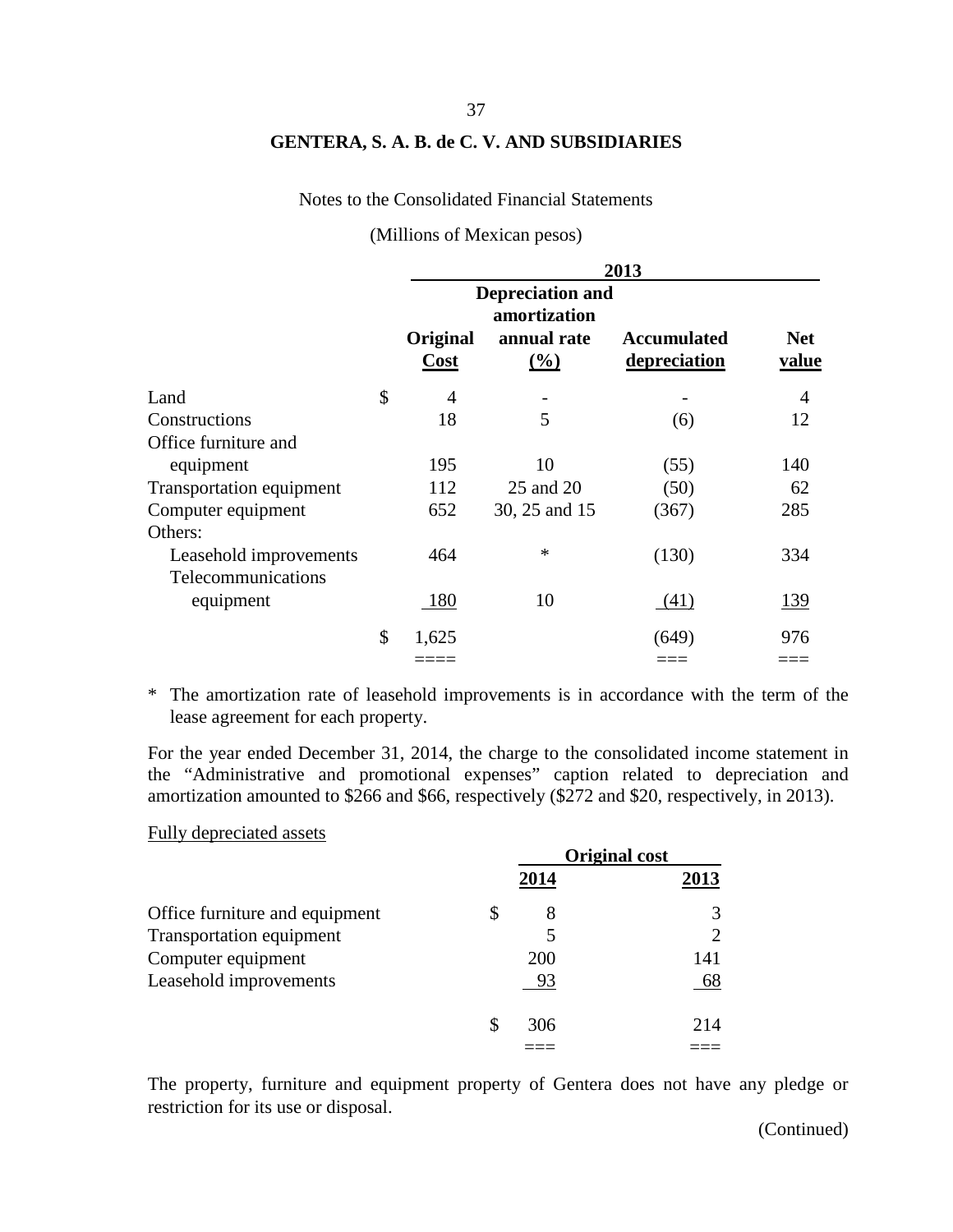## 38

#### **GENTERA, S. A. B. de C. V. AND SUBSIDIARIES**

Notes to the Consolidated Financial Statements

#### (Millions of Mexican pesos)

Gentera as lessee has capitalized leases for mobile devices and automated teller machines with a term of 3 years and no option to purchase. The lease of furniture, computer and transportation equipment was recognized as capitalized because the present value of minimum lease payments exceeds 90% of fair market value of the asset at the beginning of the agreement.

At December 31, 2014 and 2013, assets leased through capitalized leases are comprised as follows:

|                                                      | 2014           | 2013      |
|------------------------------------------------------|----------------|-----------|
| Office furniture and equipment<br>Computer equipment | \$<br>9<br>184 | 199       |
| Transportation equipment                             | 13<br>206      | 10<br>214 |
| Less accumulated depreciation                        | 147            | 92        |
|                                                      | \$<br>59       | 122       |

The liability related to capitalized leases is payable as follows (see note 17):

|                                       |              | 2014                      |                                        |       | 2013                      |                                        |       |
|---------------------------------------|--------------|---------------------------|----------------------------------------|-------|---------------------------|----------------------------------------|-------|
|                                       |              | <b>Future</b><br>payments | minimum Discounted Present<br>interest | value | <b>Future</b><br>payments | minimum Discounted Present<br>interest | value |
| Less than one year<br>Between one and | $\mathbb{S}$ | 55                        | (2)                                    | 53    | 78                        | (6)                                    | 72    |
| five years                            |              | -12                       | (1)                                    | - 11  | - 59                      | (2)                                    | 57    |
|                                       | S            | 67                        | (3)                                    | 64    | 137                       | (8)                                    | 129   |
|                                       |              |                           |                                        |       |                           |                                        |       |

Interest expense over capitalized leases during the years ended on December 31, 2014, and 2013, was of \$8 and \$10, respectively, which is recorded under the caption of "Other operating income (expenses)" in the consolidated statements of income.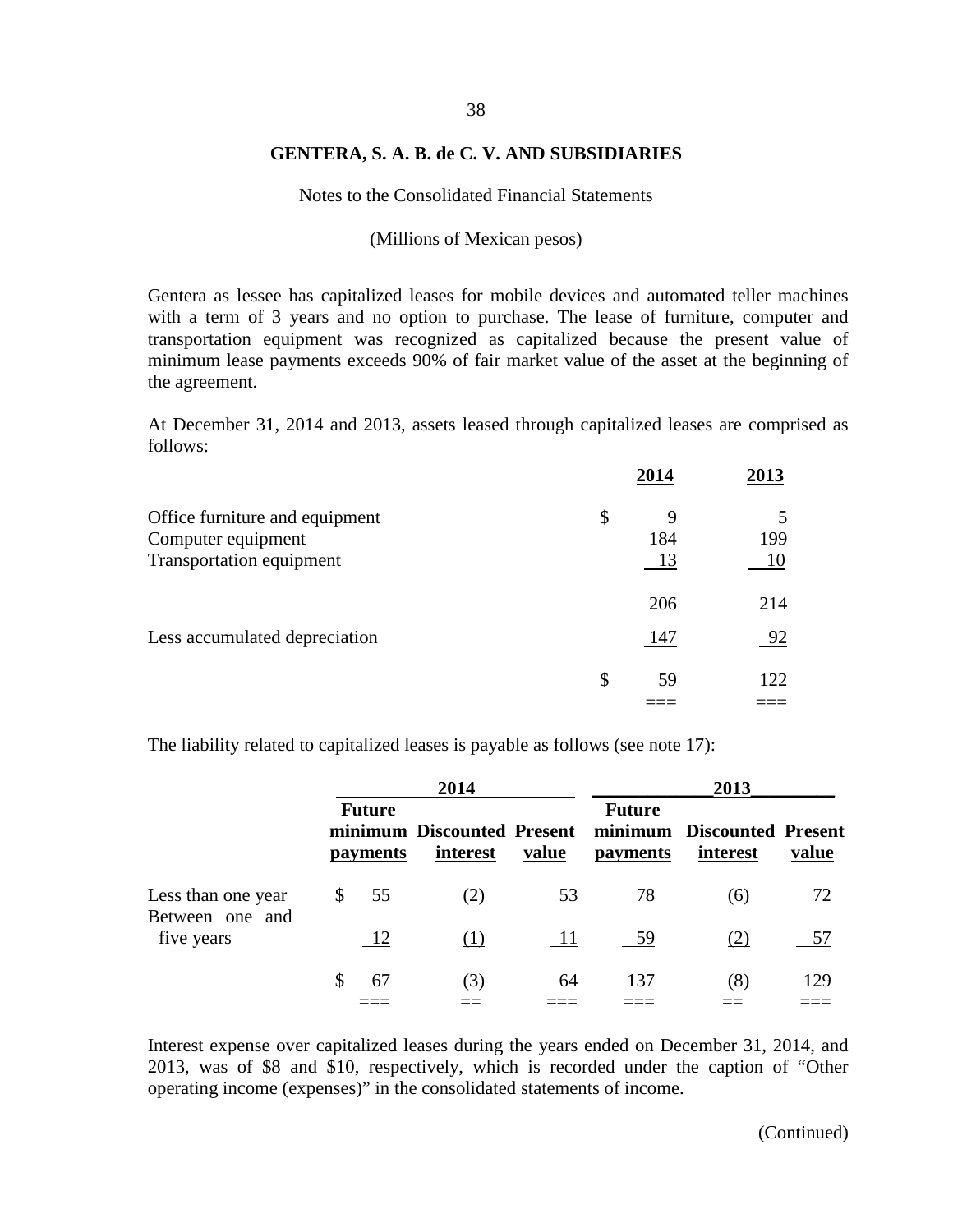Notes to the Consolidated Financial Statements

(Millions of Mexican pesos)

#### **(12) Other assets, deferred charges and intangibles-**

At December 31, 2014 and 2013, this caption is comprised as follows:

|                                                  | 2014        | 2013  |
|--------------------------------------------------|-------------|-------|
| Goodwill (a)                                     | \$<br>757   | 718   |
| Brand (b)                                        |             |       |
| Guarantee deposits (c)                           | 56          | 50    |
| Insurance $(d)$                                  | 9           | 33    |
| Development of the electronic banking system (e) | 903         | 692   |
| Advance payments                                 | 165         | 219   |
| Debt issuance costs                              | 26          | 27    |
|                                                  | 1,916       | 1,740 |
| Less:                                            |             |       |
| Accumulated amortization                         | 64          | 8     |
|                                                  | 1,852<br>\$ | 1,732 |
|                                                  |             |       |

- (a) It derives from the acquisition of Financiera Compartamos which is subject to impairment testing.
- (b) During the acquisition of Financiera Compartamos the brand was recorded at fair value in conformity with Mexican FRS B-7 "Business acquisitions". In 2014, the mark was written-down because it was replaced in Peru by the own brand "Compartamos".
- (c) Not amortizable, subject to recovery upon expiration of each leasing agreement for the respective service office.
- (d) Insurance is amortized according to the duration of each policy. The amount charged to the consolidated income statement in the years ended on December 31, 2014 and 2013, was \$62 and \$36, respectively.
- (e) Investment intangibles, includes the rent of licenses and acquisition of software of the Bank, for the development of the new electronic system to book and control the banking operation, which began its utilization in May 2014. The estimated useful life of the intangible asset is ten years and the amortization for the period from May to December 2014, amounts to \$46.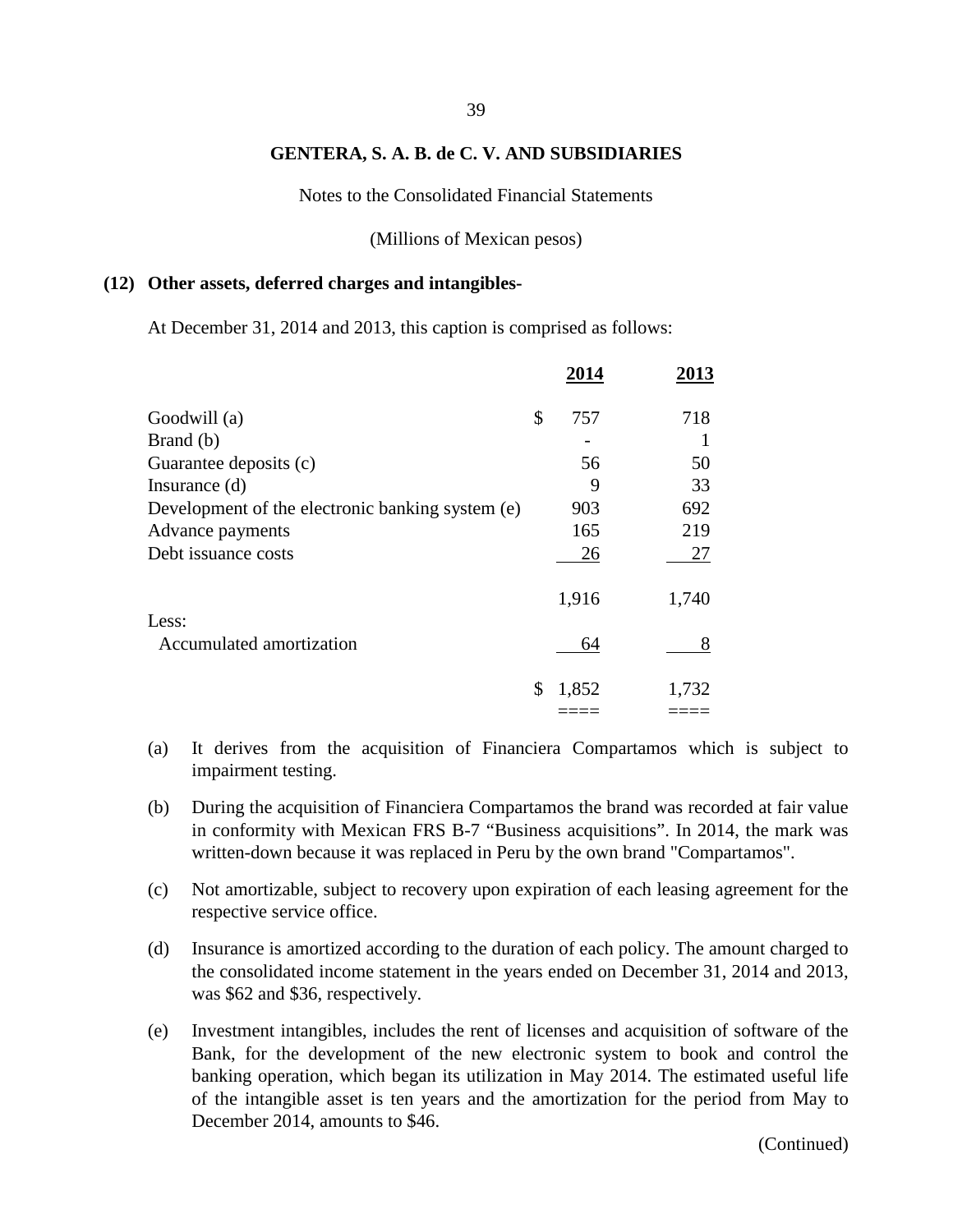#### 40

#### **GENTERA, S. A. B. de C. V. AND SUBSIDIARIES**

Notes to the Consolidated Financial Statements

(Millions of Mexican pesos, except otherwise noted)

#### **(13) Deposit funding-**

Deposit funding includes deposits on demand, time deposits and debt securities issued. As part of the deposit funding, 12 and 6 million of soles at December 31, 2014 and 2013, respectively, are kept as demand deposits (equivalent to \$61 and \$27 million of pesos at December 31, 2014 and 2013, respectively) and 178 and 136 million of soles in time deposits at December 31, 2014 and 2013, respectively, (equivalent to \$878 and \$638 million of pesos, respectively), from which 7 and 11 million of soles at December 31, 2014 and 2013, respectively (equivalent to \$36 and \$53 million of pesos, respectively), are managed by FIDUPERU in accordance with the purchase and sale agreement of Financiera Compartamos.

At December 31, 2014 and 2013, the average annual interest rate on deposits on demand was 2% in each year.

At December 31, 2014 and 2013, long term debt securities (Cebures-Spanish acronym) were issued in Mexican pesos of un-secured nature covered by the increase in the program approved by the Commission in the amount of \$12,000, as follows:

|                                                      |                             |                     | 2014                |                          |                |
|------------------------------------------------------|-----------------------------|---------------------|---------------------|--------------------------|----------------|
| <b>Cebures</b>                                       | <b>Amount of</b><br>program | Date of<br>issuance | Date of<br>maturity | Interest rate            | <b>Balance</b> |
|                                                      |                             |                     |                     |                          |                |
| COMPART 10*                                          | 2,000<br>S.                 | October 2010        | October 2015        | THE 28 Days $+130$ bp \$ | 500            |
| COMPART 10*                                          | 1.500                       | December 2012       | October 2015        | THE 28 Days $+ 130$ bp   | 750            |
| COMPART <sub>11</sub>                                | 2,000                       | September 2011      | September 2016      | THE $28$ Days $+ 85$ bp  | 2,000          |
| COMPART <sub>12</sub>                                | 2,000                       | August 2012         | August 2017         | THE 28 Days $+ 70$ bp    | 2,000          |
| COMPART <sub>13</sub>                                | 2,000                       | September 2013      | August 2018         | THE 28 Days $+60$ bp     | 2,000          |
| <b>COMPART 14</b>                                    | 2,000                       | June 2014           | June 2019           | TIIE 28 Days $+40$ bp    | 2,000          |
|                                                      |                             |                     |                     |                          | 9,250          |
| Interest payable                                     |                             |                     |                     |                          | - 15           |
|                                                      |                             |                     |                     |                          |                |
|                                                      |                             |                     |                     |                          | 9,265          |
| Premium carry forwards of the reopening of COMPART10 |                             |                     |                     |                          | - 8            |
| Total debt issuance                                  |                             |                     |                     |                          | 9.273          |
|                                                      |                             |                     |                     |                          |                |

\* Reopening (amortization of capital in October 2014 for \$1,250 in Compart 10 issuances)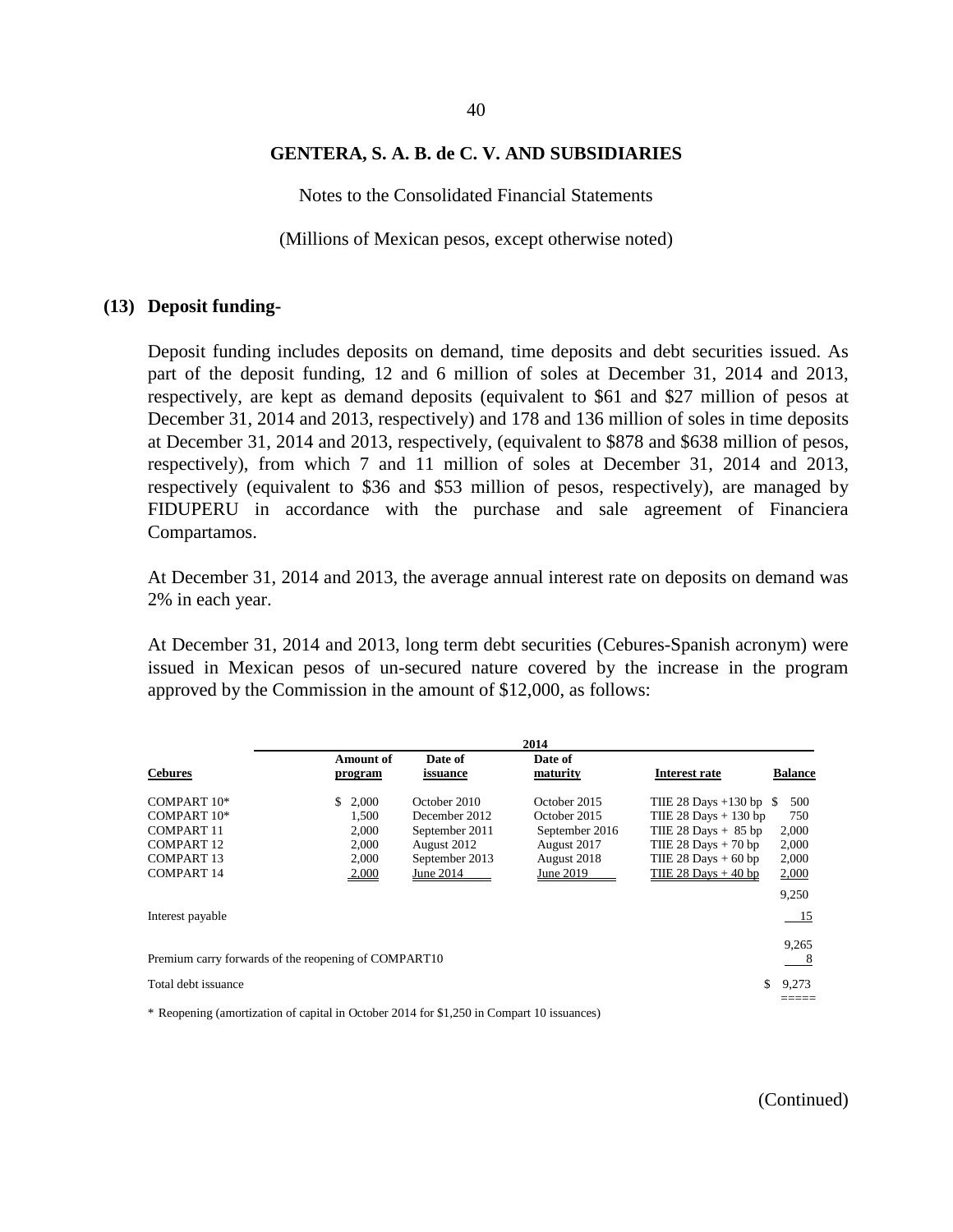Notes to the Consolidated Financial Statements

#### (Millions of Mexican pesos)

|                       |                                                      |                | 2013               |                               |                |
|-----------------------|------------------------------------------------------|----------------|--------------------|-------------------------------|----------------|
|                       | <b>Amount of</b>                                     | Date of        | Date of            |                               |                |
| <b>Cebures</b>        | program                                              | issuance       | maturity           | Interest rate                 | <b>Balance</b> |
| COMPART <sub>10</sub> | \$1,000                                              | October 2010   | ** $October 2015$  | THE 28 Days + 130 bp $$1,000$ |                |
| COMPART 10*           | 1.500                                                | December 2012  | ** $October 2015$  | THE $28$ Days + 130 bp        | 1,500          |
| <b>COMPART 11</b>     | 2,000                                                | September 2011 | September 2016     | TIIE $28$ Days + 85 bp        | 2,000          |
| <b>COMPART 12</b>     | 2,000                                                | August 2012    | August 2017        | THE $28$ Days $+ 70$ bp       | 2,000          |
| <b>COMPART 13</b>     | 2,000                                                | September 2013 | <b>August 2018</b> | THE $28$ Days + 60 bp         | 2,000          |
|                       |                                                      |                |                    |                               |                |
|                       |                                                      |                |                    |                               | 8,500          |
| Interest payable      |                                                      |                |                    |                               | 20             |
|                       |                                                      |                |                    |                               |                |
|                       |                                                      |                |                    |                               | 8,520          |
|                       | Premium carry forwards of the reopening of COMPART10 |                |                    |                               | 17             |
| Total debt issuance   |                                                      |                |                    |                               | \$8,537        |
|                       |                                                      |                |                    |                               | ____           |
|                       |                                                      |                |                    |                               |                |

\* Reopening

\*\* There are maturities of capital in October 2014 for \$500 and \$750 in Compart 10 issuance and Compart 10\* reopening, respectively.

Interest accrued by Cebures for the year ended on December 31, 2014 amounted to \$410 (\$380 in 2013), see note 22.

At December 31, 2014 and 2013, Cebures had the following terms at maturity:

|         |                         |                   | 2014                             |                 |                |                                    |
|---------|-------------------------|-------------------|----------------------------------|-----------------|----------------|------------------------------------|
| Concept | 1 to 179<br><u>days</u> | 6 to 12<br>months | More than Over 2<br>1 to 2 years | years           | <b>Balance</b> | <b>Contractual</b><br><u>value</u> |
| Cebures | $\mathbb{S}^-$<br>-15   | 1,250             | 2,000                            | 6,000           | 9,265          | 9,250                              |
|         |                         |                   | 2013                             |                 |                |                                    |
| Concept | 1 to 179<br><u>days</u> | 6 to 12<br>months | More than<br>1 to 2 years        | Over 2<br>vears | <b>Balance</b> | <b>Contractual</b><br>value        |
| Cebures | 20<br>\$                | 1,250             | 1,250                            | 6,000           | 8,520          | 8,500                              |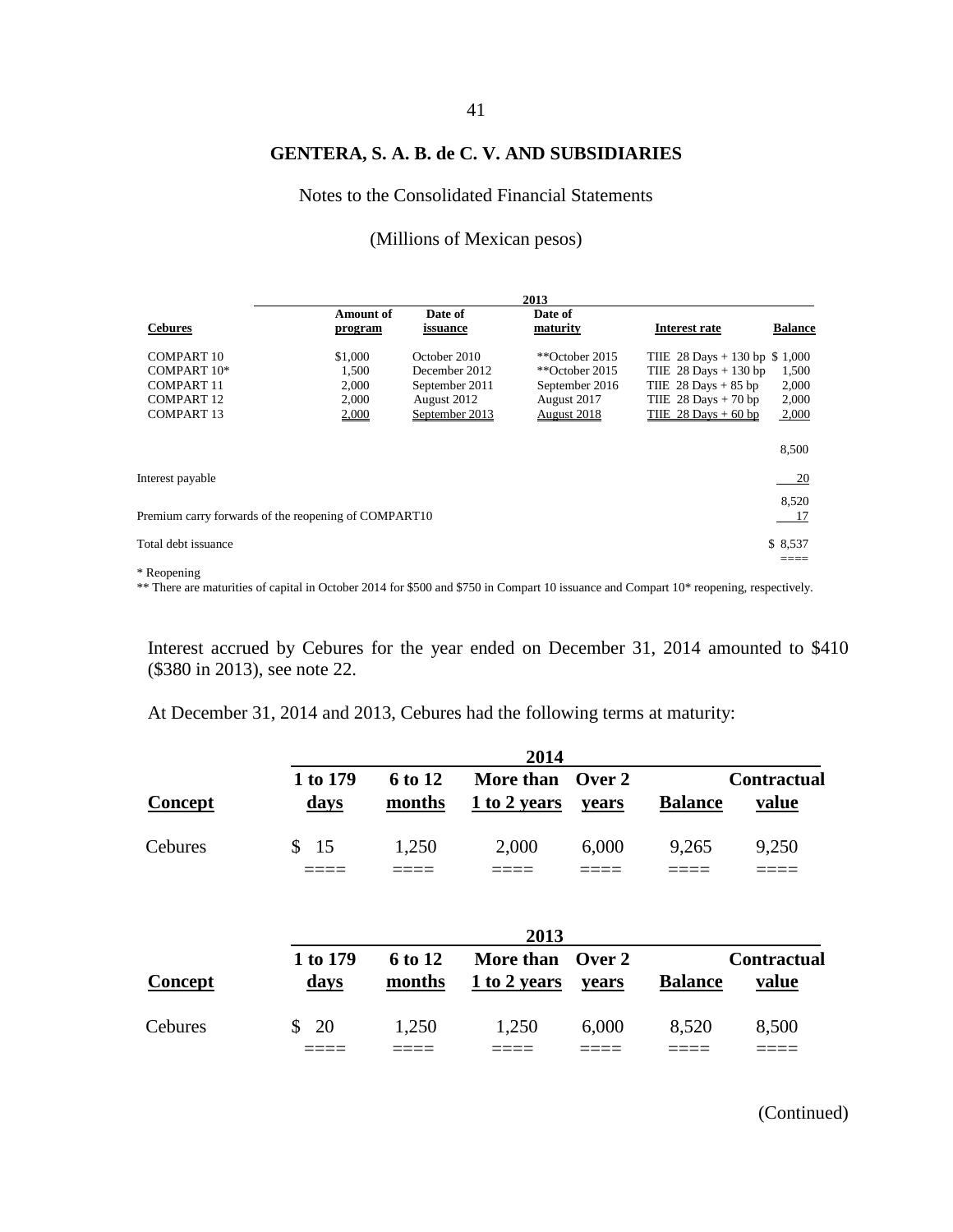Notes to the Consolidated Financial Statements

(Millions of Mexican pesos)

#### **(14) Bank and other loans -**

At December 31, 2014 and 2013, Gentera had contracted the following loans in Mexican pesos and in soles translated into pesos, as follows:

|                                          | 2014        | 2013  |
|------------------------------------------|-------------|-------|
| Demand and short-term:                   |             |       |
| Due on demand                            | \$<br>90    |       |
| Development banks loans                  | 250         | 1,001 |
| Public trusts loans                      | 850         | 1,100 |
| Other institutions                       | 1,609       | 1,539 |
| Total demand and short-term              | 2,799       | 3,640 |
| Long-term:                               |             |       |
| Loans from multiple banking institutions | 47          |       |
| Loans from development banks             | 1,000       | 300   |
| Other institutions                       | 1,990       | 2,041 |
| Total long-term                          | 3,037       | 2,341 |
| Total bank and other loans               | \$<br>5,836 | 5,981 |
|                                          |             |       |

For the year enden on December 31, 2014, the accrued interest of bank and other loans amounted to \$352 (\$359 in 2013), see note 22.

Credit facilities received by Gentera, at December 31, 2014 and 2013, as well as the unused portion are as shown in the next page.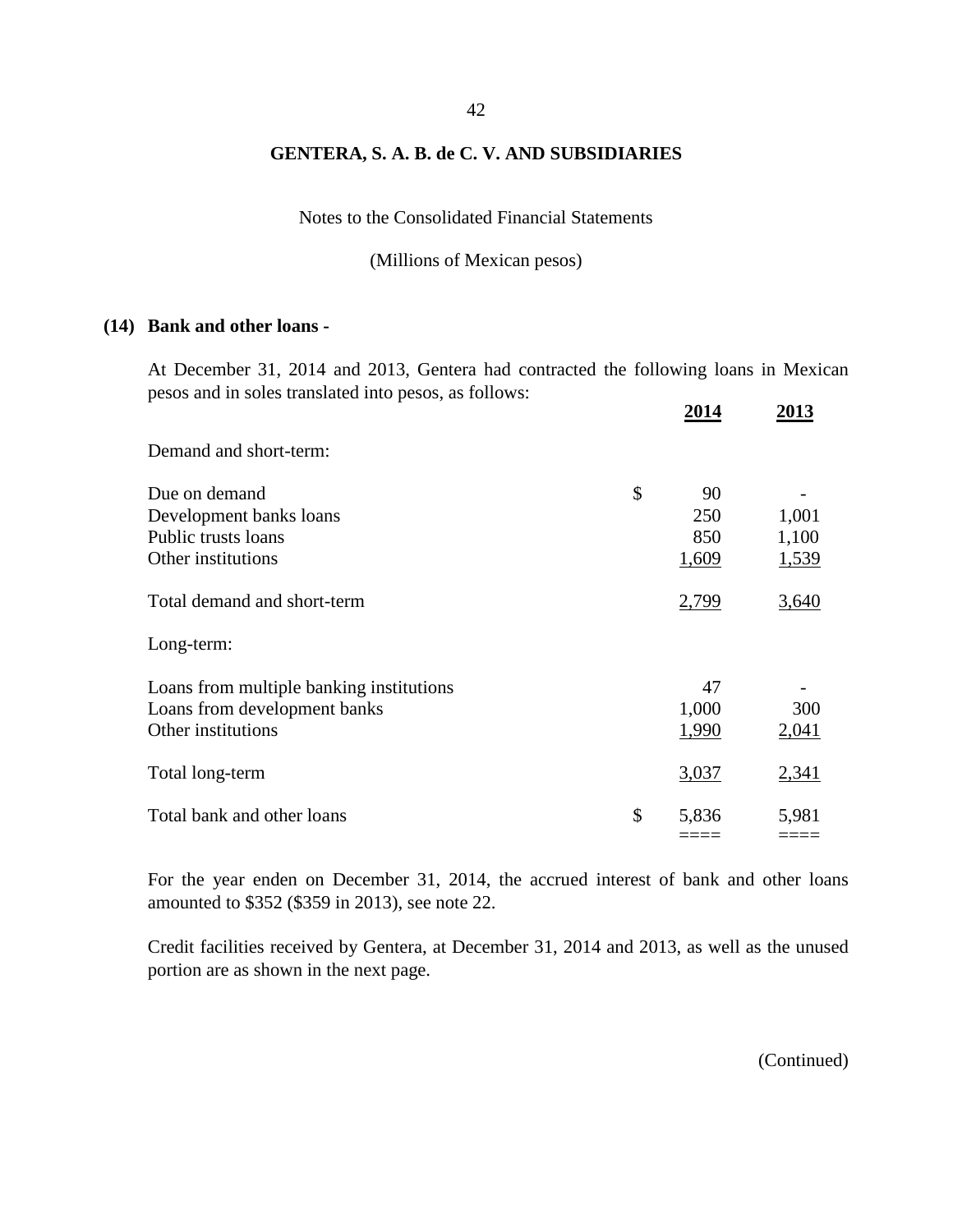## Notes to the Consolidated Financial Statements

## (Millions of Mexican pesos)

|                                                                                                 | 2014                   |                             |
|-------------------------------------------------------------------------------------------------|------------------------|-----------------------------|
|                                                                                                 | <b>Credit facility</b> | <b>Unused</b>               |
| Institution                                                                                     | received               | portion                     |
| Fideicomiso Instituido en Relación con la Agricultura (FIRA)                                    | 3,000                  | 2,150                       |
| Nacional Financiera, S. N. C. (NAFIN)                                                           | 2,500                  | 1,250                       |
| BBVA Bancomer, S. A.                                                                            | 668                    | 668                         |
| Banco Nacional de México, S. A.                                                                 | 1,000                  | 1,000                       |
| HSBC México, S. A.                                                                              | 550                    | 550                         |
| Banco Ve por Más, S. A.                                                                         | 300                    | 300                         |
| Corporación Interamericana de Inversiones                                                       | 400                    | <b>200</b>                  |
| <b>International Finance Corporation</b>                                                        | 200                    | 183                         |
| Banco Mercantil del Norte, S. A. (Banorte)                                                      | 650                    | 650                         |
| Banco Santander (México), S. A.                                                                 | 250                    | 250                         |
| Banco Ahorro Famsa, S. A.                                                                       | 300                    | 300                         |
| Corporación Financiera de Desarrollo S.A. (COFIDE)                                              | 1,217                  | 426                         |
| <b>FONDEMI - COFIDE</b>                                                                         | 49                     | $\mathcal{L}^{\mathcal{A}}$ |
| Banco de la Nación                                                                              | 247                    | 182                         |
| FIDEICOMISO MIMDES - FONCODES                                                                   | 30                     | $\sim$                      |
| Citibank                                                                                        | 128                    |                             |
| <b>BBVA Banco Continental</b>                                                                   | 295                    | 75                          |
| <b>Banco Interbank</b>                                                                          | 147                    | 37                          |
| <b>BlueOrchard Microfinance Fund</b>                                                            | 69                     | $\mathbf{r}$                |
| Corporación Andina de Fomento - CAF                                                             | 88                     | 14                          |
| Microfinance Growth Fund LLC                                                                    | 76                     | in 1919.                    |
| Micro, Small & Medium Enterprise Bonds SA                                                       | 287                    | 113                         |
| Pettelaar effectenbewaarbedrijf N.V.                                                            | 88                     |                             |
| Triodos Fair Share Fund                                                                         | 41                     |                             |
| Triodos SICAV II - Triodos Microfinance Fund                                                    | 132                    |                             |
| ResponsAbility SICAV (Lux)                                                                      | 215                    |                             |
| Credit Suisse Microfinance Fund Management                                                      | 284                    |                             |
| Dual Return Fund SICAV                                                                          | 41                     |                             |
| Microfinance Enhancement Facility S.A., SICAV - SIF                                             | 79                     |                             |
| Banco GNB Perú, S.A.                                                                            | 148                    |                             |
| <b>FMO</b>                                                                                      | 202                    | 119                         |
| Symbiotics SICAV (Lux)                                                                          | 69                     | $\overline{a}$              |
| Scotiabank Peru S.A.                                                                            | 74                     | 30                          |
| Instituto de Crédito Oficial del Reino de España - ICO                                          | 87                     |                             |
| Corporación Interamericana de Inversiones - BID                                                 | 56                     | 29                          |
| Microfinance Loan Obligations S.A.                                                              | 22                     | $\blacksquare$              |
| Finethic Microfinance Societé en Commandite par Actions (S.C.A.)<br>Banco G&T Continental, S.A. | 26<br>117              | 69                          |
| International Finance Corporation - IFC                                                         | 570                    | 404                         |
|                                                                                                 |                        |                             |
|                                                                                                 | \$<br>14,702           | 8,999                       |
|                                                                                                 | =====                  | ====                        |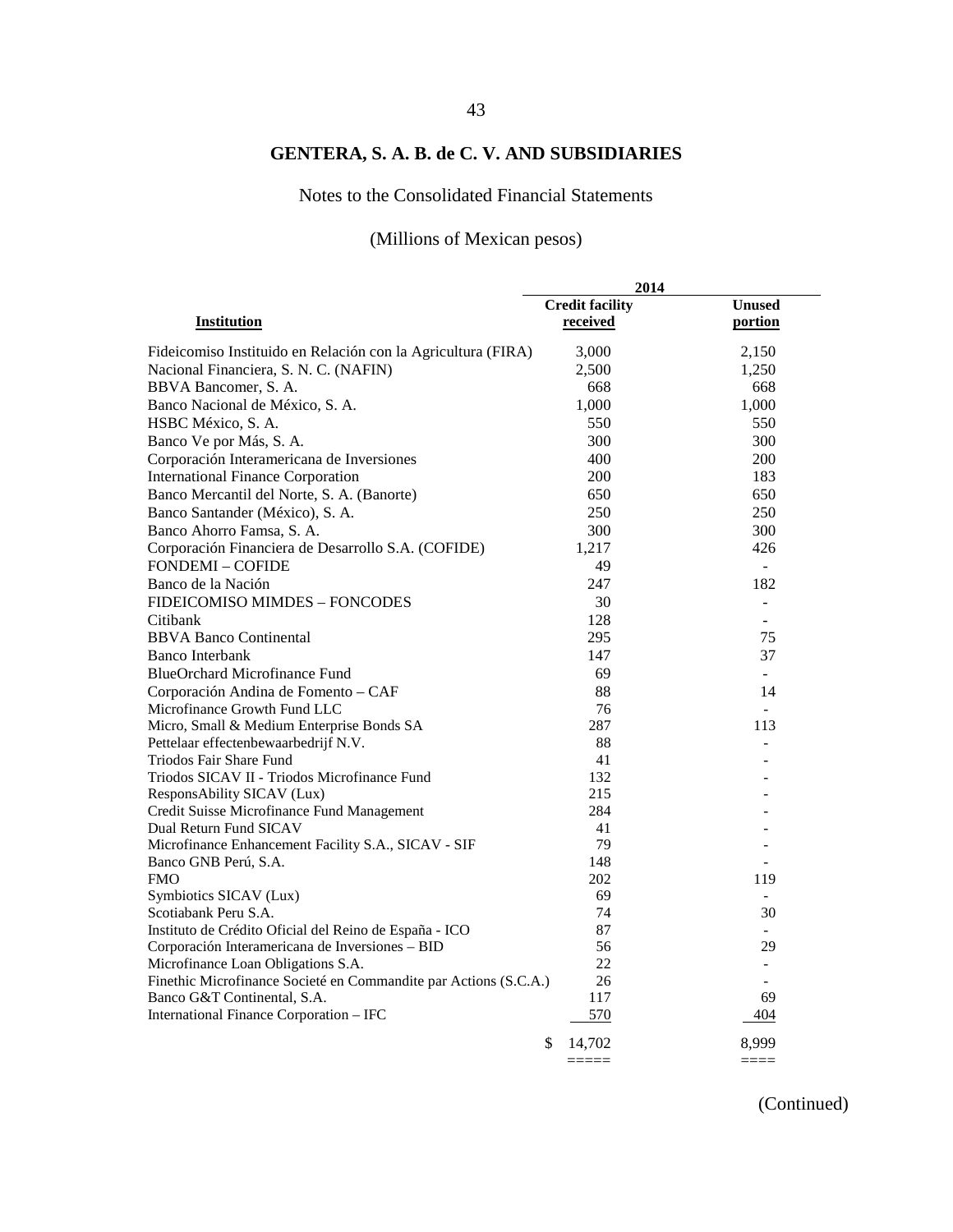## Notes to the Consolidated Financial Statements

## (Millions of Mexican pesos)

|                                                        | 2013                                |                          |  |  |
|--------------------------------------------------------|-------------------------------------|--------------------------|--|--|
|                                                        | <b>Credit facility</b>              | <b>Unused</b>            |  |  |
| <b>Institution</b>                                     | received                            | portion                  |  |  |
| Fideicomisos Instituidos en                            |                                     |                          |  |  |
| Relación con la Agricultura (FIRA)                     | \$<br>3,000                         | 1,900                    |  |  |
| Nacional Financiera, S. N. C. (NAFIN)                  | 2,500                               | 1,450                    |  |  |
| BBVA Bancomer, S. A.                                   | 400                                 | 400                      |  |  |
| Banco Nacional de México, S. A.                        | 350                                 | 350                      |  |  |
| HSBC México, S. A.                                     | 550                                 | 550                      |  |  |
| Banco Ve por Más, S. A.                                | 300                                 | 300                      |  |  |
| Corporación Interamericana de Inversiones              | 400                                 |                          |  |  |
| <b>International Finance Corporation</b>               | 200                                 | 117                      |  |  |
| Banco Mercantil del Norte, S. A. (Banorte)             | 200                                 | 200                      |  |  |
| Banco Santander (México), S. A.                        | 250                                 | 250                      |  |  |
| Sociedad Hipotecaria Federal                           | 500                                 | 250                      |  |  |
| Banco Ahorro Famsa, S. A.                              | 300                                 | 300                      |  |  |
| Corporación Financiera de Desarrollo S.A. (COFIDE)     | 856                                 | 138                      |  |  |
| <b>FONDEMI-COFIDE</b>                                  | 47                                  |                          |  |  |
| Banco de la Nación                                     | 239                                 | $\blacksquare$<br>99     |  |  |
|                                                        |                                     |                          |  |  |
| FIDEICOMISO MIMDES - FONCODES<br>Scotiabank Perú S. A. | 28<br>52                            |                          |  |  |
|                                                        |                                     |                          |  |  |
| <b>BBVA Banco Continental</b>                          | 107                                 | $\overline{a}$           |  |  |
| <b>Banco Interbank</b>                                 | 211                                 | 75                       |  |  |
| Corporación Andina de Fomento - CAF                    | 70                                  |                          |  |  |
| Microfinance Growth Fund LLC                           | 72                                  |                          |  |  |
| PettelaarEffectenbewaarbedrijf N.V.                    | 79                                  |                          |  |  |
| Triodos Fair Share Fund                                | 39                                  |                          |  |  |
| Triodos SICAV II - Triodos Microfinance Fund           | 125                                 |                          |  |  |
| ResponsAbility SICAV (Lux)                             | 185                                 |                          |  |  |
| Credit Suisse Microfinance Fund Management             | 257                                 |                          |  |  |
| Dual Return Fund SICAV                                 | 39                                  |                          |  |  |
| Microfinance Enhancement Facility S. A., SICAV-SIF     | 107                                 |                          |  |  |
| DWM Income Funds S.C.A. - SICAV SIF                    | 90                                  | $\overline{\phantom{a}}$ |  |  |
| Instituto de Crédito Oficial del Reino de España - ICO | 96                                  | 8                        |  |  |
| Microfinance Loan Obligations S. A.                    | 20                                  |                          |  |  |
| Symbiotics SICAV (Lux)                                 | 117                                 |                          |  |  |
| International Finance Corporation - IFC                | 159                                 |                          |  |  |
| Citibank                                               | 121                                 |                          |  |  |
| Nederlandse Financierings-Maatschappij Voor            |                                     |                          |  |  |
| Ontwikkelingslanden N.V.                               | 189                                 | 38                       |  |  |
| Micro- Small & Medium Enterprises Bonds SA             | 70                                  |                          |  |  |
| Corporación Interamericana de Inversiones – CII        | 26                                  |                          |  |  |
| Finethic Microfinance, Societé en Commandite           |                                     |                          |  |  |
| par Actions (S.C.A.)                                   | 24                                  |                          |  |  |
|                                                        |                                     |                          |  |  |
|                                                        | \$<br>12,375<br>$=$ $=$ $=$ $=$ $=$ | 6,425<br>$----$          |  |  |
|                                                        |                                     |                          |  |  |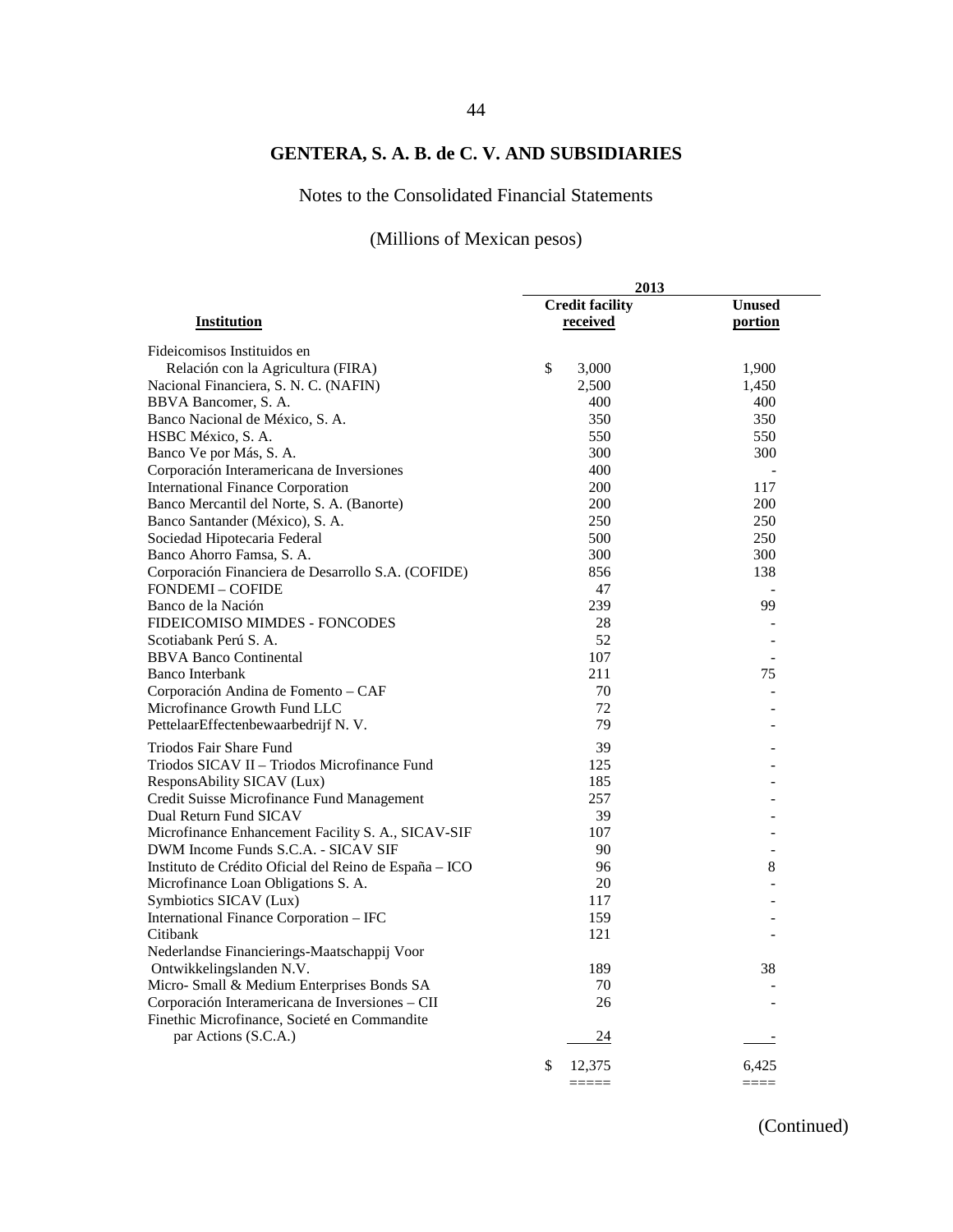Notes to the Consolidated Financial Statements

(Millions of Mexican pesos)

At December 31, 2014, Gentera had obtained resources from NAFIN and FIRA for \$1,250 and \$850, respectively (\$1,050 and \$1,100 of NAFIN and FIRA in 2013, respectively). These resources were assigned to small entrepreneurs and the amount of accrued interest for the year ended on December 31, 2014, for the loans of NAFIN and FIRA were \$32 and \$28, respectively (\$81 of NAFIN and \$10 of FIRA, in 2013).

As of December 31, 2014, borrowings accrued interest at average annual interest rates in local currency of 4.36% (4.69% in 2013), in soles of 8.12 % (8% in 2013) and in quetzals of 10.5%.

Under article 106, section III of the Law of Credit Institutions, the Bank may not pledge debt securities issued or accepted by them or kept in their treasury.

#### **(15) Employees' benefits-**

At December 31, 2014, Gentera has a mixed pension plan (defined benefit and defined contribution) that covers its employees. The benefits are based on years of service and the amount of employee's compensation. Gentera's policy to fund the defined benefit plan is to contribute according to the projected credit unit method, while funding the pension plan of defined contribution is according to seniority and age of the employees. The amount charge to results of the years 2014 and 2013 for the defined contribution plan amounted to \$9 and \$11 respectively.

At December 31, 2014 and 2013, labor liability recognized is comprised as shown in the next page.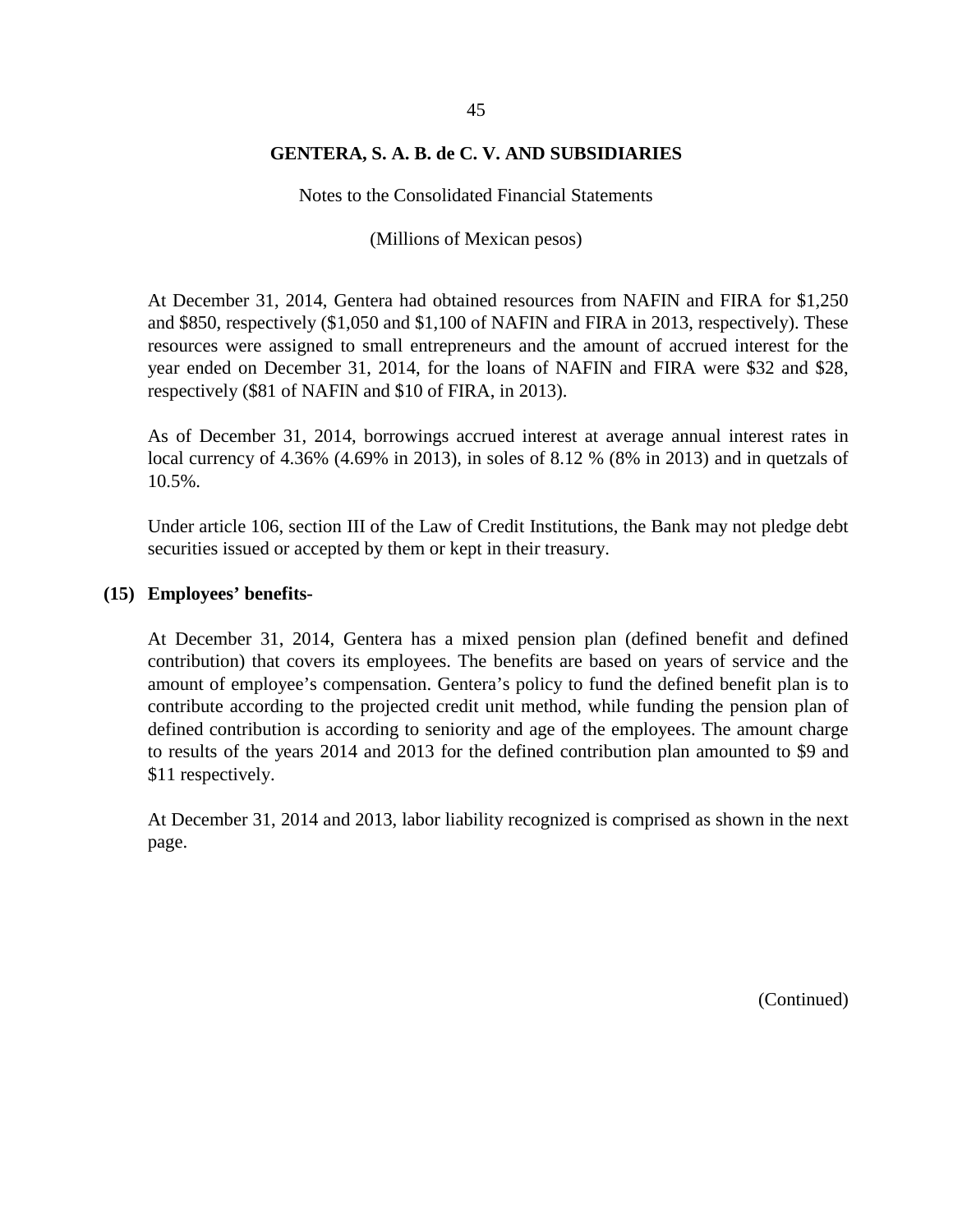Notes to the Consolidated Financial Statements

(Millions of Mexican pesos, except otherwise noted)

**(a)** Reconciliation between the initial and final balances of the defined benefit obligations (OBD-Spanish abbreviation) for the years ended at December 31, 2014 and 2013.

| <b>Financial position of</b><br>assets and liabilities | <b>Pre-retirement</b><br>severance<br>payment |      | <b>Pre-retirement</b><br>seniority<br>premium |      | <b>Seniority</b><br>premium<br>at retirement |      |
|--------------------------------------------------------|-----------------------------------------------|------|-----------------------------------------------|------|----------------------------------------------|------|
|                                                        | 2014                                          | 2013 | 2014                                          | 2013 | 2014                                         | 2013 |
| OBD at beginning of period $$ (33)$<br>Plus (less):    |                                               | (34) | (9)                                           | (7)  | (9)                                          | (6)  |
| Labor cost of current<br>service                       | (6)                                           | (5)  | (4)                                           | (3)  | (3)                                          | (3)  |
| Financial cost<br>Actuarial earnings                   | (2)                                           | (2)  | (1)                                           |      | (1)                                          |      |
| generated in the period                                | (29)                                          | (2)  |                                               |      | $\overline{2}$                               |      |
| Paid benefits                                          | 28                                            | 10   | $\overline{3}$                                | -1   |                                              |      |
| OBD at the end of the<br>period                        | \$ (42)                                       | (33) | (11)                                          | (9)  | (11)                                         | (9)  |

- **(b)** The value of the acquired benefits obligations as of December 31, 2014 and 2013 was \$46,835 pesos and \$27,000 pesos, respectively.
- **(c)** Reconciliation of the OBD and the Net Projected Liability (PNP-Spanish abbreviation).

Following is the reconciliation between the OBD and the PNP recognized in the consolidated balance sheets, as of December 31, 2014 and 2013.

| <b>Labor liabilities</b>  | <b>Pre-retirement</b><br>severance<br>payment<br>2014<br><u>2013</u> |      | <b>Pre-retirement</b><br>seniority<br>premium<br>2014<br><u>2013</u> |     | <b>Seniority</b><br>premium<br>at retirement<br>2014<br><u>2013</u> |               |
|---------------------------|----------------------------------------------------------------------|------|----------------------------------------------------------------------|-----|---------------------------------------------------------------------|---------------|
|                           |                                                                      |      |                                                                      |     |                                                                     |               |
| <b>OBD</b> at December 31 | \$ (42)                                                              | (33) | (11)                                                                 | (9) | (11)                                                                | (9)           |
| Plan assets               | $\sim$ $-$                                                           |      |                                                                      |     |                                                                     |               |
| Financial position of     |                                                                      |      |                                                                      |     |                                                                     |               |
| plan                      | (42)                                                                 | (33) | (11)                                                                 | (9) | (11)                                                                | (9)           |
|                           |                                                                      |      |                                                                      |     |                                                                     |               |
| Actuarial gains           |                                                                      |      |                                                                      |     |                                                                     | $\frac{2}{2}$ |
| <b>PNP</b>                | \$ (42)                                                              | (33) | (11)                                                                 | (9) | (11)                                                                | (7)           |
|                           |                                                                      |      |                                                                      |     |                                                                     |               |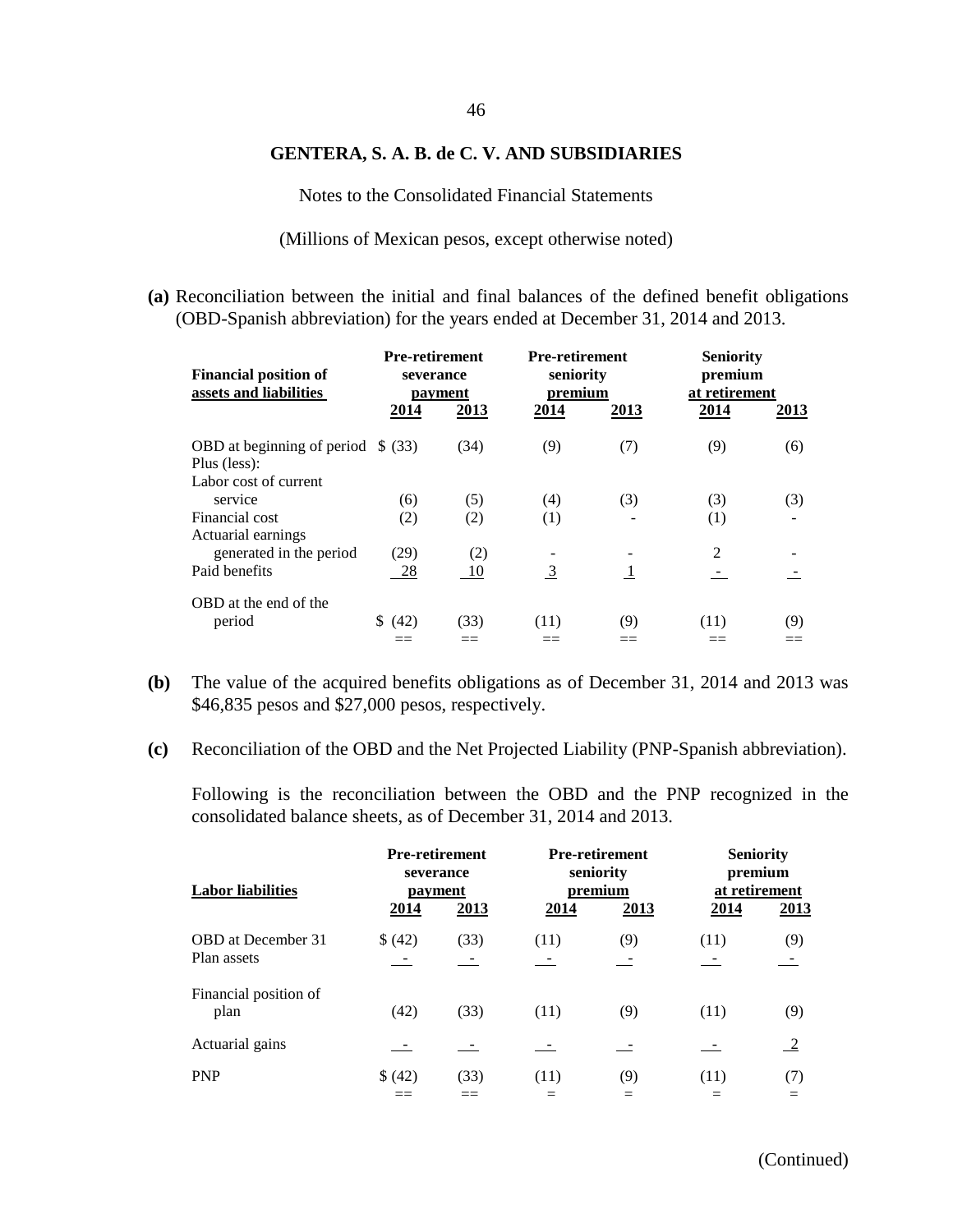Notes to the Consolidated Financial Statements

(Millions of Mexican pesos)

#### **(d)** Period net cost (CNP-Spanish abbreviation):

An analysis of the CNP by plan type is presented as follows:

|                                                     |    | <b>Pre-retirement</b><br>severance<br>payment |                | <b>Pre-retirement</b><br>seniority<br>premium |      | <b>Seniority</b><br>premium<br>at retirement |                             |
|-----------------------------------------------------|----|-----------------------------------------------|----------------|-----------------------------------------------|------|----------------------------------------------|-----------------------------|
| <b>CNP</b>                                          |    | 2014                                          | 2013           | 2014                                          | 2013 | 2014                                         | 2013                        |
| Labor cost of the<br>current service                | \$ | 6                                             | 5              | 4                                             | 3    | 3                                            | $\mathcal{D}_{\mathcal{L}}$ |
| Financial cost                                      |    | 3                                             | $\overline{2}$ |                                               |      |                                              |                             |
| Actuarial (earnings)<br>loss<br>Amortization of the |    |                                               | $\mathfrak{D}$ |                                               |      |                                              |                             |
| transition liability                                |    |                                               |                |                                               |      |                                              |                             |
| Total                                               | \$ | 9                                             | 9              | 5                                             | 3    |                                              | 3                           |

#### **(e)** Main actuarial assumptions:

The main actuarial assumptions used, expressed in absolute terms, as well as the discount rates, yield of the plan assets (AP-Spanish abbreviation), salary increases and changes in the indexes or other variables referred, at December 31, 2014 and 2013, are as follows: **2014**

|            | 2V14          |                    |                  |  |  |  |  |
|------------|---------------|--------------------|------------------|--|--|--|--|
| <u>Age</u> | Death $(\% )$ | Disability $(\% )$ | Rotation $(\% )$ |  |  |  |  |
| 20         | 0.001606      | 0.000760           | 0.606061         |  |  |  |  |
| 25         | 0.001828      | 0.001000           | 0.112179         |  |  |  |  |
| 30         | 0.002128      | 0.001120           | 0.0068027        |  |  |  |  |
| 35         | 0.002526      | 0.001290           | 0.042735         |  |  |  |  |
| 40         | 0.003078      | 0.001640           | 0.027349         |  |  |  |  |
| 45         | 0.003823      | 0.002210           | 0.016340         |  |  |  |  |
| 50         | 0.004850      | 0.003470           | 0.009033         |  |  |  |  |
| 55         | 0.006280      | 0.007120           | 0.003814         |  |  |  |  |
| 60         | 0.008297      | 0.000000           | 0.000000         |  |  |  |  |
| 65         | 0.011214      | 0.0000000          | 0.000000         |  |  |  |  |
|            |               |                    |                  |  |  |  |  |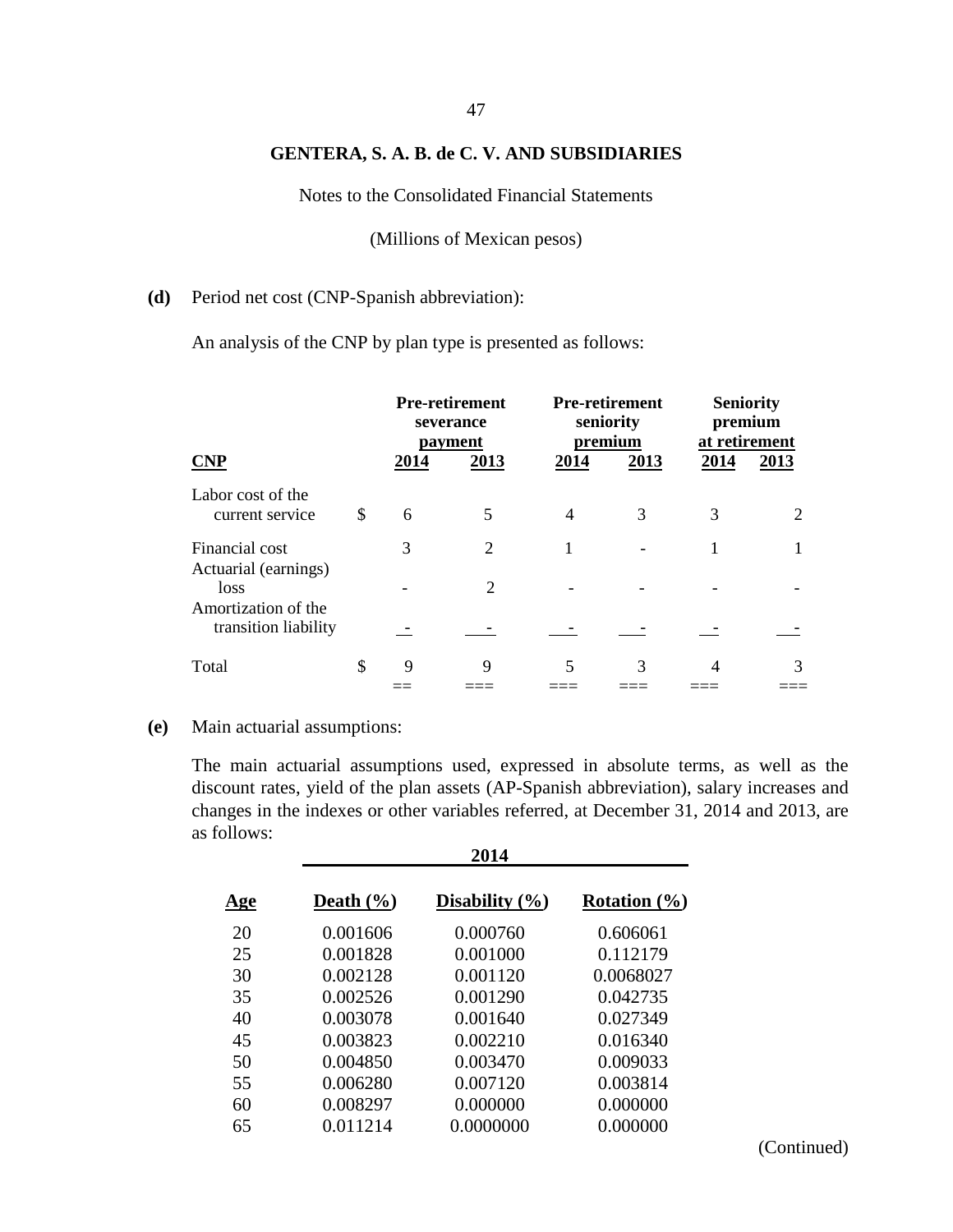Notes to the Consolidated Financial Statements

(Millions of Mexican pesos)

|                          |               | 2013               |                  |
|--------------------------|---------------|--------------------|------------------|
| <u>Age</u>               | Death $(\% )$ | Disability $(\% )$ | Rotation $(\% )$ |
| 20                       | 0.000453      | 0.000760           | 0.606061         |
| 25                       | 0.000719      | 0.001000           | 0.112179         |
| 30                       | 0.001085      | 0.001120           | 0.068027         |
| 35                       | 0.001509      | 0.001290           | 0.042735         |
| 40                       | 0.002093      | 0.001640           | 0.027349         |
| 45                       | 0.002969      | 0.002210           | 0.016340         |
| 50                       | 0.004337      | 0.003470           | 0.009033         |
| 55                       | 0.006493      | 0.007120           | 0.003814         |
| 60                       | 0.010062      | 0.000000           | 0.000000         |
| 65                       | 0.016000      | 0.000000           | 0.000000         |
|                          |               | 2014               | 2013             |
| Discount rate            |               | 7.35%              | 7.10%            |
| Rate of salary increases |               | 5.57%              | 5.57%            |
| Rate of increases to the |               |                    |                  |
| minimum salary           |               | 3.50%              | 3.50%            |
|                          |               | =====              |                  |

## **(f)** OBD and plan situation at the end of the last four annual periods:

The OBD value, the plan situation, as well as the adjustments by experience of the last four years are shown as follows:

|      |            | <b>Seniority premium</b><br><b>Historical values</b> |                          | <b>Adjustments from</b>   |
|------|------------|------------------------------------------------------|--------------------------|---------------------------|
| Year | <b>OBD</b> | AP                                                   | <b>Plan</b><br>situation | experience<br>OBD $(\% )$ |
| 2014 | \$22       |                                                      | 22                       |                           |
| 2013 | 18         |                                                      | 18                       |                           |
| 2012 | 13         |                                                      | 13                       | -                         |
| 2011 |            |                                                      |                          |                           |
|      |            |                                                      |                          |                           |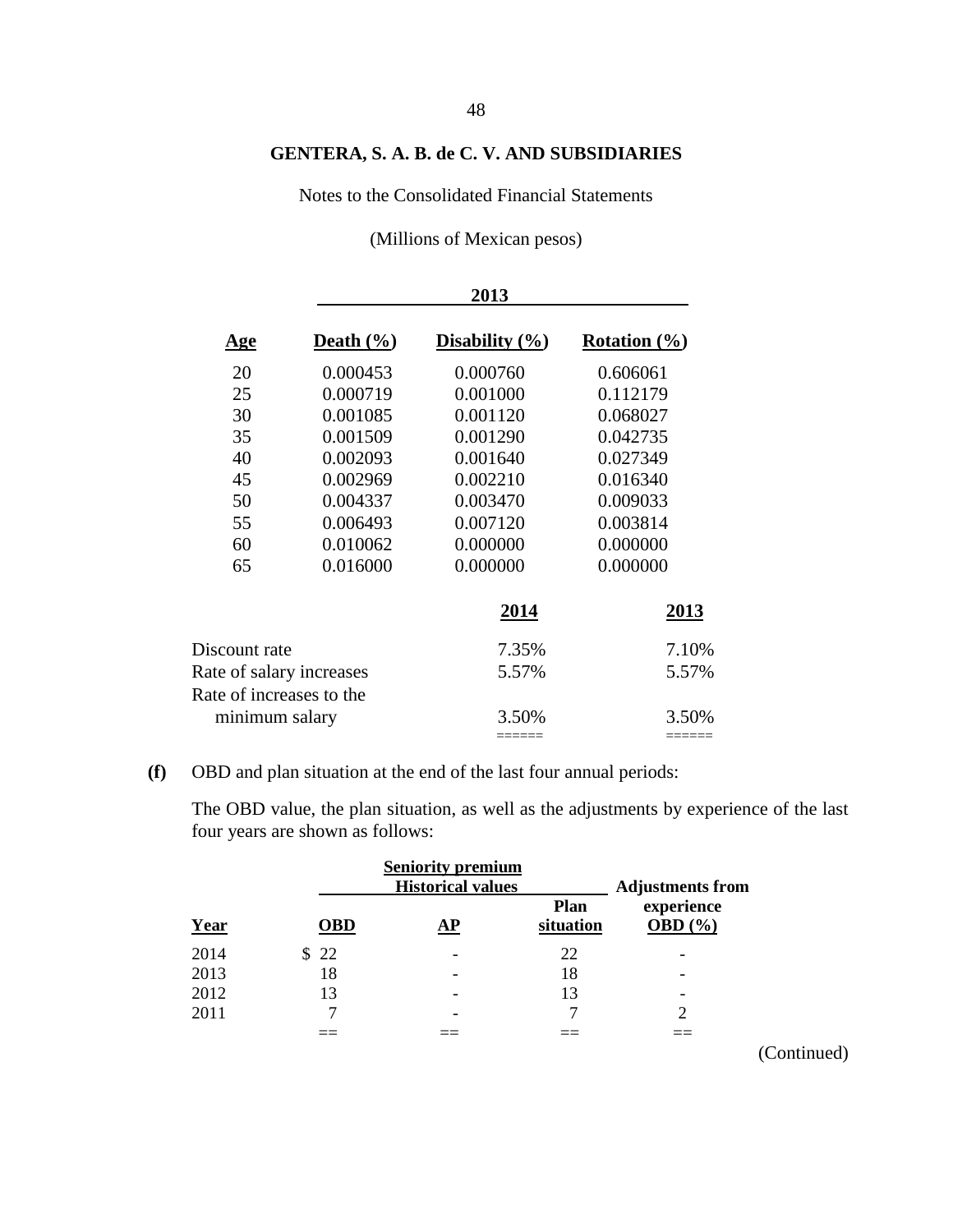Notes to the Consolidated Financial Statements

|      |            | Severance compensation before retirement |                          |                                  |  |  |  |  |
|------|------------|------------------------------------------|--------------------------|----------------------------------|--|--|--|--|
|      |            | <b>Historical values</b>                 |                          | <b>Adjustments from</b>          |  |  |  |  |
| Year | <b>OBD</b> | AР                                       | <b>Plan</b><br>situation | experience<br><b>OBD</b> $(\% )$ |  |  |  |  |
| 2014 | \$42       |                                          | 42                       |                                  |  |  |  |  |
| 2013 | 33         |                                          | 33                       |                                  |  |  |  |  |
| 2012 | 34         |                                          | 34                       |                                  |  |  |  |  |
| 2011 | 21         |                                          | 21                       |                                  |  |  |  |  |
|      |            |                                          |                          |                                  |  |  |  |  |

(Millions of Mexican pesos)

#### **(16) Tax on earnings and employee statutory profit sharing (ESPS)-**

#### **(a) Income Tax (IT)**

On December 11, 2013, a decree was published in the Official Gazette whereby several tax provisions were amended, supplemented and repealed. This decree became effective as of January 1, 2014. Upon enactment of a new IT Law, the Flat Rate Business Tax (IETU) Law and the IT Law in effect as of December 31, 2013 were repealed.

In accordance with the current tax legislation until December 31, 2013, companies must pay the tax greater between IT and IETU. If it pays IETU, the payment is considered final and not subject to recovery in subsequent years. According to the current IT Law as of December 31, 2013, the IT rate for the fiscal years of 2014 and 2013 was 30%. The IETU rate for the fiscal year of 2014 was 17.5%. The ESPS rate for the fiscal years of 2014 and 2013 was 10%.

For the years ended December 31, 2014 and 2013, Gentera determined tax earnings of \$6,207 and \$4,023, respectively, that represent a current IT of \$1,862 and \$1,207, respectively. The current IT for the year ended December 31, 2013 was higher compared to the tax determined for IETU purposes in this year.

The tax results differ from the accounting result, mainly in such items cumulative by the time and deducted differently for accounting and tax purposes, by the recognition of the inflation effects for tax purposes, as well as such items only affecting either the accounting or tax results.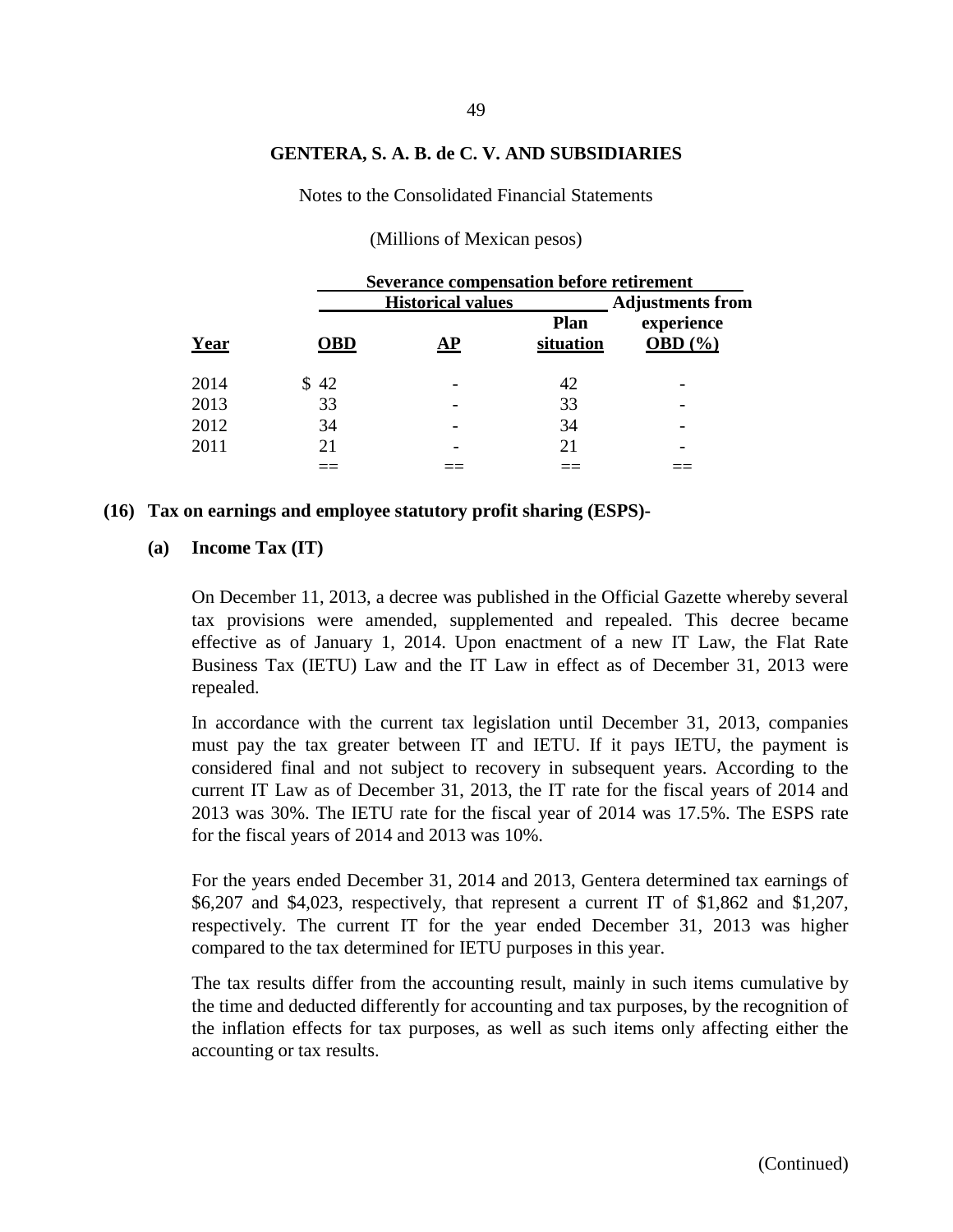Notes to the Consolidated Financial Statements

(Millions of Mexican pesos)

The most important aspects of the aforementioned tax reform, which is applicable from the fiscal period of 2014, are as follows:

- The dividends paid to individuals and corporations resident abroad, shall be subject to an additional tax of 10%, which is considered final and must be retained by the entities that distribute such dividends. The new rule solely applies to dividend payments from earnings generated from January 1, 2014.
- The deductible amount of some employees' benefits expenses is limited for corporations, for example, the wage expenses which is exempted income for the worker, will be deductible for only 47% and in some cases until 53%.
- The IT law applicable in 2013 establishes in its transitory sections that the current IT rate would be 28% beginning in 2014. The deferred taxes that were calculated using a rate of 28% until December 31, 2012, were modified using a rate of 30% at the end of year 2013, derived from the change in the IT rate according with the tax reform. The item that was calculated using a rate of 28% was related to the surplus of the provision for the global loss reserve to be applied, which is totally reserved in the Bank.

Notwithstanding that Gentera does not consolidate its subsidiaries for tax proposes, following is presented for informative purposes the expense (income) in the consolidated income statement related to current and deferred income taxes for the years ended December 31, 2014 and 2013.

|                           | 2014 |                                          | 2013                  |                                     |                              |
|---------------------------|------|------------------------------------------|-----------------------|-------------------------------------|------------------------------|
|                           |      | <b>Current</b><br>$\mathbf{I}\mathbf{T}$ | <b>Deferred</b><br>IT | <b>Current</b><br><b>IT or IETU</b> | <b>Deferred</b><br><b>IT</b> |
| Bank                      | \$   | 1,651                                    | (831)                 | 1,093                               |                              |
| Financiera Compartamos    |      | 58                                       | (9)                   | 50                                  | (6)                          |
| Red Yastás                |      |                                          |                       |                                     | 33                           |
| Compartamos Servicios (IT |      |                                          |                       |                                     |                              |
| in 2014 and IETU in 2013) |      | 150                                      | (43)                  | 55                                  | 3                            |
| Controladora AT, S.A.P.I. |      |                                          |                       |                                     |                              |
|                           | S    | 1,862                                    | (881)                 | 1,207                               | 34                           |
|                           |      |                                          |                       |                                     |                              |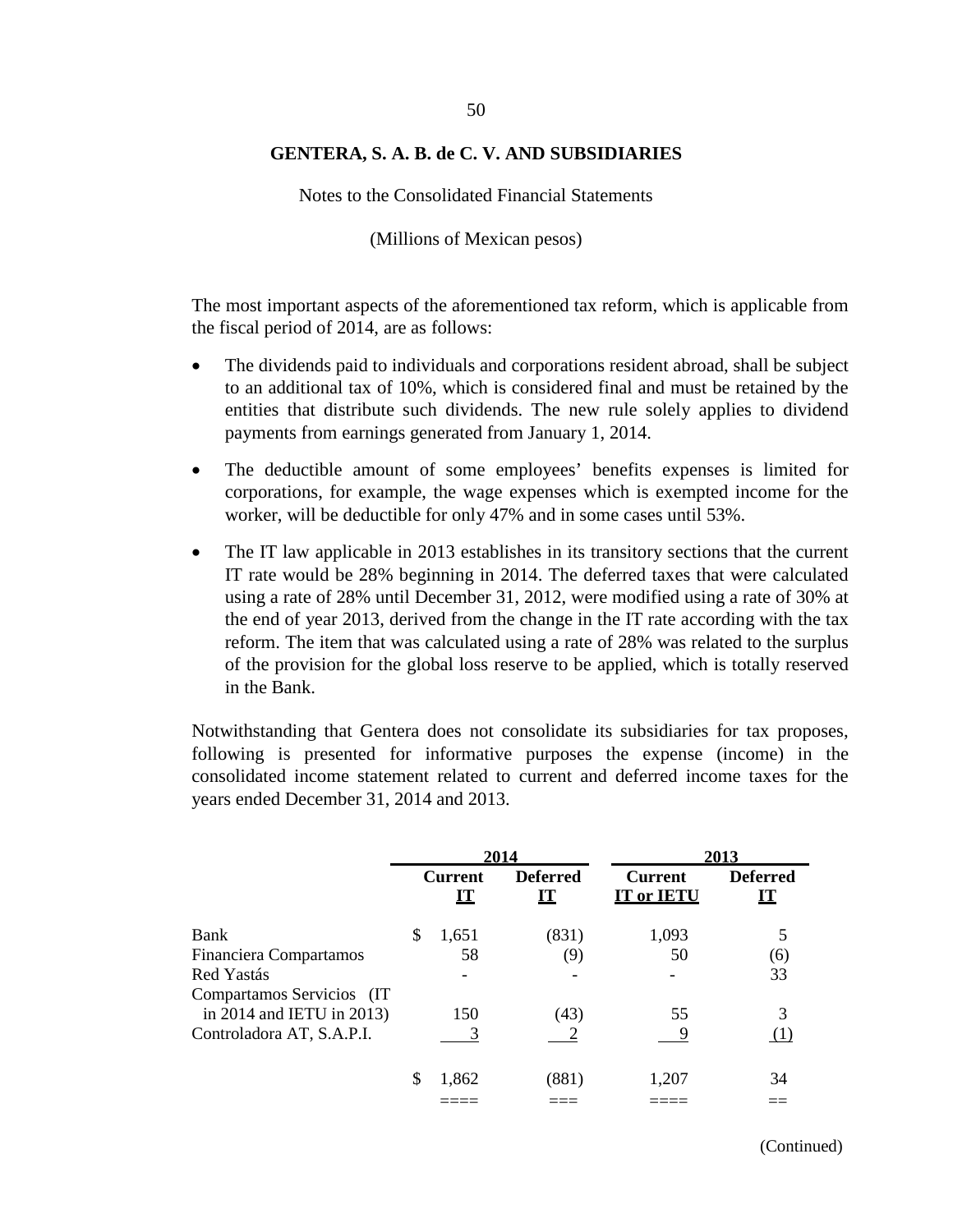Notes to the Consolidated Financial Statements

(Millions of Mexican pesos)

The reconciliation between the current and effective IT tax rates of the Bank for the years ended on December 31, 2014 and 2013, which provision is the main consolidated IT expense, is shown as follows:

|                                              | 2014          | <u> 2013 </u> |
|----------------------------------------------|---------------|---------------|
| Income before IT                             | \$<br>4,053   | 3,594         |
|                                              |               |               |
| IT at 30% rate on income                     |               |               |
| before IT                                    | \$<br>(1,216) | (1,078)       |
| Plus (less) the effect of IT on:             |               |               |
| Deductible annual inflation adjustment       | 79            | 71            |
| Allowance for loan losses                    | (427)         | (411)         |
| Deduction of 2.5% of the global loss reserve |               | 122           |
| Deduction from the loan portfolio sale       |               | 228           |
| Other non-deductible or taxable items, net   | (87)          | (15)          |
| Current IT                                   | (1,651)       | (1,083)       |
| IT paid in 2013 corresponding                |               |               |
| to 2012                                      |               | (10)          |
| Deferred IT                                  | 831           | (5)           |
| IT expense                                   | \$<br>(820)   | (1,098)       |
|                                              |               |               |
| Effective IT rate                            | 20%           | 30%           |
|                                              | ===           |               |

At December 31, 2014 and 2013, the main temporary differences of Gentera on which deferred IT was recognized are as follows:

|                                  | 2014  | 2013  |
|----------------------------------|-------|-------|
| Allowance for loan loss reserves | 2,646 | 1,178 |
| Furniture and equipment          | 23    |       |
| <b>Installation expenses</b>     | 144   | 102   |
| Subtotal, carried forward        | 2.813 | 289   |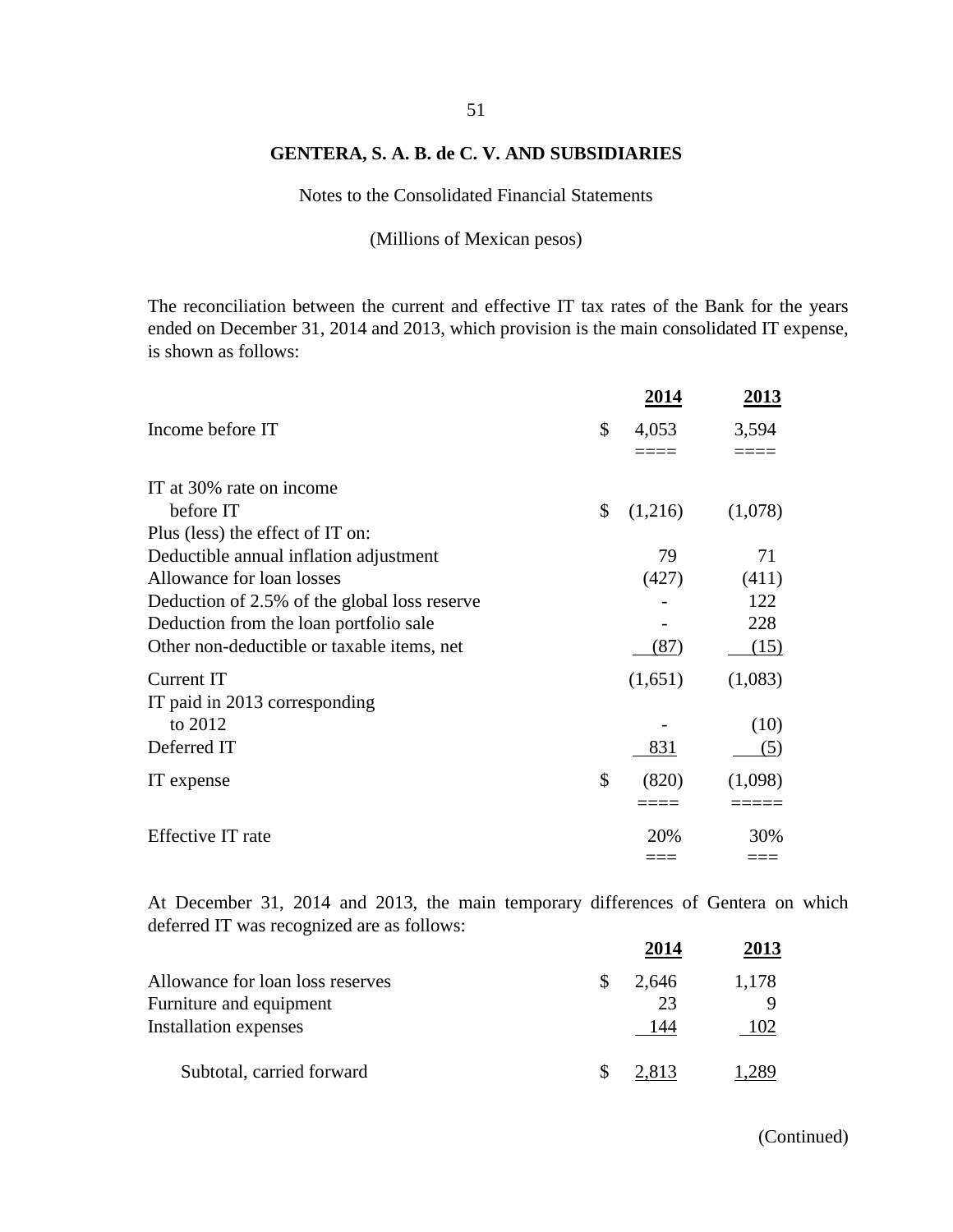Notes to the Consolidated Financial Statements

(Millions of Mexican pesos)

| (1)                       |             |       |
|---------------------------|-------------|-------|
|                           | 2014        | 2013  |
| Subtotal, brought forward | \$<br>2,813 | 1,289 |
| Employees' benefits       | 64          | 49    |
| Provisions                | 486         | 332   |
| Tax losses carryforward   | 965         | 239   |
| Other                     | 158         | 85    |
|                           | 4,486       | 1,994 |
| IT rate                   | 30%         | 30%   |
| Deferred IT               | 1,346       | 598   |
| Less:                     |             |       |
| Valuation allowance*      | 290         | 423   |
| Deferred IT asset, net    | \$<br>1,056 | 175   |
|                           |             |       |

\* The valuation allowance as of December 31, 2014 corresponds to tax losses carryforward. As of December 31, 2013, the valuation allowance of the deferred tax asset of the Bank, corresponds to the surplus of the provision for loan losses over the loan portfolio annual average of 2.5% that is deducted in each fiscal year, given that the new IT law included some precepts that generated uncertainty about the future deduction of the surplus generated until 2013, as well as for the tax losses carryforward.

At December 31, 2014, the deferred tax asset related to the allowance for loan losses amounting to \$2,646, includes mainly the tax loss on the Bank's 2014 loan portfolio sale, the balance of the allowance for loan losses at December 31, 2014 and pending deduction of write offs.

As of December 31, 2014 and 2013, a deferred liability relating to cumulative translation effect of subsidiaries was not recognized, given that the Management intends to hold these equity investments.

For the year ended December 31, 2014, the movement of deferred IT balance represented a credit on the income statement of \$881 (debit to income statement of \$34 in 2013).

As of December 31, 2014 and 2013, Compartamos Servicios recognized a deferred tax asset derived from ESPS, which amounted to \$43 and \$16, respectively, which is fully reserved.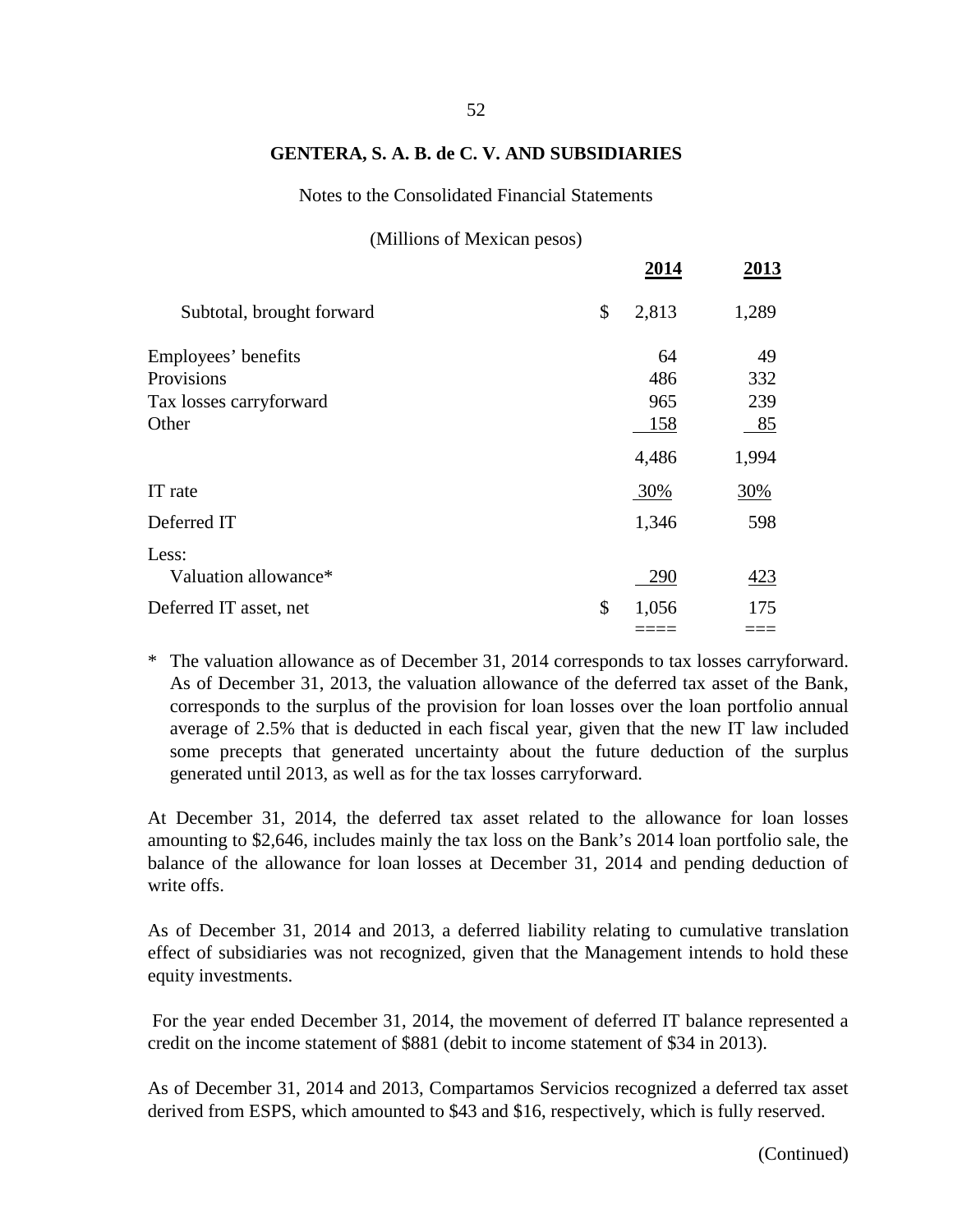Notes to the Consolidated Financial Statements

#### (Millions of Mexican pesos)

As of December 31, 2014 and 2013, the balance of the Capital Contributions Account (Cuenta de Capital de Aportación - CUCA -Spanish abbreviation) and the net tax profit account (Cuenta de Utilidad Fiscal Neta - CUFIN -Spanish abbreviation) for \$5,995 and \$2,763, respectively, are included in "Other memorandum accounts".

#### **(b) IETU-**

Current IETU for the years ended December 31, 2013, is calculated at the 17.5% rate on the profit determined based on cash flows, such net income represents the difference between the total income collected from taxable activities, less authorized tax deductions paid. IETU credits are deducted from the aforementioned result, in accordance with current legislation. In the case of Gentera and subsidiaries in México (except for Compartamos Servicios), IT in 2013 was greater than IETU.

#### **(c) ESPS -**

For the years ended December 31, 2014 and 2013, Compartamos Servicios calculated ESPS base on article 16 of the IT Law. The amount of ESPS determined for the years ended December 31, 2014 and 2013 is \$38 and \$22, respectively, which were recognized under the "Administrative and promotion expenses" caption in the consolidated statement of income. At December 31, 2014 and 2013, Financiera Compartamos recorded a provision of \$11 and \$9 for ESPS, respectively, such liability was recognized in the account "Sundry provisions" within the "Sundry creditors and other accounts payable" caption.

#### **(17) Sundry creditors and other accounts payable –**

At December 31, 2014 and 2013, the balance of this caption is comprised as follows:

|                                         | 2014     | 2013  |
|-----------------------------------------|----------|-------|
| Capitalized lease liabilities (note 11) | \$<br>64 | 129   |
| Social security contributions           | 31       | 27    |
| Other taxes                             | 306      | 254   |
| Labor liabilities (note 15) $(*)$       | 73       | 47    |
| Sundry provisions                       | 486      | 332   |
| Sundry creditors                        | 656      | 274   |
|                                         | \$1,616  | 1,063 |
|                                         |          |       |

(\*) Includes \$9 and \$3, at December 31, 2014 and 2013, respectively, of labor liability of Financiera Compartamos. During December 2013, Gentera made severance payments for a total amount of \$5, which decreased the labor liability that was determined by actuaries using figures as of November 2013.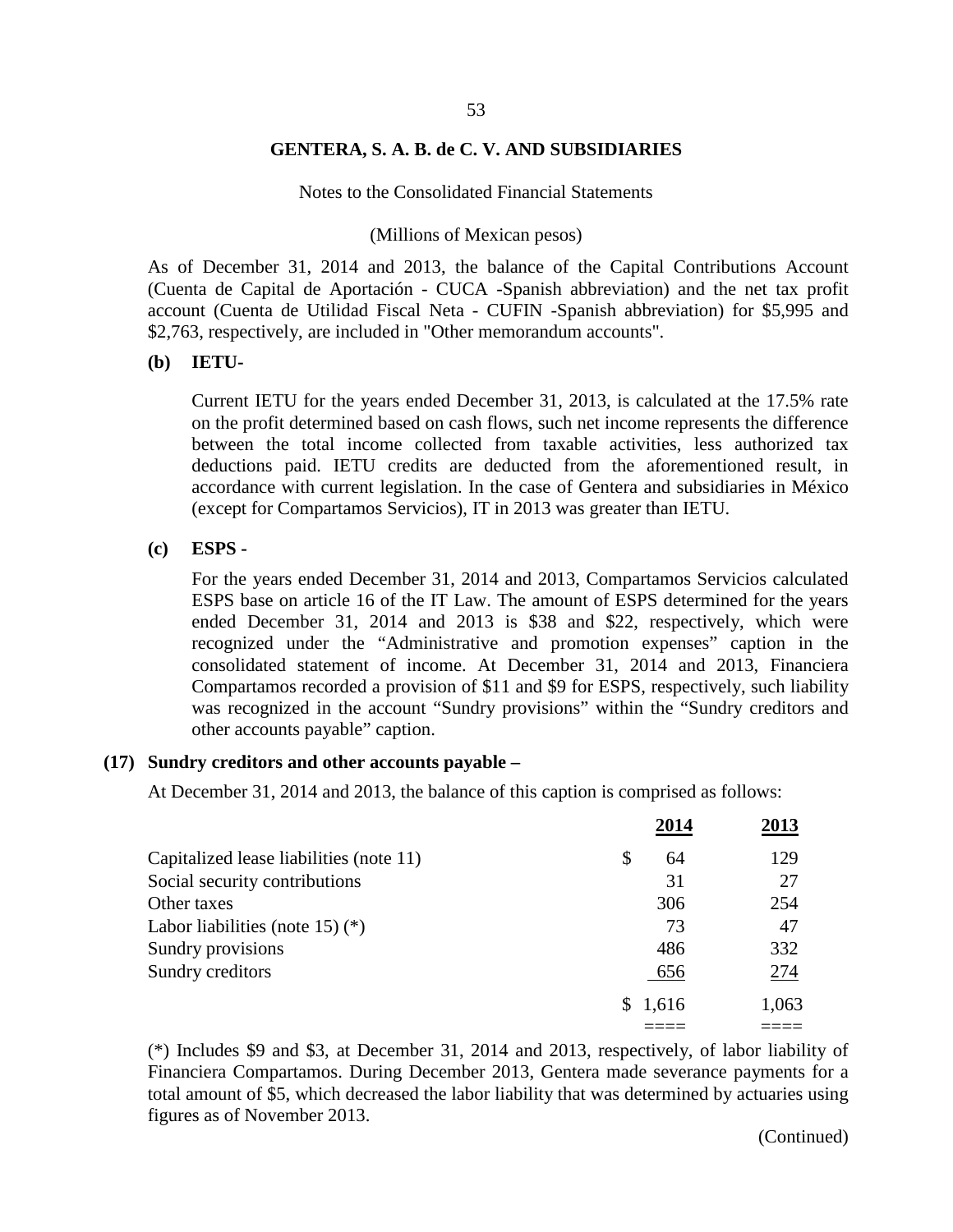Notes to the Consolidated Financial Statements

(Millions of Mexican pesos)

Following is the analysis of the most significant provisions for the years ended December 31, 2014 and 2013.

| <b>Type of</b><br>provision | <b>Balance at</b><br>January 1,<br>2014 | <b>Plus</b><br>increases | <b>Less</b> | <b>Less</b><br>aplications cancellations | <b>Balance at</b><br>December 31,<br>2014 |
|-----------------------------|-----------------------------------------|--------------------------|-------------|------------------------------------------|-------------------------------------------|
| Short term:                 |                                         |                          |             |                                          |                                           |
| Sundry<br>provisions        | 332<br>S                                | 2,039                    | 1,863       | 22                                       | 486                                       |

| <b>Type of</b><br>provision | <b>Balance at</b><br>January 1,<br>2013 | <b>Plus</b><br>increases | <b>Less</b> | <b>Less</b><br>aplications cancellations | <b>Balance at</b><br>December 31,<br>2013 |
|-----------------------------|-----------------------------------------|--------------------------|-------------|------------------------------------------|-------------------------------------------|
| Short term:                 |                                         |                          |             |                                          |                                           |
| Sundry<br>provisions        | \$<br>272                               | 1,745                    | 1,653       | 32                                       | 332                                       |

Provisions represent present obligations for past events where it is more likely than not, there will be outflow of economic resources in the short-term.

Following are presented the main provision concepts at December 31 2014 and 2013.

|                       | 2014  | 2013 |
|-----------------------|-------|------|
| Performance bonus     | \$310 | 259  |
| Advisory and services | 54    |      |
| Commissions           | 69    | 29   |
| Other                 | 53    | 44   |
| Total provisions      | 486   | 332  |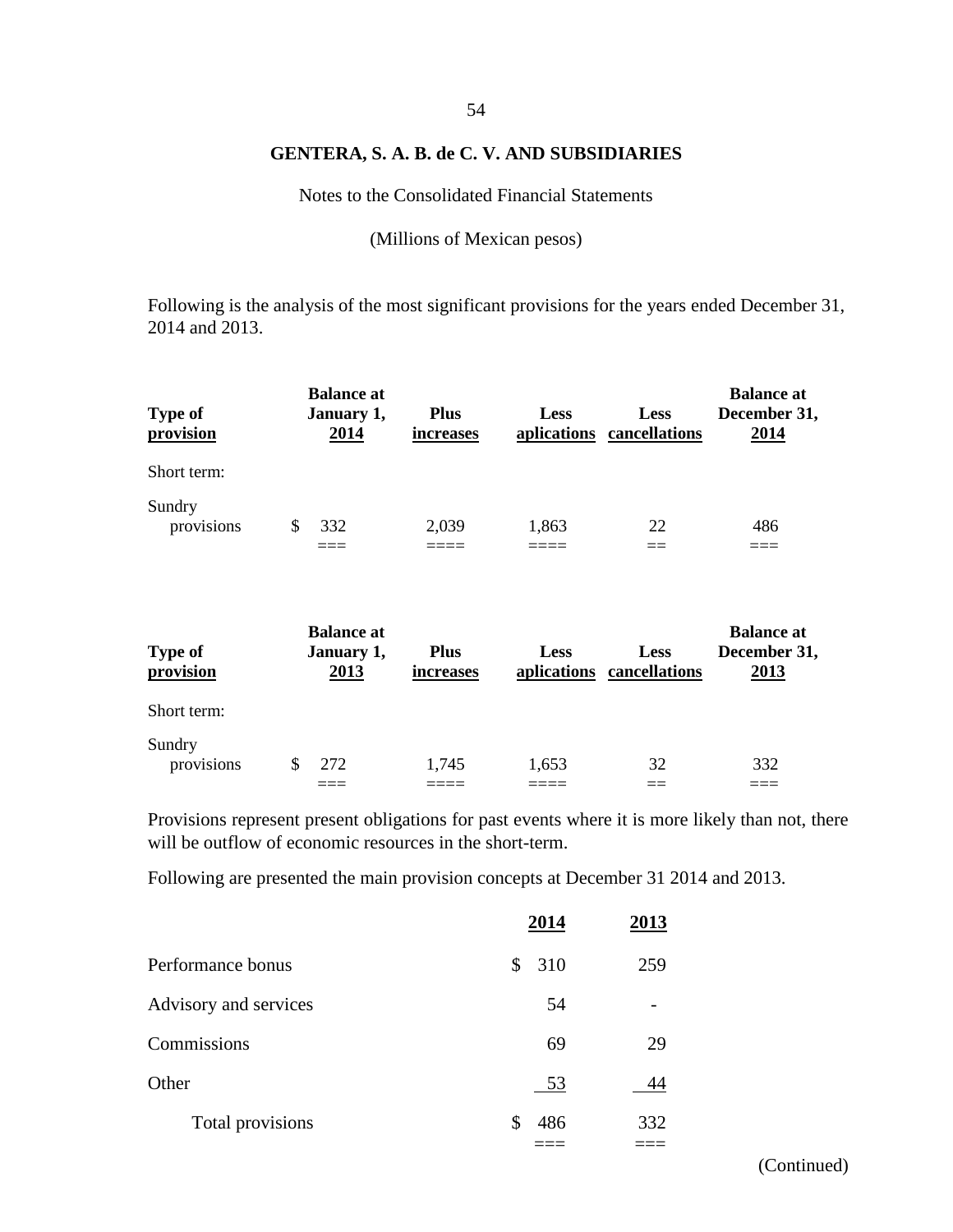Notes to the Consolidated Financial Statements

(Millions of Mexican pesos)

#### (**18) Institute for the protection of bank saving (IPAB-Spanish abbreviation)-**

The Bank Savings Protection Law went into effect on January 20, 1999 as part of the measures adopted by the federal government to deal with the economic crisis arising in late 1994. The law provides for the creation of the IPAB to replace the Bank Savings Protection Fund.

The purpose of the IPAB is to apply a series of preventive measures designed to avoid financial problems, which can affect banks and ensure compliance with bank obligations towards their depositors.

The IPAB manages the Bank Savings Protection System, which was gradually restructured as per the established transition guidelines. The new System for the Protection of Bank Savings, in effect since 2005, comprises, among other changes, the protection of deposits from the general public amounting to the equivalent of 400,000 UDI (approximately \$2.10 and \$2.02 at December 31, 2014 and 2013, respectively), excluding interbank deposits and those payable to its stockholders and upper bank management, among others.

Fees paid to the IPAB during the years ended December 31, 2014 and 2013, amounted to \$41 and \$36, respectively, which were charged directly to the results of the year.

#### **(19) Stockholders' equity-**

The company was incorporated with a minimum fixed capital of fifty thousand pesos and an unlimited variable capital.

#### *Movements 2014-*

At the April 24, 2014 Ordinary General Stockholders' Meeting, it was resolved to restitute the fund for the acquisition of own shares for \$208. During 2014, some shares were repurchased for an amount of \$182. Furthermore, an increase of the statutory reserve for \$113 was approved.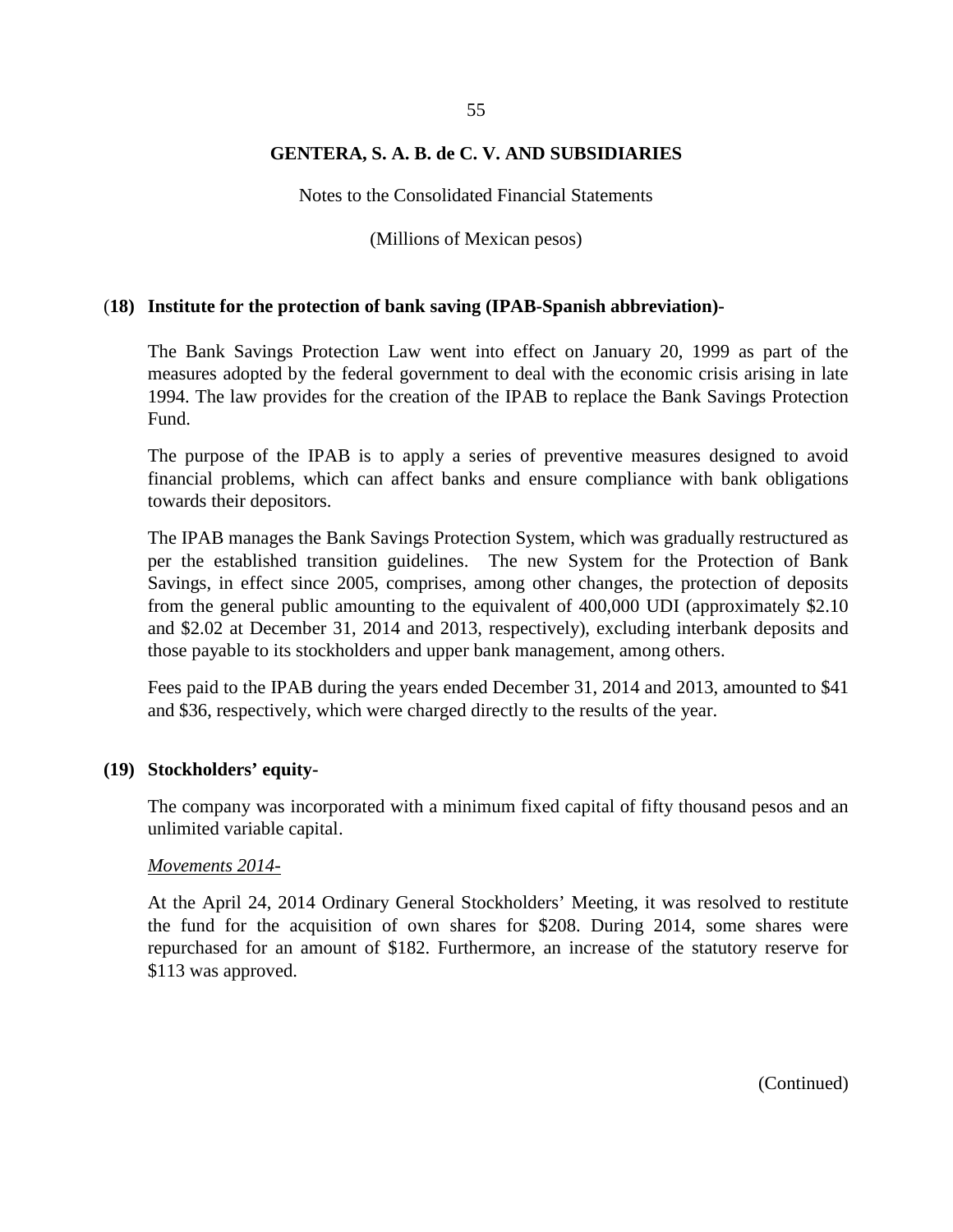Notes to the Consolidated Financial Statements

(Millions of Mexican pesos, except the earning per share)

#### *Movements 2013-*

At the December 16, 2013 Ordinary General Stockholders' Meeting, it was resolved to declare and pay dividends for \$919 equivalent to \$0.56 pesos per share, which were paid on December 26, 2013 through S. D. Indeval, S. A. de C. V. (Institution for the Deposit of Securities). As a result of this dividend payment the Indeval returned to Gentera \$1, derived from the corresponding dividend from own shares repurchased.

At the April 25, 2013 Ordinary General Stockholders' Meeting, it was resolved to declare and pay dividends for \$791 equivalent to \$0.48 pesos per share, which was paid on May 23, 2013 through S. D. Indeval, S. A. de C. V. (Institution for the Deposit of Securities). In the same meeting, it was resolved to restitute the fund for the acquisition of own shares for \$199. During 2013, some shares were repurchased for an amount of \$172. It was authorized the cancellation of 14,171,168 common shares of the unique series that the entity holds in own possession. Furthermore, an increase of the statutory reserve for \$101 was approved.

Gentera's subscribed and paid capital at December 31, 2014 and 2013 is comprised as follows:

| <b>Series</b> | <b>Shares</b> | <b>Description</b>                                 | Amount |       |
|---------------|---------------|----------------------------------------------------|--------|-------|
| "Unique"      | 415'595,676   | Minimum fixed capital with<br>no withdrawal rights |        | 1,201 |
|               | 1,232'569,852 | Variable capital                                   |        | 3,563 |
|               | 1,648'165,528 | Capital stock                                      |        | 4,764 |
|               |               |                                                    |        |       |

The General Corporations Law requires the Company to separate annually 5% of their profits to constitute the statutory reserve until it reaches 20% of the capital stock.

56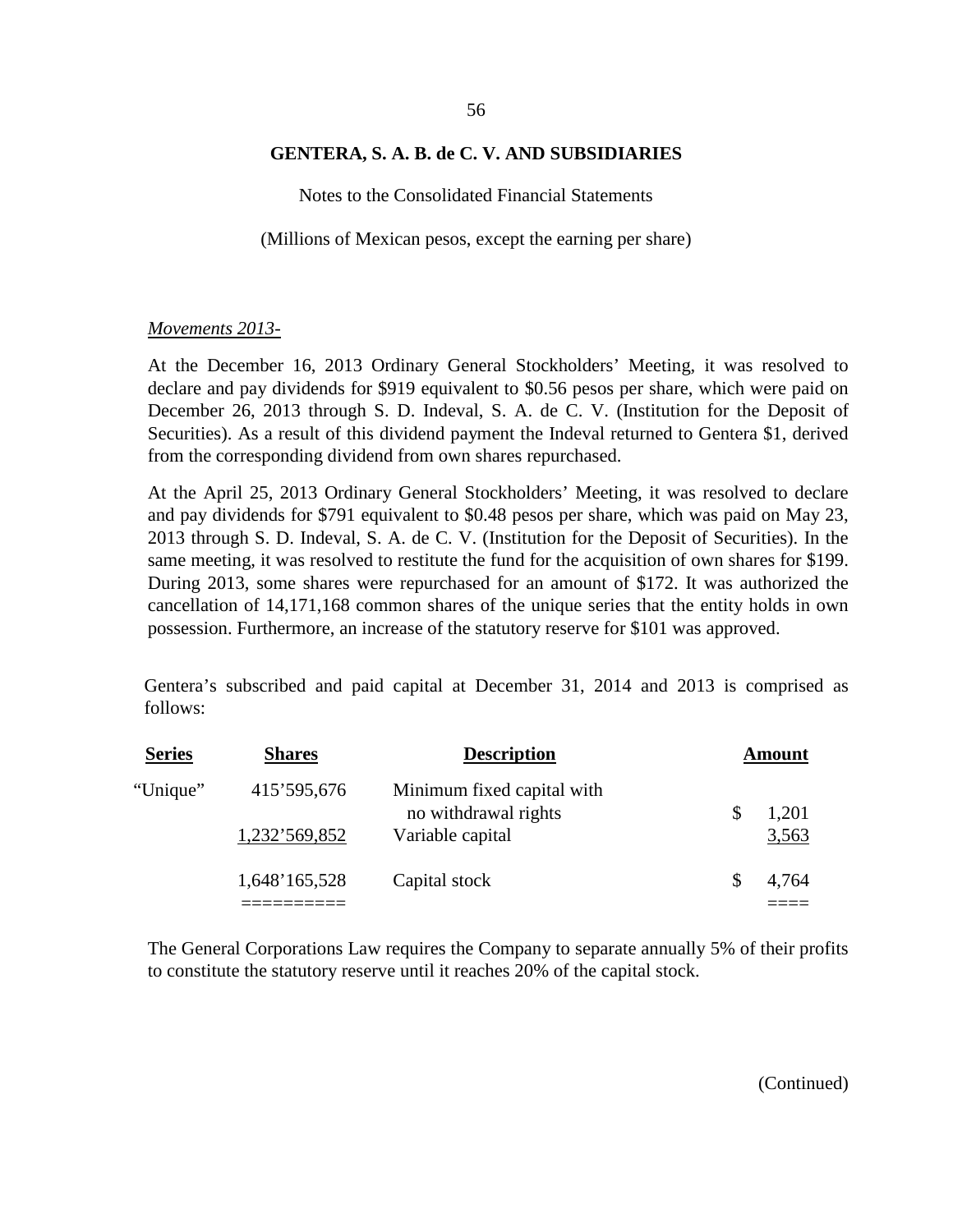Notes to the Consolidated Financial Statements

(Millions of Mexican pesos)

Dividends paid are not subject to IT if they are paid from the net tax profit account (CUFIN - Spanish abbreviation). Any dividends paid in excess of this account will cause IT. The current tax will be payable by Gentera and may be credited against its IT in the same year or the following two years.

In the event of a capital reduction, the provisions of the IT Law state any excess of stockholders' equity over capital contributions, to be accounted with the same tax treatment as dividends.

The Ministry of Finance and Public Credit (SHCP-Spanish acronym) requires banks to have a percentage of capitalization on assets at risk, which are calculated by applying certain percentages depending on assigned risk. As of December 31, 2014 and 2013, the Bank had complied with the percentage.

## *Minimum capital stock-*

The Bank's subscribed and paid-in minimum capital is equivalent, in Mexican pesos, to the value of ninety million UDIs. The minimum capital stock required for the Bank to operate must be subscribed and paid-in. When the capital stock exceeds the minimum, at least 50% must be paid-in, provided this percentage is not below the established minimum.

In order to comply with minimum capital requirements, the Bank can consider the net capital held, as per the provisions of article 50 of the Law of Credit Institutions. At no time net capital can be less than minimum capital.

## *Capitalization -*

## *Net capital-*

The Bank maintains net capital related to the market, credit and operating risk to which it is exposed, and which is not lower than the sum of the capital requirements for the aforementioned risks, in terms of the Capitalization Requirement Rules for Multiple Banking Institutions issued by the SHCP.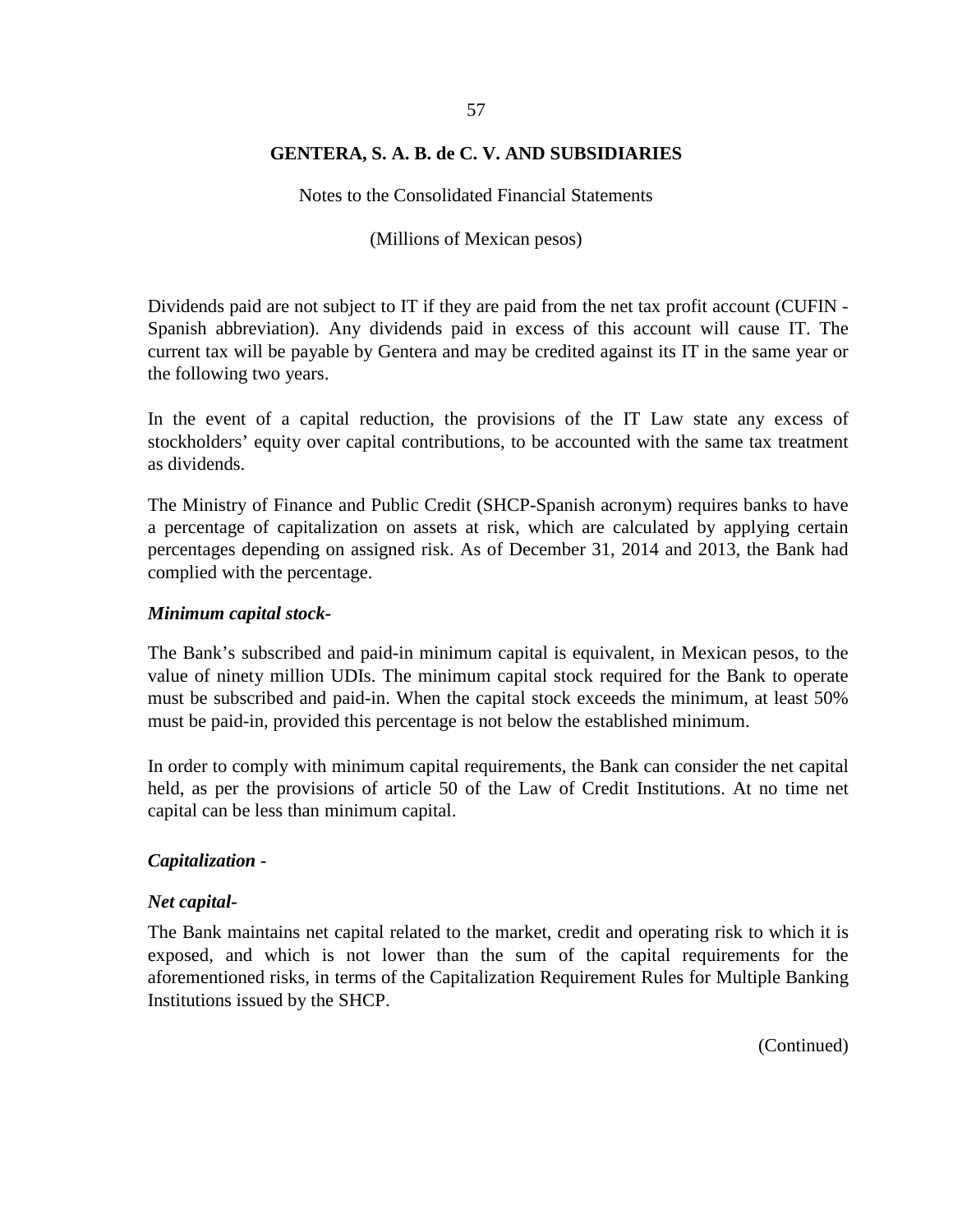Notes to the Consolidated Financial Statements

(Millions of Mexican pesos)

At December 31, 2014 and 2013, the Bank is in compliance with the capitalization rules, which require the Bank to maintain a certain net capital in relation to market and credit risks incurred in its operations, which may not be lower than the total amount from adding up capital requirements for both types of risk.

#### *Capitalization index of the Bank-*

Capitalization rules for financial institutions establish requirements for specific levels of net capital, such as a percentage of assets subject to market, credit or operational risk. The Bank's capitalization Index (ICAP by its acronym in Spanish) as of December 31, 2014 is 33.08% according to the current rules<sup>[1](#page-64-0)</sup>. As of December 31, 2013 is 27.77%.

The ICAP on assets subject to credit risk ("ASRC" by its acronym in Spanish) as of December 31, 2014 and 2013 is 41.11% and 34.77%, respectively.

Following are the most relevant items of the ICAP at December 31, 2014 and 2013:

|                                        | 2014         | 2013   |
|----------------------------------------|--------------|--------|
| Assets in market risk                  | 2,207<br>\$  | 1,954  |
| Assets in credit risk                  | 20,345       | 16,988 |
| Assets in operational risk             | 2,734        | 2,330  |
| Total risk assets                      | \$<br>25,286 | 21,272 |
|                                        |              |        |
| Net capital                            | \$<br>8,364  | 5,906  |
|                                        |              |        |
| Ratio on assets subject to credit risk | 41.11%       | 34.77% |
|                                        |              |        |
| Ratio on assets subject to total risk  | 33.08%       | 27.77% |
|                                        |              |        |

<span id="page-64-0"></span> $<sup>1</sup>$  The current computation was calculated according to the General Provisions applicable to Credit Institutions set forth</sup> by the Commission and issued on June 24, 2013, according with the modification of the Article 2 Bis 7, providing the no recognition of general reserves to be incorporated in the Complementary Capital.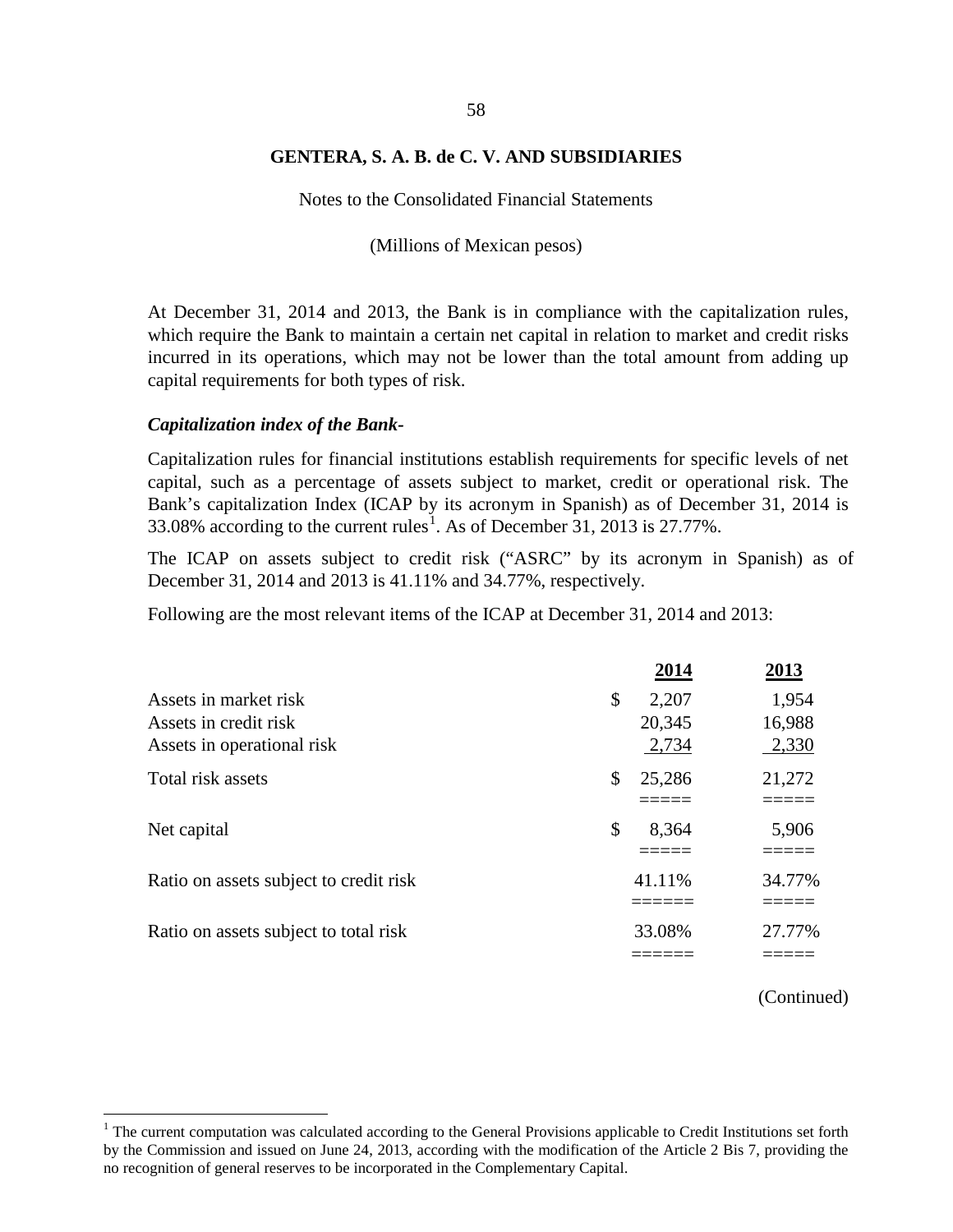Notes to the Consolidated Financial Statements

(Millions of Mexican pesos)

The Bank's net capital requirement derived from its exposure to credit risk must be at a minimum ICAP of 10.5%, which is the result of multiplying the weighted assets for which the standard method was used.

The net capital is determined as follows:

|                                                                                                                                            | December 31                        |                    |  |
|--------------------------------------------------------------------------------------------------------------------------------------------|------------------------------------|--------------------|--|
|                                                                                                                                            | 2014                               | 2013               |  |
| Stockholders' equity <sup>1</sup><br>Deferred taxes, asset from tax differences<br>Deduction of intangibles and deferred expenses or costs | \$<br>9,369.0<br>(64.0)<br>(941.0) | 6,637.7<br>(731.4) |  |
| Basic capital                                                                                                                              | 8,364.0                            | 5,906.3            |  |
| Complementary capital                                                                                                                      |                                    |                    |  |
| Net capital                                                                                                                                | \$<br>8,364.0                      | 5,906.3            |  |

According to Article 220 of the General Provisions applicable to Credit Institutions, issued in the Official Gazette on December 2, 2005 and subsequent amendments, the Bank has as of December 31, 2014 and 2013 a Ratio of Basic Capital 1(RBC1) higher than 0.875, and a Ratio of Basic Capital higher than 1.0625 and an ICAP higher than 10%, therefore it is classified in the "I" category in accordance with the aforementioned provisions.

<span id="page-65-0"></span><sup>&</sup>lt;sup>1</sup> As of December 31, 2014 and 2013, the computation only considers the following capital accounts: i) capital stock, ii) statutory reserves, iii) prior years' results, and iv) net income. All this in accordance with the modification of the Article 2 Bis, Section I, subsection a) of the General Provisions applicable to Credit Institutions, issued in the Official Gazette on November 28, 2012.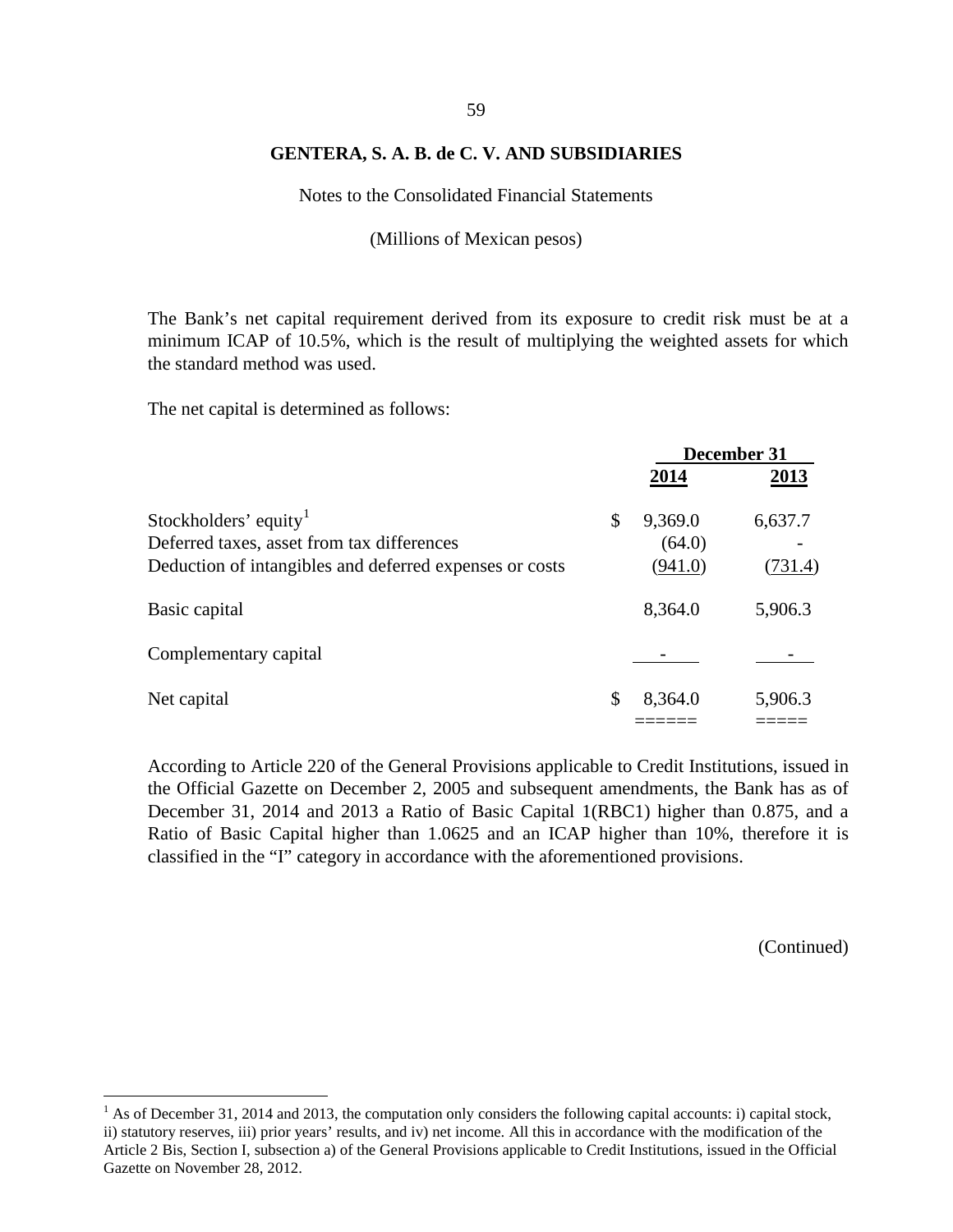Notes to the Consolidated Financial Statements

(Millions of Mexican pesos)

The Ratio of Basic Capital 1 and the Ratio of Basic Capital, is determined as follows:

 $RBC1 = (Basic Capital 1 / Weighted Assets subject to Total Risks) / ICAP<sub>M</sub>$  $RBC = [(Basic Capital 1 + Basic Capital 2) / Weighted Assets subject to Total Risks] - / ICAP<sub>M</sub>$ 

 $ICAP<sub>M</sub>$  = Ratio of minimum capitalization.

Multiple banking institutions will be notified by the Commission of their rating with respect to their categories, as well as the applicable minimum corrective measures and/or special additional measures.

Special additional corrective measures could be applied by the Commission in addition to minimum corrective measures, which, depending on the category, could include the requirement to issue more detailed reports to the Board of Directors of those institutions and the Commission, and hiring special auditors to deal with specific questions with external auditors authorized by the Commission, to the replacement of officers, directors, statutory auditors and auditors, the modification of interest rate policies and the withdrawal of the multiple banking institution's operating permit.

#### *(a) Market risk-*

The capital required for the position of assets at market risk of the Bank as of December 31, 2014 and 2013 is as follows:

|                                                                                          | <b>Amount of the</b><br>equivalent positions |         |      | Capital<br>requirement |  |
|------------------------------------------------------------------------------------------|----------------------------------------------|---------|------|------------------------|--|
| <b>Item</b>                                                                              | 2014                                         | 2013    | 2014 | 2013                   |  |
| Operations at nominal rate in local<br>currency<br>Positions in foreign currency or with | \$2,206.5                                    | 1,954.5 |      | 176.2 156.4            |  |
| return indexed to exchange rates                                                         | 0.0                                          | 0.0     | 0.0  | 0.0                    |  |
|                                                                                          | \$2,206.5                                    | 1,954.5 |      | 176.2 156.4            |  |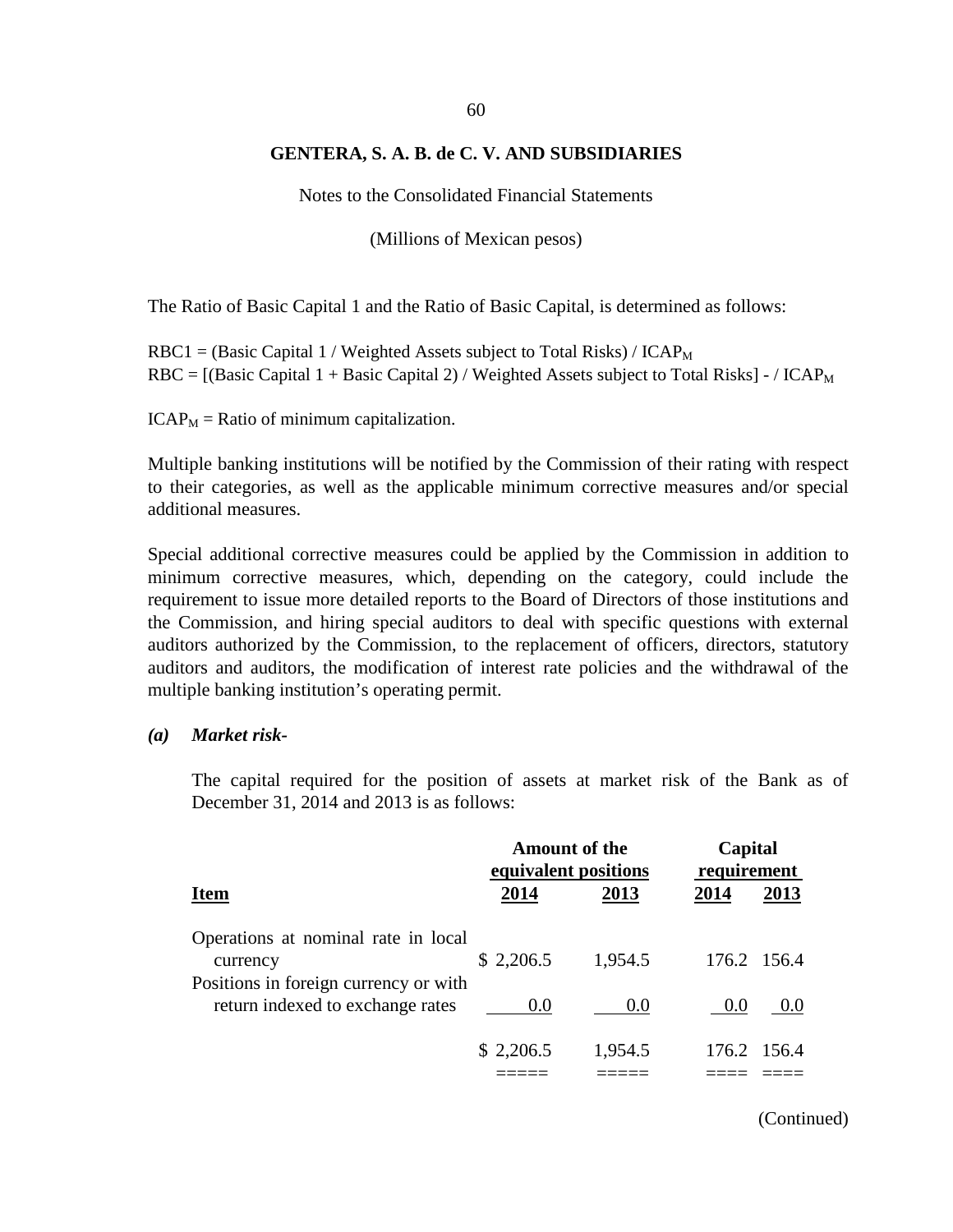Notes to the Consolidated Financial Statements

(Millions of Mexican pesos)

#### *(b) Credit risk -*

The amount corresponding to weighted assets subject to credit risk and their respective capital requirements of the Bank as of December 31, 2014 and 2013 is shown below per risk group and item:

|                                 | <b>Risk-weighted</b><br>assets |          | Capital<br>requirement |         |
|---------------------------------|--------------------------------|----------|------------------------|---------|
|                                 | 2014                           | 2013     | 2014                   | 2013    |
| Risk group:                     |                                |          |                        |         |
| Group III (weighted at 20%)     | \$<br>234.5                    | 179.6    | 18.8                   | 14.4    |
| Group VI (weighted at 100%)     | 17,958.9                       | 15,411.4 | 1,436.7                | 1,232.9 |
| VIII (weighted<br>Group<br>at   |                                |          |                        |         |
| 125%)                           | 150.4                          | 197.5    | 12.0                   | 15.8    |
| Permanent investments and other |                                |          |                        |         |
| assets                          | 2,001.5                        | 1,199.0  | 160.1                  | 95.9    |
| Total credit risk               | \$<br>20,345.3                 | 16,987.5 | 1,627.6                | 1,359.0 |
|                                 |                                |          |                        |         |

#### *(c) Operational risk-*

The capital requirement from its exposure to operational risk for December 2014 is \$218.7, while in 2013 was \$186.4, both equivalent to the corresponding percentage, as established in the Article 2 Bis 112 of the capitalization requirements for multiple banking institutions, of the average of 15% of the requirement for market and credit risks.

Capital requirements are calculated periodically and the sufficiency of the Bank's capital is evaluated. Over the past two years, the Bank has maintained 20 basis points in average, higher than the current regulatory limit (10.5%) of ICAP.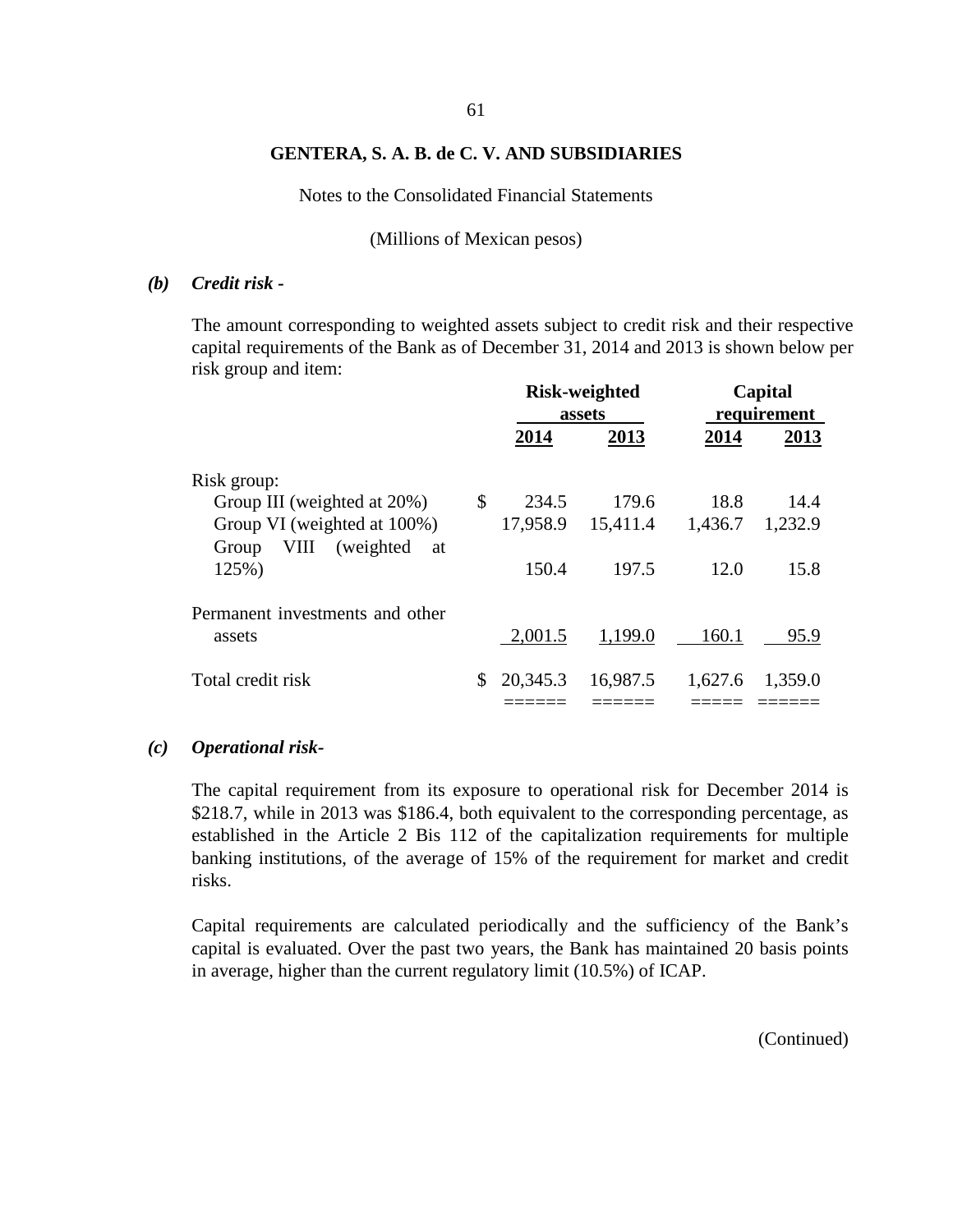Notes to the Consolidated Financial Statements

(Millions of Mexican pesos, except otherwise noted)

#### **(20) Commitments and contingent liabilities–**

Gentera has entered into a number of lease agreements for its head office and service offices from which it performs its transactions. The average terms of these agreements range from two to five years. Rent payments to be made over the next five years amount to \$1,169 (\$299 in 2015, \$285 in 2016 \$254 in 2017, \$191 in 2018, and \$140 in 2019).

Compartamos Servicios entered into a lease agreement of a building for the exclusive use of corporate offices, the amount of the rent is in dollars and will be translated into Mexican pesos as of April 1, 2013, date when conditions are met to occupy the building. The term of the agreement is for a period of 126 months, starting on October 1, 2012, and ending on March 31, 2023, paying a total of 44,889,935 dollars to an exchange rate of \$12.62 pesos per dollar, during the aforementioned period. For the payment of the rent Gentera has a grace period of six months to condition the property for its use beginning on October 1, 2012.

The majority of the lease agreements for the service offices are based on Gentera's templates, containing the following clauses: purpose, intent, duration, rent, guarantee deposit, form of payment, expense, additional obligations, rescission, returning of the building, maintenance and leasehold improvements, privation, non-compliance, contractual penalty, modifications, notices and notifications, assignment, absence of flaws and jurisdiction.

Most of the agreements establish the option of early termination for Gentera, prior notification to the lesser in writing.

For the most part, contract renewals require that the lesser respect the preemptive right established in the legislation, as well as signature of a new lease agreement in the same terms and conditions set forth in the expiring agreement. The lesser is to grant Gentera 60 days prior to expiration of the agreement to conduct the renewal.

Gentera will enjoy a term of 10 business days as from the first working date after the lesser delivers the agreement, in order for the former to decide whether or not to sign the agreement.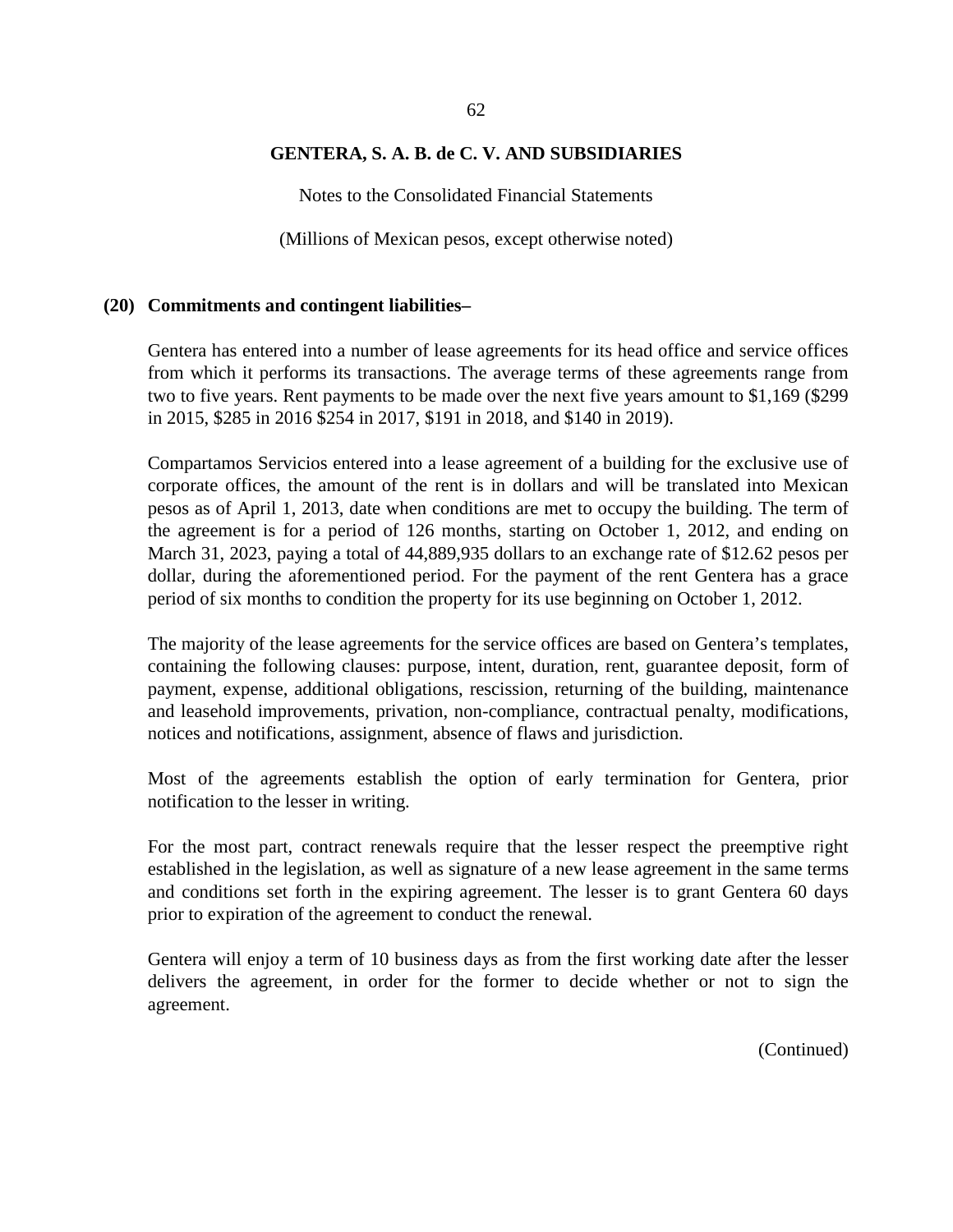Notes to the Consolidated Financial Statements

(Millions of Mexican pesos)

Gentera does not sign lease agreements with an option to buy.

All of the lease agreements are guaranteed with cash deposits, which are the equivalent to 1 or 2 months' rent, as the case may be. Under no circumstances does Gentera offer additional guarantees.

Rent agreements are paid on a monthly basis and are updated annually and increases are determined based on the National Consumer Price Index published by Central Bank the previous month prior to signing the agreement supporting said increase.

In most cases, the annual increase is capped to 10% of the rent price paid the prior year, in the event of macroeconomic contingencies, this percentage will be applied.

Rent increases must be supported through an amending agreement, to be signed 30 days prior to the date on which the rent is to be increased.

Gentera's lease agreements do not consider caps on dividend payments and debt contracting.

For the years ended on December 31, 2014 and 2013, lease payments were recorded in the consolidated income statement for \$309 and \$238, respectively.

The Bank is involved in several claims and trials, derived from the normal course of its operations, according to the opinion of its legal counsels and the assessment made by management, there are elements of defense in which exists a probability to obtain a favorable outcome. As part of those claims, up to date stands out the nullity trials and claims brought by the Mexican Internal Revenue Service (SAT-Spanish acronym) for fiscal years 2006, 2007, 2008 and 2009 whose claim comes mainly from the difference in the criteria applied up to 2011 for determining the ESPS; the amounts observed by the SAT, regarding to ESPS are \$74, \$96, \$101 and \$164 for the years 2006, 2007, 2008 and 2009, respectively.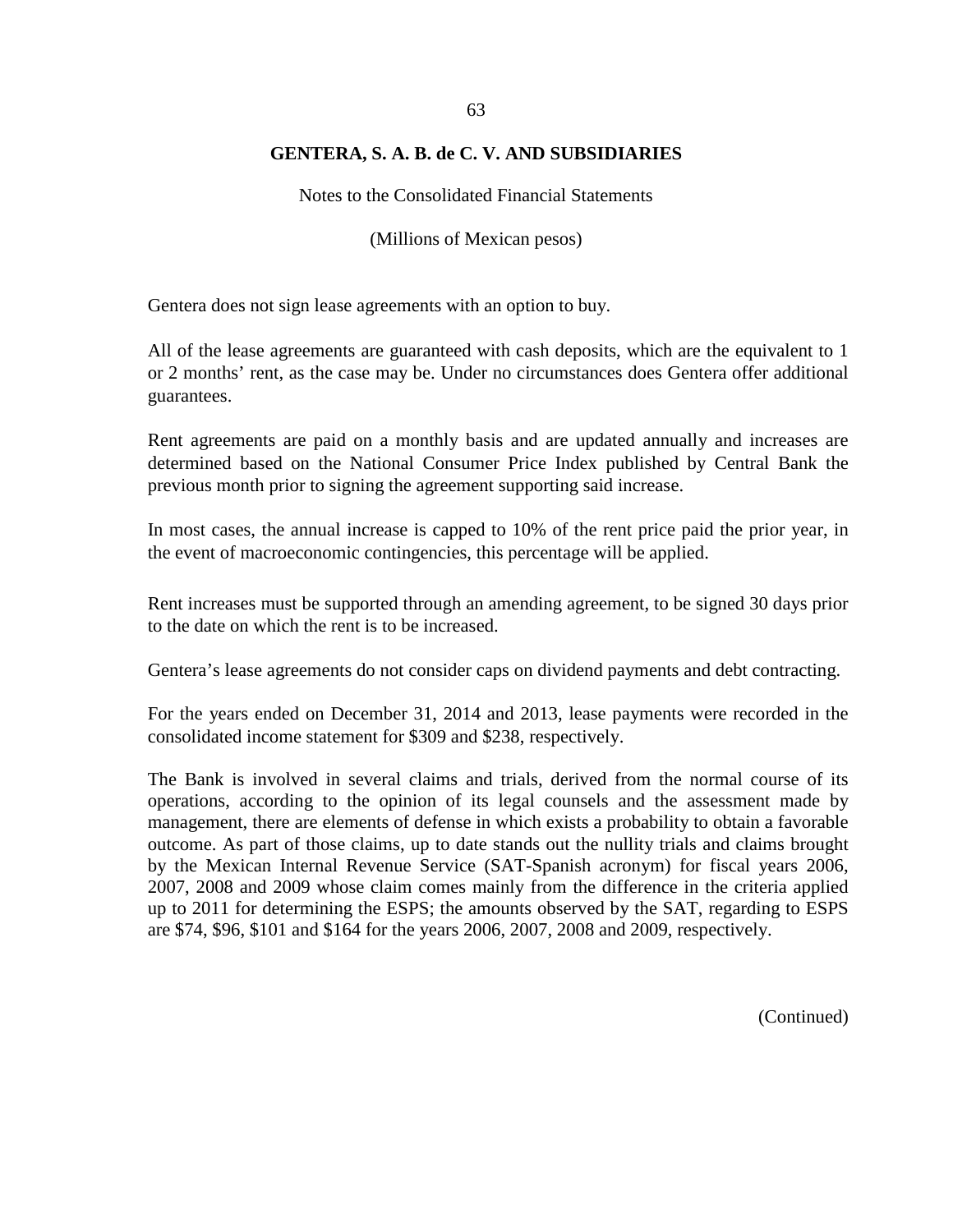#### 64

#### **GENTERA, S. A. B. de C. V. AND SUBSIDIARIES**

Notes to the Consolidated Financial Statements

(Millions of Mexican pesos, except otherwise noted)

#### *Commitment from the option to purchase shares*

Per the agreement entered into on March 28, 2011 by Gentera related to the acquisition of 82.7% of the stockholders' equity of Financiera Compartamos, the minority shareholders, whose equity represents 17.3% of Financiera Compartamos' paid-in capital, and Gentera agreed an option to purchase/sale shares as follows: (i) Gentera may exercise the purchase over all the shares owned by minority shareholders and (ii) minority shareholders may exercise the sale over all the shares owned by them. Such options may be exercised by any of the parties considering the following: (i) 15% of the minority interest (represented by 552,l74 shares) exercisable at either 18, 24, 36 and 48 months following the day after the agreement is closed, considering the highest price per share between 57.05 soles (\$281.64 pesos at December 31, 2014) or 3.5 times the net stockholders' equity per share, to the extent that such value is not greater than 114.09 soles (\$563.24 pesos at December 31, 2014) (ii) 2.3% of the minority interest (represented by 84,666 shares) will be exercisable beginning 18 months and up to 5 years after the agreement is closed, considering the highest price per share between 57.05 soles (\$281.64 pesos at December 31, 2014) or 3.5 times the net stockholders' equity per share, among other considerations. At December 31, 2012, an option of purchase was exercised acquiring 97,793 shares of Financiera Compartamos at a price of 57.05 soles per share, increasing Gentera participation to 84.20% leaving the minority stockholders with 15.80%.

At December 31, 2014 and the date of approval of these financial statements, Gentera's management is in process of assessing if exercising the purchase option is convenient and minority shareholders have not been formally expressed if there is intention to exercise its sale option.

#### **(21) Balances and operations with related parties-**

During the normal course of operations, Gentera conducted transactions with related parties.

Related parties are defined as either individuals or entities holding direct or indirect control of 2% or more of the shares representing Gentera's capital and the members of the Board of Directors.

Also considered as related parties are entities, as well as the advisors and officers thereof, in which Gentera has direct or indirect control over 10% or more of their shares.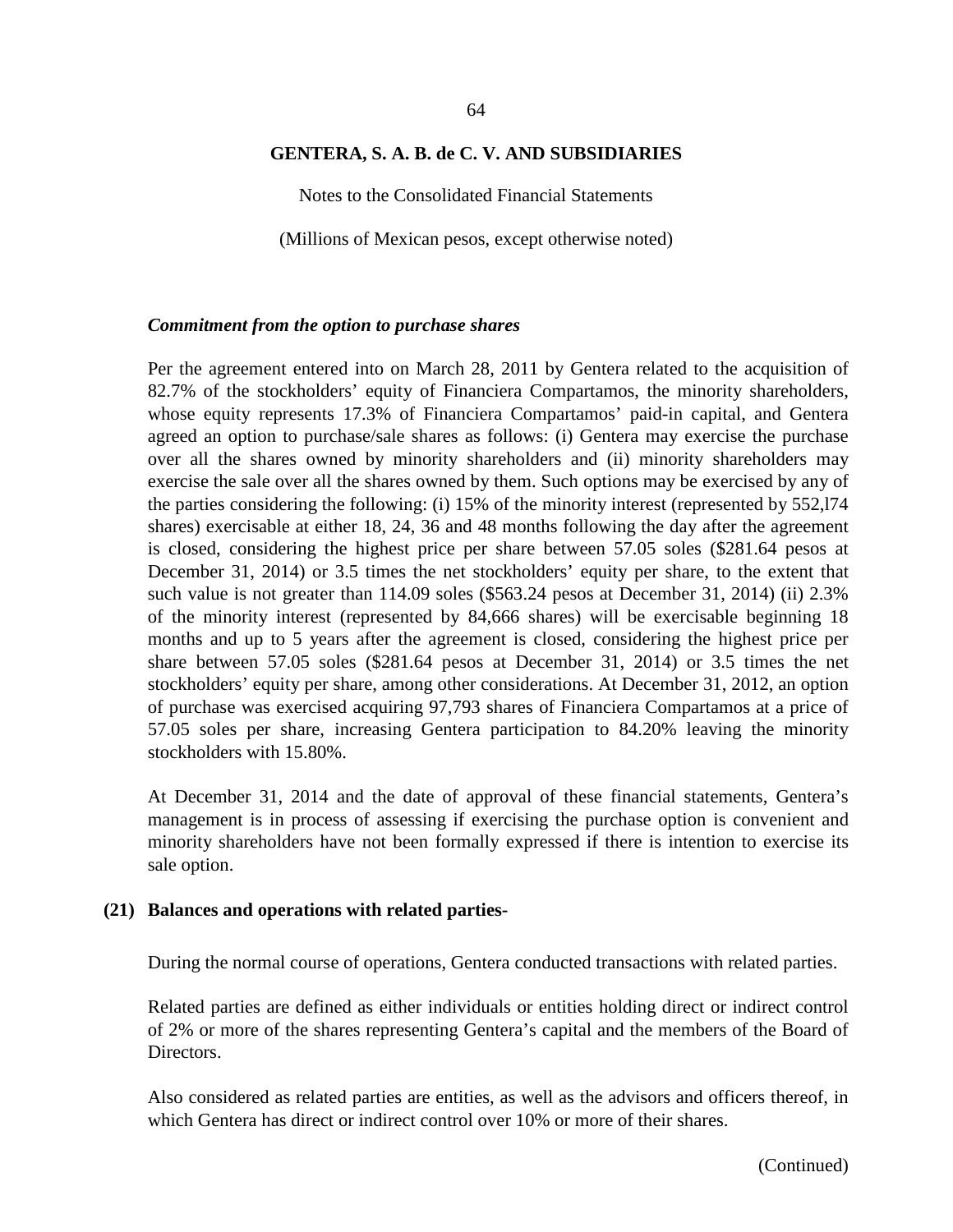Notes to the Consolidated Financial Statements

(Millions of Mexican pesos)

The total sum of operations with related parties did not exceed 50% of the basic portion of the Bank's net capital, as set out in article 50 of the Law of Credit Institutions.

For the years ended on December 31, 2014 and 2013, Gentera granted to key management personnel, short term direct benefits for \$178 and \$202, respectively.

The main transactions celebrated with related parties for the years ended on December 31, 2014 and 2013, are as follows:

|                       | <b>Expenses</b> |      |
|-----------------------|-----------------|------|
|                       | 2014            | 2013 |
| Donations             | 12              |      |
| Advisory and services |                 |      |
|                       |                 |      |

#### **(22) Additional information from segments-**

Gentera has consumer, commercial and mortgage loans, thus its source of income is derived from interest of the loan products offered, in addition to the products of treasury operations, such as interest from investments in securities and repurchase/resell agreements. Liability transactions include demand and time deposits, Cebures and bank and other loans, from which interest expenses arise.

Out of the total income earned by the Bank (main subsidiary) for the years ended December 31, 2014 and 2013, 98% came from its loan operation. Consequently, the resources of deposit funding and bank and other loans obtained during the year were primarily used for the placement of loans, therefore the accrued interest are identified by the credit segment, same trend is reflected in administrative expenses. The remaining operations (approximately 2% of the operation of the Bank for 2014 and 2013) are the treasury segment and commissions from insurance operations.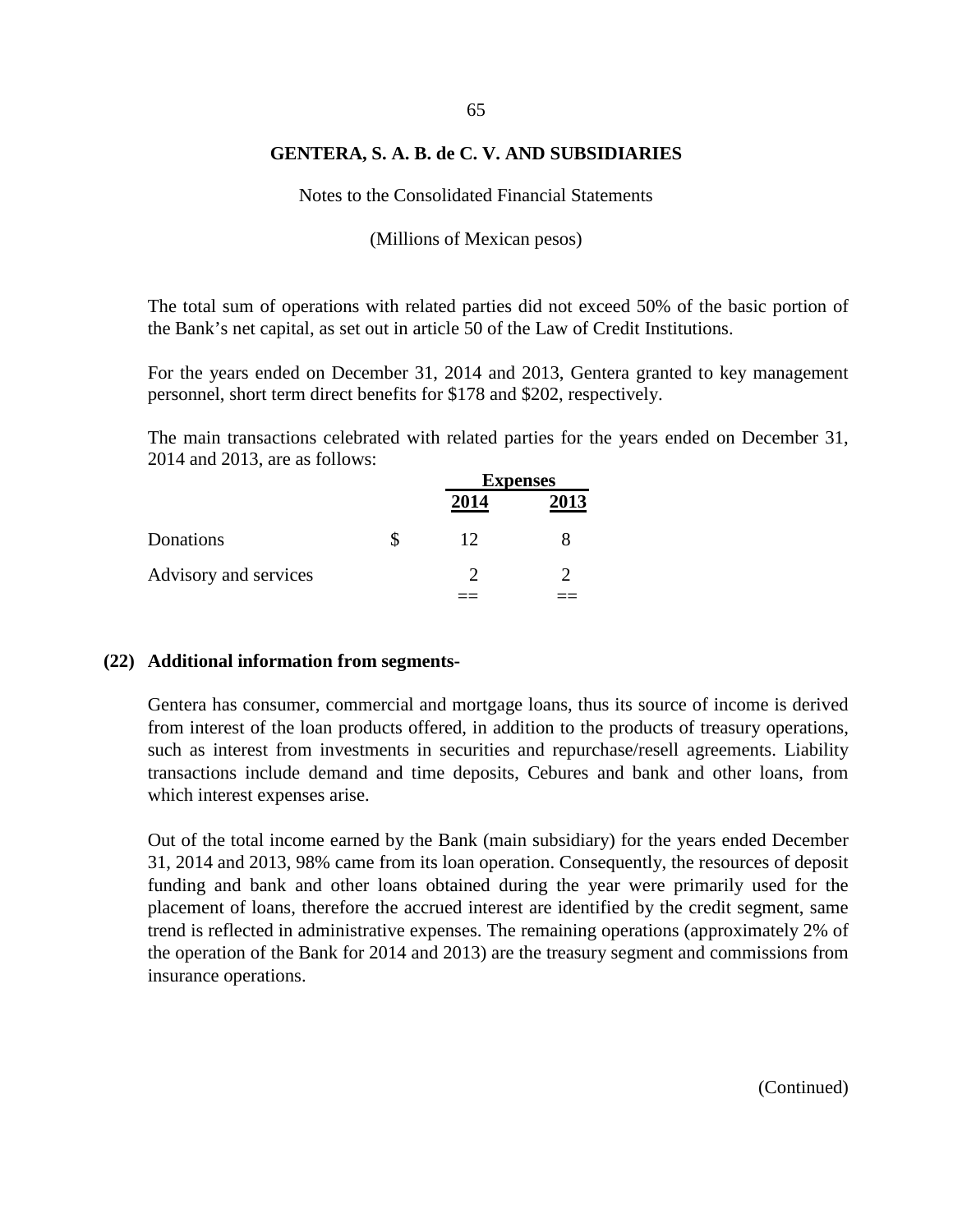Notes to the Consolidated Financial Statements

(Millions of Mexican pesos)

# *Financial margin*

For the years ended on December 31, 2014 and 2013, the financial margin is shown as follows:

|                                                                 | <u>2014</u>    | 2013       |
|-----------------------------------------------------------------|----------------|------------|
| Interest income:                                                |                |            |
| Loan portfolio interest                                         | \$<br>14,348   | 12,475     |
| Interest<br>cash<br>and<br>cash<br><sub>on</sub><br>equivalents | 85             | 95         |
| Interest arising from investments                               |                |            |
| in securities<br>Interest from repurchase/resell                | $\overline{2}$ | 8          |
| agreements                                                      | 7              | 2          |
| Placement premium                                               | 9              | 10         |
|                                                                 | \$<br>14,451   | 12,590     |
|                                                                 |                |            |
|                                                                 |                |            |
|                                                                 | <u>2014</u>    | 2013       |
| Interest expense:                                               |                |            |
| Demand and time deposits                                        | \$<br>43       | 66         |
| Cebures (includes amortization of                               |                |            |
| issuance expenses of \$17 and<br>\$13 in 2014 and 2013,         |                |            |
| respectively)                                                   | 427            | 393        |
| Bank and other loans                                            | 352            | <u>359</u> |
|                                                                 | \$<br>822      | 818        |
|                                                                 | $=$ $=$ $=$    | $==$       |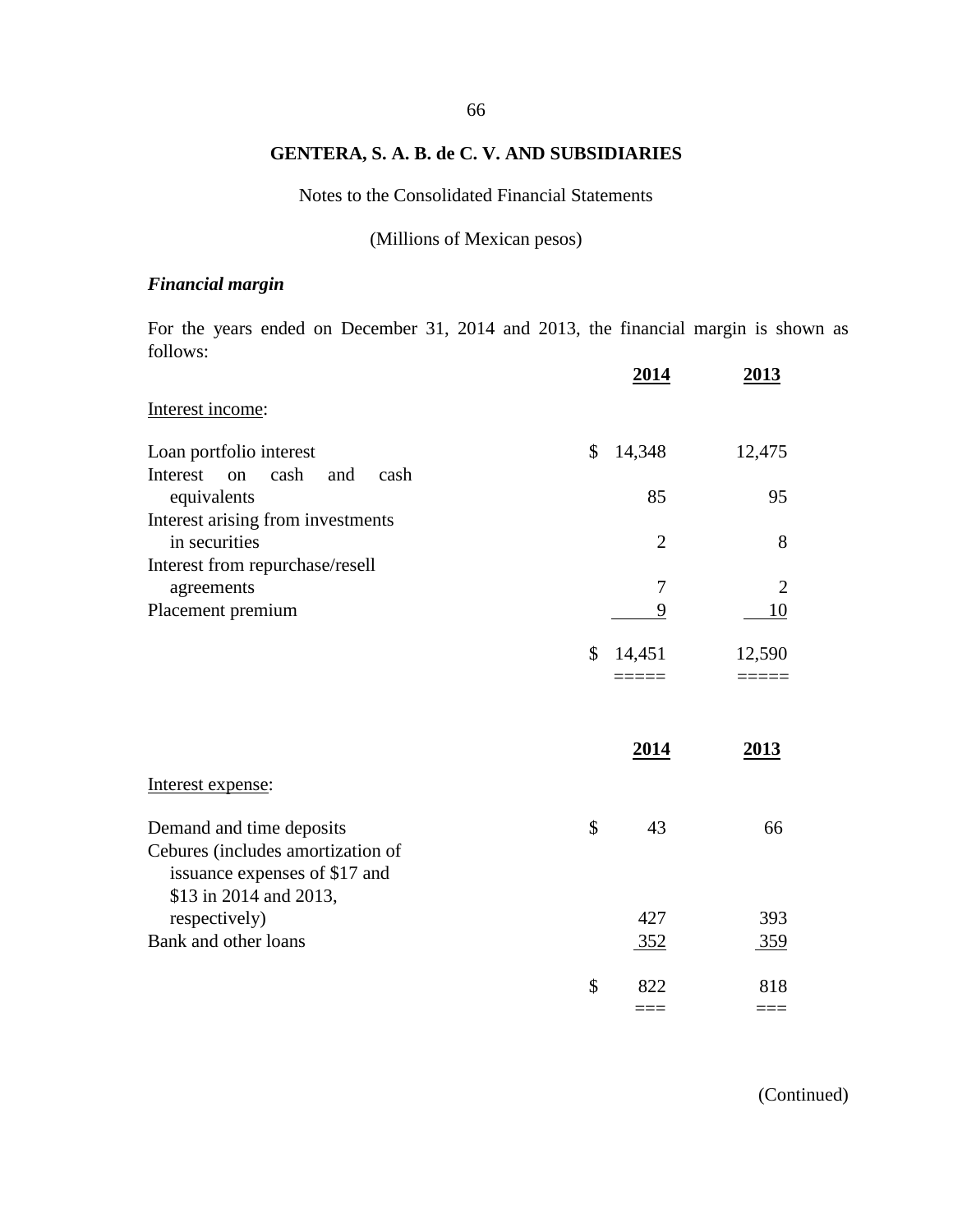# 67

## **GENTERA, S. A. B. de C. V. AND SUBSIDIARIES**

Notes to the Consolidated Financial Statements

(Millions of Mexican pesos)

# *Interests and commissions per type of loan-*

Interests and commissions per type of loan, for the years ended on December 31, 2014 and 2013, are comprised as follows:

|                        | 2014           |          | 2013           |          |  |
|------------------------|----------------|----------|----------------|----------|--|
|                        | <b>Current</b> | Past-due | <b>Current</b> | Past-due |  |
| <b>Interest income</b> |                |          |                |          |  |
| Commercial loans:      |                |          |                |          |  |
| Business and           |                |          |                |          |  |
| commercial             | \$<br>112      |          | 79             |          |  |
| Consumer loans         | 14,212         | 13       | 12,383         |          |  |
| Residential mortgages  | 10             |          | b              |          |  |
|                        | \$<br>14,334   | 14       | 12,468         |          |  |
|                        |                |          |                |          |  |

For the years ended on December 31, 2014 and 2013, income and expense for commissions and fees, are comprised as follows:

|                               | 2014      | 2013     |
|-------------------------------|-----------|----------|
| Commissions and fees income:  |           |          |
| Consumer loans                | \$<br>387 | 340      |
| Insurance operations          | 156       | 165      |
| Other                         | 340       | 256      |
|                               | \$<br>883 | 761      |
|                               |           |          |
| Commissions and fees expense: |           |          |
| <b>Bank</b> fees              | \$<br>212 | 214      |
| <b>Brokers</b>                | 362       | 307      |
| Insurance operations          | 68        | 77       |
| Other                         | <u>15</u> | <u>8</u> |
|                               | \$<br>657 | 606      |
|                               |           |          |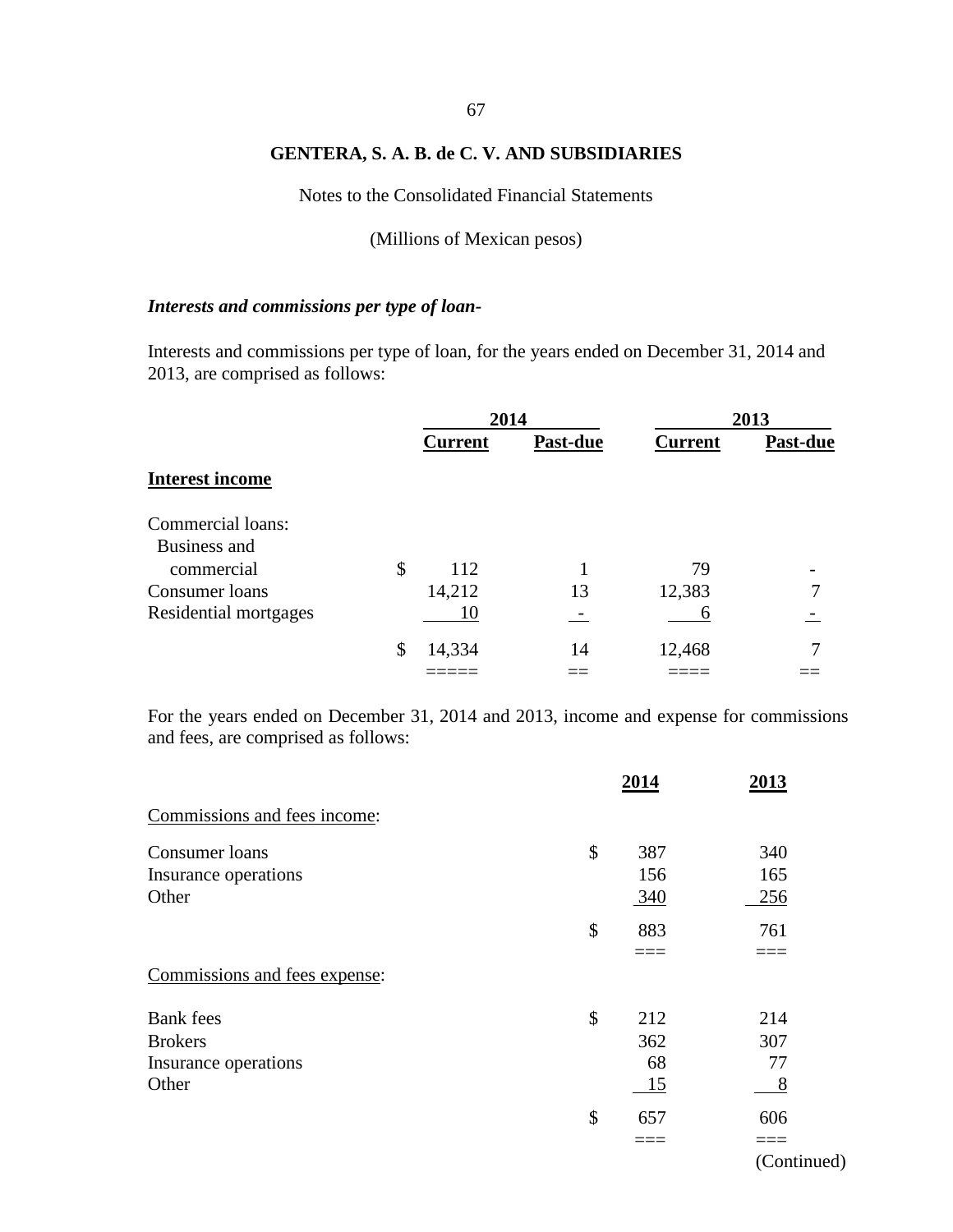Notes to the Consolidated Financial Statements

(Millions of Mexican pesos, except otherwise noted)

For the year ended on December 31, 2013, financial intermediation income for \$10,520 pesos relates to valuation of investment securities.

For the years ended on December 31, 2014 and 2013, "Other operating income (expenses)", is analyzed as follows:

|                                             | 2014     | 2013 |
|---------------------------------------------|----------|------|
| Other operating income (expenses)           |          |      |
| Loan portfolio recoveries                   | \$<br>27 | 25   |
| Allowance for bad debts                     | (153)    | (77) |
| Miscellaneous losses                        | (11)     | (4)  |
| Donations                                   | (34)     | (26) |
| Results on sales of furniture and equipment | 7        | (39) |
| Capitalized leases                          | (8)      | (10) |
| Other income (expenses) (mainly insurance   |          |      |
| premium and cancellation provisions)        | 95       | 87   |
| Totals                                      | \$       | (44) |
|                                             |          |      |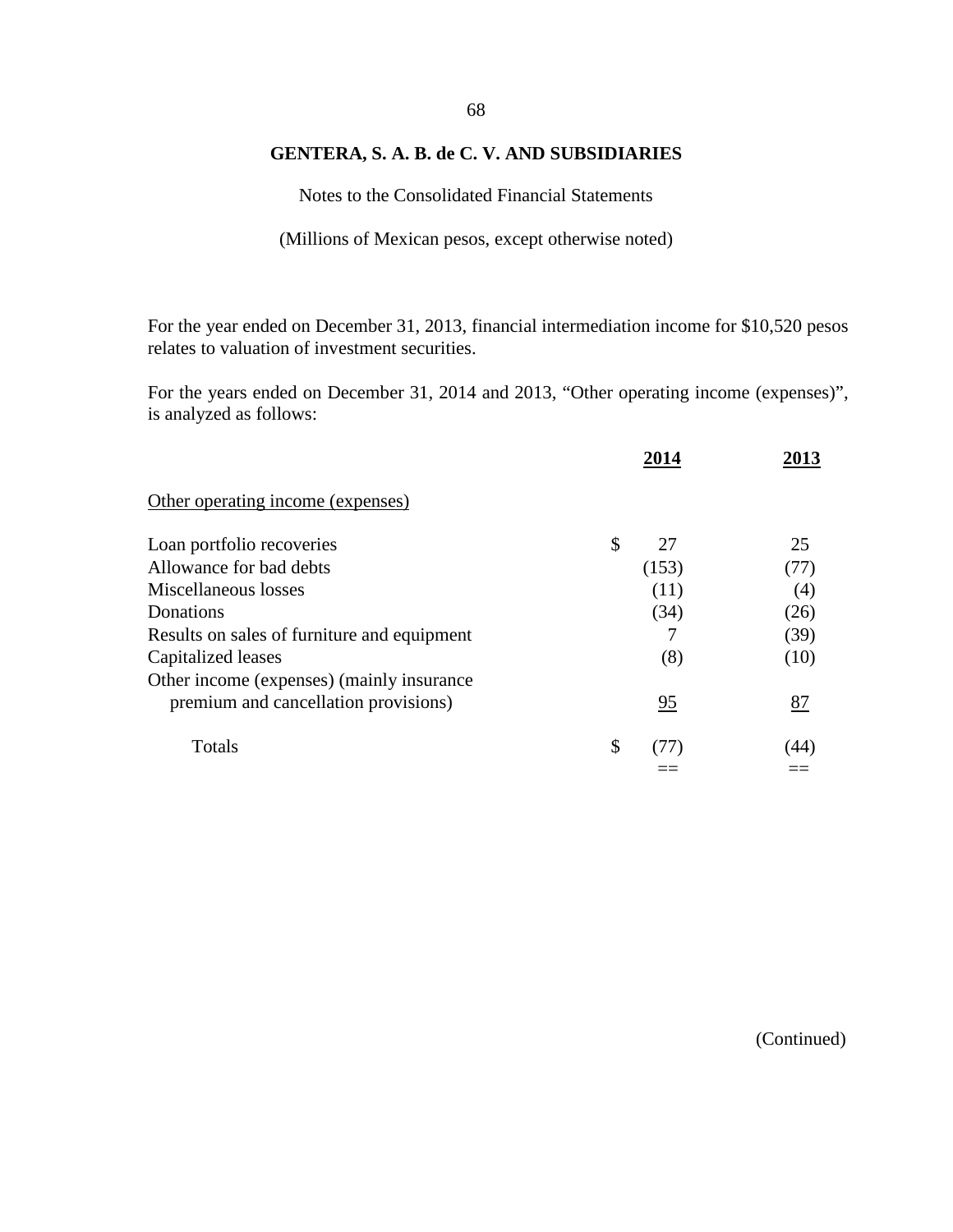Notes to the Consolidated Financial Statements

(Millions of Mexican pesos)

Following is a condensed income statement (including intercompany balances eliminations) of the consolidated income statement of Gentera for the years ended on December 31, 2014 and 2013.

|                                              | <b>Subsidiaries</b> |             |  |                               |  |                              |                |  |  |                  |                          |                 |
|----------------------------------------------|---------------------|-------------|--|-------------------------------|--|------------------------------|----------------|--|--|------------------|--------------------------|-----------------|
| 2014                                         |                     |             |  | <b>Compartamos Financiera</b> |  |                              | <b>Red</b>     |  |  |                  | Compartamos Controladora |                 |
|                                              | Gentera             | <b>Bank</b> |  |                               |  | Guatemala Compartamos Yastás |                |  |  | <b>Servicios</b> | ${\bf A}$ T              | <b>Total</b>    |
| Interest income                              | \$<br>10            | 12,878      |  | 170                           |  | 1,374                        |                |  |  | 18               | $\overline{\phantom{a}}$ | 14,451          |
| Interest expense                             | $\equiv$            | 521)        |  | $\left( 5\right)$             |  | 296)                         | $\sim$         |  |  |                  | $\equiv$                 | 822)            |
| Financial margin                             | 10<br>$==$          | 12,357      |  | 165                           |  | 1,078                        |                |  |  | 18               |                          | 13,629          |
| Financial margin adjusted<br>for credit risk | 10<br>——<br>$ -$    | 10,934      |  | 141                           |  | 833<br>____                  |                |  |  | 18               |                          | 11,937          |
| Operating income before<br>income taxes      | (67)<br>$==$        | 9,516       |  | $\overline{4}$<br>____        |  | 263<br>===                   | (88)<br>$====$ |  |  | (5,522)<br>===== | 37<br>____               | 4,143<br>------ |
| Net income                                   | (67)<br>$==$        | 8,696       |  | 4                             |  | 213<br>____                  | (88)<br>____   |  |  | (5,628)          | 32                       | 3,162           |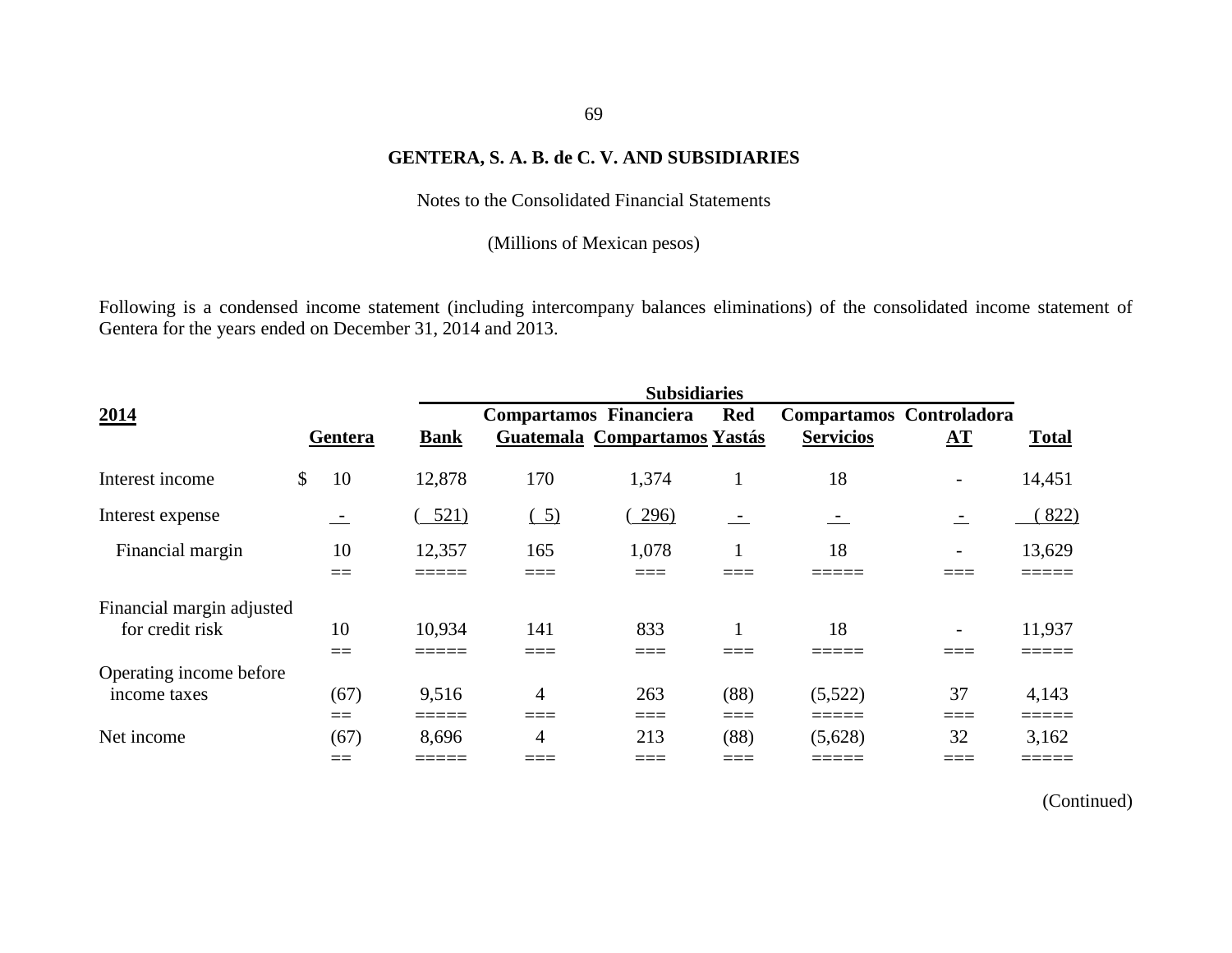Notes to the Consolidated Financial Statements

(Millions of Mexican pesos)

|                                              |              |                | <b>Subsidiaries</b> |                               |                              |             |                                              |                        |                |  |  |
|----------------------------------------------|--------------|----------------|---------------------|-------------------------------|------------------------------|-------------|----------------------------------------------|------------------------|----------------|--|--|
| 2013                                         |              | Gentera        | <b>Bank</b>         | <b>Compartamos Financiera</b> | Guatemala Compartamos Yastás | <b>Red</b>  | Compartamos Controladora<br><b>Servicios</b> | ${\bf \underline{AT}}$ | <b>Total</b>   |  |  |
| Interest income                              | $\mathbb{S}$ | $\overline{2}$ | 11,391              | 118                           | 1,058                        |             | 20                                           |                        | 12,590         |  |  |
| Interest expense                             |              |                | (575)               | $\overline{\phantom{a}}$      | (243)                        | $\sim$      | $\overline{\phantom{a}}$                     | $\sim$                 | (818)          |  |  |
| Financial margin                             |              | $\overline{2}$ | 10,816              | 118                           | 815                          |             | 20                                           |                        | 11,772         |  |  |
| Financial margin adjusted<br>for credit risk |              | $\overline{2}$ | 9,445               | 104                           | 592<br>____                  |             | 20                                           |                        | 10,164         |  |  |
| Operating income before<br>income taxes      |              | (96)<br>===    | 8,354<br>=====      | (13)<br>===                   | 117<br>____                  | (20)<br>=== | (4,904)                                      | 74<br>___<br>____      | 3,512          |  |  |
| Net income                                   |              | (96)<br>$  -$  | 7,256<br>_____      | (13)<br>____                  | 73<br>____                   | (53)        | (4,962)<br>_____                             | 66                     | 2,271<br>_____ |  |  |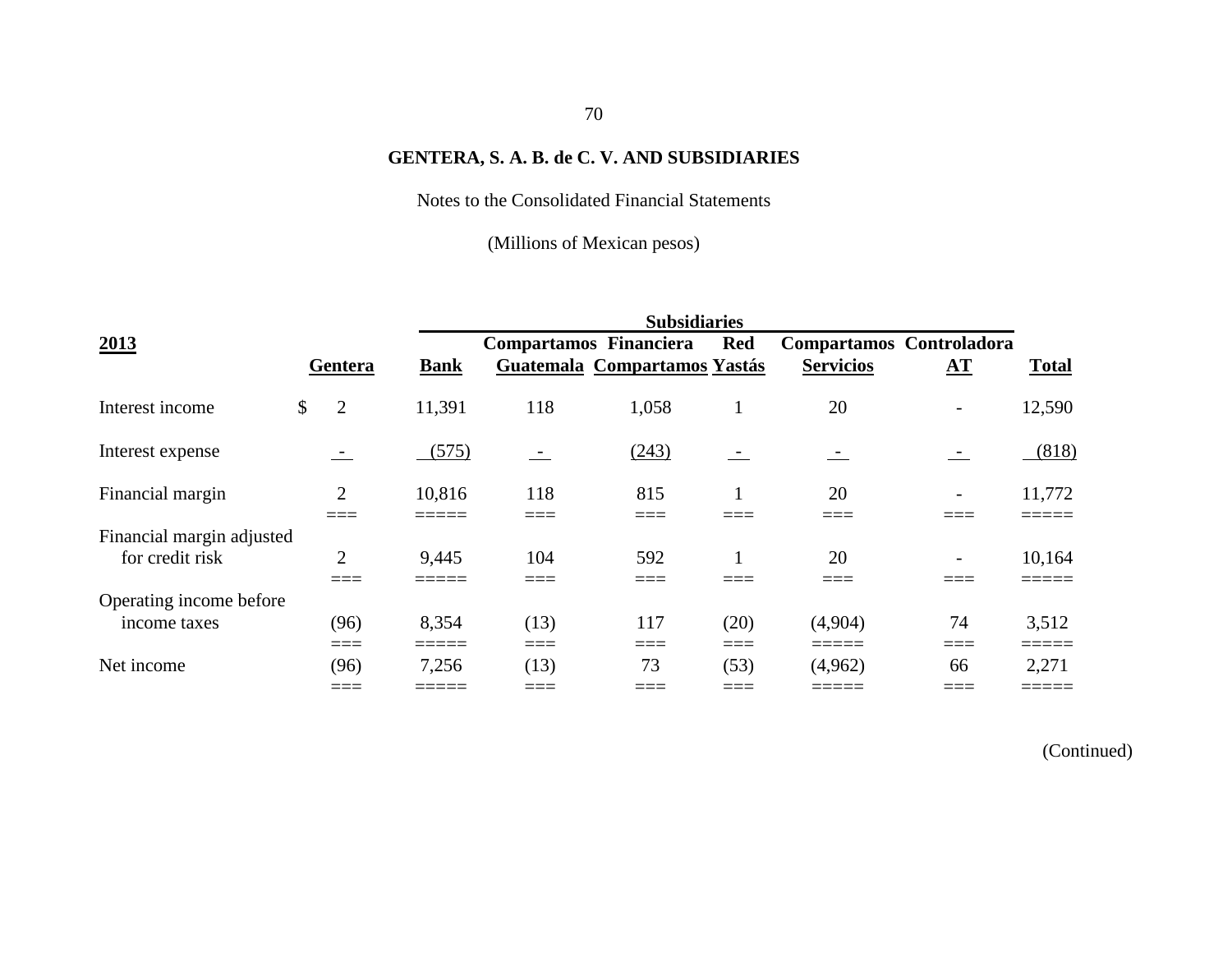Notes to the Consolidated Financial Statements

(Millions of Mexican pesos)

#### **(23) Comprehensive risk management (CRM) from the Bank, main subsidiary (unaudited)-**

The Bank recognizes that the essence of its business is to assume risks in seeking potential financial and social returns. Consequently, CRM is a core component of the business' strategy for identifying, measuring, overseeing and controlling the different types of risks faced during the normal course of operations.

The Bank's CRM is considered to be an on-going process involving all levels of management. The structure for the Bank's CRM is based on the following guidelines:

- a. Commitment by Top Management and the Board of Directors to properly manage risks encountered.
- b. On-going supervision of CRM policies and procedures.
- c. Clear segregation of duties to ensure independence and objectivity in risk management.
- d. Formal cooperation between the CRM structure and the business units.
- e. Clear determination of responsibilities pertaining to CRM.
- f. On-going supervision of the Internal Control and Audit area, to ensure proper compliance with CRM duties.

The Board of Directors has set up a Risk Committee to ensure that operations are conducted in line with the objectives, policies and procedures for CRM, as well as with the exposure limits approved by said committee. This committee meets at least once a month and works in accordance with the guidelines set out in the General dispositions applicable to credit institutions.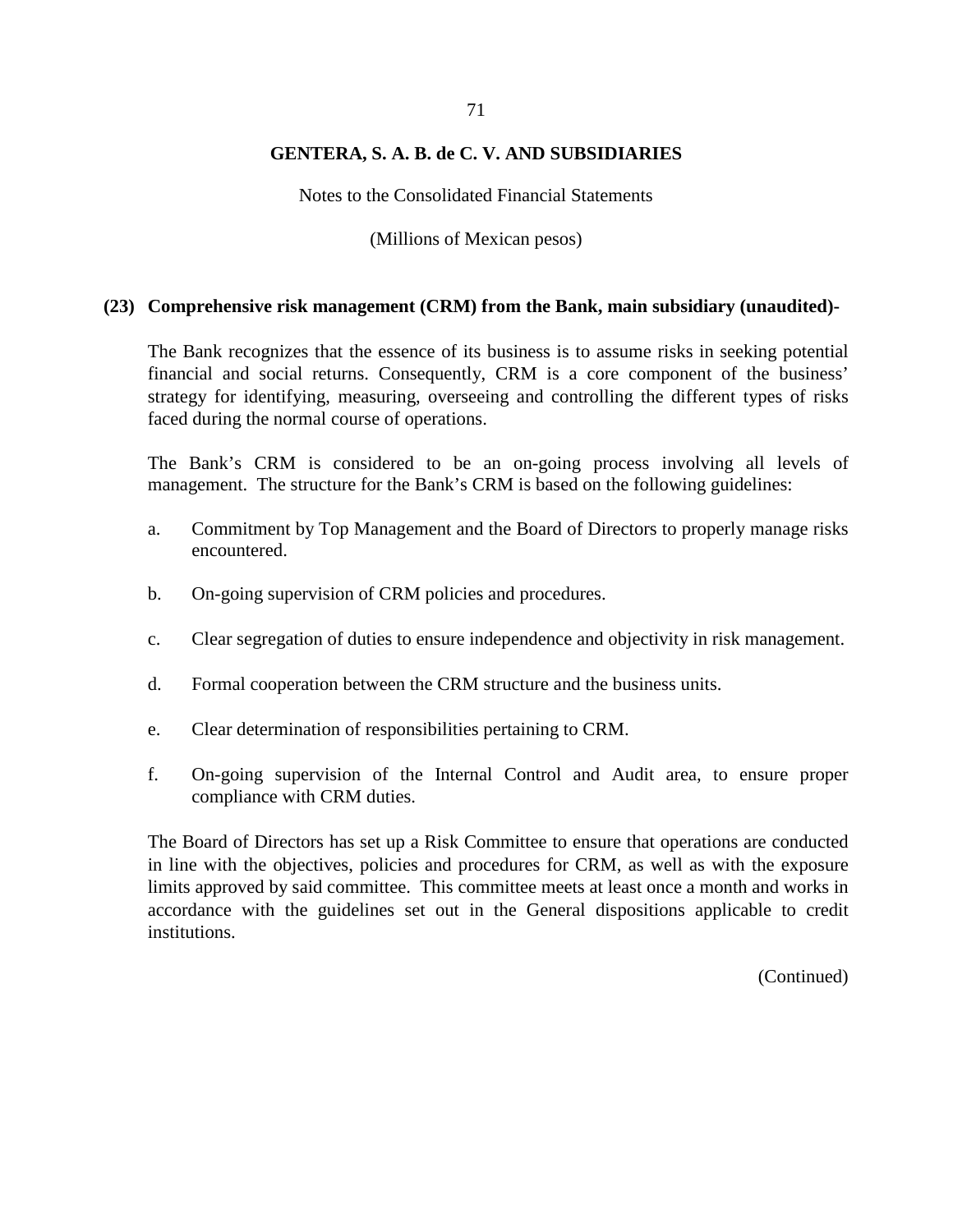#### 72

#### **GENTERA, S. A. B. de C. V. AND SUBSIDIARIES**

Notes to the Consolidated Financial Statements

(Millions of Mexican pesos, except otherwise noted)

The Risk Committee is aided by the Comprehensive Risk Management Unit (CRMU) for identification, measurement, oversight and disclosure of risks as per the General Provisions Applicable to Credit Institutions in effect and applicable best practices.

CRM is mainly based on the determination of a structure of global and specific limits, and on applying of risk methodology authorized by the Board of Directors.

#### *Credit risk-*

Credit risk management considers: identification, quantification, establishing of limits, risk policies and risk monitoring, potential losses due to borrower or counterparty default in operations with financial instruments.

The Bank's loan portfolio at December 31, 2014 is made up in 100% of loans made to individuals for a specific purpose (consumer portfolio) in Mexican pesos. The consumer portfolio is sufficiently diversified to represent no concentration risk and there is a scarce value of individual positions. In accordance with the criteria set forth in paragraph 70 of "International convergence of capital measurements and capital standards" Basel II, we classified the Bank's loan portfolio as retail portfolio.

As of December 31, 2014, the portfolio is comprised of 3 million loans (2.9 million in 2013), the average outstanding balance in 2014 has remained at approximately \$6,051 mexican pesos (\$5,645 mexican pesos for 2013), at an average term of four months.

The maximum authorized amount for a loan is \$100,000 Mexican pesos, as a result of which, the maximum financing limits established in the provisions for one individual or group of individuals representing a common risk were complied with no exceptions. In addition, no operations were conducted with customers considered an individual or group of individuals who, comprising one or more liabilty operations payable by the Bank, exceeded 100% of the basic capital.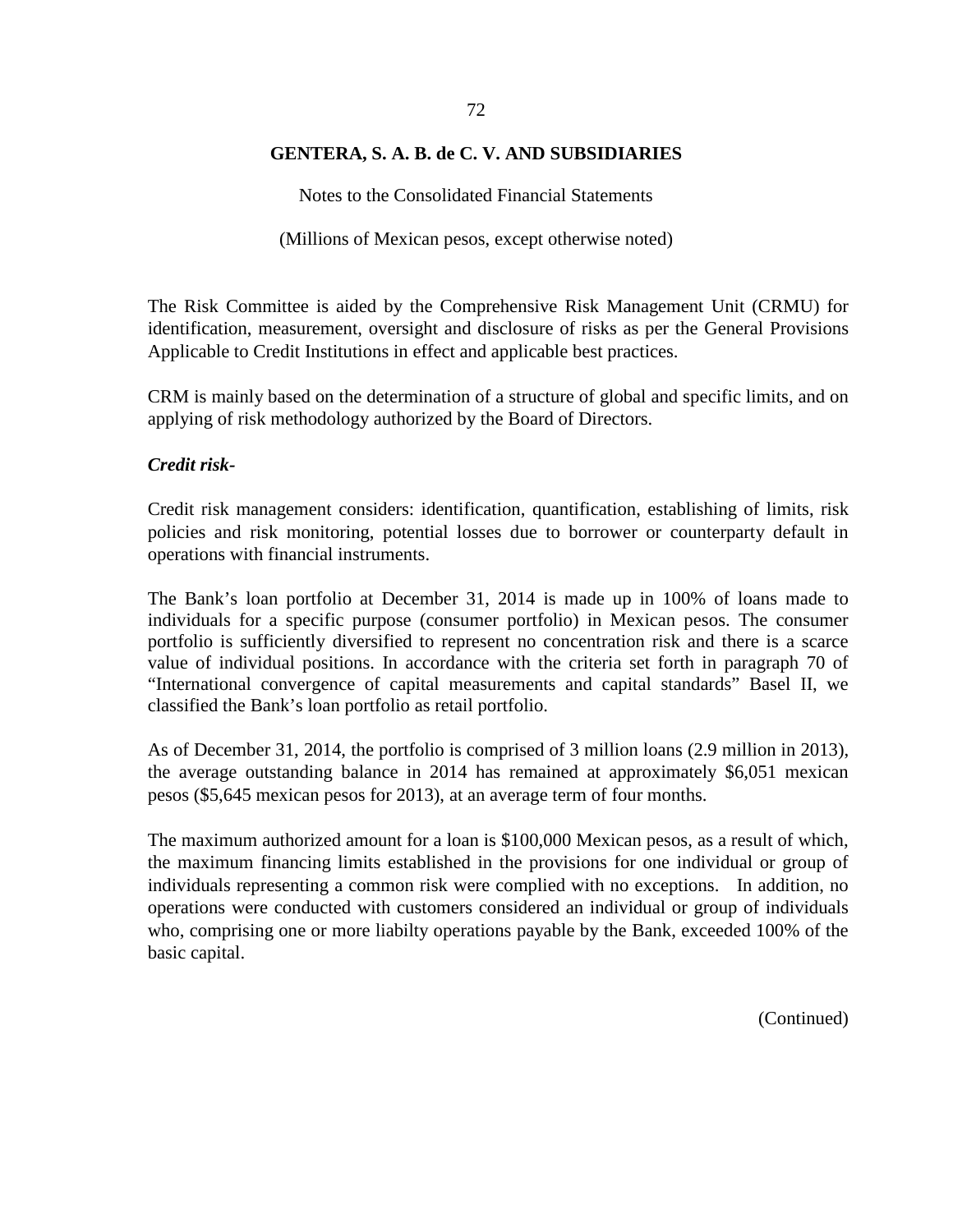# 73

## **GENTERA, S. A. B. de C. V. AND SUBSIDIARIES**

Notes to the Consolidated Financial Statements

(Millions of Mexican pesos, except otherwise noted)

Analyses of quality of the loan portfolio and credit risk rating thereof are conducted at least monthly. Loans are rated as per the methodology mentioned in note 3(f).

Rating-based distribution of the loan portfolio, that could be interpreted as the risk profile of the Bank's loan portfolio, shows its greatest concentration in rating A-1, current portfolio.

For comparative and sensibility purposes, following is a table which considers the modification of the Article 129 of the General Provisions Applicable to Credit Institutions.

#### Consumer loans

|               |                | Distribution of the loan portfolio by rating      |                |                |  |  |  |  |  |
|---------------|----------------|---------------------------------------------------|----------------|----------------|--|--|--|--|--|
|               |                | (data in percentages to the total loan portfolio) |                |                |  |  |  |  |  |
|               | 2014           |                                                   | 2013           |                |  |  |  |  |  |
| <b>Rating</b> | <b>Balance</b> | <b>Average</b>                                    | <b>Balance</b> | <b>Average</b> |  |  |  |  |  |
| $A-1$         | 70.7           | 71.9                                              | 68.0           | 67.7           |  |  |  |  |  |
| $A-2$         | 0.6            | 0.9                                               | 2.2            | 2.4            |  |  |  |  |  |
| $B-1$         | 0.8            | 0.7                                               | 0.2            | 0.3            |  |  |  |  |  |
| $B-2$         | 14.7           | 13.4                                              | 0.1            | 0.2            |  |  |  |  |  |
| $B-3$         | 2.0            | 2.2                                               | 1.2            | 1.2            |  |  |  |  |  |
| $C-1$         | 5.0            | 5.3                                               | 19.1           | 18.2           |  |  |  |  |  |
| $C-2$         | 1.5            | 1.2                                               | 3.9            | 4.2            |  |  |  |  |  |
| D             | 0.7            | 0.7                                               | 1.0            | 0.8            |  |  |  |  |  |
| E             | 4.0            | 3.7                                               | 4.3            | 5.0            |  |  |  |  |  |
| Total         | 100.0          | 100.0                                             | 100.0          | 100.0          |  |  |  |  |  |
|               |                |                                                   |                |                |  |  |  |  |  |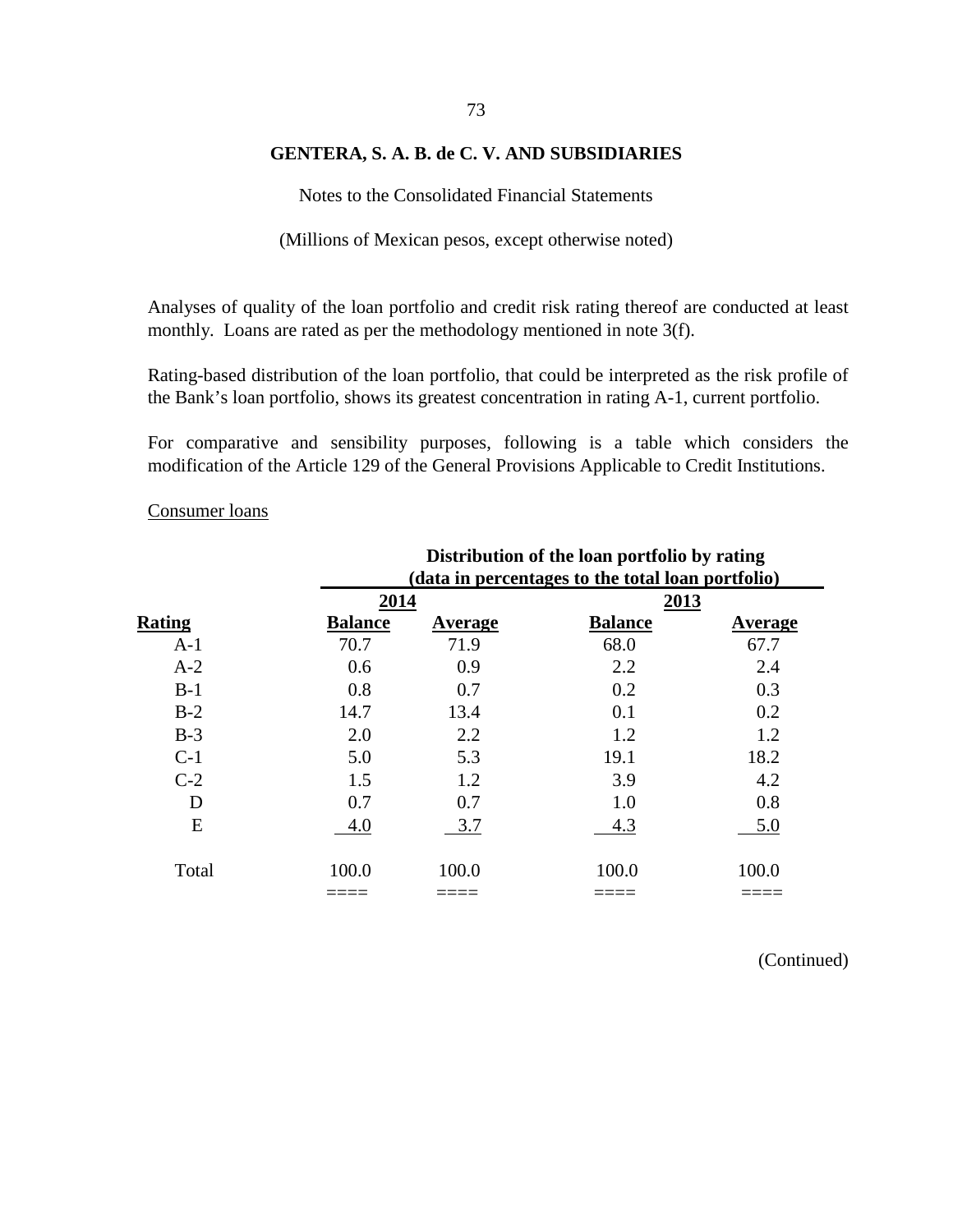Notes to the Consolidated Financial Statements

(Millions of Mexican pesos)

The measurement methodology used in calculating expected and unexpected losses arising from the portfolio's credit risk is a Credit Risk+ model, which generates a thousand scenarios for each loan pertaining to the portfolio considered. The risk exposure which includes the model is the loan portfolio that has shown no default at the date of the analysis, defining default as an event in which a loan has not been paid in the allotted time and in the proper form.

The expected loss is calculated, multiplying the exposure of the operation by the likelihood of default by the borrower, using the aforementioned rating model for assigning of likelihood of default, mentioned above.

Commercial loan portfolio

|                                |      | Credit risk 2014       |                | Credit risk 2013 |  |  |
|--------------------------------|------|------------------------|----------------|------------------|--|--|
| Concept                        |      | <b>Balance Average</b> | <b>Balance</b> | Average          |  |  |
| Commercial loan portfolio:     |      |                        |                |                  |  |  |
| Total exposure                 | \$   |                        | 0.0            | 182.0            |  |  |
| Expected loss                  | -    |                        | 0.0            | 0.9              |  |  |
| Unexpected loss at 95%         |      |                        | 0.0            | 12.8             |  |  |
|                                |      |                        |                |                  |  |  |
| Expected loss/total exposure   | 0.0% | 0.0%                   | 0.0%           | 0.5%             |  |  |
| Unexpected loss/total exposure | 0.0% | 0.0%                   | 0.0%           | 7.1%             |  |  |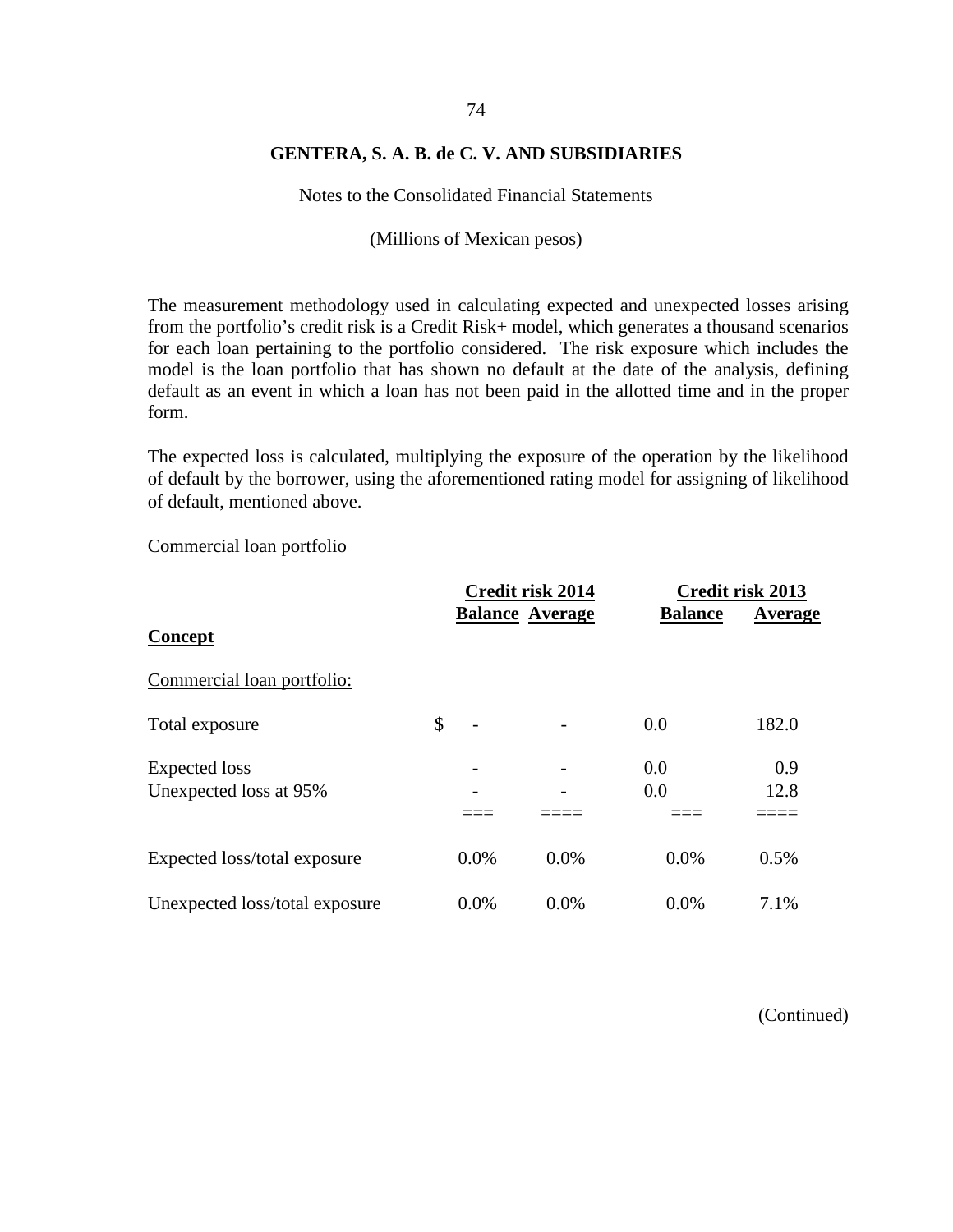# 75

#### **GENTERA, S. A. B. de C. V. AND SUBSIDIARIES**

Notes to the Consolidated Financial Statements

(Millions of Mexican pesos)

At December 31, 2014 and 2013 the quantitative information for the credit risk of the consumer loan portfolio, is as follows:

|                                |                |         | <b>Credit risk</b> |         |
|--------------------------------|----------------|---------|--------------------|---------|
|                                | <b>Balance</b> | Average | <b>Balance</b>     | Average |
| Concept                        | 2014           | 2014    | 2013               | 2013    |
| Consumer loan portfolio:       |                |         |                    |         |
| Total exposure                 | \$<br>18,408   | 17,233  | 15,995             | 15,502  |
| Expected loss                  | 243            | 250     | 256                | 254     |
| Unexpected loss at 95%         | 245            | 253     | 258                | 257     |
|                                |                |         |                    |         |
| Expected loss/total exposure   | 1.3%           | 1.5%    | 1.6%               | 1.6%    |
| Unexpected loss/total exposure | 1.3%           | 1.5%    | 1.6%               | 1.7%    |

The expected loss pertaining to the portfolio under consideration as of December 31, 2014 represents 1.3% of the overall balance exposed to default. The Bank has set up loan loss reserves totaling \$882, equivalent to 4.7% of the balance of the overall portfolio. As of December 31, 2013, the expected loss was of 1.6% and the allowance amounted to \$877; 5.4% with respect to the balance of the overall portfolio. The loan portfolio is rated in accordance with the rules for rating the loan portfolio issued by the SHCP and the methodology established by the Commission. The Bank only sets up allowance for loan losses in addition to those created as a result of the portfolio rating process, in compliance with Title Two, Chapter I, Section Four of Article 39 of the General Provisions Applicable to Credit Institutions. As of December 31, 2014 and 2013, no additional allowance for loan losses were required (note 9).

Expected and unexpected losses are calculated on a monthly basis under different scenarios (sensitivity analyses), including stress scenarios. The results of the analysis are presented to the areas involved in portfolio risk management, to the Chief Executive Officer's Office and to the Risk Committee.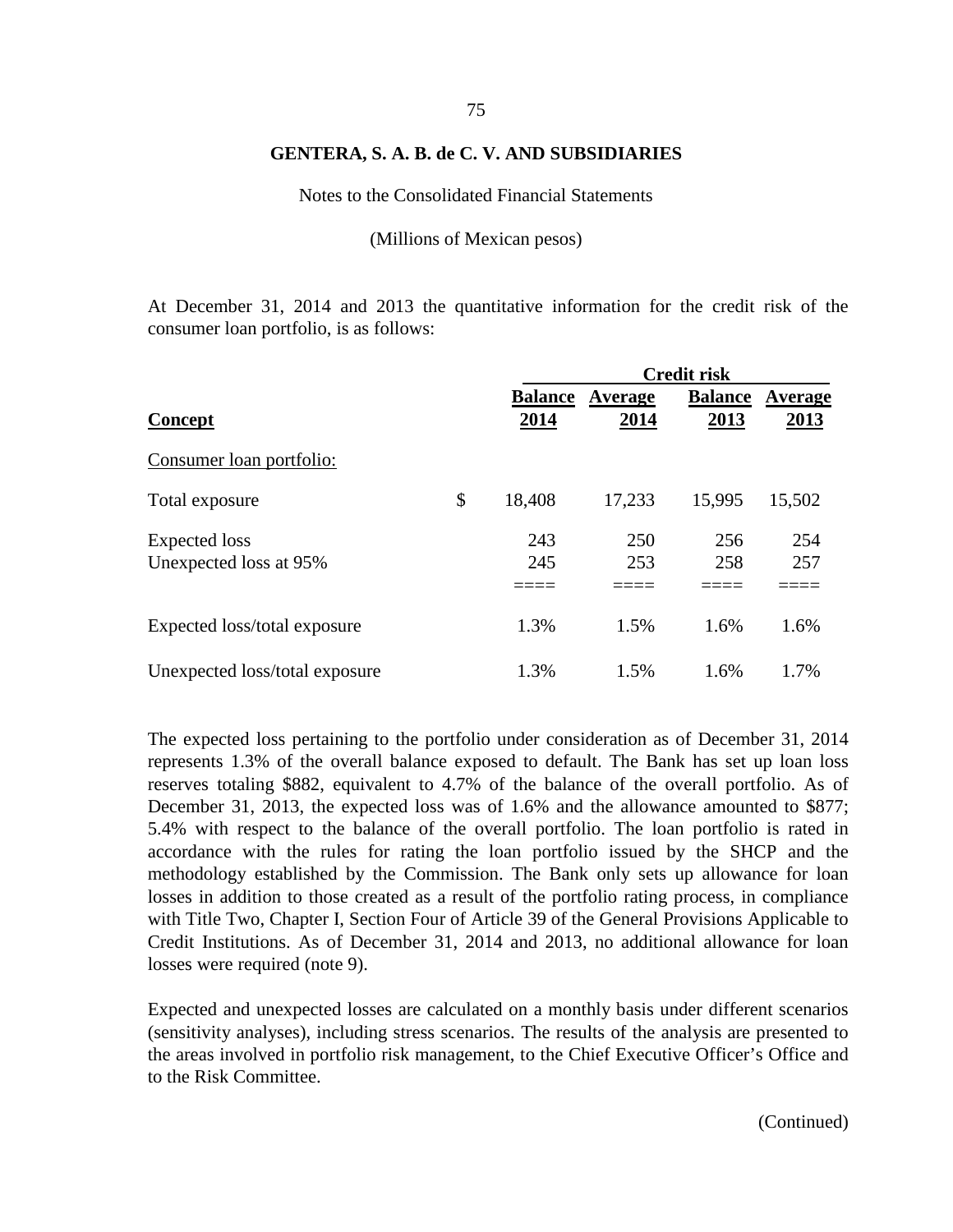Notes to the Consolidated Financial Statements

(Millions of Mexican pesos)

The efficiency of the model and assumptions assumed are evaluated periodically "*backtesting";* in the event the projected results and those observed differ significantly, the necessary corrections are made; however, this has not been necessary, as the expected loss has been smaller than the loss observed in 100% of the cases in a one-year horizon.

At December 31, 2014, income from loan operations amounted to \$13,169, representing 98% of the Bank's total income, compared to the same item at December 31, 2013, the variation in income, in percentage terms is 13%.

Income from loan operations

|                                    | 2014     | 2013   | Variation $(\% )$ |
|------------------------------------|----------|--------|-------------------|
| Loan income                        | \$13,169 | 11,667 | 13                |
| Total income                       | \$13,443 | 11.939 | 13                |
| Income from loan operations $(\%)$ | 98       | 99     |                   |
|                                    |          |        |                   |

With respect to credit risk management for operations with financial instruments or counterparty risk, the credit risk exposure in operations with financial instruments, and the expected and unexpected loss thereof, are calculated on a daily basis. Such allowance is part of the daily report on market risk. As of December 31, 2014, the Bank's position in financial instruments subject to counterparty risk totals \$1,072; 100% in Call Money operations. The expected loss pertaining to counterparty risk is 0.4% of the overall exposure. In comparison, as of December 31, 2013, the Bank's position in financial instruments subject to counterparty risk totaled \$849; 100% in call money operations with an expected loss from counterparty risk of 0.5%, with respect to the overall exposure.

The methodology for managing credit risk in financial operations consists of an economic capital type model which generates an allocation of capital that must be available to cover the losses.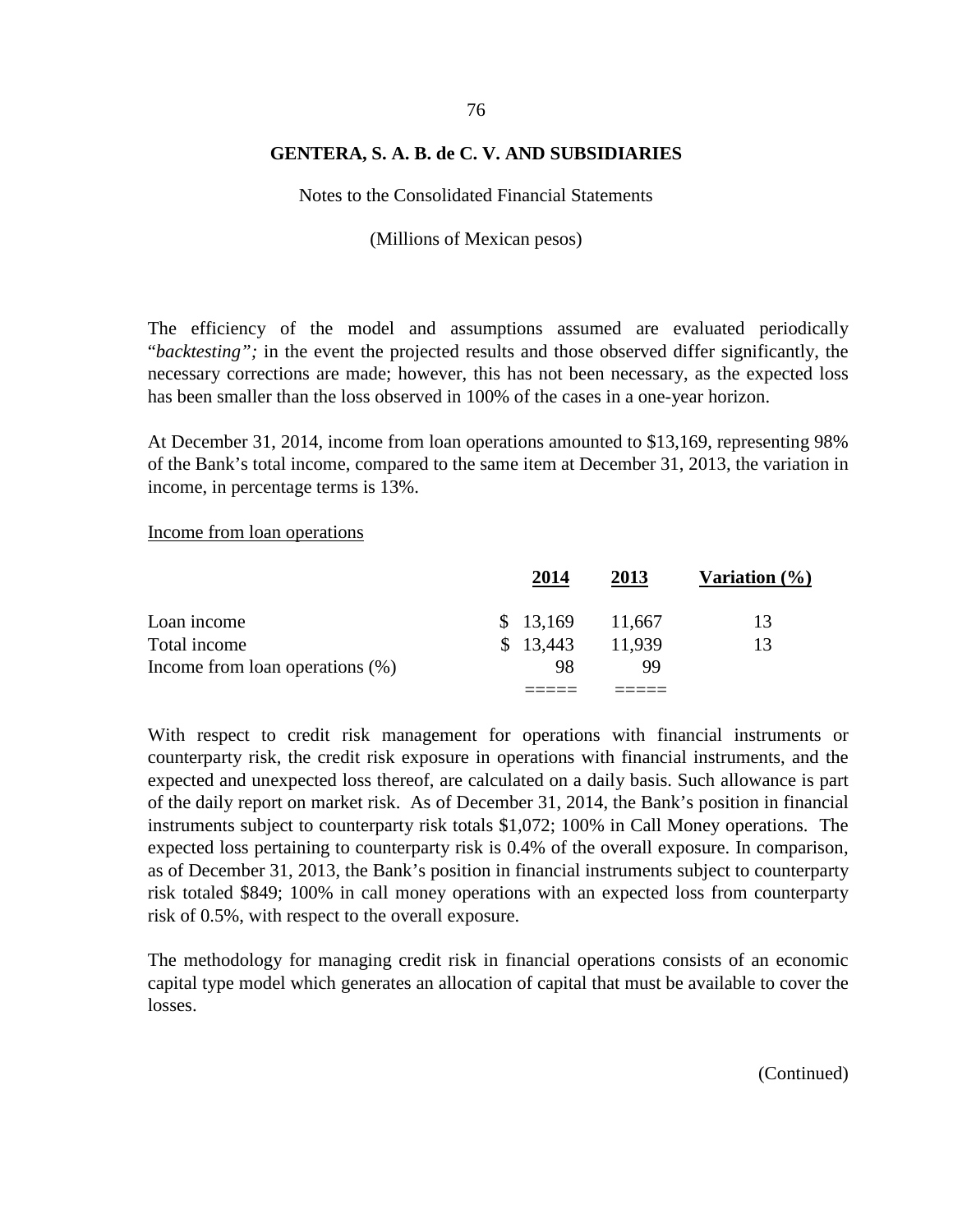Notes to the Consolidated Financial Statements

(Millions of Mexican pesos)

Probability of default: This information is obtained from the next sources: 1) Standard & Poors, rating granted to financial institutions based on their rating scale known as CAVAL over the long term; 2) Moody's, as with S&P, according to the rating granted over the longterm; 3) Fitch, is the third source for learning the rating granted by this agency, 4) HR Ratings and VERUM (these authorized rating agencies, according to the Appendix 1-B of the General Provisions for Banks), and 5) in the event the Bank has no rating from any of the three agencies, an average rating is assigned according to its group. The above grouping refers to the group to which it pertains in the market (P8, AAA, P12, other). In the event of rating differences, the lowest rating is used.

Following is the exposure to counterparty risk for purchase/sale of securities and interbank loans as of December 31, 2014 and 2013 of the Bank, as well as the maximum exposure to such risk during these years.

|                             | <b>Exposure to counterparty risk</b><br>at December 31, 2014 |                              |                            |                                             |  |  |  |
|-----------------------------|--------------------------------------------------------------|------------------------------|----------------------------|---------------------------------------------|--|--|--|
|                             |                                                              | <b>Amount</b><br>at year-end | <b>Maximum</b><br>exposure | <b>Concentration</b><br>at year-end $(\% )$ |  |  |  |
| Total position              | \$                                                           | 1,072                        | 1,072                      | 100                                         |  |  |  |
| Purchase/sale of securities |                                                              |                              |                            |                                             |  |  |  |
| Rating AAA                  |                                                              |                              |                            |                                             |  |  |  |
| Rating AA                   |                                                              |                              |                            |                                             |  |  |  |
| Rating A                    |                                                              |                              |                            |                                             |  |  |  |
| Call Money                  | \$                                                           | 1,072                        | 1,072                      | 100                                         |  |  |  |
|                             |                                                              |                              |                            |                                             |  |  |  |

\* The authorized counterparty risk limit is 8% of the product related to the ASRC of the Bank's latest known net capital. The ASRC product x ICAP of the period was \$6,664.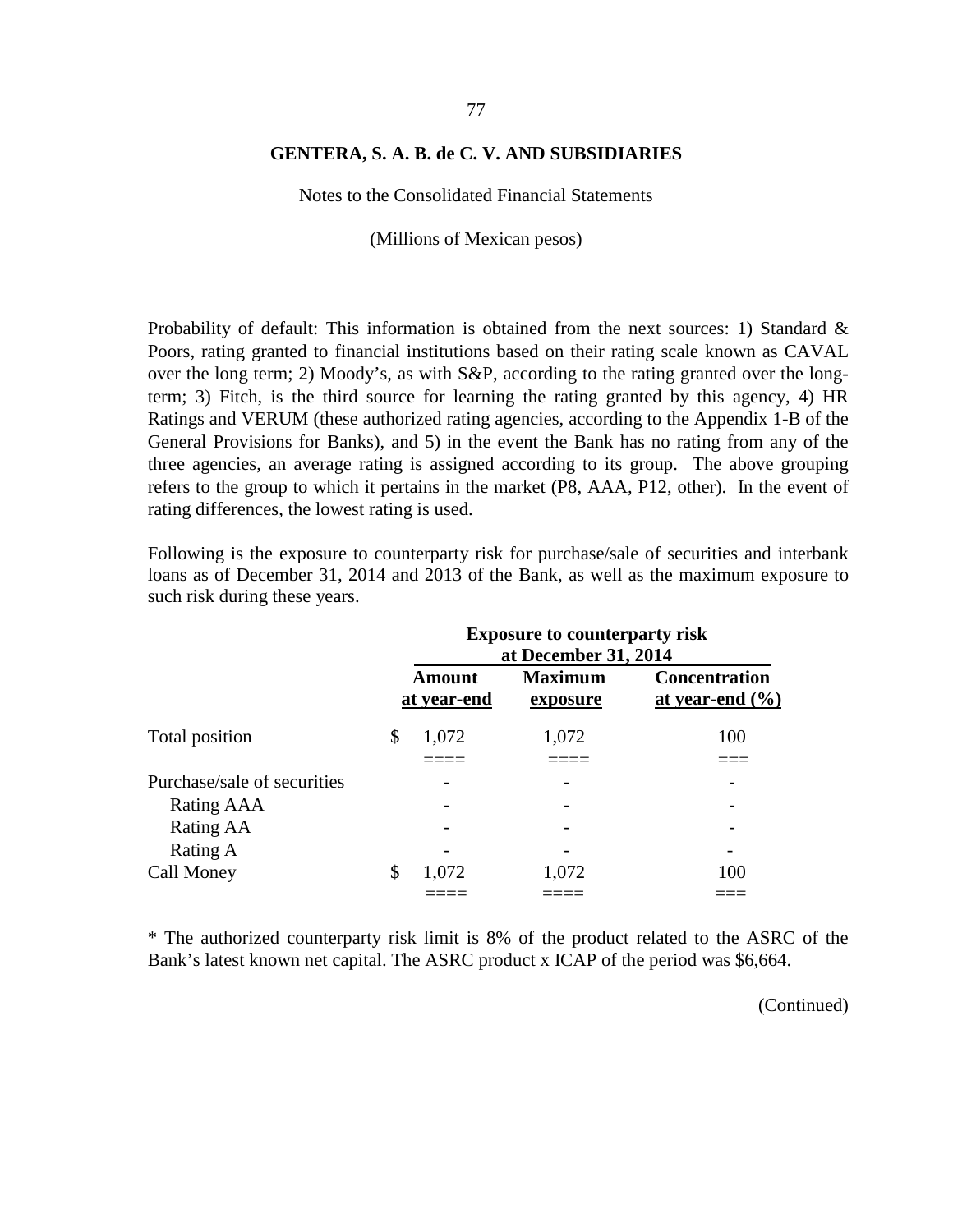Notes to the Consolidated Financial Statements

(Millions of Mexican pesos)

|                             | <b>Exposure to counterparty risk</b><br>at December 31, 2013 |                            |                                                |  |  |  |  |
|-----------------------------|--------------------------------------------------------------|----------------------------|------------------------------------------------|--|--|--|--|
|                             | <b>Amount</b><br>at end                                      | <b>Maximum</b><br>exposure | <b>Concentration</b><br>at end $(\frac{6}{6})$ |  |  |  |  |
| Total position              | \$<br>849                                                    | 849                        | 100                                            |  |  |  |  |
| Purchase/sale of securities |                                                              |                            |                                                |  |  |  |  |
| Rating AAA                  |                                                              |                            |                                                |  |  |  |  |
| Rating AA                   |                                                              |                            |                                                |  |  |  |  |
| Rating A                    |                                                              |                            |                                                |  |  |  |  |
| Call Money                  | \$<br>849                                                    | 849                        | 100                                            |  |  |  |  |
|                             |                                                              |                            |                                                |  |  |  |  |

\* The authorized counterparty risk limit is 8% of the Bank's latest known net capital. The ASRC product x ICAP of the period was \$6,129.

Due to the nature of its business, it is the Bank's policy not to conduct brokerage operations or to act as issuer of derivative products.

#### *Market risk-*

Market risk management considers, at least, identification, quantification and establishing of limits and monitoring of risks arising from changes in the risk factors affecting the valuation or expected results of active or passive operations or those giving rise to contingent liabilities.

As of December 31, 2014 and 2013, the Bank's portfolio of financial instruments subject to market risk is comprised solely of Call Money operations and purchase of CETES. As a result, the main risk factors that could affect the value of the investment portfolio are interest rates, spreads, and the prices of other financial instruments. It should be mentioned that the Bank's treasury operation is limited to investment of cash surpluses from the credit operation.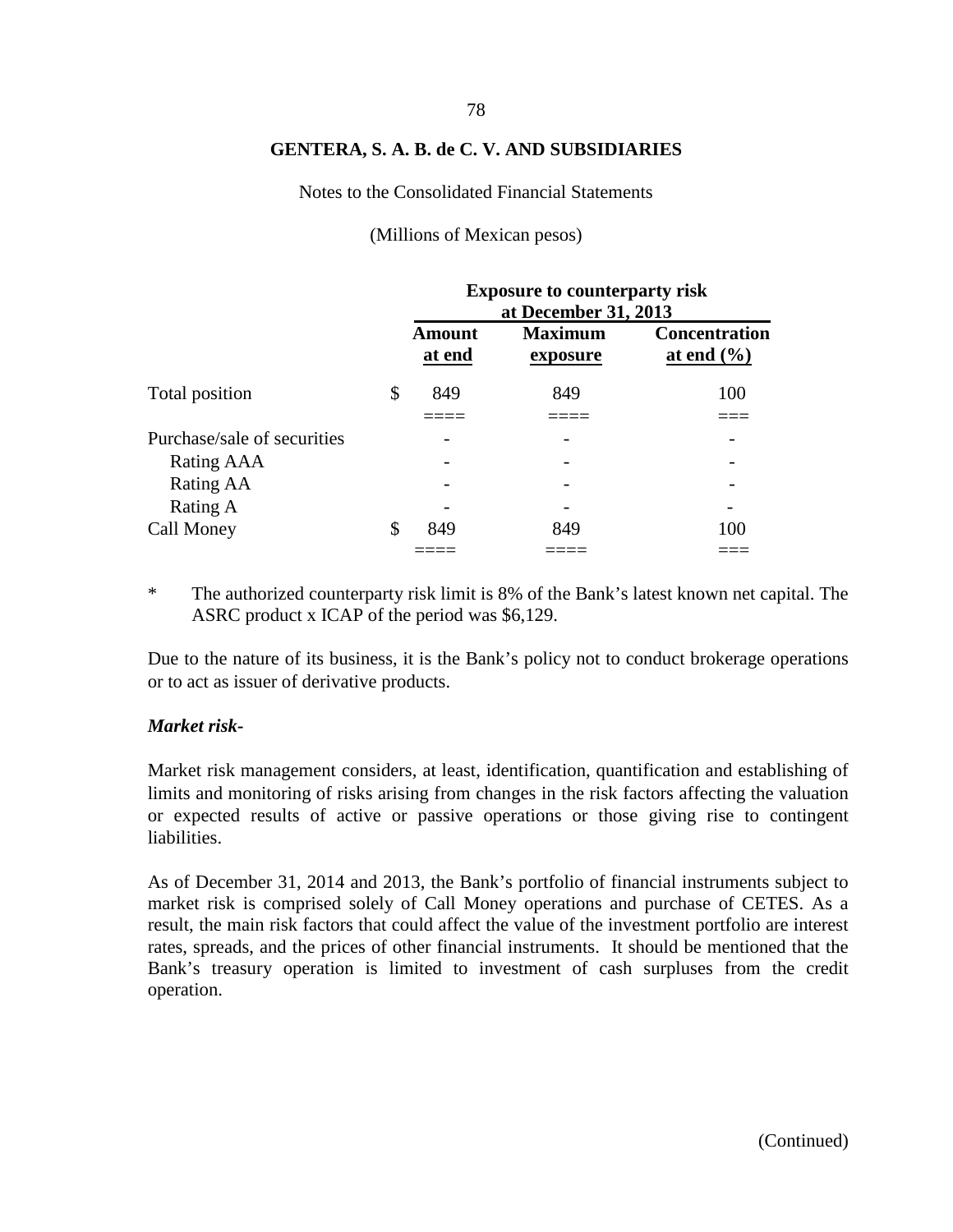# 79

#### **GENTERA, S. A. B. de C. V. AND SUBSIDIARIES**

Notes to the Consolidated Financial Statements

(Millions of Mexican pesos)

The means for measurement of risk assumed by the Bank to manage this type of risk is the Value at Risk (VaR), which is calculated on a daily basis. VaR is an estimation of the potential loss in value of a determined period of time given the level of confidence. The method used by the Bank is the historical simulation method.

Parameters used in calculating the VaR.

- Method: Historical simulation
- Confidence level: 99%
- Investment horizon: one day
- Number of observations: 252 days
- Weighting of scenarios: Equally probable

Following is the quantitative information for market risk as of December 31, 2014:

|                          | Value at Risk, 1 day (VaR) on December 31, 2014 |                               |               |                                  |                          |  |  |  |
|--------------------------|-------------------------------------------------|-------------------------------|---------------|----------------------------------|--------------------------|--|--|--|
| <b>Portfolio</b>         |                                                 | <b>Market</b><br><b>Value</b> | VaR at<br>99% | $\frac{0}{0}$<br><b>Position</b> | Use of<br>limit $(\%)^1$ |  |  |  |
| Total position           | \$                                              | 1,072                         | 0.002         | 0.0002%                          | 6.34%                    |  |  |  |
| Money <sup>2</sup>       |                                                 |                               |               |                                  |                          |  |  |  |
| Purchase of securities   |                                                 | $\blacksquare$                |               |                                  |                          |  |  |  |
| Call Money               | \$                                              | 1,072                         | 0.002         | 0.0002%                          | 6.34%                    |  |  |  |
| Derivatives <sup>3</sup> |                                                 |                               |               |                                  |                          |  |  |  |
| Foreign exchange         |                                                 | -                             |               |                                  |                          |  |  |  |
| Equity                   |                                                 |                               |               |                                  |                          |  |  |  |

- 1. The authorized risk limit is calculated based on the maximum exposure, at December 31, 2014 with an exposure of \$1,072 corresponds a limit of \$33,000.
- 2. The positions subject to market risk referred to are call money operations.
- 3. There are no derivative operations for trade or hedge purposes.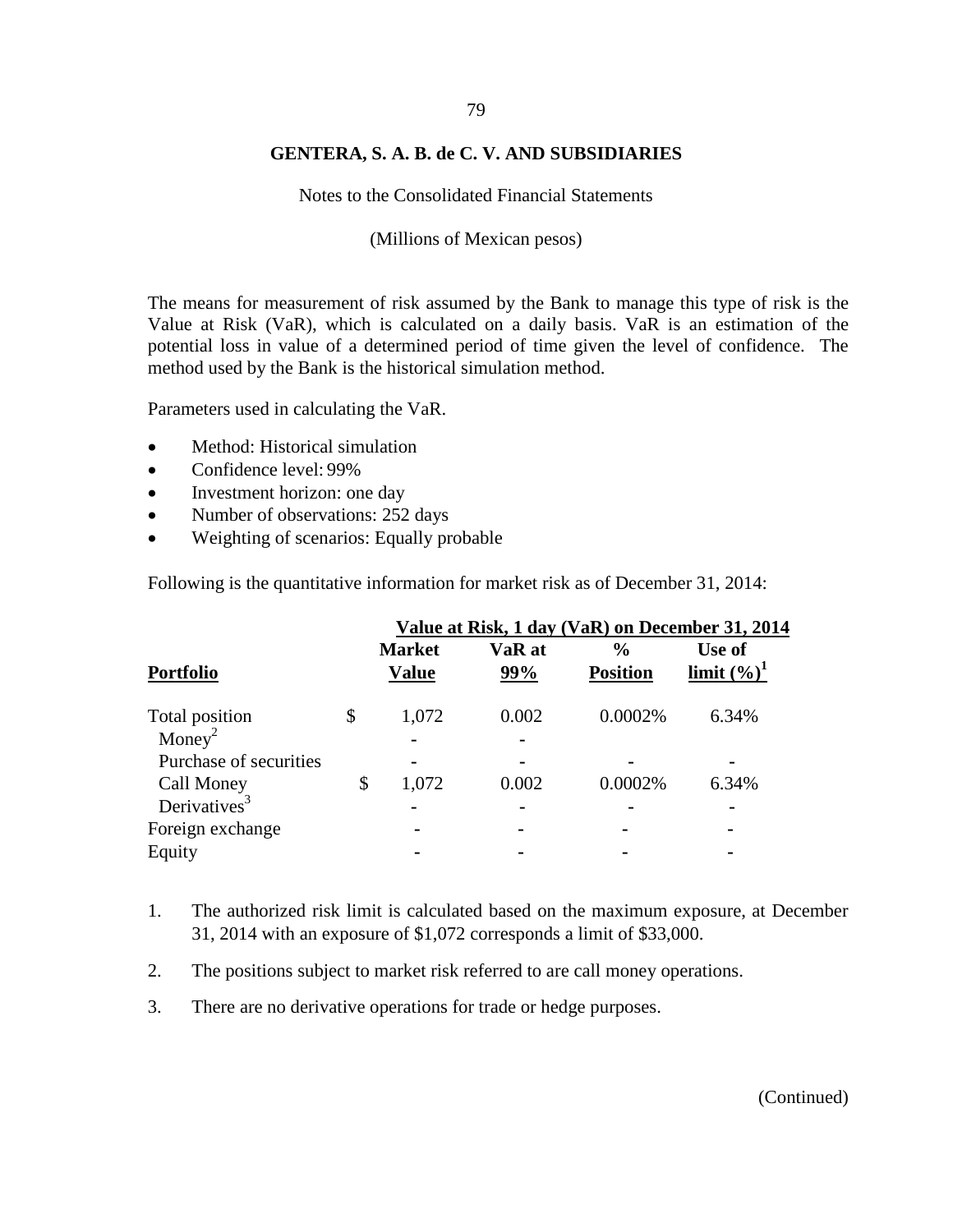Notes to the Consolidated Financial Statements

(Millions of Mexican pesos, except otherwise noted)

Following is the quantitative information for market risk as of December 31, 2013:

|                                                |                        |               |                      | Value at Risk, 1 day (VaR) on December 31, 2013 |
|------------------------------------------------|------------------------|---------------|----------------------|-------------------------------------------------|
| <b>Portfolio</b>                               | <b>Market</b><br>value | VaR at<br>99% | %<br><b>Position</b> | Use of<br>limit $(\%)^1$                        |
| Total position                                 | \$<br>849              | 0.002         | 0.0002               | 0.18%                                           |
| Money <sup>2</sup><br>Derivatives <sup>3</sup> | \$<br>849              | 0.002         | 0.0002               | 0.18%                                           |
|                                                |                        |               |                      |                                                 |
| Foreign exchange                               |                        |               |                      |                                                 |
| Equity                                         |                        |               |                      |                                                 |

- 1. The authorized risk limit is .15% related to the product of Assets Subject to Market Risk ("ASRM"-Spanish abbreviation) of the Bank's last known net capital. The ASRM product x ICAP of the Bank as of December 31, 2013 was \$702.
- 2. The positions subject to market risk referred to are call money operations.
- 3. There are no derivative operations for trade or hedge purposes.

The market VaR is calculated daily, including the main positions, asset and liability, subject to market risk shown in the balance sheet, which is also used for interest rate risk management. The daily average VaR of the Bank in 2014 was \$1,958 pesos, corresponding to 5.9% of the last calculated exposure as of December 31, 2014. The daily average VaR held in 2013 was \$4,299 pesos, corresponding to 0.0007% of the last ASRM product x ICAP known as of December 31, 2013.

As part of the market-risk management process, backtesting, sensitivity and stress scenario tests are conducted.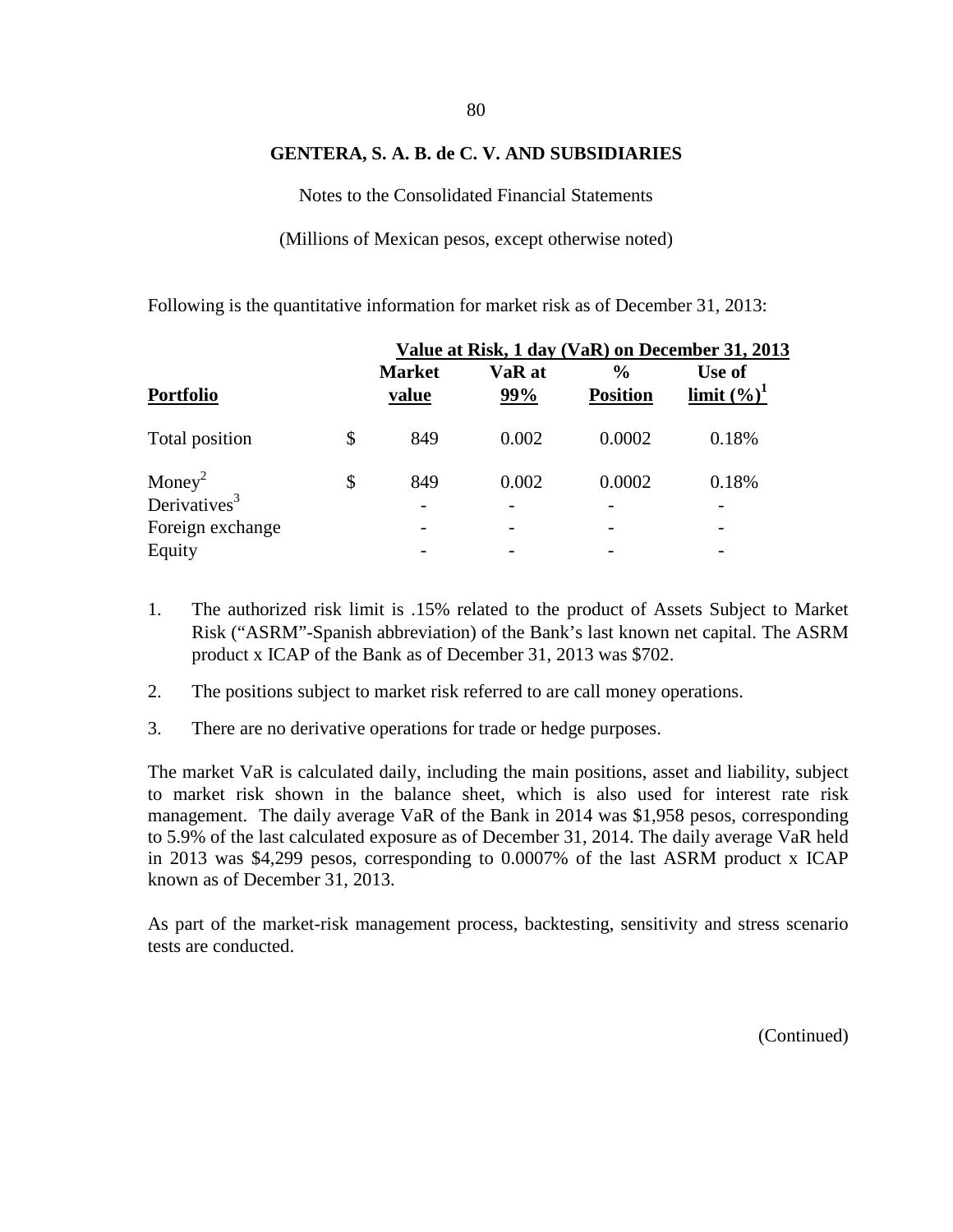Notes to the Consolidated Financial Statements

(Millions of Mexican pesos)

Backtesting is conducted monthly to compare the losses and gains that would have been observed had the same positions been maintained, considering only the change in value due to market movements, against the calculation of the VaR. This allows for evaluating the accuracy of the prediction. To date, testing has been highly effective by more than 99.2%.

The sensitivity analyses conducted periodically normally considers movements of  $\pm 100$  base points in rates or risk factors. Whereas to generate stress scenarios, movements of  $\pm 150$  base points are considered in rates or risk factors.

Following are the sensitivity and stress tests of the Bank conducted as of December 31, 2014 and 2013, respectively.

|                        | <b>Sensitivity analysis as of December 31, 2014</b> |                               |               |       |  |                                 |                           |  |
|------------------------|-----------------------------------------------------|-------------------------------|---------------|-------|--|---------------------------------|---------------------------|--|
|                        |                                                     | <b>Market</b><br><b>Value</b> | VaR at<br>99% |       |  | <b>Sensitivity</b><br>$+100$ pb | <b>Stress</b><br>$+150pb$ |  |
| Total position         |                                                     | 1,072                         |               | 0.002 |  | 0.060                           | 0.089                     |  |
| Money                  |                                                     |                               |               |       |  |                                 |                           |  |
| Purchase of securities |                                                     |                               |               |       |  |                                 |                           |  |
| Call money             |                                                     | 1,072                         |               | 0.002 |  | 0.060                           | 0.089                     |  |

|                                 | <b>Sensitivity analysis as of December 31, 2013</b> |                               |               |                                 |                           |  |
|---------------------------------|-----------------------------------------------------|-------------------------------|---------------|---------------------------------|---------------------------|--|
|                                 |                                                     | <b>Market</b><br><b>Value</b> | VaR at<br>99% | <b>Sensitivity</b><br>$+100$ pb | <b>Stress</b><br>$+150pb$ |  |
| Total position                  |                                                     | 849                           | 0.002         | 0.047                           | 7.08                      |  |
| Money<br>Purchase of securities |                                                     | 849                           | 0.002         | 0.047                           | 7.08                      |  |
| Call money                      |                                                     | 849                           | 0.002         | 0.047                           | 7.08                      |  |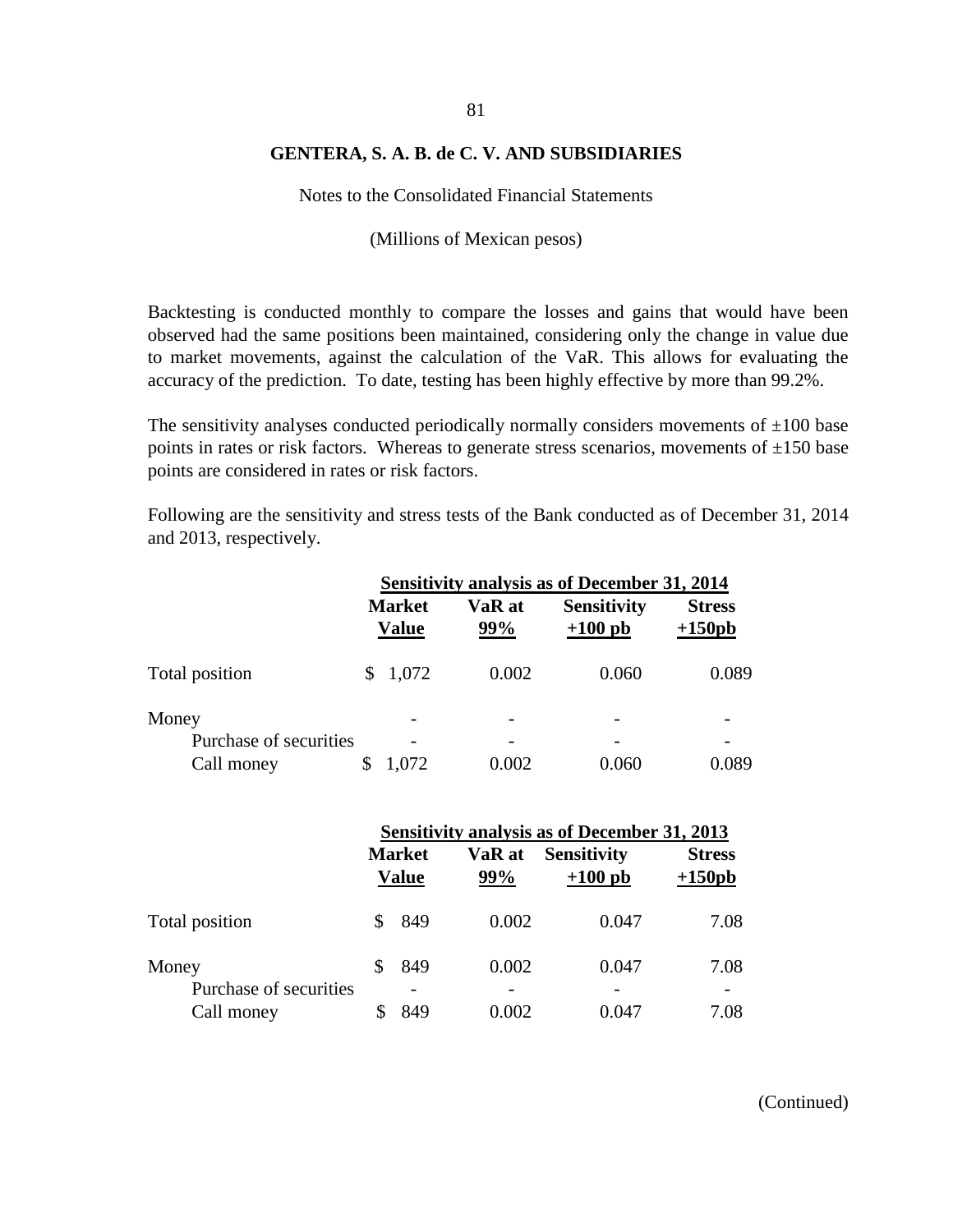Notes to the Consolidated Financial Statements

#### (Millions of Mexican pesos)

Income from treasury operations at the end of 2014 was \$58, accounting for 0.4% of the Bank's overall income. The variation in treasury income was determined comparing the same item for the prior year 2013, was \$75.

|                                     | Income from treasury operations |          |         |                   |
|-------------------------------------|---------------------------------|----------|---------|-------------------|
|                                     |                                 | 2014     | 2013    | Variation $(\% )$ |
| Income from treasury operations     |                                 | 58       | 75      | (23%)             |
| Total interest income               |                                 | \$12,878 | 11,883  | 13%               |
| Income from treasury operations (%) |                                 | 0.5%     | $0.7\%$ | (29%)             |

#### *Liquidity risk-*

Liquidity risk management includes, at least, identification, measurement and establishment of limits and follow up on risks or potential losses arising from the impossibility or difficulty of renewing liabilities or of contracting others under normal Institution conditions due to early or forced sale of assets at unusual discounts to settle its obligations, or to the fact that a position cannot be promptly sold, acquired or hedged by means of establishing an equivalent contrary position.

The Banks's business model is based on its reputation as a solid institution that always responds to its customers' credit needs. Therefore, liquidity risk management is an essential element for timely prevention of the differences arising from the possible "gap" between its main positions in terms of liquidity risk: expected cash flows (payments on current loans) and projected outflows (current expenses, placement of new loans).

The measurement methodology used in liquidity risk management is:

- Liquidity gap analyses consider the Bank's main assets and liabilities, whether recorded on or off the balance sheet, establishing maturity bands according to the characteristics of the products offered. A limit is established for each bucket.
- Liquidity Value at Risk (liquidity VaR) for measurement of the market's liquidity risk determines the possible inability to liquidate positions in one day and is calculated in the same way as the market VaR with a 10-day horizon.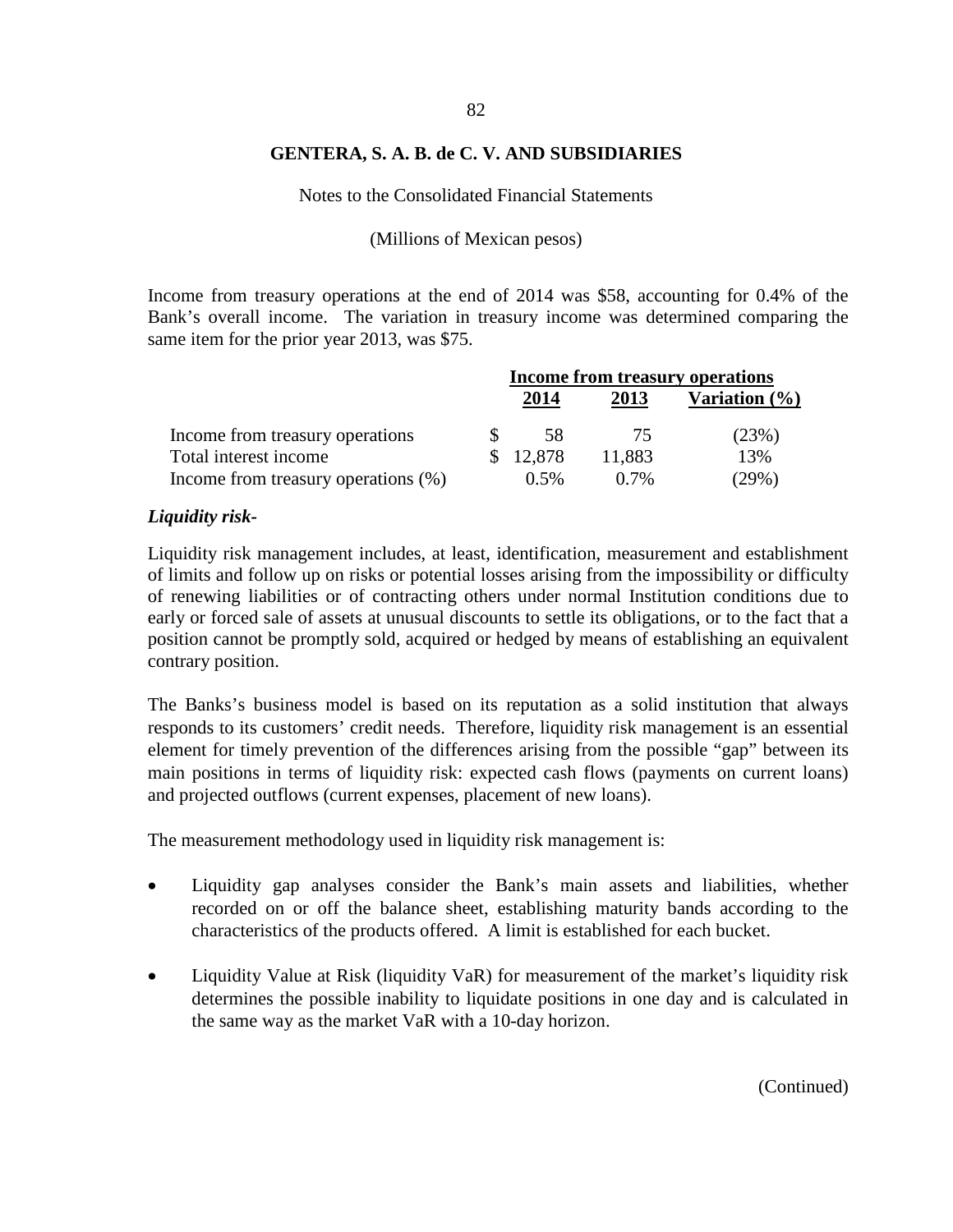Notes to the Consolidated Financial Statements

(Millions of Mexican pesos)

As of December 31, 2014, the quantitative information for the analysis of liquidity gaps is as follows:

|                  | Analysis of liquidity gaps (accumulated) $\frac{1}{2}$ |        |                     |
|------------------|--------------------------------------------------------|--------|---------------------|
|                  | 2014                                                   |        |                     |
| <b>Bucket</b>    | <b>Gap</b>                                             | Limit* | Use of<br>limit (%) |
| $1-30$ days      | 5,389                                                  | 61%    | 0%                  |
| 31-60 days       | 4,761                                                  | 116%   | 0%                  |
| 61-90 days       | 3,491                                                  | 156%   | 0%                  |
| 91-120 days      | 1,546                                                  | 173%   | 0%                  |
| 121-180 days     | 1,049                                                  | 185%   | 0%                  |
| 181-270 days     | 635                                                    | 192%   | 0%                  |
| 271-360 days     | (1,146)                                                | 179%   | 0%                  |
| 361-720 days     | (2,569)                                                | 150%   | 0%                  |
| 721-1,080 days   | (1,742)                                                | 130%   | 0%                  |
| 1,081-1,440 days | (2,162)                                                | 105%   | 0%                  |
| 1,441-1,800 days | (11, 416)                                              | (25%)  | 25%                 |
|                  | <b>Analysis of liquidity gaps</b>                      |        |                     |
|                  | as of December 31, 2014                                |        |                     |
| <b>Bucket</b>    | $Gap$                                                  | Limit* | Use of<br>limit (%) |
| $1-30$ days      | 5,389                                                  | 61%    | $0\%$               |
| 31-60 days       | 10,150                                                 | 116%   | 0%                  |
| 61-90 days       | 13,641                                                 | 156%   | 0%                  |
| 91-120 days      | 15,187                                                 | 173%   | 0%                  |
| 121-180 days     | 16,216                                                 | 185%   | 0%                  |
| 181-270 days     | 16,851                                                 | 192%   | 0%                  |
| 271-360 days     | 15,705                                                 | 179%   | 0%                  |
| 361-720 days     | 13,136                                                 | 150%   | 0%                  |
| 721-1,080 days   | 11,394                                                 | 130%   | 0%                  |
| 1,081-1,440 days | 9,233                                                  | 105%   | 0%                  |
| 1,441-1,800 days | (2,184)                                                | (25%)  | 25%                 |

\* The authorized risk limit is calculated as a percentage of the total liquid assets plus available lines.

The liquid assets plus available lines of the Bank as of December 31, 2014 were \$8,763.

<span id="page-89-0"></span> $1$  The calculation of the accumulated gaps is presented in order to clarify the period, where a gap of liquidity exists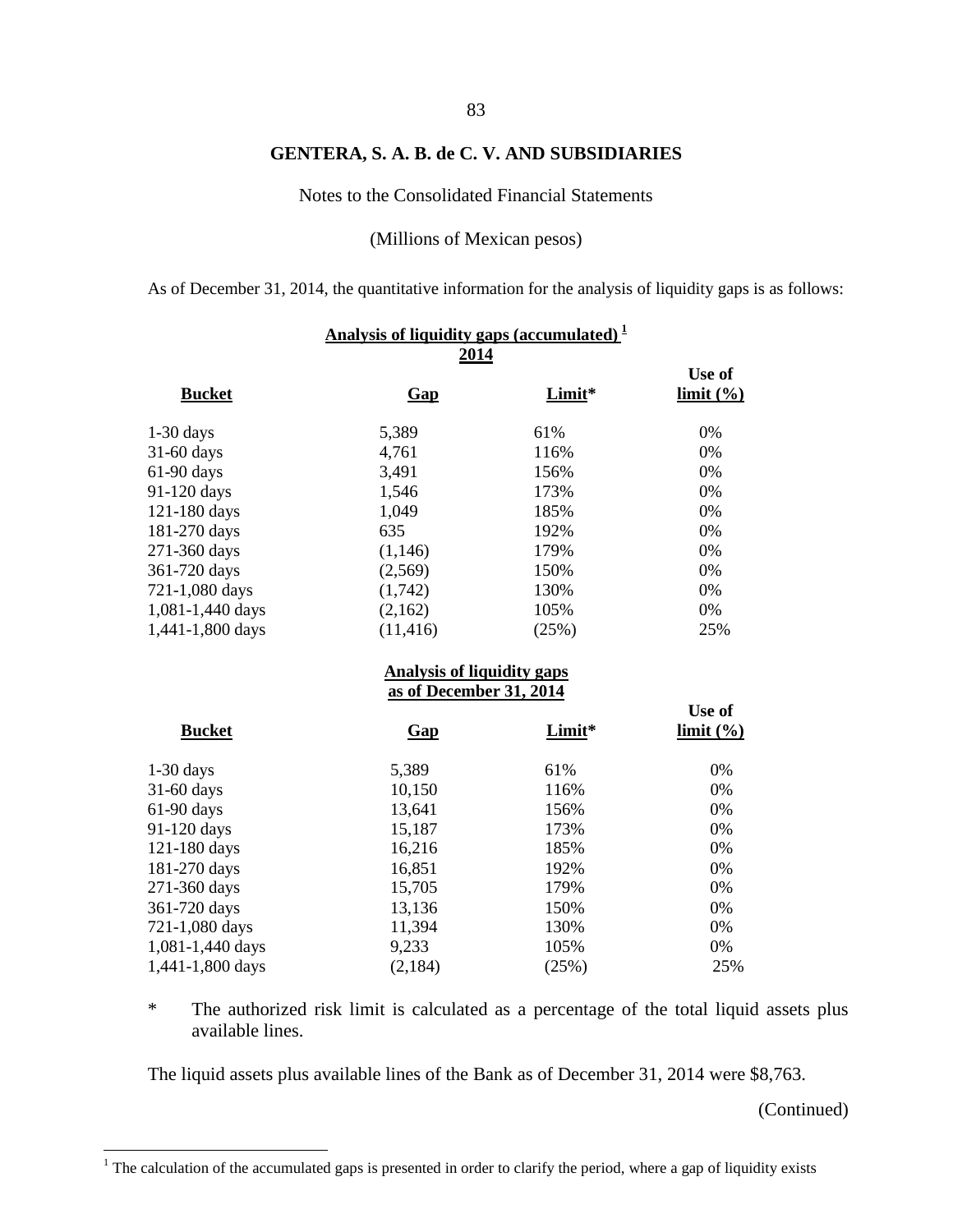Notes to the Consolidated Financial Statements

(Millions of Mexican pesos)

As of December 31, 2013, the quantitative information for the analysis of liquidity gaps is as follows:

| Analysis of liquidity gaps (accumulated) |                                                              |        |                                      |  |  |  |  |
|------------------------------------------|--------------------------------------------------------------|--------|--------------------------------------|--|--|--|--|
| <b>Bucket</b>                            | <u>2013</u><br><b>Gap</b>                                    | Limit* | Use of<br>limit (%)                  |  |  |  |  |
| $1-30$ days                              | 5,473                                                        | 76%    | 0%                                   |  |  |  |  |
| 31-60 days                               | 9,746                                                        | 136%   | 0%                                   |  |  |  |  |
| 61-90 days                               | 12,178                                                       | 170%   | 0%                                   |  |  |  |  |
| 91-120 days                              | 13,397                                                       | 187%   | 0%                                   |  |  |  |  |
| 121-180 days                             | 14,464                                                       | 201%   | 0%                                   |  |  |  |  |
| 181-270 days                             | 15,349                                                       | 214%   | 0%                                   |  |  |  |  |
| 271-360 days                             | 15,510                                                       | 216%   | 0%                                   |  |  |  |  |
| 361-720 days                             | 13,140                                                       | 183%   | 0%                                   |  |  |  |  |
| 721-1,080 days                           | 11,566                                                       | 161%   | 0%                                   |  |  |  |  |
| 1,081-1,440 days                         | 9,390                                                        | 131%   | 0%                                   |  |  |  |  |
| 1,441-1,800 days                         | 676                                                          | 9%     | 0%                                   |  |  |  |  |
|                                          | <b>Analysis of liquidity gaps</b><br>as of December 31, 2013 |        |                                      |  |  |  |  |
|                                          |                                                              |        | Use of                               |  |  |  |  |
| <b>Bucket</b>                            | <b>Gap</b>                                                   | Limit* | $\lim$ it $\left(\frac{9}{6}\right)$ |  |  |  |  |
| $1-30$ days                              | 5,473                                                        | 76%    | 0%                                   |  |  |  |  |
| 31-60 days                               | 4,273                                                        | 136%   | 0%                                   |  |  |  |  |
| 61-90 days                               | 2,432                                                        | 170%   | 0%                                   |  |  |  |  |
| 91-120 days                              | 1,219                                                        | 187%   | 0%                                   |  |  |  |  |
| 121-180 days                             | 1,068                                                        | 201%   | 0%                                   |  |  |  |  |
| 181-270 days                             | 885                                                          | 214%   | 0%                                   |  |  |  |  |
| 271-360 days                             | 160                                                          | 216%   | 0%                                   |  |  |  |  |
| 361-720 days                             | (2,370)                                                      | 183%   | 0%                                   |  |  |  |  |
| 721-1,080 days                           | (1,574)                                                      | 161%   | 0%                                   |  |  |  |  |
| 1,081-1,440 days                         | (2,176)                                                      | 131%   | 0%                                   |  |  |  |  |
| 1,441-1,800 days                         | (8, 714)                                                     | 9%     | 0%                                   |  |  |  |  |

\* The authorized risk limit is calculated as a percentage of the total liquid assets plus available lines.

The liquid assets plus available lines of the Bank as of December 31, 2013 were \$7,182.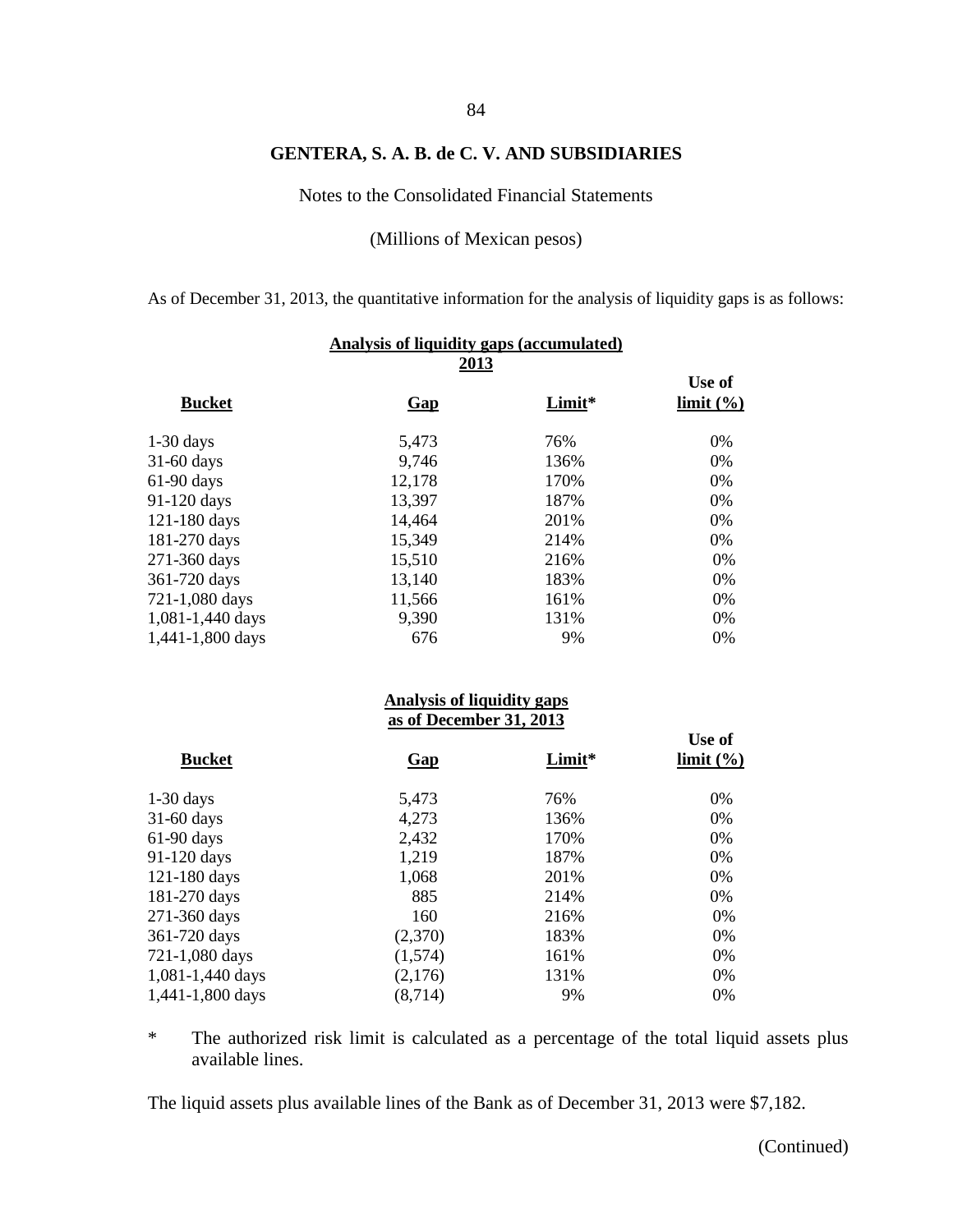Notes to the Consolidated Financial Statements

(Millions of Mexican pesos, except otherwise noted)

Differences in flows (gaps) show excesses (greater asset flows than liability flows) in the first buckets, which is natural for the type of operations handled by the Bank, as 90% of the assets considered correspond to cash flows arising from recovery of loans with an average term of four months and investments at terms below 180 days, while liability flows correspond to financing contracted at the short and medium term maturity date, giving rise to a positive accumulated gap over 360 days, at the end of 2014, of \$15,705. The overall accumulated gap is positive.

At December 31, 2014 the quantitative information for market liquidity risk, is as follows:

|                                 | VaR Liquidity, 10 days |              |                  |                          |
|---------------------------------|------------------------|--------------|------------------|--------------------------|
|                                 |                        | <b>Value</b> | Position $(\% )$ | Use of<br>limit $(\%)^*$ |
| VaR liquidity at 99%            | \$                     | 0.0066       | 0.001\%          | 6.33%                    |
| Money<br>Purchase of securities |                        |              |                  |                          |
| Call money                      | \$                     | 0.0066       | 0.001%           | 6.33%                    |

\* The authorized risk limit is calculated based on the maximum exposure at December 31, 2014 with an exposure of \$1,072 corresponds a limit of \$104,500 pesos.

The Bank's net capital as of December 31, 2014 is \$8,429.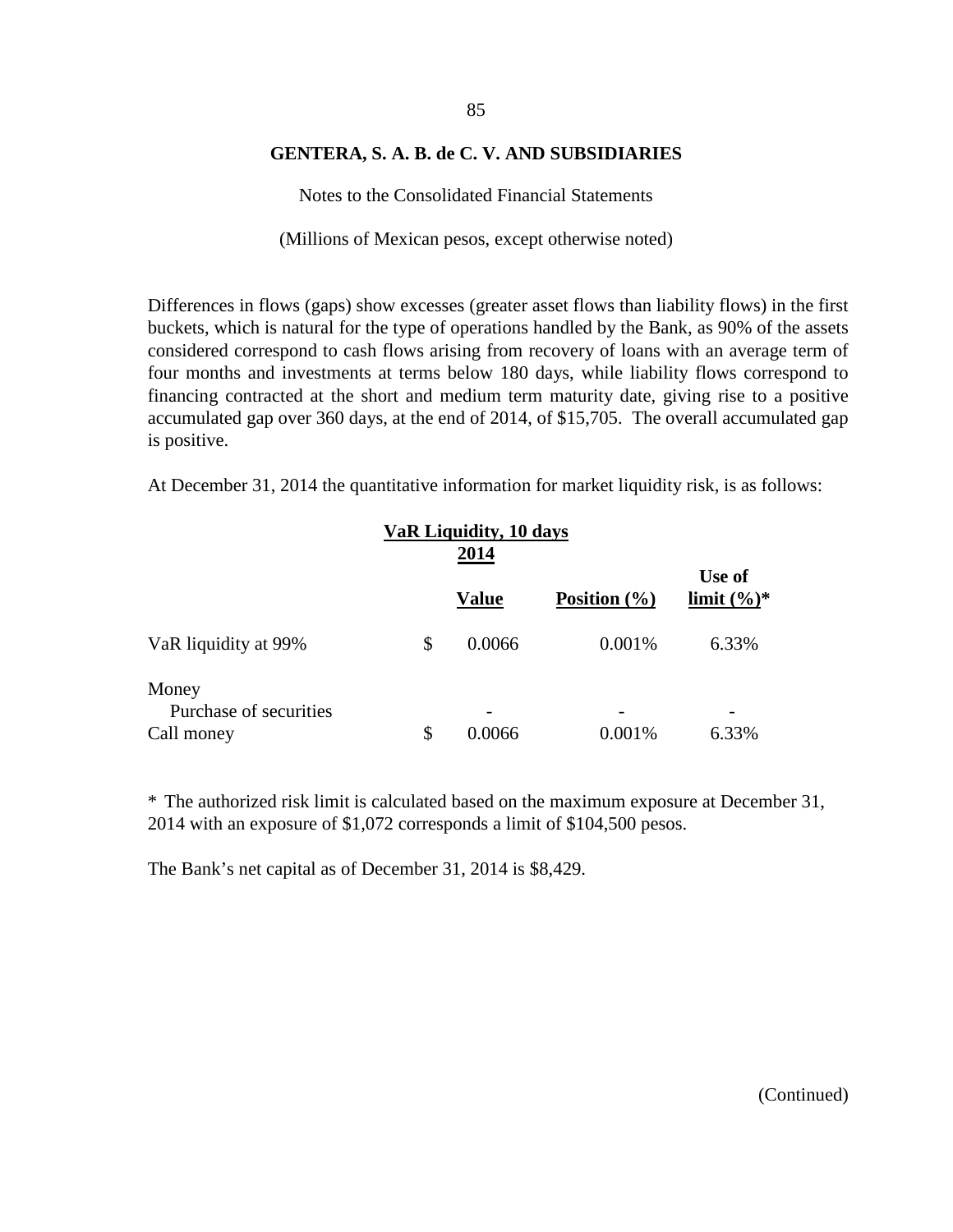Notes to the Consolidated Financial Statements

(Millions of Mexican pesos, except otherwise noted)

At December 31, 2013 the quantitative information for market liquidity risk, is as follows:

|                                               |          | VaR Liquidity, 10 days<br>2013 |                    |                          |
|-----------------------------------------------|----------|--------------------------------|--------------------|--------------------------|
|                                               |          | <b>Value</b>                   | Position $(\% )$   | Use of<br>limit $(\%)^*$ |
| VaR liquidity at 99%                          | \$       | 0.0059                         | 0.0007%            | 0.17%                    |
| Money<br>Purchase of securities<br>Call money | \$<br>\$ | 0.0059<br>0.0059               | 0.0007%<br>0.0007% | 0.17%<br>0.17%           |

\* The authorized risk limit is 0.48% of the ASRM product for last known Bank's ICAP.

The ASRM product for the Bank's ICAP as of December 31, 2013 is \$702.

The average liquidity VaR for 2014 was \$6,191 pesos, equivalent to 5.92% of the limit calculated at December 31, 2014 (\$104,500 pesos). Sensitivity and stress tests are also conducted for liquidity risk management. The average liquidity VaR for 2013 was \$13,596 pesos, equivalent to 0.0002% of Bank's net capital as of December 31, 2013.

Diversification of the Bank's sources of financing are assessed periodically, assuming the related risk limits established in Chapter III of the General Provisions Applicable to Credit Institutions on Risk Diversification for conducting Active and Passive Operations. The diversification is evaluated through the aforementioned liquidity indicators, mentioned above.

Additionally, in complying with the General Provisions Applicable to Credit Institutions, there is a Liquidity Contingency Plan in place, the purpose of which is to ensure that the Bank will be able to face its daily obligations under any circumstances, including a liquidity crisis; said Plan has been included in the policies and procedures manual for CRM.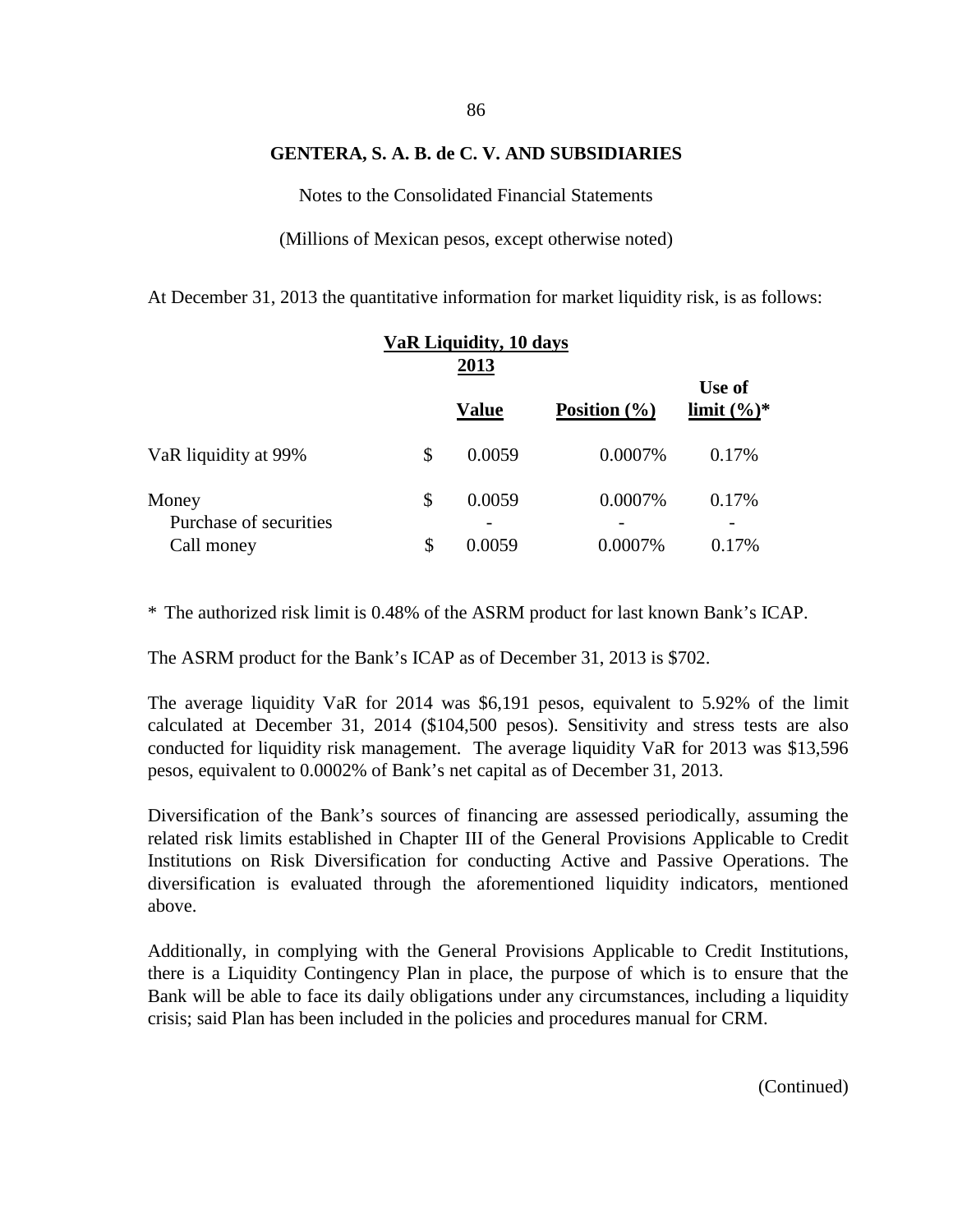Notes to the Consolidated Financial Statements

(Millions of Mexican pesos)

Operational risk (including legal and technological risk).

Operational risk can be defined as the potential loss due to defects or deficiencies in internal controls resulting from errors in processing and storing operations or in the transmission of information, as well as to adverse administrative and legal rulings, fraud or theft, and it includes legal and technological risks.

In the Bank's methodology, management and control of operational risks include the following matters, among others:

The processes that describe each area's duties are identified and documented. The Bank has areas engaged in developing and documenting methods, procedures and processes under the Internal Control Director's Office.

Inherent operational risks and the controls pertaining to the processes that describe the Bank's substantial processes under "Risk and Control Matrixes" are identified and documented. Additionally, the internal audit area has implemented its audit model based on risks.

Consequences for the business arising from materialization of identified risks are assessed and reported to the heads of the areas involved, to the Chief Executive Officer and the Risk Committee. Each area must be aware of and participate in the control and management of own risks.

A historical database is maintained through systematic recording of the different loss events and their effects on the accounting records. Those events are duly identified through classification per business unit within the Bank, and are recorded in the Operational risk system.

A global level of tolerance has been established for operational risks, taking into account the causes, origin and risk factors thereof.

Loss events identified by both the Risk area and the other Bank's areas are recorded, which are responsible for reporting any operating risk event that could arise or that has represented a loss for the Bank, the mentioned above environment of a culture of risk.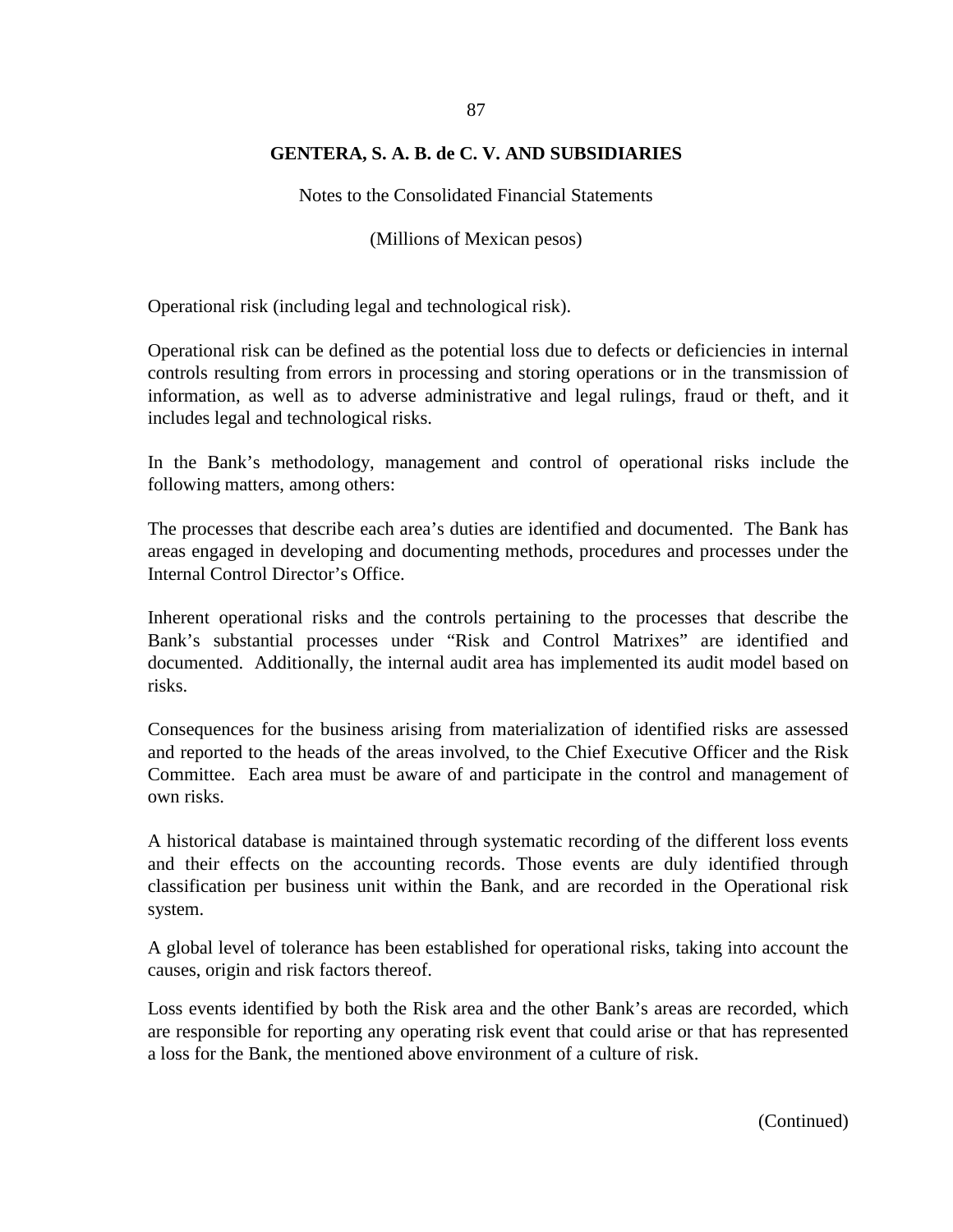Notes to the Consolidated Financial Statements

(Millions of Mexican pesos)

Loss events related to operational risks, including technological and legal risks, are recorded systematically, with an association to the corresponding lines of business or business units, as well as to the type of loss. The Bank considers events of fraud or asset damage to be its main exposures.

There is a Business Continuity Management (BCM) Plan in place that includes a Disaster Recovery Plan (DRP) focusing on technological risks, as well as a Business Contingency Plan (BCP). Special officers are designated to ensure that such plans are duly updated.

#### *Technological risk-*

One important aspect of operational risk management is that pertaining to technological risk, which involves potential loss due to damage or failure from use or reliance on hardware, software, systems, applications, networks and any other means of conveying information in the Bank's supply of services to its customers. There are policies and procedures in place intended to minimize the negative impacts of materialization of technological risks such as: historical filing of all operations and transactions entered into, daily reconciliations, contingency policies in the event of: electrical power failure, communication failure, acts of vandalism, and natural disasters, among others.

Due to the nature and characteristics of the market served by the Bank, there are no channels of distribution for banking operations conducted with customers via the Internet.

#### *Legal risk-*

With respect to legal risk management, the Bank has implemented policies and procedures for minimizing this risk, which include the following matters:

- i. The review and approval of all agreements by the Legal Director's Office to ensure proper instrumentation of agreements and contracts.
- ii. Detailed management of powers granted to the Board of Directors, so as to avoid misuse.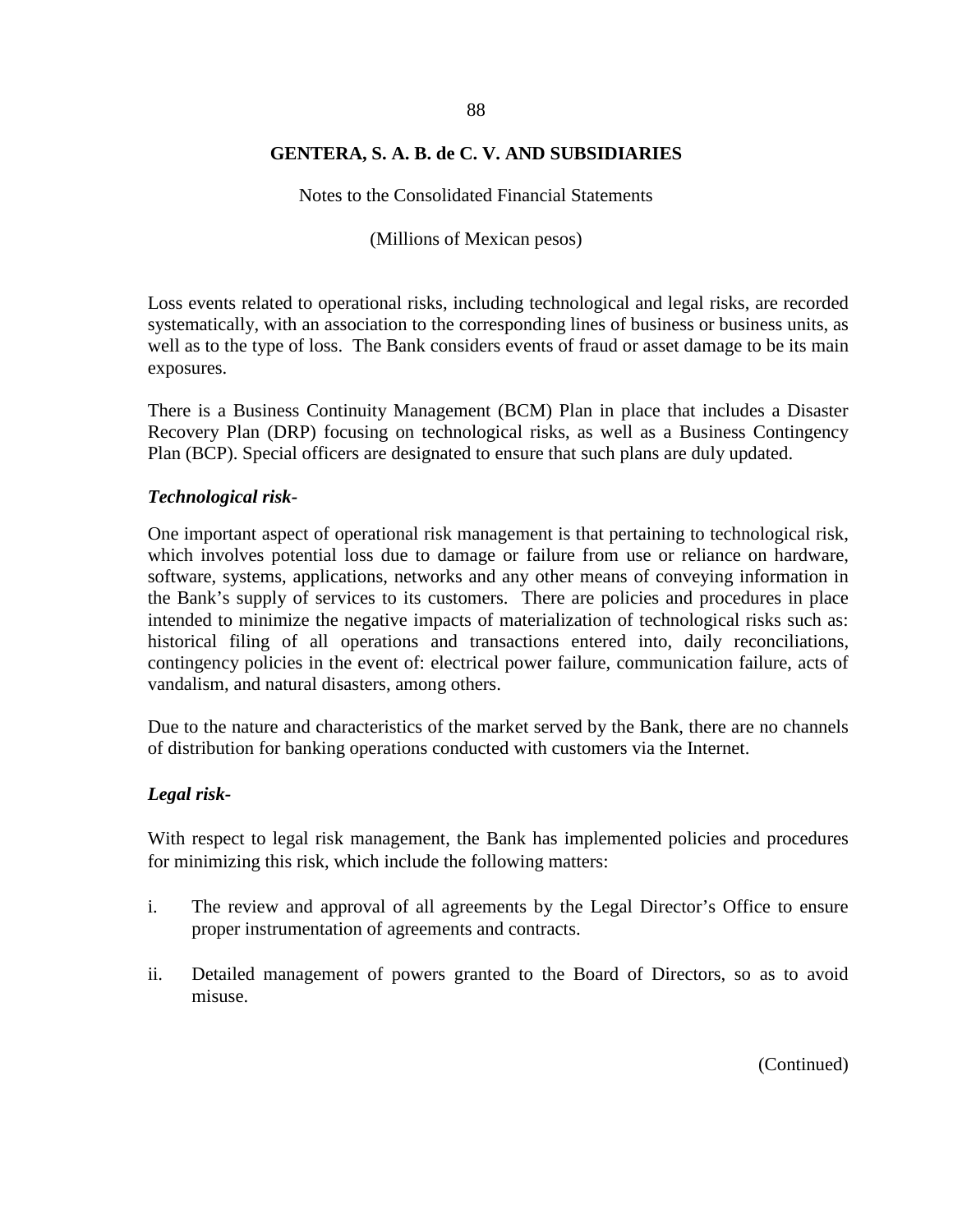Notes to the Consolidated Financial Statements

(Millions of Mexican pesos)

- iii. Procedures for filing and safeguarding agreements and other legal information.
- iv. Preparation of reports on the likelihood of issuance of adverse legal or administrative rulings. The reports are prepared at least on a quarterly basis.

At the end of December 2014 consumption level tolerance which is defined as 1.03% of the annualized income of the Bank was 0.24%, which indicates that operational risk losses are below the maximum tolerance.

#### **(24) Subsequent event -**

Under the contract of warranty service whith FEGA, described in note 9 under "Credit losses warranty", dated January 7, 2015, the Bank selected a new loan portfolio amounting to \$773.

#### **(25) Recently issued financial reporting and regulatory standards -**

On May 19, 2014, the Commission published in the Official Gazzete the resolution amending various articles of general provisions applicable to credit institutions, including Article 174 which is referred to Annex 33 that contains the accounting criteria for credit institutions. These provisions shall enter into force beginning January 1, 2015, pursuant to resolution issued on July 3, 2014. The significant accounting policies that had changes are mentioned below:

- A-2 "Application of particular rules"
- B-1 "Cash and cash equivalents"
- C-3 "Related parties"

Gentera's management estimate that the accounting criteria mentioned above will not generate significant effects on their consolidated financial statements.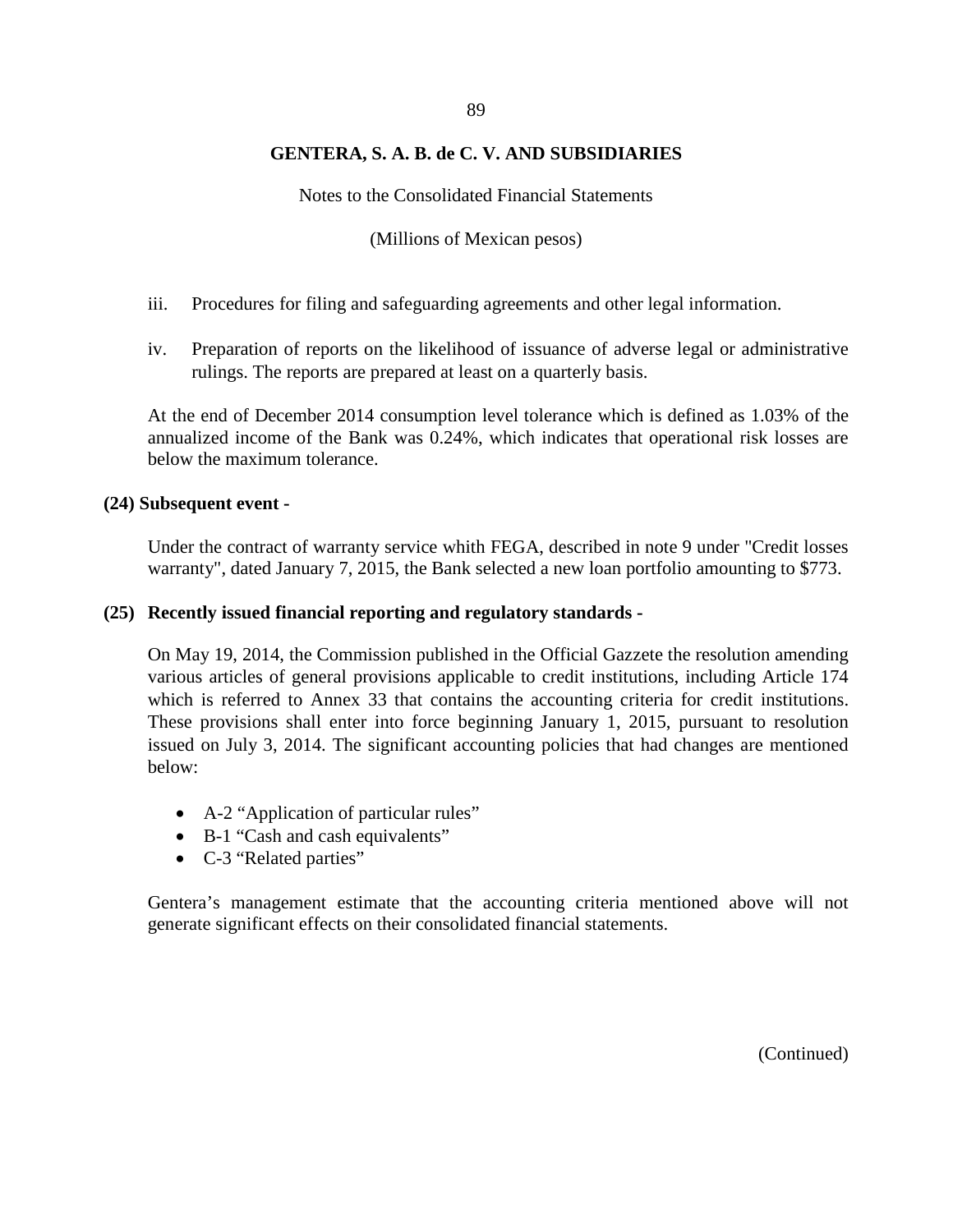Notes to the Consolidated Financial Statements

(Millions of Mexican pesos)

The CINIF has issued the FRS and Improvements listed below:

**FRS C-3** *"Accounts Receivable"*- FRS C-3 is effective for years beginning January 1, 2018, and is applicable retrospectively; however, early adoption is allowed as of January 1, 2016 provided that it takes place concurrently with the adoption of FRS C-20 "Financing Instruments Receivable" receivable.

**FRS C-9** *"Provisions, Contingencies and Commitments"*- FRS C-9 is effective for years beginning on or after January 1, 2018; early adoption is allowed as of January 1, 2016 provided that it takes place concurrently with the initial adoption of FRS C-19 "Financial instruments payable". FRS C-9 supersedes Bulletin C-9 "Liabilities, Provisions, Contingent Assets and Liabilities and Commitments". The first-time adoption of this FRS does not produce accounting changes in the financial statements.

**FRS C-19** *"Financial instruments payable"*- FRS C-19 is effective for years beginning on or after January 1, 2018 with retrospective effects and early adoption is allowed as of January 1, 2016provided that it takes place concurrently with the adoption of FRS C-9 "Provisions, contingencies and commitments", FRS C-3 "Accounts receivable" and FRS C-20 "Financing instruments receivable.

**FRS C-20** *"Financing instruments receivable"*- FRS C-20 shall be effective for years beginning January 1, 2018, and is applicable retrospectively. Early adoption is allowed as of January 1, 2016 provided that it takes place concurrently with the initial adoption of FRS C-3 "Accounts receivable" and supersedes the provisions set forth in Bulletin C-3 in this regard.

**FRS D-3** *"Employee benefits"*- FRS D-3 is effective for years beginning on or after January 1, 2016 with retrospective effects and early adoption is allowed as of January 1, 2015. FRS D-3 supersedes the provisions in FRS D-3. Main changes include the following:

• **Direct benefits** – The classification of direct short-term benefits was modified and the recognition of deferred Employee Statutory Profit Sharing (ESPS) was ratified.

**• Termination benefits** – The bases were modified for identifying when payments for the termination of a work relationship actually meet post-employment benefits or when they are termination benefits.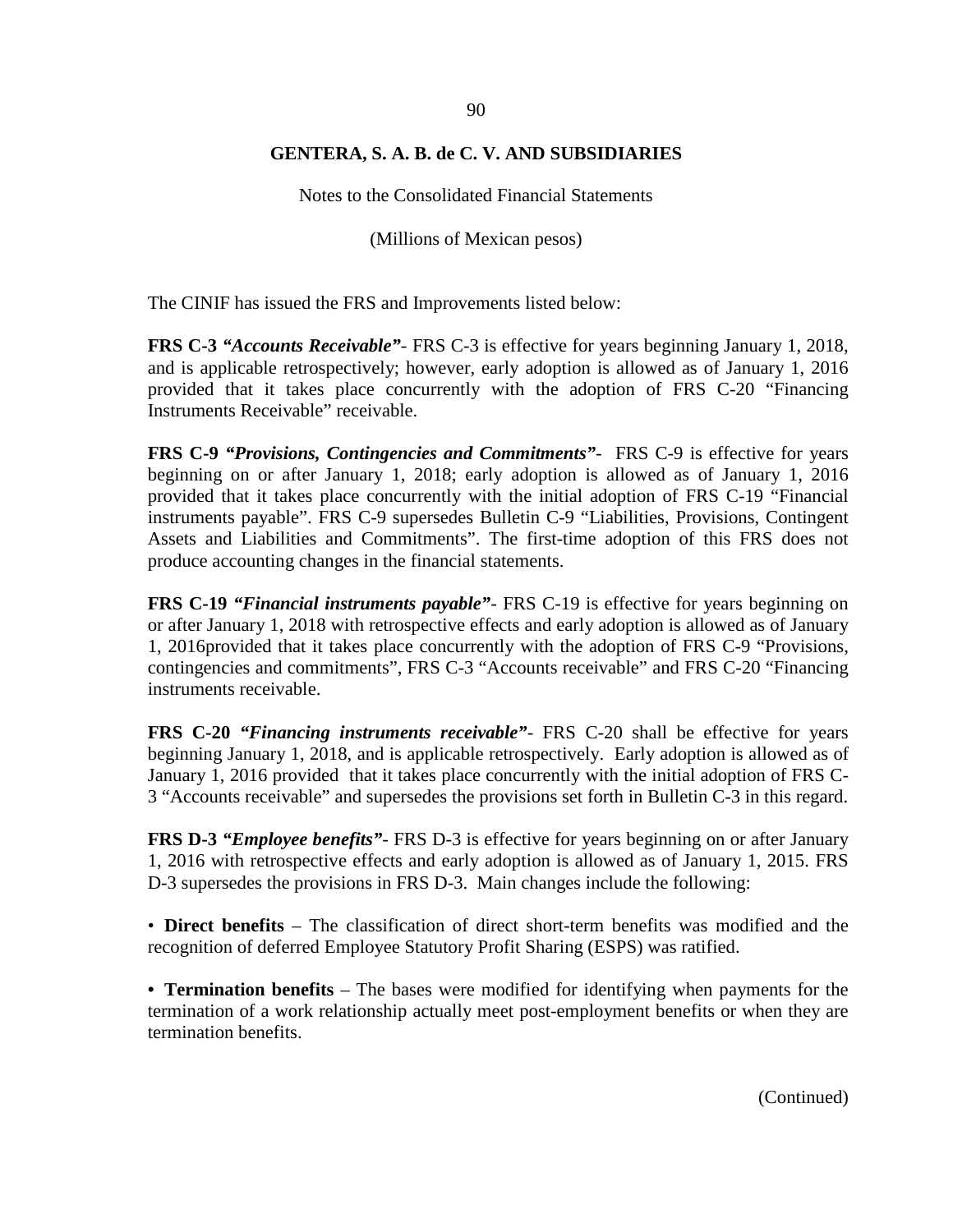Notes to the Consolidated Financial Statements

(Millions of Mexican pesos)

• **Post-employment benefits** – Among others, the following were modified: the accounting recognition of multi-employer plans; government plans and plans of entities under common control; the recognition of the net defined benefit liability (asset); the bases for determining the actuarial hypothesis in the discount rate; the recognition of the Service Cost of Past Periods (SCPP) and of the Early Settlement of Obligations (ESO).

• **Remeasurements** – In recognizing post-employment benefits, the corridor approach is eliminated in the treatment of the plan's profits and losses (PPL); therefore, they are recognized as accrued and recognized directly in Other Comprehensive Income ("ORI"), requiring their recycling to the period's net profit or loss under certain conditions.

• **Plan Asset Ceiling (PA)** – Identifies a plan asset ceiling and specifies which entity contributed funds do not qualify as such.

• **Recognition in profit or loss of PM, SR and gains or losses from Early Settlement of Obligations (ESO)** – In post-employment benefits, the totality of the Service Cost of Past Periods (SCPP) of Plan Modifications (PM), Staff Reductions (SR) and the gains or losses from Early Settlement of Obligations (ESO) are immediately recognized in profit or loss.

• **Discount rate** – Establishes that the discount rate of Defined Benefit Obligations (DBO) is based on investment grade corporate bond rates (deep market) and, in their absence, on government bond rates.

• **Termination benefits** – Requires an analysis as to whether separation payments qualify as termination benefits or are actually post-employment benefits and notes that if the benefit is non-cumulative with no preexisting granting conditions, it is a termination benefit and, therefore, it should be recognized when the event occurs. However, if preexisting conditions are present, either contractually, by law or payment practices, it is deemed a cumulative benefit and should be recognized as a post-employment benefit.